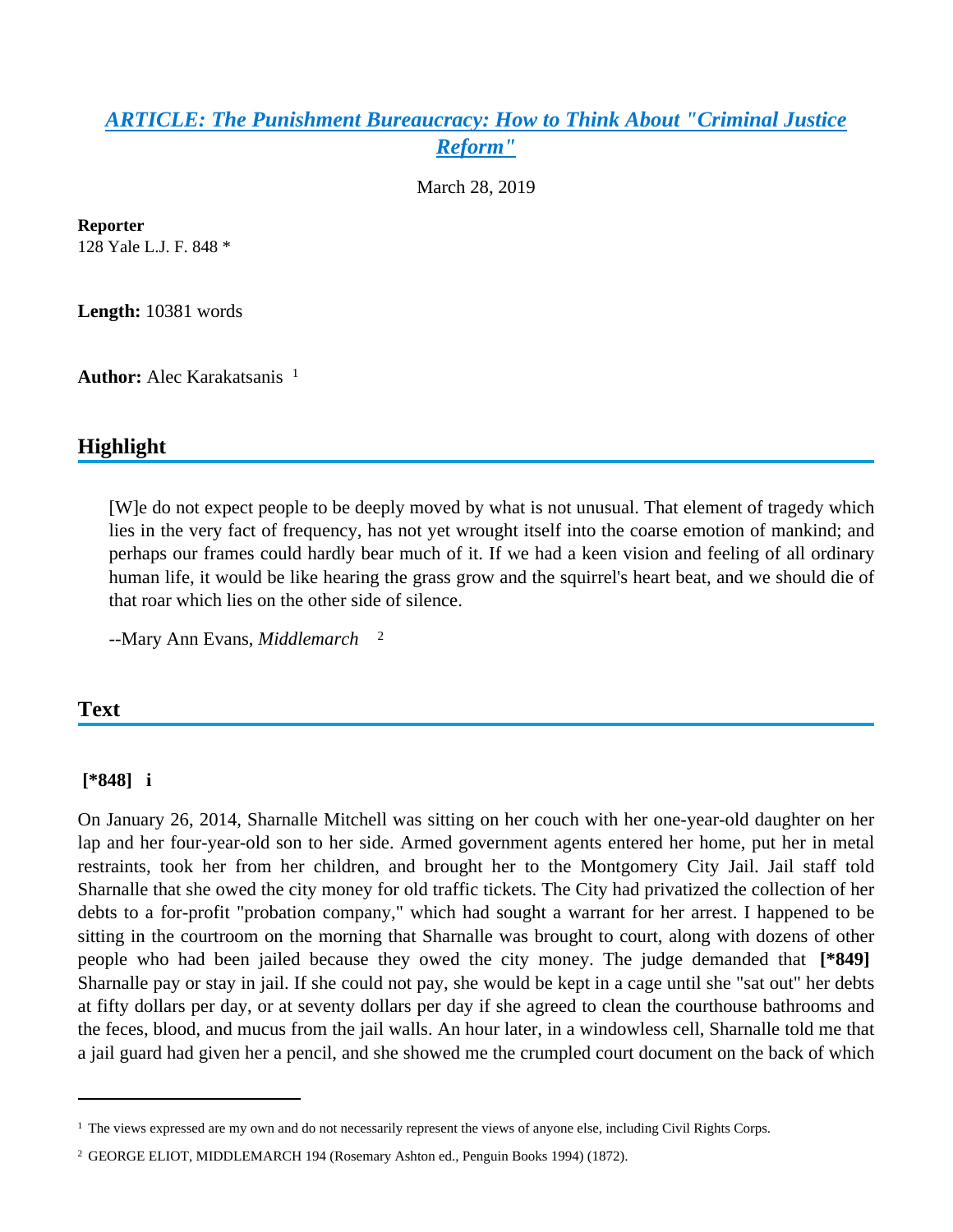she had calculated how many more weeks of forced labor separated her from her children. That day, she became my first client as a civil rights lawyer.

**ii**

Prisons do not disappear social problems, they disappear human beings. --Angela Davis <sup>3</sup>

There are 2.2 million human beings confined in prison and jail cells in the United States tonight. <sup>4</sup> About  $500,000$  of those people are presumptively innocent people awaiting trial,  $\frac{5}{5}$  the vast majority of whom are confined by the government solely because they cannot pay enough money to buy their release. <sup>6</sup> This country has five percent of the world's population, but twenty-five percent of the world's prisoners- the highest rate of human caging of any society in the **[\*850]** recorded history of the modern world. <sup>7</sup> At least another 4.5 million people are under government control through probation and parole "supervision." 8

Between eighty and ninety percent of the people charged with crimes are so poor that they cannot afford a lawyer. <sup>9</sup> Twenty-five years into America's incarceration boom, black people were incarcerated at a rate six times that of South Africa during apartheid.  $10$  The incarceration rate for black people in the nation's capital, where I live, is nineteen times that of white people. <sup>11</sup>

5 *See* Peter Wagner & Wendy Sawyer, *Mass Incarceration: The Whole Pie 2018*, PRISON POL'Y INITIATIVE (Mar. 14, 2018), *<https://www.prisonpolicy.org/reports/pie2018.html>* [*<https://perma.cc/7S96-3AAS>*] (noting that 465,000 pretrial defendants are in the custody of local jails alone).

<sup>6</sup>Thomas H. Cohen & Brian A. Reaves, *Pretrial Release of Felony Defendants in State Courts*, U.S. DEP'T JUST. 1 (Nov. 2007), *<https://www.bjs.gov/content/pub/pdf/prfdsc.pdf>* [*<https://perma.cc/UL7X-VXKN>*] (reporting that of all state-court felony defendants who are detained until the end of their cases, five out of every six are confined because of money bail).

<sup>7</sup>Michelle Ye He Lee, *Does the United States Really Have 5 Percent of the World's Population and One Quarter of the World's Prisoners*?, WASH. POST (Apr. 30, 2015), *[https://www.washingtonpost.com/news/fact-checker/wp/2015/04/30/does-the-united-states-really-have-five](https://www.washingtonpost.com/news/fact-checker/wp/2015/04/30/does-the-united-states-really-have-five-percent-of-worlds-population-and-one-quarter-of-the-worlds-prisoners)[percent-of-worlds-population-and-one-quarter-of-the-worlds-prisoners](https://www.washingtonpost.com/news/fact-checker/wp/2015/04/30/does-the-united-states-really-have-five-percent-of-worlds-population-and-one-quarter-of-the-worlds-prisoners)* [*<https://perma.cc/Z546-DH5T>*].

<sup>8</sup>Wagner & Sawyer, *supra* note 5. No one reliably keeps track of how many millions of additional people are on some form of pretrial supervised release or in deferred prosecution programs.

9 *2017 Report of the Ad Hoc Committee to Review the Criminal Justice Act*, JUD. CONF. xiv (Apr. 2018), *<https://cjastudy.fd.org/sites/default/files/public-resources/Ad%20Hoc%20Report%20June%202018.pdf>* [*<https://perma.cc/98NB-NQRT>*] ("Fully 90 percent of defendants in federal court cannot afford to hire their own attorney."); John Pfaff, Opinion,*A Mockery of Justice for the Poor*, N.Y. TIMES (Apr. 29, 2016), *<https://www.nytimes.com/2016/04/30/opinion/a-mockery-of-justice-for-the-poor.html>* [*<https://perma.cc/Y5CR-9AHP>*] ("Approximately 80 percent of all state criminal defendants in the United States qualify for a governmentprovided lawyer.").

<sup>10</sup> LANI GUINIER & GERALD TORRES, THE MINER'S CANARY: ENLISTING RACE, RESISTING POWER, TRANSFORMING DEMOCRACY 263 (2002).

<sup>11</sup> Marc Mauer & Ryan S. King, *Uneven Justice: State Rates of Incarceration by Race and Ethnicity*, SENT'G PROJECT 11 (July 2007), *<https://www.sentencingproject.org/wp-content/uploads>* /2016/01/Uneven-Justice-State-Rates-of-Incarceration-by-Race-and-Ethnicity.pdf

<sup>3</sup>Angela Davis, *Masked Racism: Reflections on the Prison Industrial Complex*, COLOR LINES (Sept. 10, 1998), *<https://www.colorlines.com/articles/masked-racism-reflections-prison-industrial-complex>* [*<https://perma.cc/7GCH-GMKZ>*].

<sup>4</sup>Danielle Kaeble & Mary Cowhig, *Correctional Populations in the United States, 2016*, U.S. DEP'T JUST. (Apr. 2018), *<https://www.bjs.gov/content/pub/pdf/cpus16.pdf>* [*<https://perma.cc/RA2A-VPMC>*].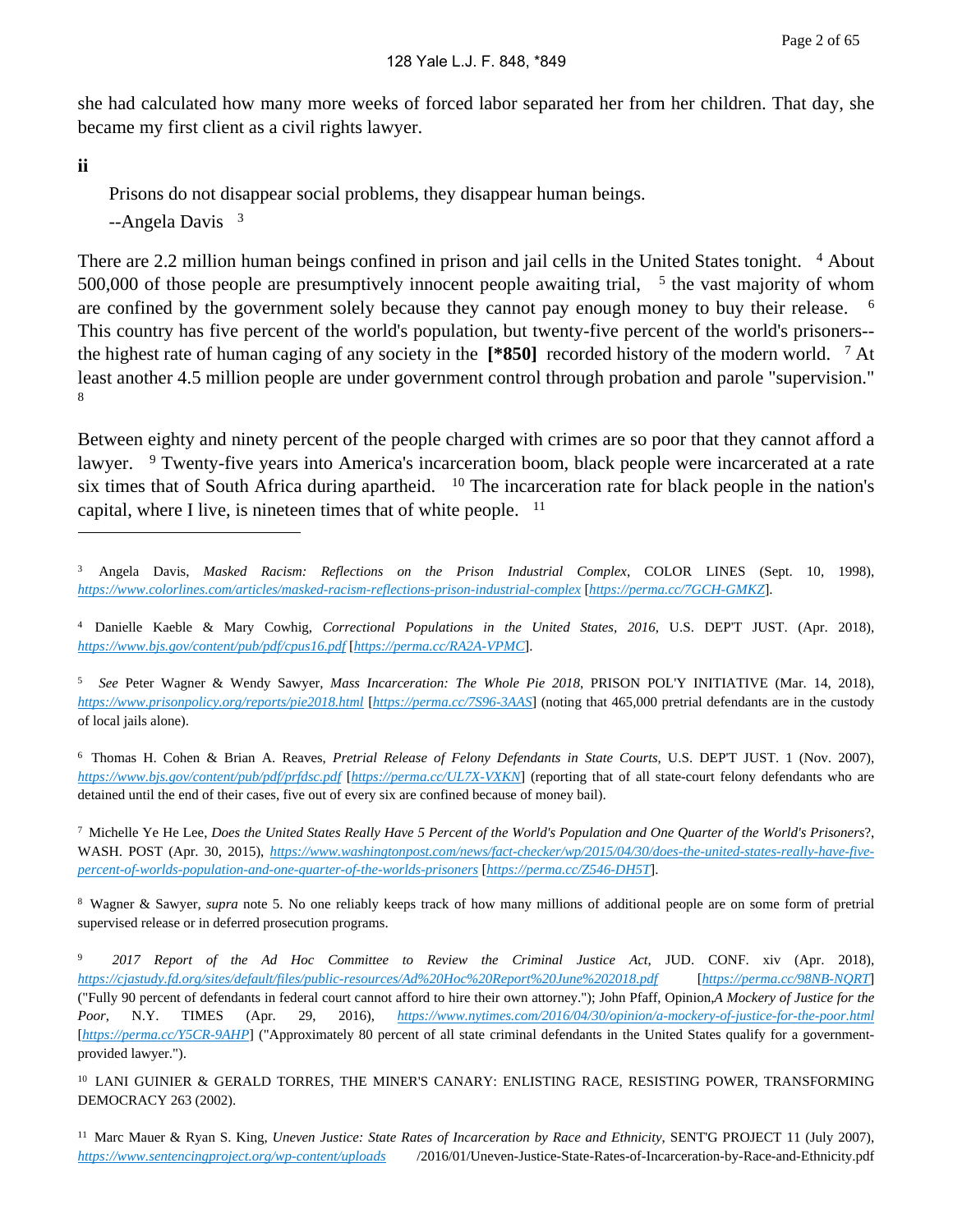I have traveled the country and seen nearly identical practices in every courtroom and every jail that I have visited. We have a legal system in which things like what happened to Sharnalle are simultaneously illegal and the norm.

# **[\*851] iii**

[T]he movement for reforming the prisons, for controlling their functioning is not a recent phenomenon. It does not even seem to have originated in a recognition of failure. Prison 'reform' is virtually contemporary with the prison itself: it constitutes, as it were, its programme.

--Michel Foucault <sup>12</sup>

A lot of people are talking about "criminal justice reform." Much of that talk is dangerous. The conventional wisdom is that there is an emerging consensus that the criminal legal system is "broken." But the system is "broken" only to the extent that one believes its purpose is to promote the well-being of all members of our society. If the function of the modern punishment system is to preserve racial and economic hierarchy through brutality and control, then its bureaucracy is performing well.

**iv**

Official language smitheryed to sanction ignorance and preserve privilege is a suit of armor polished to shocking glitter  $\dots$ . It is the language that drinks blood  $\dots$ .

--Toni Morrison 13

The emerging "criminal justice reform" consensus is superficial and deceptive. It is superficial because most proposed "reforms" would still leave the United States as the greatest incarcerator in the world. It is deceptive because those who want largely to preserve the current punishment bureaucracy--by making just enough tweaks to protect its perceived legitimacy--must obfuscate the difference between changes that will transform the system and tweaks that will curb only its most grotesque flourishes.

Nearly every prominent national politician and the vast majority of state and local officials talking and tweeting about "criminal justice reform" are, with varying levels of awareness and sophistication, furthering this deception. These "reform"-advancing punishment bureaucrats are co-opting a movement toward profound change by convincing the public that the "law enforcement" system as we know it can operate in an objective, effective, and fair way based on "the rule **[\*852]** of law." These punishment bureaucrats are dangerous because, in order to preserve the human caging apparatus that they control, they must disguise at the deepest level its core functions. As a result, they focus public conversation on the margins of the problem without confronting the structural issues at its heart. Theirs is the language that drinks blood.

<sup>[</sup>*<https://perma.cc/9Y9J-E4PT>*]. The disparity appears to have*worsened* since the Sentencing Project's analysis a decade ago. Comparing the D.C. Department of Corrections' data against Census data suggests that the incarceration rate for black people is now twenty-four times worse than it is for white people in Washington, D.C. *Compare Facts and Figures*, D.C. DEP'T CORRECTIONS (Sept. 2018), *<https://doc.dc.gov/sites/default/files/dc/sites/doc/publication>* /attachments/DCDepartmentofCorrectionsFactsandFiguresSeptember2018.pdf [*<https://perma.cc/B92B-VA2P>*], *with Washington, DC*, CENSUS REPORTER (2017), *[https://censusreporter.org/profiles/16000US1150000](https://censusreporter.org/profiles/16000US1150000-washington-dc) [washington-dc](https://censusreporter.org/profiles/16000US1150000-washington-dc)* [*<https://perma.cc/755D-RRYG>*].

<sup>&</sup>lt;sup>12</sup> MICHEL FOUCAULT, DISCIPLINE & PUNISH 234 (Alan Sheridan trans., Vintage Books 2d ed. 1995) (1977).

<sup>13</sup>Toni Morrison, *Nobel Lecture* (Dec. 7, 1993), *<https://www.nobelprize.org/prizes/literature/1993/morrison/lecture>* [*[https://perma.cc/ZHR4-](https://perma.cc/ZHR4-YWEF) [YWEF](https://perma.cc/ZHR4-YWEF)*].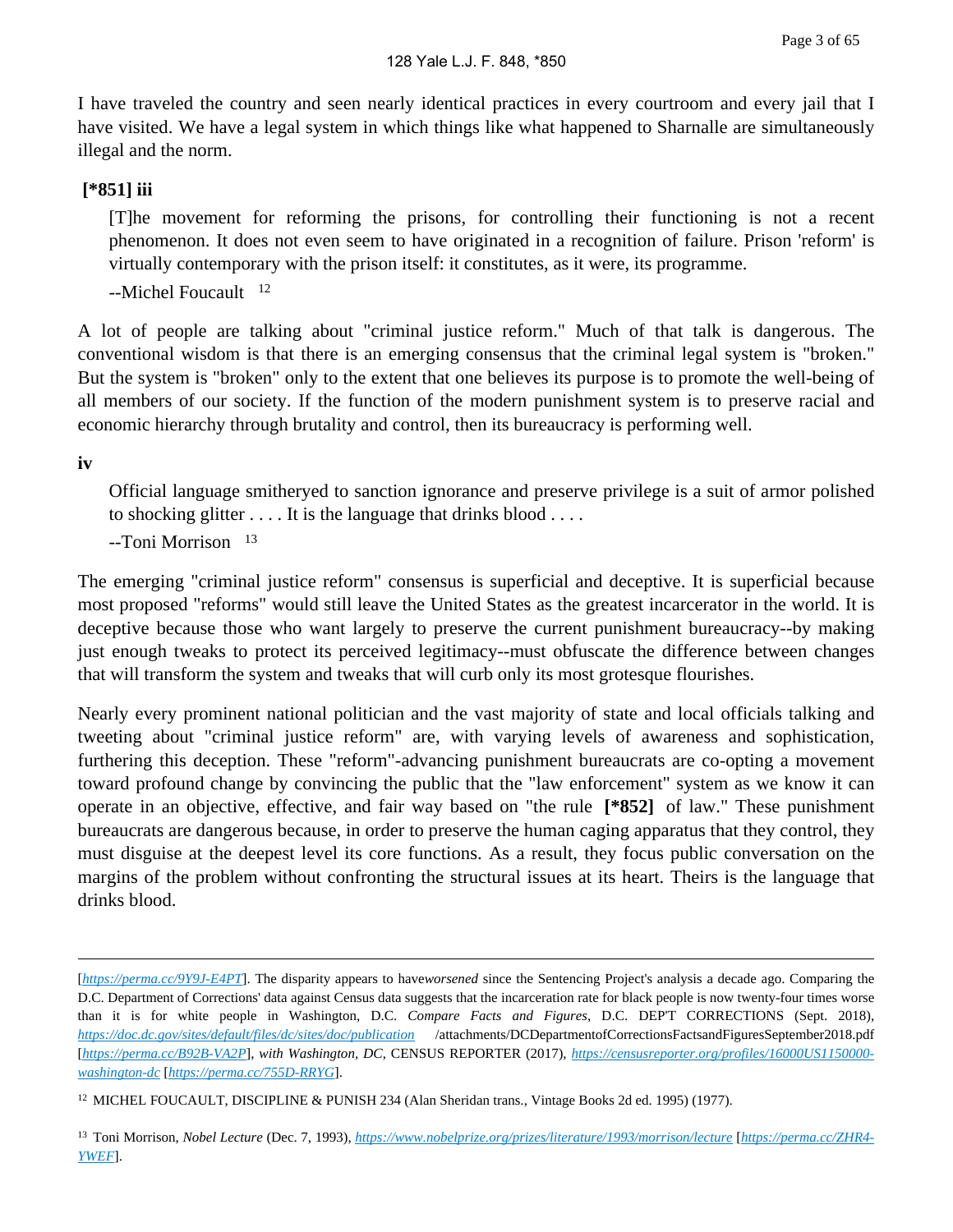In this Essay, I examine "criminal justice reform" by focusing on the concepts of "law enforcement" and the "rule of law." Both are invoked as central features of the American criminal system. For many prominent people advocating "reform," the punishment bureaucracy as we know it is the inevitable result of "law enforcement" responding to people "breaking the law." To them, the human caging bureaucracy is consistent with, and even required by, the "rule of law." This world view--that the punishment bureaucracy is an attempt to promote social well-being and human flourishing under a dispassionate system of laws--shapes their ideas about how to "fix" the system.

But few ideas have caused more harm in our criminal system than the belief that America is governed by a neutral "rule of law." The content of our criminal laws--discussed in Part V--and how those laws are carried out--addressed in Part VI--are *choices* that reflect power. The common understanding of the "rule of law" and the widely accepted use of the term "law enforcement" to describe the process by which those in power accomplish unprecedented human caging are both delusions critical to justifying the punishment bureaucracy. This is why it is important to understand how they distort the truth.

I apply these arguments in Part VII, explaining why the current "criminal justice reform" discourse is so dangerous. I focus on several prominent national punishment bureaucrats and a new local wave of supposedly "progressive prosecutors."

Finally, in Part VIII, I discuss the new generation of directly impacted people, organizers, lawyers, faith leaders, and academics on the libertarian left and right who understand the punishment bureaucracy as a tool of power in service of white supremacy and profit. I explain why this growing movement must reject the "criminal justice reform" discourse of punishment bureaucrats and speak clearly about why the legal system looks the way that it does. I urge those interested in changing the punishment bureaucracy to ground every discussion that they have and every proposed reform that they evaluate in a set of guiding principles rooted in this movement's vision. I sketch some of those principles for their consideration below. the punishment bureaucracy

### **[\*853] v**.

We are living in the era of premeditation and the perfect crime. Our criminals . . . have a perfect alibi: philosophy, which can be used for any purpose--even for transforming murderers into judges. --Albert Camus <sup>14</sup>

What is a crime? The first step to understanding how we accomplish the imprisonment of millions of people's bodies is understanding what laws authorize government agents to take away a person's liberty.

A society makes choices about what acts or omissions to render worthy of different kinds of punishment. The decision to make something punishable by human caging authorizes the government to treat people in ways that otherwise would be abhorrent. For example, a person walking down the street smoking a cigarette cannot be searched by police. Even a police demand to stop walking or the probe of an officer's hand along the person's outer clothing would violate our Constitution's Bill of Rights. <sup>15</sup> But, in most of the country for the past fifty years, if that same person were smoking a cigarette containing a dried marijuana plant in addition to a dried tobacco plant, the person may be bound in metal chains, removed

<sup>&</sup>lt;sup>14</sup> ALBERT CAMUS, THE REBEL 3 (Anthony Bower trans., 1961).

<sup>15</sup>  *See [Minnesota v. Dickerson, 508 U.S. 366, 372, 378 \(1993\).](https://advance.lexis.com/api/document?collection=cases&id=urn:contentItem:3RJ6-FD20-003B-R0MX-00000-00&context=)*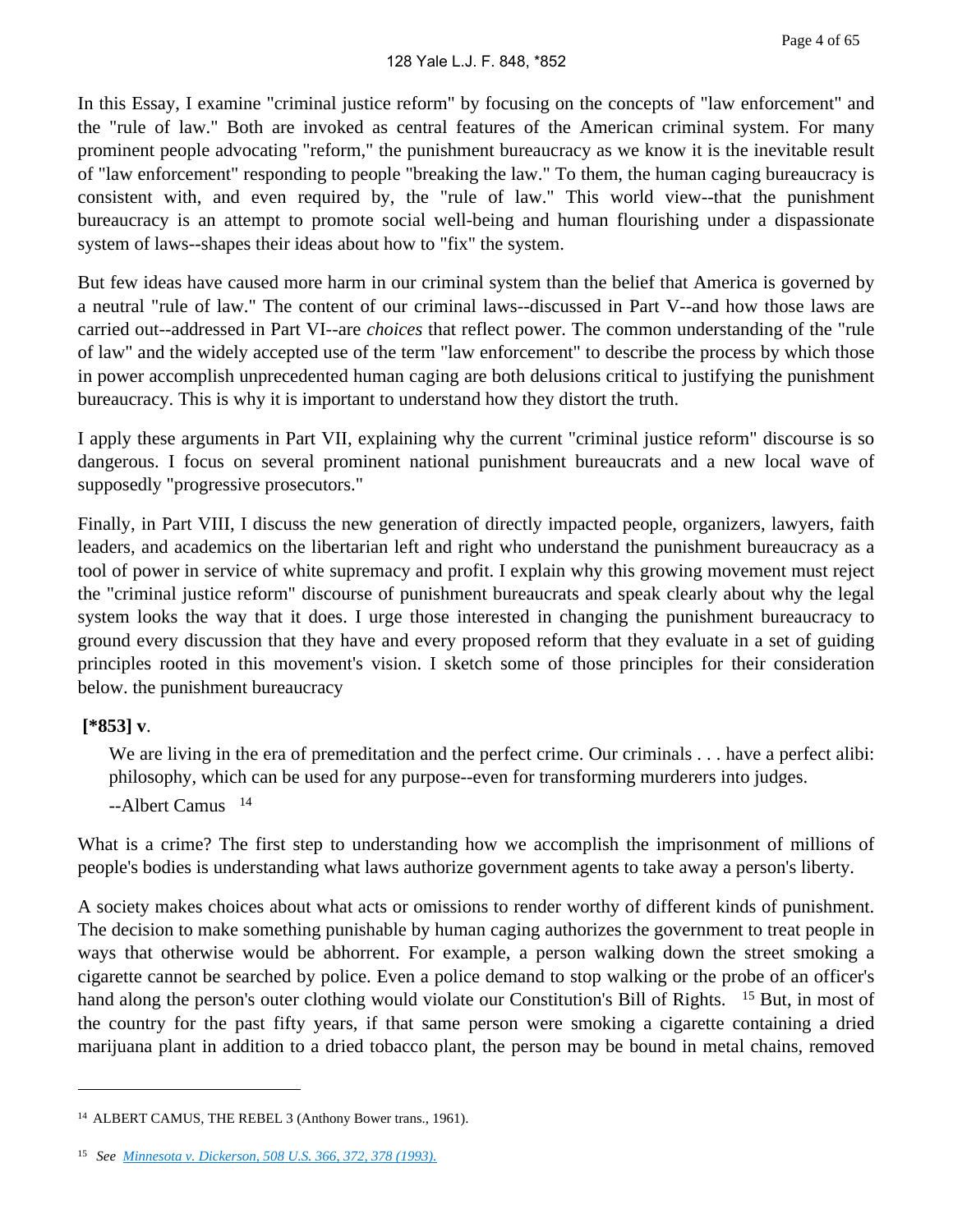from the street, strip-searched, placed in a cage, and held in solitary confinement with no human contact or natural light. <sup>16</sup> The person can be kept in that cage for decades. <sup>17</sup> The person can lose her right to vote, be removed from public housing and have her family removed from public housing, be kicked out  **[\*854]** of school, and be barred from employment. <sup>18</sup> She can also be deprived of basic human needs, such as hugging her child or having a sexual relationship with her spouse. <sup>19</sup> All of this treatment is allowed only because the person is a "criminal."

# *A. Criminal Laws Reflect and Legitimate the Environment in Which They Are Made*

Choices about what is a crime and what is not are made by politicians and within the economic, social, and racial systems in which politicians exist. As a result, for better or worse, these choices reflect the logic of, promote the legitimacy of, and protect distributions of power within those systems.

Consider, for example, that it is a "crime" in most of America for the poor to wager in the streets over dice. Wagering over international currencies, entire cities' worth of mortgages, the global supply of wheat needed to avoid mass starvation,  $20$  or ownership of public corporations is accepted behavior.  $21$  Dicewagerers become bodies to seize, search, confine, and shun. <sup>22</sup> Their private cash is **[\*855]** "forfeited" to government ownership. <sup>23</sup> Wheat-wagerers become names on the wings of hospitals and museum galleries. Their cash makes them heroes, and charitable organizations providing legal services to lowincome dice-wagerers in criminal prosecutions give them philanthropic awards at banquets.

19 *See* Jack Smith IV, *The End of Prison Visitation*, MIC (Sept. 6, 2016), *<https://mic.com/articles>* /142779/the-end-of-prison-visitation [*<https://perma.cc/4XQP-AETH>*].

<sup>20</sup> Frederick Kaufman, *The Food Bubble: How Wall Street Starved Millions and Got Away with It*, HARPER'S MAG., July 2010, at 27 (describing how highly profitable speculation on wheat futures led to "hundreds of millions" of people starving and enormous profits for American bankers).

<sup>16</sup>  *See* Tana Ganeva, *Pot Prisoners: Meet Five Victims of the War on Drugs*, ROLLING STONE (Sept. 13, 2017, 7:32 PM), *<https://www.rollingstone.com/culture/culture-lists/pot-prisoners-meet-five-victims-of-the-war-on-drugs-200055/fate-vincent-winslow-200103>* [*<https://perma.cc/J8DH-ZSBW>*] (telling the story of Fate Winslow, who is serving a sentence of life without parole for selling an undercover police officer two bags of marijuana worth \$ 10 each while he was homeless); Brooke Staggs,*This California Man Will Spend Life in Prison for a Marijuana Conviction Unless Trump or the Supreme Court Helps Him*, MERCURY NEWS (Sept. 10, 2018, 8:06 AM), *[https://www.mercurynews.com/2018/09/10/this-man-will-spend-life-in-prison-for-a-marijuana-conviction-unless-donald-trump-or-the](https://www.mercurynews.com/2018/09/10/this-man-will-spend-life-in-prison-for-a-marijuana-conviction-unless-donald-trump-or-the-supreme-court-helps-him)[supreme-court-helps-him](https://www.mercurynews.com/2018/09/10/this-man-will-spend-life-in-prison-for-a-marijuana-conviction-unless-donald-trump-or-the-supreme-court-helps-him)* [*<https://perma.cc/96CQ-TH6Z>*] (discussing the case of Corvain Cooper).

<sup>17</sup>  *See [Hutto v. Davis, 454 U.S. 370, 384 \(1982\)](https://advance.lexis.com/api/document?collection=cases&id=urn:contentItem:3S4X-5WG0-003B-S2CX-00000-00&context=)* (Brennan, J., dissenting); Laura-Ashley Overdyke, *Life Sentence for a Bag of Marijuana?: Examples of Louisiana's Habitual Offender Law*, KTBS (Apr. 8, 2015), *[https://www.ktbs.com/news/life-sentence-for-a-bag-of-marijuana](https://www.ktbs.com/news/life-sentence-for-a-bag-of-marijuana-examples-of-louisiana/article_efbef5e8-85ff-536b-9f6d-b79702e207df.html)[examples-of-louisiana/article\\_efbef5e8-85ff-536b-9f6d-b79702e207df.html](https://www.ktbs.com/news/life-sentence-for-a-bag-of-marijuana-examples-of-louisiana/article_efbef5e8-85ff-536b-9f6d-b79702e207df.html)* [*<https://perma.cc/6FVL-J9ER>*].

<sup>18</sup>  *See generally About*, NAT'L INVENTORY COLLATERAL CONSEQUENCES FOR CONVICTIONS (2019), *<https://niccc.csgjusticecenter.org/about>* [*<https://perma.cc/QAR7-RP4D>*] (describing the possible collateral consequences for people convicted of crimes).

 $21$  So too may be dice-wagering, so long as it is done in a large casino facility that has obtained special exemptions through the political process. *See, e.g.*, Jon Delano, *As Communities Opt Out, Process Begins to Award New Pa. Casino Licenses*, CBS PITTSBURGH (Jan. 10, 2018, 2:58 AM), *<https://pittsburgh.cbslocal.com/2018/01/10/process-begins-award-new-pa-casino>* -licenses [*<https://perma.cc/CLL8-PPNM>*]. Dice-wagering in a private house, in many places, can result in forfeiture of your house.*See, e.g.*, *[United States v. Real Prop., Titled in the](https://advance.lexis.com/api/document?collection=cases&id=urn:contentItem:3S4X-FC50-00B1-D0NV-00000-00&context=)  [Names of Godfrey Soon Bong Kang & Darrell Lee, 120 F.3d 947, 948-49 \(9th Cir. 1997\)](https://advance.lexis.com/api/document?collection=cases&id=urn:contentItem:3S4X-FC50-00B1-D0NV-00000-00&context=)* (affirming forfeiture of house used for cockfights and dice games). Large corporate wagering houses dominate the skyline of those cities.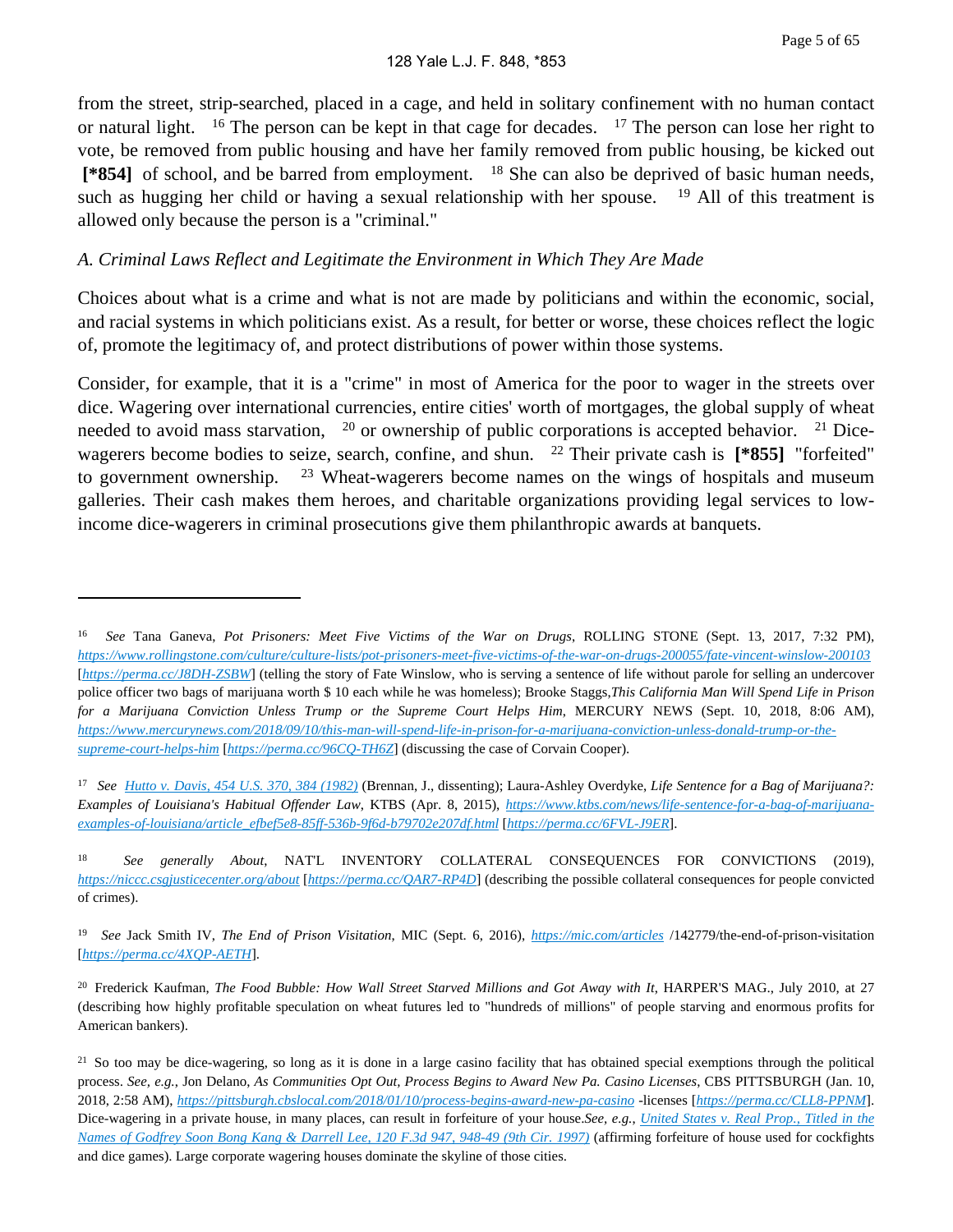This example is not a quirky outlier. Furthering and legitimating particular distributions of wealth and power are pervasive, defining functions of our criminal legal system--not minor, unintended byproducts.

These choices play out over the criminal law, from foundational laws criminalizing a physical breach of another person's private property to definitions of affirmative defenses like duress or necessity. (Poverty, for example, is not commonly accepted by American courts as a sufficient excuse for theft of subsistence goods.)  $^{24}$  Our political choices answer important questions: Should it be a crime to beg for money? To charge high interest rates? To hoard wealth? To decide not to vote? To abuse a family dog? To abuse thousands of pigs to make higher profits from their flesh? To belong to a union? To decline to belong to a union? To refuse to grant mortgages to people of a certain race? To drill for oil? To seize land from indigenous people? To participate in a lynch mob? To enslave people? To refuse to pay reparations to people formerly enslaved on one's land? To spray carcinogenic chemicals into the ground to release natural gas? To hit one's child? To design political boundaries based on race? To run a bank for profit? To refuse to identify oneself to a police officer? To force sex upon a spouse? To search a person without probable cause? To beg for money? To grow tobacco? To have oral sex with another consenting adult? To hold profits offshore? To expose secret government misdeeds in the media? To dress a certain way? To possess a gun? To possess a hunting rifle ten years after a marijuana conviction? To donate to a foreign charity? To boycott apartheid? To terminate a pregnancy? To cross an imaginary boundary between two political jurisdictions to be reunited with one's child?

The standard narrative portrays "criminals" as a vast collection of individuals who have each made a choice to "break the law." Convictions and punishments **[\*856]** are consequences that flow naturally from that bad choice: we must enforce the "rule of law." But these crimes are not chosen because of some assessment of the amount of harm prevented, and punishments are not selected because of demonstrated penological success. The difference in the way the bureaucracy treats someone using cocaine and someone using vodka has no empirical connection to the respective harm caused by those substances or to any analysis of how to prevent addiction to them. Instead, forces external to well-reasoned policy contribute to definitions of criminality and to decisions about appropriate punishment. The criminal law is not an inviolate repository of right and wrong, but--just like any other policy fashioned in a country as unequal as ours--a tool related to cultural, racial, and economic features of our society. <sup>25</sup>

22 *Compare* Max Ehrenfreund, *Baltimore Police Once Used a Helicopter to Break Up a Dice Game*, WASH. POST (Aug. 12, 2016), *[https://www.washingtonpost.com/news/wonk/wp/2016/08/12/baltimore-police-once-used-a-helicopter-to-break-up-a-dice](https://www.washingtonpost.com/news/wonk/wp/2016/08/12/baltimore-police-once-used-a-helicopter-to-break-up-a-dice-game/?utm_term=.e65ecb069505)[game/?utm\\_term=.e65ecb069505](https://www.washingtonpost.com/news/wonk/wp/2016/08/12/baltimore-police-once-used-a-helicopter-to-break-up-a-dice-game/?utm_term=.e65ecb069505)* [*<https://perma.cc/Q78F-7CHZ>*], *with* Dan Roberts, *Wall Street Deregulation Pushed by Clinton Advisers, Documents Reveal*, GUARDIAN (Apr. 19, 2014), *[https://www.theguardian.com/world/2014/apr/19/wall-street-deregulation-clinton](https://www.theguardian.com/world/2014/apr/19/wall-street-deregulation-clinton-advisers-obama)[advisers-obama](https://www.theguardian.com/world/2014/apr/19/wall-street-deregulation-clinton-advisers-obama)* [*<https://perma.cc/N7CP-AD5N>*] (describing lack of opposition to financial deregulation among top policymakers).

23 *[Kang, 120 F.3d at 950.](https://advance.lexis.com/api/document?collection=cases&id=urn:contentItem:3S4X-FC50-00B1-D0NV-00000-00&context=)*

24 *Compare* Jeremy Waldron, *Why Indigence Is Not a Justification, in* FROM SOCIAL JUSTICE TO CRIMINAL JUSTICE: POVERTY AND THE ADMINISTRATION OF CRIMINAL LAW 98 (William C. Heffernan & John Kleinig eds., 2000) (explaining that recognizing poverty as a defense to theft would threaten the legitimacy of property ownership in a capitalist society), *with* Stephanie Kirchgaessner, *Theft of Sausage and Cheese by Hungry Homeless Man 'Not a Crime*,*'* GUARDIAN (May 3, 2016), *<https://www.theguardian.com/world/2016/may/03/theft-sausage-cheese-hungry-homeless-man-not-crime-italy>* [*<https://perma.cc/3AAR-558K>*] ("Italy's highest court has ruled that the theft of a sausage and piece of cheese by a homeless man in 2011 did not constitute a crime because he was in desperate need of nourishment.").

25 *See generally* ANGELA Y. DAVIS, ARE PRISONS OBSOLETE? (2003); MICHEL FOUCAULT, DISCIPLINE AND PUNISH: THE BIRTH OF THE PRISON (Alan Sheridan trans., 1975); BRUCE WESTERN, PUNISHMENT AND INEQUALITY IN AMERICA (2006);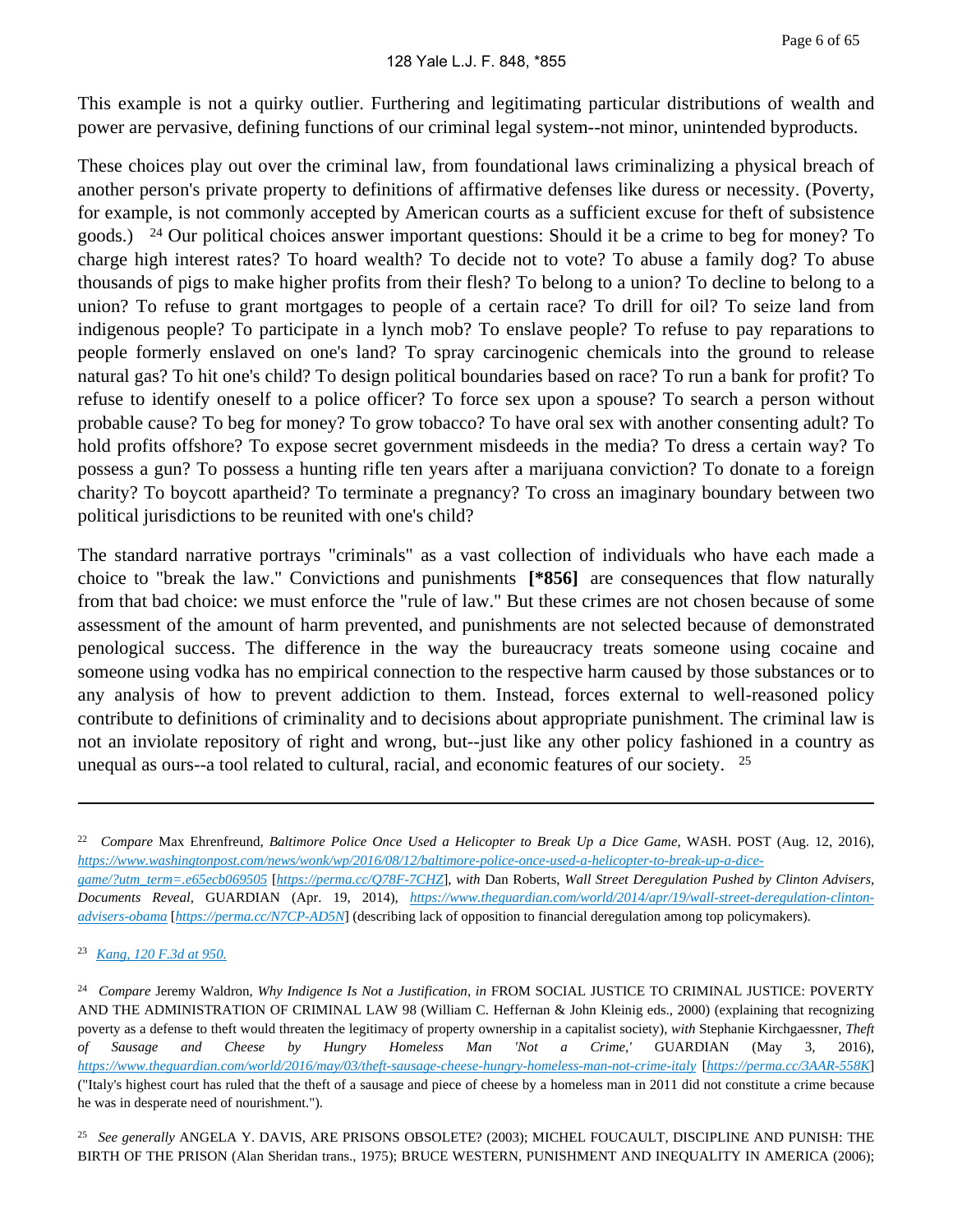Making it a crime to possess certain substances is a good example. The expansion and increase in severity of drug laws in the last forty years, as well as the lack of outrage over that punishment for many decades, has been shown to stem from a combination of conscious and subconscious biases and incentives. <sup>26</sup> It is now a federal and state crime in every American jurisdiction for any person to ingest a wide variety of substances into their own bodies.  $27$  And politicians have simultaneously decided that other harmful substances are *legal* to consume and to distribute for profit. <sup>28</sup> It was not always so. The history of drug prohibition **[\*857]** was influenced by the desire to criminalize conduct associated with particular groups at specific historical moments. <sup>29</sup> And now, during what punishment bureaucrats call the "war on drugs," punishment bureaucrats make a choice to "fight" drug use (when it comes to *some* drugs when used in *some* neighborhoods) not as a public health issue but through armed agents and cages. No matter what one's views on drugs, there is one thing that all agree on: these laws were *never* based on empirical evidence about the best way to create a society with less use of harmful substances. <sup>30</sup>

Why does the evidence matter so little to the punishment bureaucracy? The punishment system would change overnight if the vast numbers of young, wealthy, and white drug criminals at private schools and famous universities were harassed and beaten by police in the streets, had their family homes raided at night, were sexually and physically assaulted in prisons, and were confined to live and die in cages. The human costs of the bureaucracy would be evaluated differently if drug searches by undercover police and SWAT teams were as common at Yale University as they are down the street in the low-income neighborhoods of New Haven. The brutality of separating tens of millions of families from their loved ones--with no empirical evidence of a benefit--would not be tolerated if it were happening to different people. Our culture would see it as widespread violence in need of serious justification, if not a human

27 *See* Jeffrey Miron, *Why All Drugs Should Be Legal. (Yes, Even Heroin.)*, WEEK (July 28, 2014), *<https://theweek.com/articles/445005/why-all-drugs-should-legal-yes-even-heroin>* [*<https://perma.cc/5NPG-83TU>*]; *cf.* Zeeshan Aleem, *14 Years After Decriminalizing All Drugs, Here's What Portugal Looks Like*, MIC (Feb. 11, 2015), *[https://mic.com/articles/110344/14-years](https://mic.com/articles/110344/14-years-after-portugal-decriminalized-all-drugs-here-s-what-s-happening)[after-portugal-decriminalized-all-drugs-here-s-what-s-happening](https://mic.com/articles/110344/14-years-after-portugal-decriminalized-all-drugs-here-s-what-s-happening)* [*<https://perma.cc/DMX9-94XY>*]; Ioan Grillo,*Mexico's Marijuana Ruling Shakes Up Drug Policy*, TIME (Nov. 5, 2015), *<http://time.com/4100747/mexicos-marijuana-ruling-shakes-up-drug-policy>* [*<https://perma.cc/223V-C4HU>*] (reporting that marijuana consumption was legalized "to respect personal liberties").

28 *See* Maria Cheng, *Alcohol More Dangerous Than Heroin, Cocaine, Study Finds*, NBC NEWS (Nov. 1, 2010, 2:46 AM ET), *<http://www.nbcnews.com/id/39938704/ns/health-addictions/t/alcohol-more-dangerous-heroin-cocaine-study-finds>* [*[https://perma.cc/8DQV-](https://perma.cc/8DQV-HTZQ)[HTZQ](https://perma.cc/8DQV-HTZQ)*]; Ali H. Mokdad et al.,*Actual Causes of Death in the United States, 2000*, 291 JAMA 1238, 1241-42 (2004) (estimating that, in 2000, 17,000 people died from the use or the indirect effects of the use of illicit drugs in the United States, and that 16,653 people were killed in alcohol-related car crashes); *Smoking & Tobacco Use*, CTRS. FOR DISEASE CONTROL & PREVENTION (Feb. 6, 2019), *[https://www.cdc.gov/tobacco/data\\_statistics/fact\\_sheets/fast\\_facts/index.htm](https://www.cdc.gov/tobacco/data_statistics/fact_sheets/fast_facts/index.htm)* [*<https://perma.cc/7LWZ-QUJY>*] ("Smoking is the leading cause of preventable death.").

29 *See* Jamie Fellner, *Race, Drugs, and Law Enforcement in the United States*, *[20 STAN. L. & POL'Y REV. 257, 263 \(2009\).](https://advance.lexis.com/api/document?collection=analytical-materials&id=urn:contentItem:4WN4-00T0-00CV-V115-00000-00&context=)*

RICHARD WILKINSON & KATE PICKETT, THE SPIRIT LEVEL: WHY MORE EQUAL SOCIETIES ALMOST ALWAYS DO BETTER (2009).

<sup>26</sup>  *See* MICHELLE ALEXANDER, THE NEW JIM CROW: MASS INCARCERATION IN THE AGE OF COLORBLINDNESS (2012); *see also, e.g., Top Adviser to Richard Nixon Admitted 'War on Drugs' Was Policy Tool to Go After Anti-War Activists and 'Black People*,*'* DRUG POL'Y ALLIANCE (Mar. 22, 2016), *[http://www.drugpolicy.org/press-release/2016/03/top-adviser-richard-nixon-admitted-war](http://www.drugpolicy.org/press-release/2016/03/top-adviser-richard-nixon-admitted-war-drugs-was-policy-tool-go-after-anti)[drugs-was-policy-tool-go-after-anti](http://www.drugpolicy.org/press-release/2016/03/top-adviser-richard-nixon-admitted-war-drugs-was-policy-tool-go-after-anti)* [*<https://perma.cc/J3NL-SYU5>*].

<sup>30</sup>  *See* Martha Mendoza, Associated Press, *U.S. Drug War Has Met None of Its Goals*, NBC NEWS (May 13, 2010), *[http://www.nbcnews.com/id/37134751/ns/us\\_news-security/t/us-drug-war-has-met-none-its-goals](http://www.nbcnews.com/id/37134751/ns/us_news-security/t/us-drug-war-has-met-none-its-goals)* [*<https://perma.cc/9H7M-VDD3>*]; *cf.* Cheng, *supra* note 28.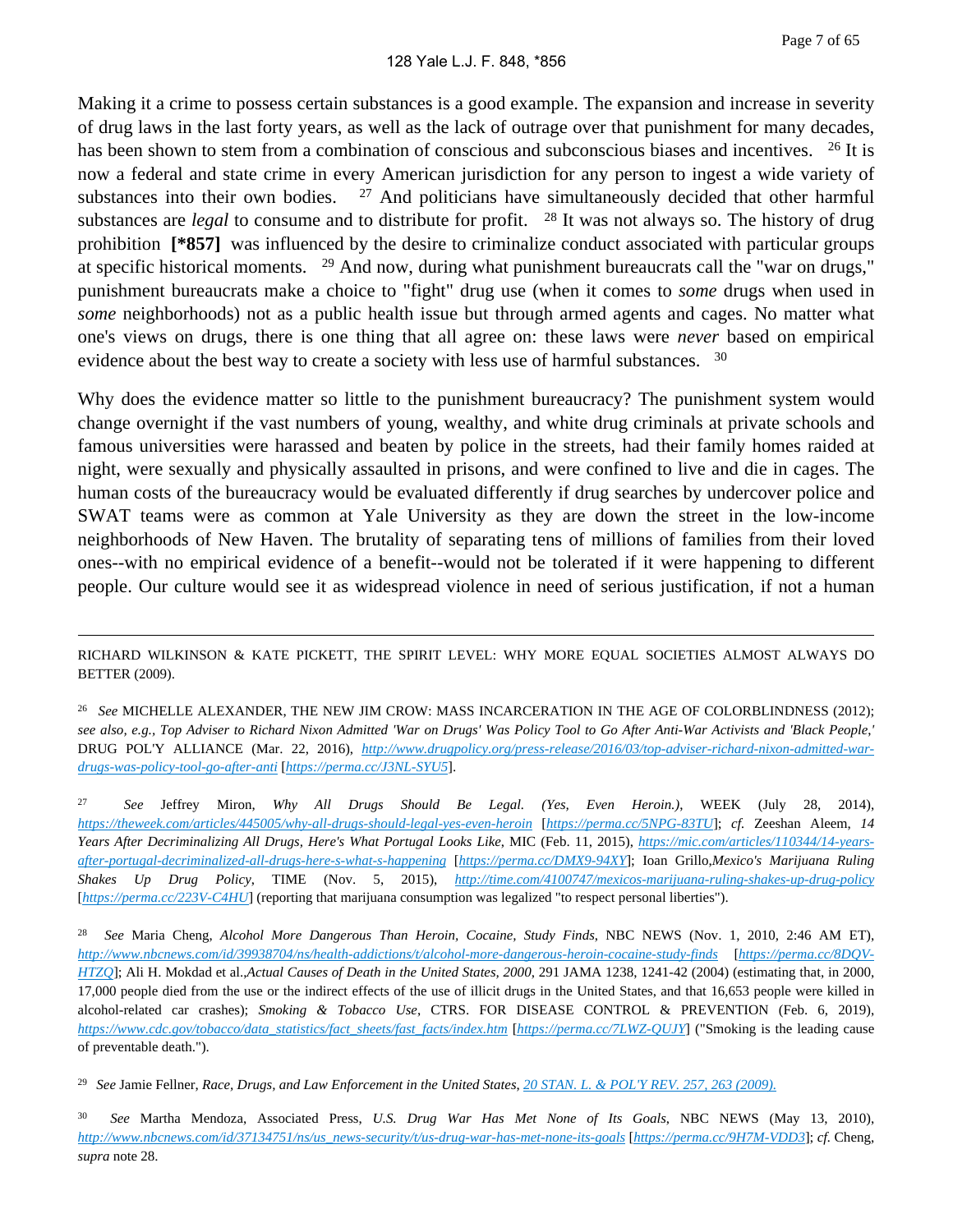rights crisis demanding urgent and immediate action, rather than as a vague and impersonal aspect of the need for "law enforcement."

And so the knowledge that laws will be enforced in particular ways against particular people changes what laws powerful people create. Elites need not worry about creating crimes with harsh punishments if they know that the laws will not be enforced against them.

While many of these choices reflect background social, racial, and economic forces, other choices in the criminal law are more obvious political calculations. For example, while politicians decided to make insider trading a crime for ordinary people and private investors, they had also decided, until recently, that insider **[\*858]** trading should be *legal* for members of Congress. This meant that elite politicians could make millions of dollars based on inside information that they learned through lawmaking or use their control over lawmaking and regulation for personal profit. <sup>31</sup>

More broadly, much of what are now celebrated as instruments of wealth creation for investors used to be called "crimes." During the Clinton presidency, for example, bankers hoping to engage in then-illegal types of derivatives trading paid lobbyists and politicians a lot of money to change words in a federal statute that transformed, overnight, those doing certain investment banking activities from criminals into philanthropists. <sup>32</sup>

Overt political calculations similarly determine the punishment system's understanding of "terrorism." The federal government has passed a law to make it a felony to provide "material support" for "terrorist" groups. <sup>33</sup> This crime includes providing non-violent conflict resolution and peaceful advice to any group a government bureaucrat chooses to put on a list of "terrorists." <sup>34</sup> And politicians and bureaucrats are constantly revising who goes on "terrorist" lists and which people are instead "allies" to whom the United States government and private corporations sell weapons. <sup>35</sup> Often, these are the same groups at different times. To take one example, one of those "terrorist" groups, the People's **[\*859]** Mujahedin of Iran, recently hired dozens of the most famous retired American politicians to work on its behalf to remove it from the list of "terrorist" groups, transforming those politicians from felony terrorism offenders to

<sup>33</sup>18 U.S.C. § 2399B (2018).

<sup>&</sup>lt;sup>31</sup> Tamara Keith, *How Congress Quietly Overhauled Its Insider-Trading Law*, NPR (Apr. 15, 2013), *<https://www.npr.org/sections/itsallpolitics/2013/04/16/177496734/how-congress-quietly-overhauled-its-insider-trading-law>*

<sup>[</sup>*<https://perma.cc/A2U2-EVAQ>*] (explaining that insider trading was legal for Congress until recently);*see also* David Dayen, *Sen. Jeff Merkley Wants to Stop Congress Members from Insider Trading by Banning Them from Owning Stocks*, INTERCEPT (Dec. 17, 2018, 2:03 PM), *<https://theintercept.com/2018/12/17/jeff-merkley-james-inhofe-ban-stock-trading>* [*<https://perma.cc/MHG9-CFCH>*] (discussing the failure of a new insider trading law to stop profiteering based on insider information by politicians in Congress).

<sup>&</sup>lt;sup>32</sup> They became wealthy even as the newly legal derivatives products contributed to a worldwide financial collapse and massive global suffering. *See* Lynn A. Stout, *Derivatives and the Legal Origins of the 2008 Financial Crisis*, *[1 HARV. BUS. L. REV. 1, 29-30 \(2011\);](https://advance.lexis.com/api/document?collection=analytical-materials&id=urn:contentItem:5NY1-DD40-013G-60YP-00000-00&context=) see also* Nomi Prins, *Inside the Clintons' Cozy Relationship with the Big Banks*, ALTERNET (May 7, 2015), *[https://www.alternet.org/news-amp](https://www.alternet.org/news-amp-politics/inside-clintons-cozy-relationship-big-banks)[politics/inside-clintons-cozy-relationship-big-banks](https://www.alternet.org/news-amp-politics/inside-clintons-cozy-relationship-big-banks)* [*<https://perma.cc/4T4P-5GC9>*]. The same political dynamics drive much of the tax code.*See generally* DAVID CAY JOHNSTON, PERFECTLY LEGAL: THE COVERT CAMPAIGN TO RIG OUR TAX SYSTEM TO BENEFIT THE SUPER RICH--AND CHEAT EVERYBODY ELSE (2003).

<sup>34</sup>David Cole, *The Roberts Court's Free Speech Problem*, N.Y. REV. BOOKS (June 28, 2010), *<http://www.nybooks.com/blogs/nyrblog/2010/jun/28/roberts-courts-free-speech-problem>* [*<https://perma.cc/MU4P-X3HM>*].

<sup>&</sup>lt;sup>35</sup> Jennifer Williams, *Are the Austin Bombings Terrorism? It Depends Who You Ask*, VOX (Mar. 21, 2018, 12:20 PM EDT), *<https://www.vox.com/2017/10/2/9868048/austin-bombings-terrorism-definition>* [*<https://perma.cc/672B-HNZX>*].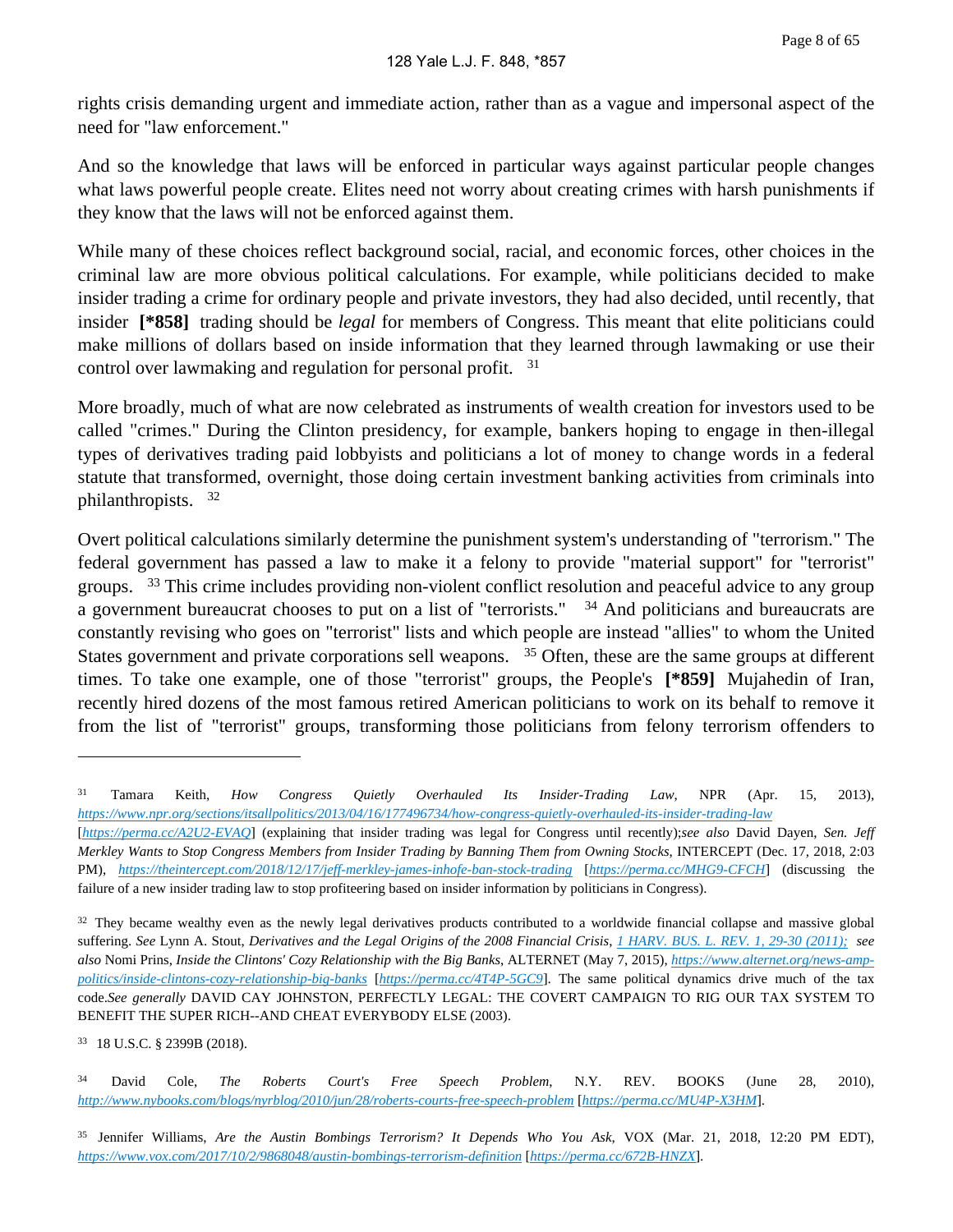successful lobbyists. <sup>36</sup> And during America's support for South African Apartheid, the government not only helped to capture and imprison Nelson Mandela, but it officially categorized him as a "terrorist" until 2008. <sup>37</sup>

In the same way, the federal government makes it a felony to disclose "classified" information, <sup>38</sup> and officials secretly decide what information to deem "classified." There are between two and three million bureaucrats with the ability to classify (and therefore criminalize) information, and they did so for nearly 50 **[\*860]** million documents in 2017. <sup>39</sup> At the same time, the federal government does not make it a crime for bureaucrats to violate Freedom of Information Act requirements, meaning that officials can fail to document their activities, refuse to disclose records when they exist, or destroy records without committing a crime. <sup>40</sup> Such violations of the law, even brazen ones, are addressed through *civil* lawsuits. <sup>41</sup> But when a military intelligence officer publicized a video of a mass murder by U.S. troops (including the murder of children arriving at the scene of the massacre to treat the wounded), she became a "criminal" sentenced to 35 years in prison because an unknown bureaucrat decided that disclosing the video to the public should be a crime. <sup>42</sup> The soldiers who murdered people on videotape were not prosecuted for their violations of the "rule of law." <sup>43</sup> Similarly, the person who disclosed lies used to justify American involvement in millions of deaths in Vietnam, Cambodia, and Laos was prosecuted in the 1970s for felonies because bureaucrats had decided to make publication of their lies a crime. <sup>44</sup>

This political process is also influenced by multibillion-dollar industries with sophisticated marketing and lobbying strategies because many corporations depend on increasing punishment. These interests include pharmaceutical companies **[\*861]** lobbying to block marijuana legalization and large meat corporations

<sup>&</sup>lt;sup>36</sup> Chris McGreal, *MEK Decision: Multimillion-Dollar Campaign Led to Removal from Terror List*, GUARDIAN (Sept. 21, 2012, 3:20 PM EDT), *<https://www.theguardian.com/world/2012/sep/21/iran-mek-group-removed-us-terrorism-list>* [*<https://perma.cc/A63K-2L6T>*]; *see also [United States v. Hayat, 710 F.3d 875, 904 \(9th Cir. 2013\)](https://advance.lexis.com/api/document?collection=cases&id=urn:contentItem:57YD-B131-F04K-V264-00000-00&context=)* (Tashima, J., dissenting) (criticizing "unsettling and untoward consequences of the government's use of [a "material support"] anticipatory prosecution as a weapon in the 'War on Terror'"); Amna Akbar, *How Tarek Mehanna*  Went to Prison for a Thought Crime, NATION (Dec. 31, 2013), *[https://www.thenation.com/article/how-tarek-mehanna-went-prison-thought](https://www.thenation.com/article/how-tarek-mehanna-went-prison-thought-crime)[crime](https://www.thenation.com/article/how-tarek-mehanna-went-prison-thought-crime)* [*<https://perma.cc/M8D6-6YHZ>*]. People would feel differently if Saudi Arabia invaded Minnesota and local residents fought back--it would be seen as patriotic self-defense. Low-income Muslim Americans are prosecuted on charges of "material support of terrorism" for making contributions to political causes in their home countries that the United States deems inappropriate while high-ranking Congresspersons and officials aided the "terrorist" group MeK.*Compare* McGreal, *supra, with* Akbar, *supra*. Many of the people in the former category had the misfortune of supporting whichever political group the United States happened not to be working with at the time. This can be a difficult thing to predict in advance; after all, active U.S. support for brutal regimes or "terrorist" groups included working with Saddam Hussein to provide chemical weapons to Iraq, General Augustus Pinochet of Chile, Islamic militants in Afghanistan and Syria, and paramilitary death squads and dictators across South America, Africa, the Middle East, and Asia. *See, e.g.*, Shane Harris & Matthew M. Aid, *Exclusive: CIA Files Prove America Helped Saddam as He Gassed Iran*, FOREIGN POL'Y (Aug. 26, 2013, 2:40 AM), *[http://www.foreignpolicy.com/articles/2013/08/25/secret\\_cia\\_files\\_prove\\_america\\_helped\\_saddam\\_as](http://www.foreignpolicy.com/articles/2013/08/25/secret_cia_files_prove_america_helped_saddam_as)* \_he\_gassed\_iran [*<https://perma.cc/N36F-5V4W>*]; *see also, e.g.*, William D. Hartung, *Weapons for Anyone: Donald Trump and the Art of the Arms Deal*, TOM DISPATCH (Apr. 1, 2018, 4:33 PM), *[http://www.tomdispatch.com/blog/176405/tomgram%3A\\_william\\_hartung%2C\\_selling\\_arms\\_as\\_if\\_there\\_were\\_no\\_tomorrow](http://www.tomdispatch.com/blog/176405/tomgram:_william_hartung,_selling_arms_as_if_there_were_no_tomorrow)* [*<https://perma.cc/Y88X-YV7N>*].

<sup>37</sup> David Johnston, *C.I.A. Tie Reported in Mandela Arrest*, N.Y. TIMES (June 10, 1990), *[https://www.nytimes.com/1990/06/10/world/cia-tie](https://www.nytimes.com/1990/06/10/world/cia-tie-reported-in-mandela-arrest.html)[reported-in-mandela-arrest.html](https://www.nytimes.com/1990/06/10/world/cia-tie-reported-in-mandela-arrest.html)* [https:// perma.cc/KAF6-FF6R]; Robert Windrem,*U.S. Government Considered Nelson Mandela a Terrorist Until 2008*, NBC NEWS (Nov. 2, 2015, 7:22 PM EST), *[https://www.nbcnews.com/news/world/us-government-considered-nelson-mandela](https://www.nbcnews.com/news/world/us-government-considered-nelson-mandela-terrorist-until-2008-flna2D11708787)[terrorist-until-2008-flna2D11708787](https://www.nbcnews.com/news/world/us-government-considered-nelson-mandela-terrorist-until-2008-flna2D11708787)* [*<https://perma.cc/E7JN-BREU>*].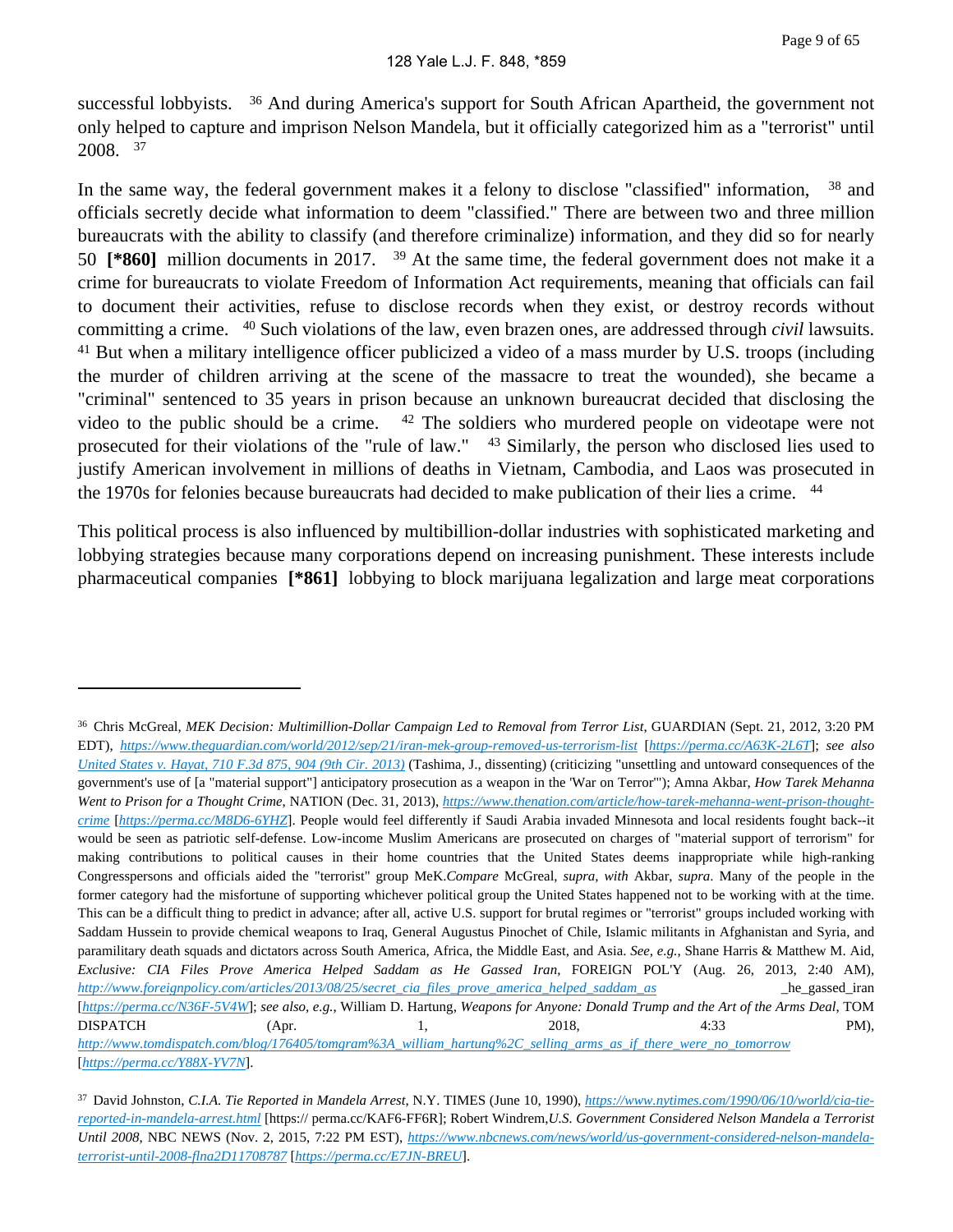lobbying to create new felony offenses for videotaping animal abuse at their factories. <sup>45</sup> They also include private prison corporations and the much larger industry of private contractors in public prisons and jails, who profit from the labor, phone calls, emails, family visits, mail, food, supplies, and medical care of prisoners. <sup>46</sup> The more people in jail or prison and the longer they remain confined to a cage, the more profit the companies make.

Simply put, political power influences what we decide to criminalize. And because political contributions effect voting behavior, groups pay political campaigns and associated entities so that politicians will create laws that benefit those groups. Laws are often passed not because they increase overall well-being, but because politicians need money to stay in power. If a would-be criminal, therefore, has a large amount of money, she can purchase the ability to be viewed as a non-criminal by changing laws. If a group of people wants other people to be called "criminals" and imprisoned, the group can pay for that as well. We could call this behavior "bribery," but instead we have decided to call it "free speech." <sup>47</sup>

To be clear, it is appropriate for a political process to make decisions about what a society should punish and what a society should celebrate. The point here is that our criminal laws are not an objective mechanism for increasing overall well-being by efficiently reducing harmful behavior. Our criminal laws are based **[\*862]** on some of the most arbitrary aspects of human existence, like power, racial bias, and economic self-interest--they reflect our demons, past and present. <sup>48</sup>

<sup>38</sup>  *[18 U.S.C. § 798](https://advance.lexis.com/api/document?collection=statutes-legislation&id=urn:contentItem:4YF7-GTB1-NRF4-40W2-00000-00&context=)*(a) (2018).

<sup>&</sup>lt;sup>39</sup> Alice Speri, *As FBI Whistleblower Terry Albury Faces Sentencing, His Lawyers Say He Was Motivated by Racism and Abuses at the Bureau*, INTERCEPT (Oct. 18, 2018, 7:00 AM), *<https://theintercept.com/2018/10/18/terry-albury-sentencing-fbi/>* [*[https://perma.cc/E3A8-](https://perma.cc/E3A8-JE5L) [JE5L](https://perma.cc/E3A8-JE5L)*]; *see also* Heidi Kitrosser, *Classified Information Leaks and Free Speech*, *[2008 U. ILL. L. REV. 881, 892-93 & n.68 \(2008\)](https://advance.lexis.com/api/document?collection=analytical-materials&id=urn:contentItem:4SFX-PXR0-00CW-50M5-00000-00&context=)* (estimating that there were about three million such bureaucrats in 1999, and even more in 2008).

<sup>40</sup>  *See* Meredith Fuchs, *Judging Secrets: The Role Courts Should Play in Preventing Unnecessary Secrecy*, *[58 ADMIN. L. REV. 131, 148](https://advance.lexis.com/api/document?collection=analytical-materials&id=urn:contentItem:4RJJ-SBD0-0050-H04S-00000-00&context=)  [\(2006\).](https://advance.lexis.com/api/document?collection=analytical-materials&id=urn:contentItem:4RJJ-SBD0-0050-H04S-00000-00&context=)*

<sup>41</sup>  *See, e.g.*, Norman L. Eisen & Noah Bookbinder, Opinion, *Pruitt's Resignation Is Just the Beginning*, N.Y. TIMES (July 6, 2018), *<https://www.nytimes.com/2018/07/06/opinion/scott-pruitt-resignation-wheeler.html>* [*<https://perma.cc/U7XB-PSHX>*].

<sup>42</sup>Chris McGreal, *US Private Bradley Manning Charged with Leaking Iraq Killings Video*, GUARDIAN (July 6, 2010, 2:14 EDT), *<https://www.theguardian.com/world/2010/jul/06/bradley-manning-charged-iraq-killings-video>* [*<https://perma.cc/CU3F-2D73>*]; *Shooters Walk Free, Whistleblower Jailed*, DAS ERSTE (Aug. 11, 2018), *<https://daserste.ndr.de/panorama/media/panor165.html>* [*<https://perma.cc/8L9M-L42X>*]; Peter Van Buren,*Tomgram: Peter Van Buren, In Washington, Fear the Silence, Not the Noise*, TOM DISPATCH (Feb. 9, 2012, 9:31 AM), *[http://www.tomdispatch.com/post/175500/tomgram%3A\\_peter\\_van\\_buren%2C\\_in\\_washington%2C\\_fear\\_the\\_silence%2C\\_not\\_the\\_noise](http://www.tomdispatch.com/post/175500/tomgram:_peter_van_buren,_in_washington,_fear_the_silence,_not_the_noise)* [*<https://perma.cc/EB6X-R3XT>*].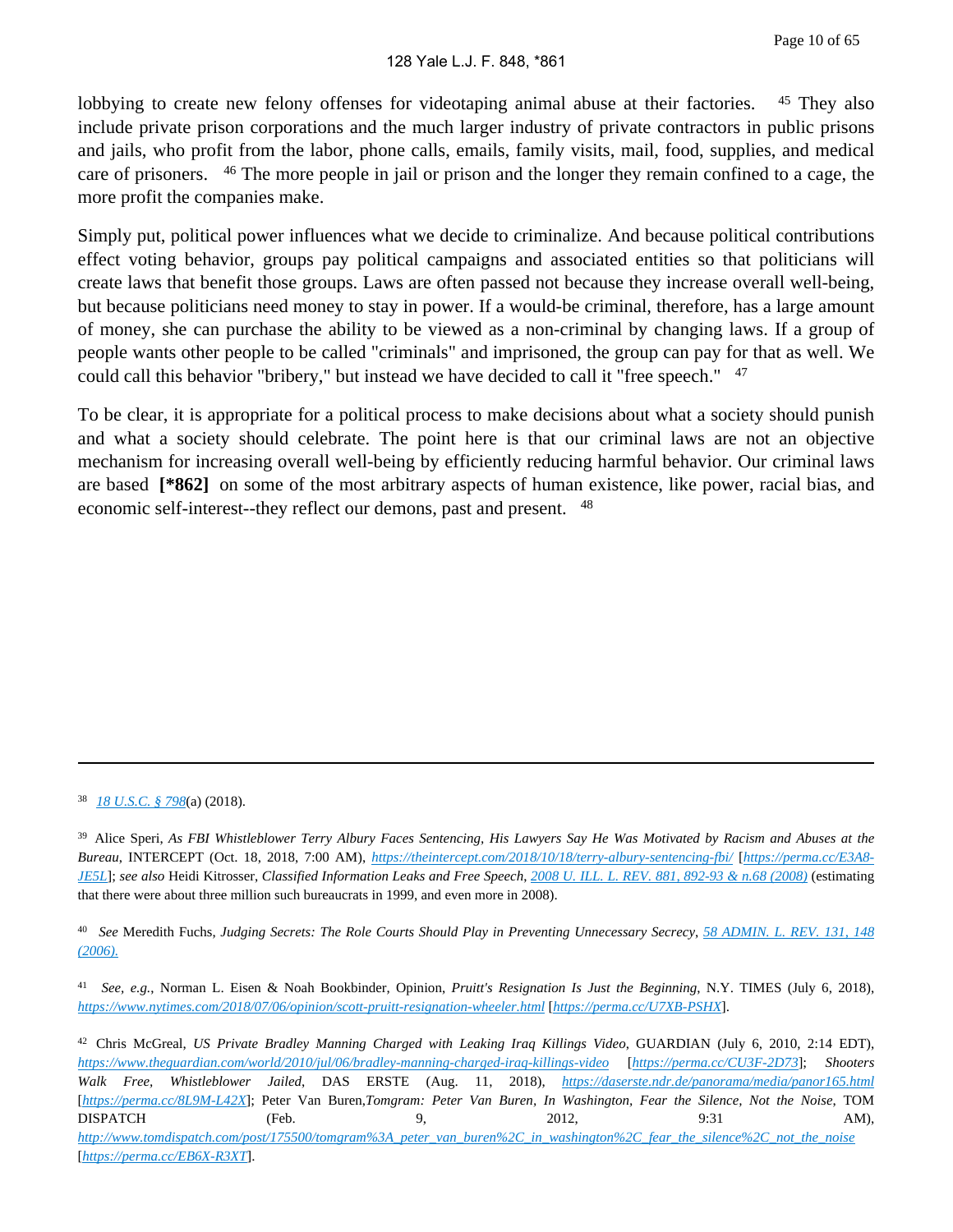# *B. The Same Processes Determine How Harshly We Punish*

Having made certain activity a "crime," society must decide how to punish it. How does the legal system choose how harshly to punish speeding, selling various derivatives of the coca plant, domestic assault, sleeping under a bridge, illegally searching someone, downloading music, committing murder, or tax evasion? Why are penalties for texting or drinking while driving more lenient than for cocaine possession even though impaired driving is more dangerous? And why are the penalties for the same crimes dramatically lower in other countries?

The same forces that determine which conduct is criminal also determine how severely different conduct is punished. To take one example, federal law famously treats crack cocaine offenses more harshly than powder cocaine offenses, even though the two substances are pharmacologically identical. For the first seven years that the disparity existed, not a single white person was prosecuted for a crack cocaine offense in seven of the largest American cities. <sup>49</sup> For decades, even the cautious U.S. Sentencing Commission wanted to remove this disparity because there is no legal or scientific basis for it. <sup>50</sup> And when Congress did reduce the disparity after a unanimous Senate vote in 2010--and millions of years in prison later--no one offered a justification for why it had existed. <sup>51</sup> But for reasons that were never articulated, the government did not remove the disparity; it chose to lower the disparity from 100:1 to 18:1. <sup>52</sup> And for more than eight years after that "Fair Sentencing Act" passed, the government chose not to make even these limited "fair" changes retroactive to help the thousands of human **[\*863]** beings already in prison because of a law that everyone agreed had no basis. <sup>53</sup> Close to ten years *after* the celebrated reform

43 *See U.S. 'Reviewing' Iraq Killing Video Posted on WikiLeaks*, BBC NEWS (Apr. 8, 2010, 10:20 AM GMT) *<http://news.bbc.co.uk/2/hi/americas/8608972.stm>* [*<https://perma.cc/7MRS-C2J8>*] (stating that there were "no plans" to reinvestigate the case).

<sup>44</sup>Martin Arnold, *Ellsberg Trial: Now the Focus Is on Secrecy*, N.Y. TIMES (Mar. 5, 1973), *<https://www.nytimes.com/1973/03/05/archives/ellsberg-trial-now-the-focus-is-on-secrecy.html>* [*<https://perma.cc/34KW-JT7Q>*].

45 *See* Alfonso Serrano, *Inside Big Pharma's Fight to Block Recreational Marijuana*, GUARDIAN (Oct. 22, 2016, 8:00 AM EDT), *<https://www.theguardian.com/sustainable-business/2016/oct/22/recreational-marijuana-legalization-big-business>* [*[https://perma.cc/Z5PF-](https://perma.cc/Z5PF-PJBR)[PJBR](https://perma.cc/Z5PF-PJBR)*]; Leighton Akio Woodhouse et al.,*They Rescued Pigs and Turkeys from Factory Farms--and Now Face Decades in Prison*, INTERCEPT (Dec. 23, 2018), *<https://theintercept.com/2018/12/23/dxe-animal-rights-factory-farms>* [*<https://perma.cc/75GD-LZTD>*] (noting that legislators created an exception to the felony dollar-value threshold for misdemeanor theft to enable felony prosecution of those who rescue factory-farmed animals).

<sup>46</sup>Corrections Accountability Project, *The Prison Industrial Complex: Mapping Private Sector Players*, URBAN JUST. CTR. (2018), *[https://static1.squarespace.com/static/58e127cb1b10e31ed45b20f4/t/5ade0281f950b7ab293c86a6/1524499083424/The+Prison+Industrial+](https://static1.squarespace.com/static/58e127cb1b10e31ed45b20f4/t/5ade0281f950b7ab293c86a6/1524499083424/The+Prison+Industrial+Complex+-+Mapping+Private+Sector+Players+(April+2018).pdf) [Complex+-+Mapping+Private+Sector+Players+%28April+2018%29.pdf](https://static1.squarespace.com/static/58e127cb1b10e31ed45b20f4/t/5ade0281f950b7ab293c86a6/1524499083424/The+Prison+Industrial+Complex+-+Mapping+Private+Sector+Players+(April+2018).pdf)* [*<https://perma.cc/5BU3>* -S3PY].

47 *[Citizens United v. FEC, 558 U.S. 310, 365 \(2010\);](https://advance.lexis.com/api/document?collection=cases&id=urn:contentItem:7XKV-KRG0-YB0V-9128-00000-00&context=) see also, e.g.*, Gary Rivlin, *A Giant Pile of Money*, INTERCEPT (Oct. 20, 2018), *<https://theintercept.com/2018/10/20/public-pensions-crisis-wall-street-fees>* [*<https://perma.cc/G6BU-XU8L>*] (noting one example in which newly unregulated political donations by hedge funds led to different investment decisions by public pension managers and billions of dollars in public pension losses);*see also, e.g.*, Tom Angell (@tomangell), TWITTER (Nov. 26, 2018), *<https://twitter.com/tomangell/status/1067071136964448257>* [*<https://perma.cc/K524-VDQQ>*].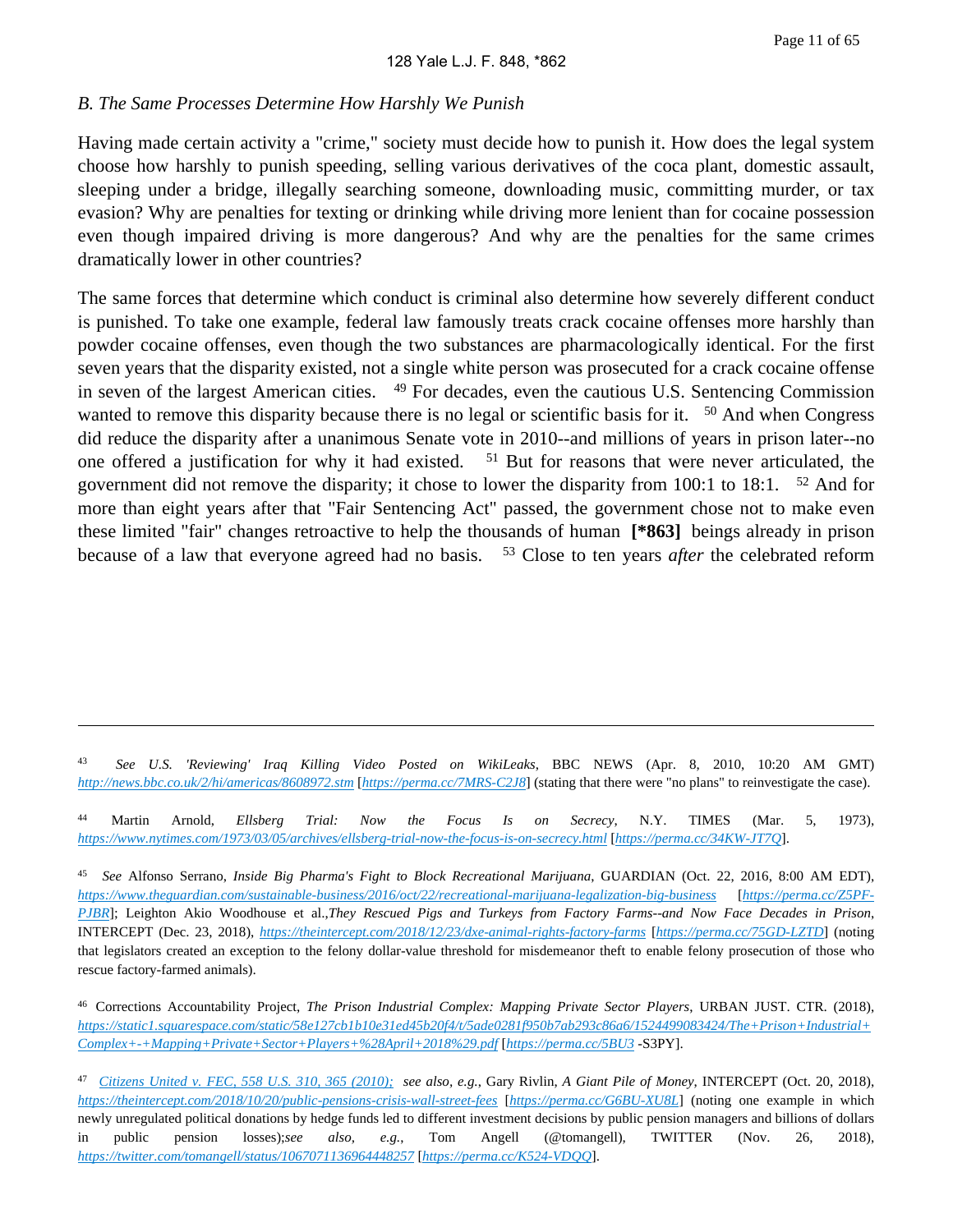under the Obama Administration, the 18:1 punishment disparity is still law, and thousands sentenced to decades in prison under the policy continue to languish.

Besides determining the severity of punishment, these forces influence the *way* people are punished. For many decades, white elites in the South used the punishment system to transfer wealth, confiscate land, and preserve racial hierarchy through convict leasing--that is, criminalizing people so that their bodies could be forced to work for profit. <sup>54</sup> In contemporary prisons throughout the United States, 800,000 people work long hours every day in often dangerous conditions with miniscule wages to produce products for private corporations and government entities so that prisoners can afford to purchase basic necessities sold by other private corporations inside prison walls. <sup>55</sup> In this way, prisoners work to afford phone calls to their families or toilet paper, soap, and nutritious food--needs that the prisons create in order to coerce this labor. <sup>56</sup> This ubiquitous overcharging of prisoners and their families for basic necessities and the monetizing of human contact with one's family are not based on what would help improve health, wellness, and community safety during or after release from prison, but on what maximizes profit.

Our society has created other punishments to promote different political interests. For example, in the early twentieth century, Alabama passed a law that took away a person's ability to vote if the person was caught possessing cocaine. That law was first passed for the purpose of reducing the number of black people **[\*864]** voting. <sup>57</sup> In the most recent national election, there were nearly 6 million Americans who could not vote the because of the decision to prosecute them in the punishment system, and nearly forty percent of those who could not vote were black. <sup>58</sup> Until recently, Florida alone chose to disenfranchise so many people that 1.5 million people and forty percent of all black males in Florida could not vote in the 2018 election. <sup>59</sup> These Florida laws also had the purpose of limiting the political power

51 *See* Julie Stewart, *Well Done Congress, Now Make Fair Sentencing Act Retroactive*, HUFFPOST (Aug. 4, 2010), *[https://www.huffingtonpost.com/julie-stewart/well-done-congress-now-ma\\_b\\_671008.html](https://www.huffingtonpost.com/julie-stewart/well-done-congress-now-ma_b_671008.html)* [*<https://perma.cc/3LYK-MQMP>*].

52 *Id.*

53 *See* First Step Act of 2018, Pub. L. No. 115-391, § 404, *[132 Stat. 5194;](https://advance.lexis.com/api/document?collection=statutes-legislation&id=urn:contentItem:5V6G-42H0-0019-T46H-00000-00&context=) [United States v. Blewett, 746 F.3d 647, 660 \(6th Cir. 2013\).](https://advance.lexis.com/api/document?collection=cases&id=urn:contentItem:59YX-CJW1-F04K-P0X4-00000-00&context=)*

<sup>54</sup> BLACKMON, *supra* note 48.

<sup>48</sup>  *See, e.g.*, DOUGLAS A. BLACKMON, SLAVERY BY ANOTHER NAME 53-54 (2008) (explaining that, for the purpose of "reintroducing the forced labor of blacks" through convict leasing, "[b]eginning in the late 1860s . . . every southern state enacted an array of interlocking laws essentially intended to criminalize black life"); Thomas I. Emerson, *Freedom of Expression in Wartime*, 116 U. PA. L. REV. 975, 980-81 (1968) (discussing the "vigorously enforced" espionage acts passed during the First World War).

<sup>49</sup>  *[United States v. Blewett, 719 F.3d 482, 487 \(6th Cir. 2013\),](https://advance.lexis.com/api/document?collection=cases&id=urn:contentItem:58F8-2771-F04K-P0C7-00000-00&context=) rev'd en banc*, *[746 F.3d 647 \(6th Cir. 2013\).](https://advance.lexis.com/api/document?collection=cases&id=urn:contentItem:59YX-CJW1-F04K-P0X4-00000-00&context=)*

<sup>50</sup>COCAINE AND FEDERAL SENTENCING POLICY, U.S. SENTENCING COMM'N iii (Feb. 1995).

<sup>55</sup>Whitney Benns, *American Slavery, Reinvented*, ATLANTIC (Sept. 21, 2015), *<https://www.theatlantic.com/business/archive/2015/09/prison-labor-in-america/406177/>* [*<https://perma.cc/QTT7-R78P>*]; *see also* Luis Gomez, *For \$ 1 an Hour, Inmates Fight California Fires. 'Slave Labor' or Self-Improvement*?, SAN DIEGO UNION TRIB. (Oct. 20, 2017), *[http://www.sandiegouniontribune.com/opinion/the-conversation/sd-how-much-are-california-inmate-firefighters-paid-to-fight-wildfires-](http://www.sandiegouniontribune.com/opinion/the-conversation/sd-how-much-are-california-inmate-firefighters-paid-to-fight-wildfires-20171020-htmlstory.html)[20171020-htmlstory.html](http://www.sandiegouniontribune.com/opinion/the-conversation/sd-how-much-are-california-inmate-firefighters-paid-to-fight-wildfires-20171020-htmlstory.html)* [*<https://perma.cc/Y7QZ-KNQB>*].

<sup>56</sup> Timothy Williams, *The High Cost of Calling the Imprisoned*, N.Y. TIMES (Mar. 30, 2015), *[https://www.nytimes.com/2015/03/31/us/steep](https://www.nytimes.com/2015/03/31/us/steep-costs-of-inmate-phone-calls-are-under-scrutiny.html)[costs-of-inmate-phone-calls-are-under-scrutiny.html](https://www.nytimes.com/2015/03/31/us/steep-costs-of-inmate-phone-calls-are-under-scrutiny.html)* [*<https://perma.cc/HQ8J-XDLP>*].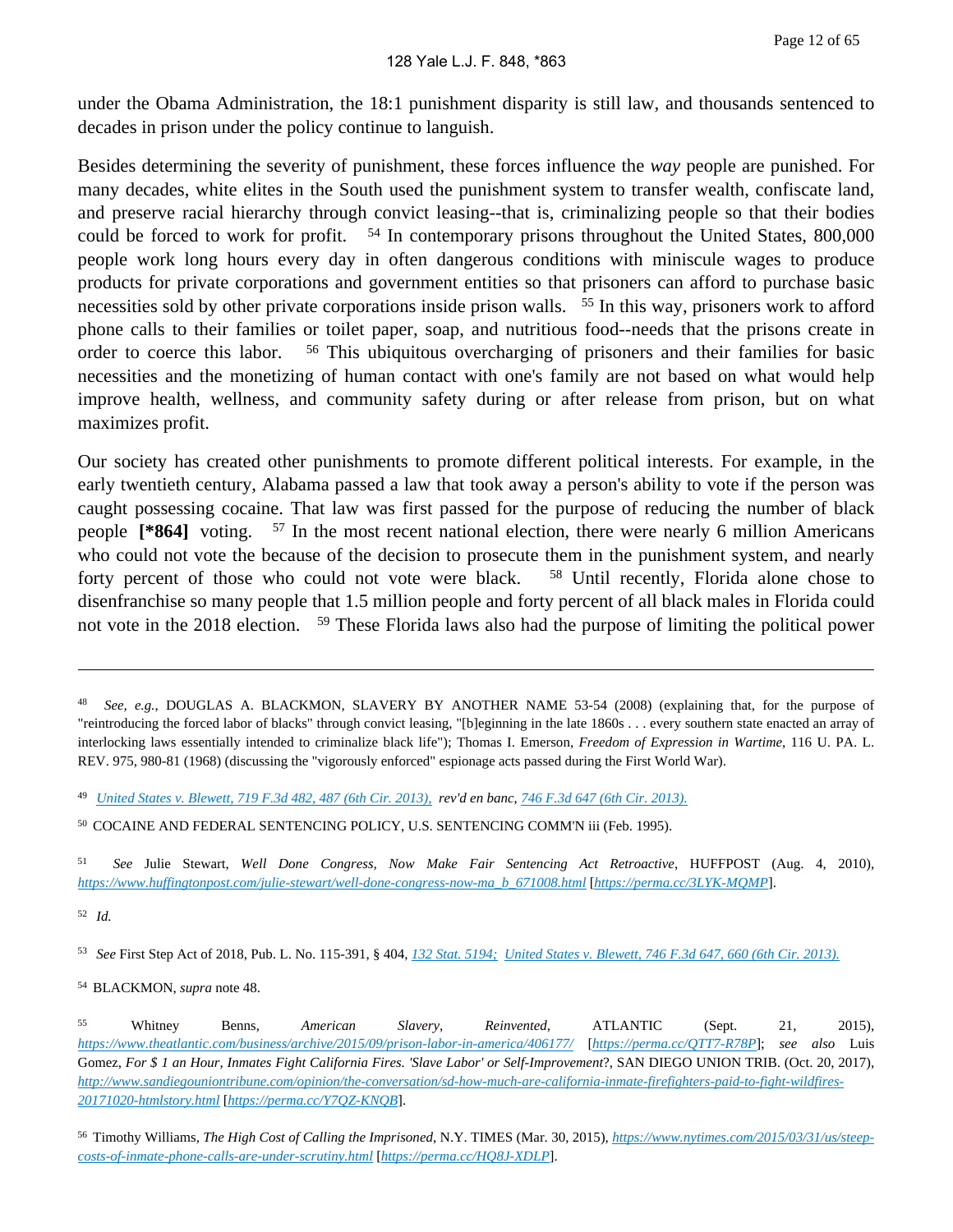of black people. <sup>60</sup> When it became unlawful to deny the right to vote to people based on the color of their skin, a similar result could be accomplished by denying the right to vote if a person committed certain crimes, knowing that "law enforcement" would disproportionately arrest and prosecute people with black skin for those crimes. It is remarkable that many "rule of law" proponents treat these elections as democratic and the laws produced after them as valid even while accepting that large percentages of people are prohibited from casting a ballot because of political decisions made based on their skin color.

In addition to being caged and stripped of the right to vote, people are punished in other ways. One component of contemporary "law enforcement" for drug crimes, for example, is that an entire family can be removed from their home for one person's drug crime, even a grandmother who had no knowledge that her grandson possessed a substance that the government put on a list of substances for which a family could lose a home. <sup>61</sup>

## **[\*865]** *C. We Have Different Rules of Law, and They Are Inconsistent*

How we punish is complicated in another important respect: our laws conflict in ways that make it impossible to apply the "rule of law" without choosing between competing rules. But which laws prevail when rules of law conflict and, thus, which laws come to define the "rule of law" in mainstream consciousness?

One of the bedrock principles of American constitutional law is that when a person has a constitutional right, the government may not deprive a person of that right without sufficient justification. <sup>62</sup> For example, under the First and Second Amendments, I have a right to publish an essay about the dangers of "criminal justice reform" discourse, and to possess a firearm in my home. If the government wants to take away either of these rights, it has to demonstrate that it has good reasons. In the same way, a long line of Supreme Court cases has established that the right to physical bodily liberty is "fundamental" and lies at the "core" of the liberty that the Due Process Clause protects. <sup>63</sup>

<sup>57</sup>Mark Joseph Stern, *Alabama's Failure of Moral Turpitude*, SLATE (Oct. 6, 2016), *[http://www.slate.com/articles/news\\_and\\_politics/jurisprudence/2016/10/alabama\\_s\\_grossly\\_unconstitutional\\_felony\\_disenfranchisement\\_sc](http://www.slate.com/articles/news_and_politics/jurisprudence/2016/10/alabama_s_grossly_unconstitutional_felony_disenfranchisement_scheme.html) [heme.html](http://www.slate.com/articles/news_and_politics/jurisprudence/2016/10/alabama_s_grossly_unconstitutional_felony_disenfranchisement_scheme.html)* [*<https://perma.cc/CCG8-H32L>*].

<sup>58</sup>Jean Chung, *Felony Disenfranchisement: A Primer*, SENT'G PROJECT 1 (July 17, 2018), *<https://www.sentencingproject.org/publications/felony-disenfranchisement-a-primer>* [*<https://perma.cc/6KS2-7AUL>*].

59 *See* Steve Bousquet, *Florida's Felon Disenfranchisement System Under Intense National Glare*, TAMPA BAY TIMES (Sept. 11, 2018), *<https://www.tampabay.com/florida-politics/buzz/2018/09/11/pleading-for-the-right-to-vote-in-florida-one-case-at-a-time>* [*<https://perma.cc/J2NK-X72L>*]. A ballot measure passed in 2018 that was designed to restore the right to vote for most people with felony convictions in Florida. Tim Mak,*Over 1 Million Florida Felons Win Right to Vote with Amendment 4*, NPR (Nov. 7, 2018, 2:46 AM ET), *<https://www.npr.org/2018/11/07/665031366/over-a-million-florida-ex-felons-win-right-to-vote-with-amendment-4>* [*[https://perma.cc/5BF2-](https://perma.cc/5BF2-T5LZ) [T5LZ](https://perma.cc/5BF2-T5LZ)*].

61 *See [Dep't of Hous. v. Rucker, 535 U.S. 125, 136 \(2002\).](https://advance.lexis.com/api/document?collection=cases&id=urn:contentItem:45FB-8100-004B-Y05T-00000-00&context=)*

62 *See, e.g.*, *[Washington v. Harper, 494 U.S. 210, 220 \(1990\).](https://advance.lexis.com/api/document?collection=cases&id=urn:contentItem:3S4X-7TS0-003B-418C-00000-00&context=)*

<sup>60</sup>  *See* JEFF MANZA & CHRISTOPHER UGGEN, LOCKED OUT: FELON DISENFRANCHISEMENT AND AMERICAN DEMOCRACY 8-10 (2006); Benno C. Schmidt, Jr., *Principle and Prejudice: The Supreme Court and Race in the Progressive Era. Part I: The Heyday of Jim Crow*, 82 COLUM. L. REV. 444, 454 (1982).

<sup>63</sup>  *[Foucha v. Louisiana, 504 U.S. 71, 80 \(1992\)](https://advance.lexis.com/api/document?collection=cases&id=urn:contentItem:3S4W-XDY0-003B-R3RF-00000-00&context=)* (citing *[Youngberg v. Romeo, 457 U.S. 307, 316 \(1982\)\).](https://advance.lexis.com/api/document?collection=cases&id=urn:contentItem:3S4X-5GP0-003B-S4S6-00000-00&context=)*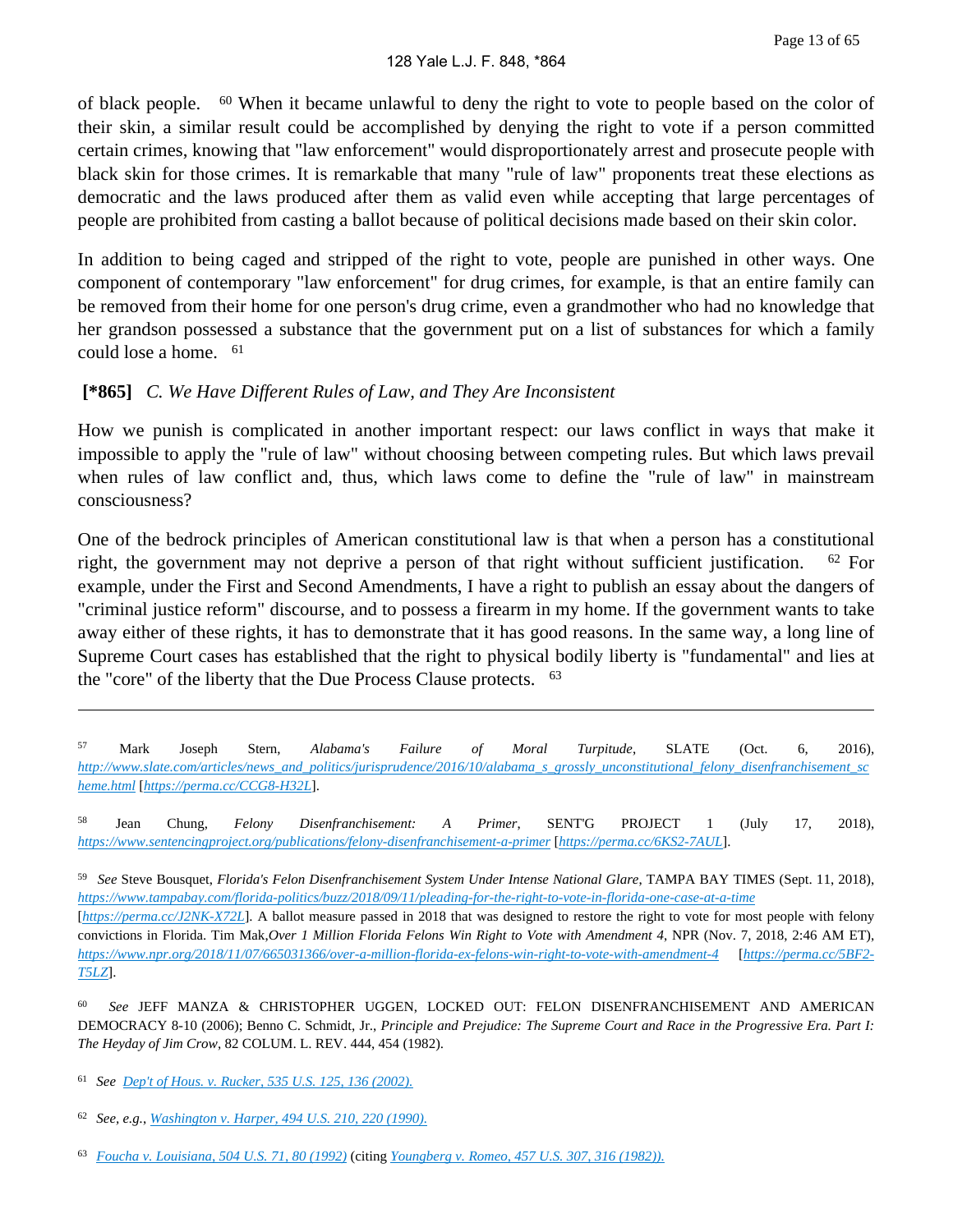The value of bodily liberty has been a central theme of law for centuries. For example, American courts have long required a high constitutional burden of proof in criminal cases: no person can be imprisoned unless the government proves *beyond a reasonable doubt* that she is guilty. <sup>64</sup> This reflects a paramount libertarian concern with agents of the state doing violence to a person's body by confining a person to a cage against her will. But while the legal system thinks of itself as applying extreme rigor to decisions about when a person can be caged, it does not apply any rigor to an antecedent question: Is this conduct something for which we should cage a human being?

Consider an example: your friend is stopped by police on the street and searched. The search reveals a small capsule of cocaine powder in her pocket. Your friend is charged with possession of cocaine, which is subject in her state to a penalty of five years in prison. Your other friend, who was also searched, had only a pack of cigarettes in her bag--she was not arrested. A third friend had a bottle of whiskey in his backpack that the three had just purchased from the nearby alcohol distribution trafficking enterprise--he too was allowed to leave. The cocaine possessor was eventually taken to trial. Because of the foundational importance of human liberty to the constitutional Framers, she was cloaked in **[\*866]** innocence and would be caged for five years only if the government proved beyond a reasonable doubt that she knowingly possessed the cocaine powder. But the "reasonable doubt" rule did little for her. It was easy for the government to prove that she knowingly possessed the cocaine found in her own pocket.

However, it would be *very* difficult for the government to prove that putting your friend in a cage for that cocaine possession served a compelling interest, let alone that it served that compelling interest in a *better* way than other alternative responses to cocaine possession--the standard we would apply if the government attempted to forbid the publication of this essay or seize my guns. Indeed, at least with respect to drug laws, it may be an insurmountable burden, given the existing empirical and scientific evidence. One of the remarkable features of the contemporary criminal system is that most punishment bureaucrats are aware of how ineffective caging people who use certain drugs is at addressing any social ill whatsoever, but they continue to enforce that punishment.

To accomplish this result, an entire strand of constitutional law--due process jurisprudence requiring the government to demonstrate a good reason to deprive a person of her bodily liberty--is ignored to enforce drug laws. I have struggled to find a single judicial opinion acknowledging, let alone confronting, this legal problem. The reason for this silence is that the principle of the "rule of law" cannot be applied at the same time to the law requiring a mandatory ten-year prison sentence for a crack cocaine offense and to the law that the government must prove that depriving a person of a fundamental liberty interest such as physical freedom is necessary to serve an identifiable public good.

In contrast, look at how our society has chosen to deal with a variety of other evils. One can be sued for racial discrimination or sexual harassment at work, for instance, but one cannot typically be prosecuted for that conduct, even though it might cause a lot of harm. The political system has chosen to pursue these other important goals without resort to the criminal system. Even assuming that preventing private individuals from choosing to ingest certain non-alcohol and non-tobacco drugs can create a compelling state interest--a proposition that would take its own justification--a variety of other alternatives to human caging exist to reduce drug use: education, employment, companionship, after-school art and theater

<sup>64</sup>  *[In re Winship, 397 U.S. 358, 362 \(1970\).](https://advance.lexis.com/api/document?collection=cases&id=urn:contentItem:3S4X-F240-003B-S2XS-00000-00&context=)* American criminal law recognizes the importance of human liberty in a wide variety of other doctrines--such as the rule of lenity, which requires courts to interpret ambiguity in any criminal law in favor of liberty and against punishment. *See, e.g.*, *[Leocal v. Ashcroft, 543 U.S. 1, 11 n.8 \(2004\).](https://advance.lexis.com/api/document?collection=cases&id=urn:contentItem:4DRV-1H90-004C-000G-00000-00&context=)*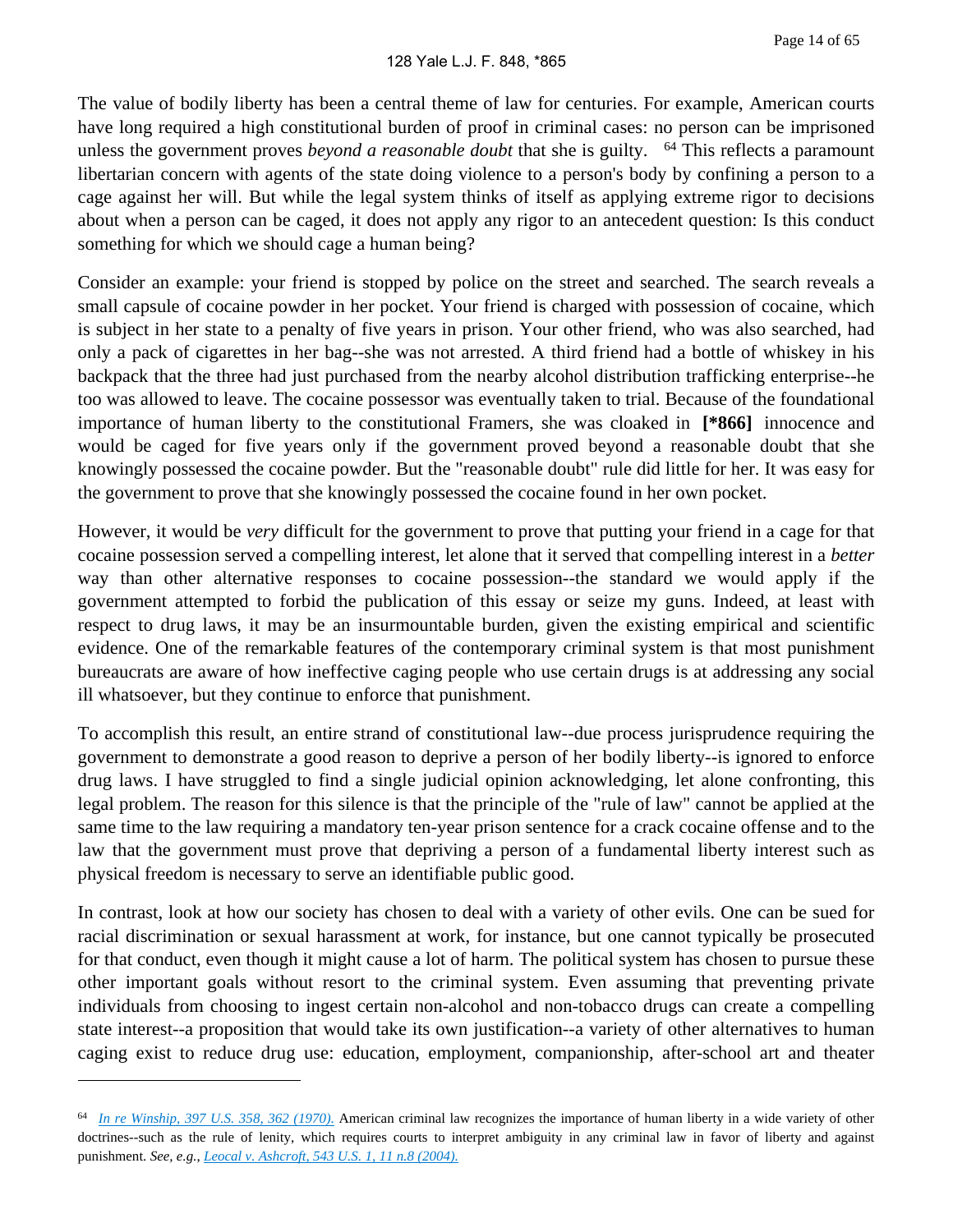programs, medical and mental health care, addiction treatment, and stable housing, to name a few. No government in any jurisdiction in the United States has proven that human caging is a way to reduce drug use at all, let alone the least intrusive way. Instead, a mountain of evidence suggests that the punishment approach to drugs has actually *increased* drug use and the harms the punishment bureaucracy **[\*867]**  associated with it, including by diverting funds from evidence-based alternatives. <sup>65</sup>

The pathology through which people who call themselves "law enforcement" officials have come to acquiesce in this punishment is revealing. It would be intolerable to our legal system for a person to spend a moment in a cage for cocaine possession if the person did not possess cocaine. But many "rule of law" proponents care nothing for the question: why is it tolerable for a person to spend a moment in a cage when they *have* possessed cocaine? To answer that question, we would need to ask a further question: is human caging the best way, or even a reasonable way, to minimize the harms that cocaine possession causes?

Thus we have a central paradox of American criminal law: in order to put a person in prison, we have to prove by overwhelming evidence that she merits punishment in a narrow factual sense; but in order to put millions of people in prison, we do not need show that doing so would do any good. Under the unspoken consensus of the "rule of law," a law authorizing millions of people to be caged for certain conduct will be enforced so long as there is a "rational basis" for it--and the courts define "rational basis" to mean any potential reason, no matter how unpersuasive, and even if it was not the actual reason for the law. <sup>66</sup> This is almost the *exact opposite* of the "beyond a reasonable doubt" approach that we are told the Constitution requires for taking away bodily liberty. In the latter, a person must not be caged so long as there could be a single reason to doubt her factual eligibility for incarceration.

In this way, courts have chosen to enforce certain rules of criminal law over rules of constitutional law that constrain government violence to individual liberty, even though this order of priority defies the most basic "rule of law" in the legal system: that the Constitution trumps other laws. Thus, if a legislature created mandatory 10-year prison punishments for buying products derived from animals or for drinking red wine, it might be difficult for the government to prove that the prison terms were the least restrictive way of promoting a compelling interest in environmental or public health. This scenario is unlikely to  **[\*868]** happen, but not because the courts would scrutinize whether the law violates a higher rule of constitutional law. It would not happen because such policies would be politically unpopular among groups with power.

Such flouting of foundational rules of law would be unthinkable in noncriminal areas. Consider an example: Suppose that a state passes a law establishing that parents lose custody of their children if they endanger their child's health, and that allowing a child to drink sugary sodas is a danger to child health. A

<sup>65</sup>  *See* Nicholas Kristof, Opinion, *How to Win a War on Drugs*, N.Y. TIMES (Sept. 22, 2017), *<https://www.nytimes.com/2017/09/22/opinion/sunday/portugal-drug-decriminalization.html>* [*<https://perma.cc/C2AZ-8UMJ>*]; *More Imprisonment Does Not Reduce State Drug Problems*, PEW CHARITABLE TR. 11 (Mar. 2018), *[https://www.pewtrusts.org/-](https://www.pewtrusts.org/-/media/assets/2018/03/pspp_more_imprisonment_does_not_reduce_state_drug_problems.pdf) [/media/assets/2018/03/pspp\\_more\\_imprisonment\\_does\\_not\\_reduce\\_state\\_drug\\_problems.pdf](https://www.pewtrusts.org/-/media/assets/2018/03/pspp_more_imprisonment_does_not_reduce_state_drug_problems.pdf)* [*<https://perma.cc/DQ4X-S8QK>*]; Susan Scutti,*Worldwide Drug Use Steady, but Heroin on Rise in U.S., U.N. Report Says*, CNN (June 23, 2016), *<https://www.cnn.com/2016/06/23/health/un-world-drug-report/index.html>* [*<https://perma.cc/6C6U-7TYR>*]; *see also* Josh Katz, *Drug Deaths in America Are Rising Faster Than Ever*, N.Y. TIMES (June 5, 2017), *[https://www.nytimes.com/interactive/2017/06/05/upshot/opioid-epidemic](https://www.nytimes.com/interactive/2017/06/05/upshot/opioid-epidemic-drug-overdose-deaths-are-rising-faster-than-ever.html)[drug-overdose-deaths-are-rising-faster-than-ever.html](https://www.nytimes.com/interactive/2017/06/05/upshot/opioid-epidemic-drug-overdose-deaths-are-rising-faster-than-ever.html)* [*<https://perma.cc/H2ZM-HCUW>*].

<sup>66</sup>  *See, e.g.*, *[FCC v. Beach Commc'ns, Inc., 508 U.S. 307, 313 \(1993\).](https://advance.lexis.com/api/document?collection=cases&id=urn:contentItem:3S65-K4V0-003B-R3SK-00000-00&context=)*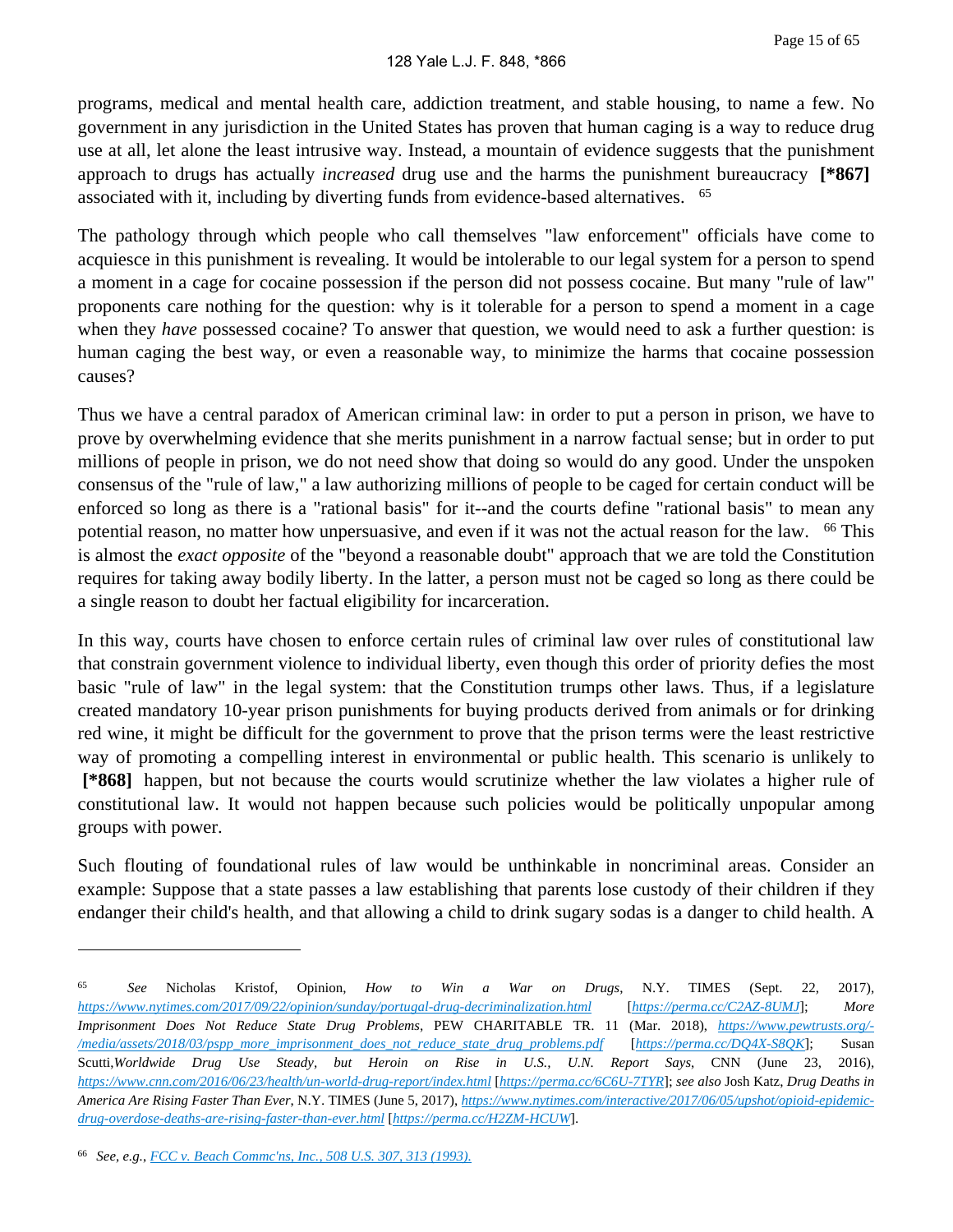federal judge hands her youngest daughter a Coca-Cola drink at a family party. A police officer standing on the street witnesses the incident through the window. Several days later, the judge's house is raided, the child and several cans of soda are removed from the home, and the state petitions to terminate parental rights. If the judge challenged the law that parents could lose their parental rights if they let their children drink soda, the law would be subject to heightened scrutiny because raising one's child is a "fundamental" right under the constitutional "rule of law." <sup>67</sup> Courts would ask whether the law served a compelling government interest (say, for example, child health) and then whether the law's termination of parental rights was the most narrowly tailored way to achieve that health-related goal. <sup>68</sup> The judge would likely win because it would be difficult for the government to prove the necessity of the drastic step of terminating parental rights to promote a Coca-Cola-free life for children.

But what if the law has a companion provision? What if it also *criminalizes* the distribution of sugary sodas to minors, punishing that behavior with a mandatory sentence of ten years to life in prison? When the federal judge challenges *that* law in court, the courts would, under their current abdication of these principles, refuse to review the criminal law for anything other than a "rational basis." The judge could be sentenced to twelve years of physical confinement. The judge can secure parental rights because the law lacks rigorous justification, but she will lose her bodily liberty and, incidentally, the ability to raise her daughter.

The whole criminal system is pervaded by similar inconsistencies in the "rule of law." To take one ubiquitous example, the Constitution requires that every guilty plea waiving the constitutional right to trial by a jury of one's peers be knowing, intelligent, and voluntary. <sup>69</sup> But no one who works in the criminal system thinks that contemporary plea bargaining produces voluntary agreements. **[\*869]** The vast majority of plea bargains are accepted by people who are told that they will be imprisoned for longer if they do not give up their right to a jury trial. Many of these people are in jail and are told that pleading guilty is the only immediate way out of jail.  $\frac{70}{2}$  In no other cultural context would the word "voluntary" describe this arrangement. Should my coworker ask a person out on a dinner date but tell the person that, if he does not accept, he will be placed in a cage, no one would view the person's agreement to dine with my coworker as voluntary. That's not how we understand "voluntary" actions. And yet, because we are attempting to arrest and process historically unprecedented numbers of people in the punishment bureaucracy, the system would collapse if people exercised the jury right envisioned by those who wrote the Constitution. <sup>71</sup> For that reason, the most important "rule of law" in our legal system--the Bill of

<sup>67</sup>  *[Pierce v. Soc'y of Sisters, 268 U.S. 510, 534-35 \(1925\).](https://advance.lexis.com/api/document?collection=cases&id=urn:contentItem:3S4X-H0K0-003B-714R-00000-00&context=)* Thus, a law stripping felons of the right to parent would be struck down instantly. But we effect the same result when we put someone in prison for a drug offense.

<sup>68</sup>  *See [Reno v. Flores, 507 U.S. 292, 301-02 \(1993\).](https://advance.lexis.com/api/document?collection=cases&id=urn:contentItem:3S70-NFF0-003B-R512-00000-00&context=)*

<sup>69</sup>  *[Brady v. United States, 397 U.S. 742, 748 \(1970\)](https://advance.lexis.com/api/document?collection=cases&id=urn:contentItem:3S4X-F1M0-003B-S29M-00000-00&context=)* ("Waivers of constitutional rights not only must be voluntary but must be knowing, intelligent acts . . . .").

<sup>70</sup>  *See [Odonnell v. Harris Cty., 251 F. Supp. 3d 1052, 1105 \(S.D. Tex. 2017\);](https://advance.lexis.com/api/document?collection=cases&id=urn:contentItem:5NFB-W491-F04F-C0MG-00000-00&context=) see also, e.g.*, Lise Olsen & Anita Hassan, *298 Wrongful Drug Convictions Identified in Ongoing Audit*, HOUST. CHRON. (July 16, 2016), *[https://www.houstonchronicle.com/news/houston](https://www.houstonchronicle.com/news/houston-texas/houston/article/298-wrongful-drug-convictions-identified-in-8382474.php)[texas/houston/article/298-wrongful-drug-convictions-identified-in-8382474.php](https://www.houstonchronicle.com/news/houston-texas/houston/article/298-wrongful-drug-convictions-identified-in-8382474.php)* [*<https://perma.cc/9775-K2PL>*].

<sup>71</sup>  *See [Lafler v. Cooper, 566 U.S. 156, 186 \(2012\)](https://advance.lexis.com/api/document?collection=cases&id=urn:contentItem:5578-FHM1-F04K-F28N-00000-00&context=)* (Scalia, J., dissenting) (lamenting the elevation of plea bargaining from a "necessary evil" to a "constitutional entitlement").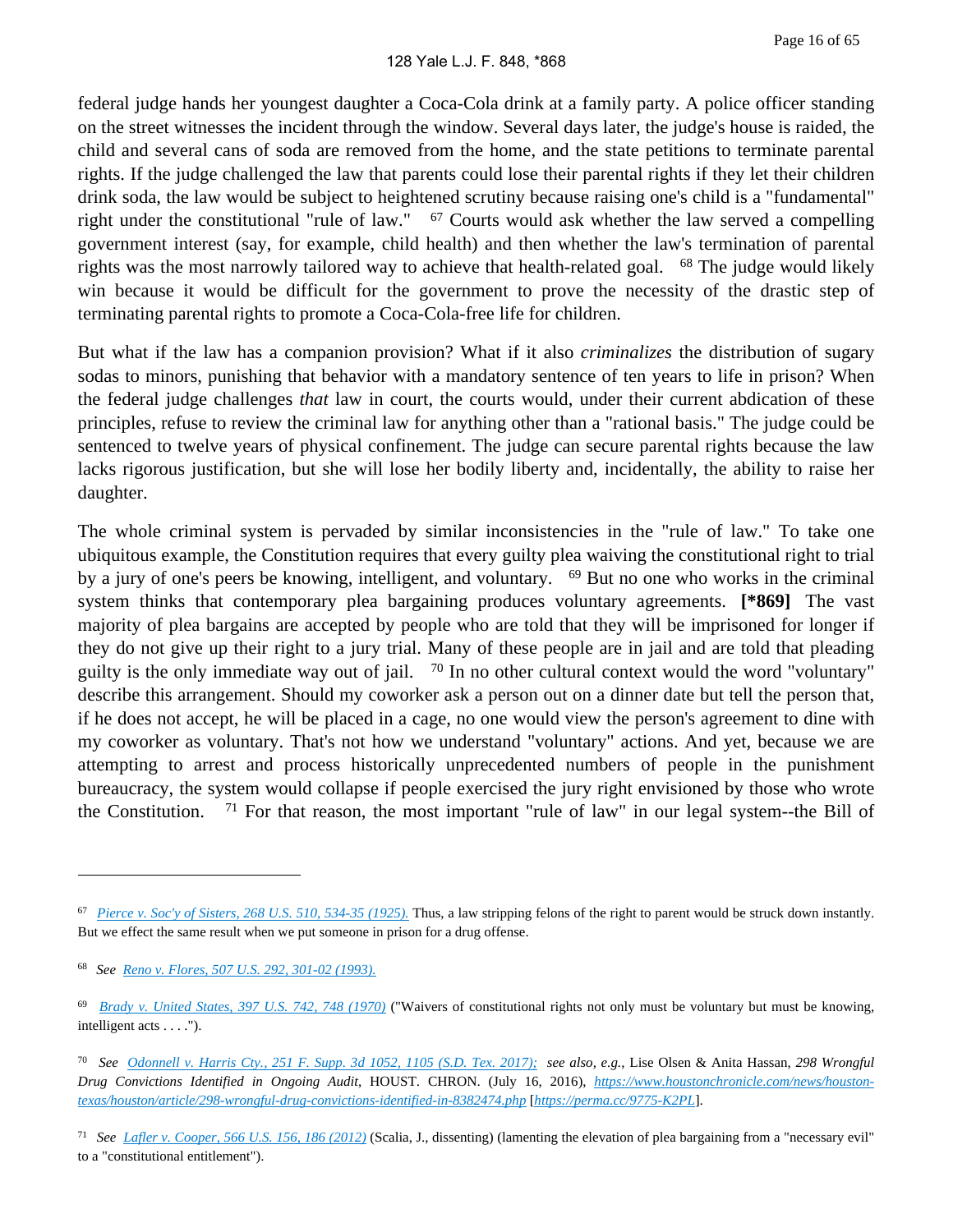Rights--is ignored as a matter of practice in millions of cases every year. <sup>72</sup> The U.S. Supreme Court itself has acknowledged that it will not deem threats-based plea bargains involuntary in part *in order to* facilitate the mass caging of human beings.  $^{73}$  In this respect, the post-arrest criminal system is not "law enforcement," but a bureaucracy designed and permitted to circumvent the "rule of law" when necessary to pursue the aims that political elites have assigned to it.

Similar problems exist throughout the application of the "rule of law" in the punishment bureaucracy. In the case of Ezell Gilbert, the federal courts acknowledged that Mr. Gilbert (like tens of thousands like him) was imprisoned under an illegal sentence that was more than ten years longer than allowed by federal law. <sup>74</sup> He was released after many years in federal prison after a federal appeals court finally granted his second petition for release. <sup>75</sup> But lawyers working for the executive branch run by President Obama and Attorney General Eric Holder urged the court to reconsider. <sup>76</sup> A larger group of judges chose to prioritize a **[\*870]** legal rule that a prisoner cannot file *two* petitions for release, even if the first one was wrongly denied and even if the person is wrongfully in prison. <sup>77</sup> Despite federal prosecutors and judges admitting that Mr. Gilbert was improperly sentenced, the federal court decided that the legal rule of "finality" was more important than the conflicting legal rule that people should not be in prison because of illegal convictions or sentences. <sup>78</sup> This, it was said, was the result that the "rule of law" required. <sup>79</sup> Despite having been freed from illegal confinement for months, Mr. Gilbert was arrested by U.S. Marshals and sent back to prison to finish his illegal sentence. Take a moment to think about how you might explain that collective social choice to your family over dinner.

The choice by "law enforcement" to prioritize some criminal laws over more fundamental rules of constitutional law that are inconsistent with those criminal laws results in far less actual liberty from imprisonment in the United States than in any other country in the world, even those countries that do not have the procedural protections afforded by the libertarians who wrote the Bill of Rights. If offered a choice between criminal systems, those with brown skin or those living in poverty might rationally choose *any* other country, given that their absolute chances of being imprisoned would be lower.

75 *[Id. at 1302.](https://advance.lexis.com/api/document?collection=cases&id=urn:contentItem:52WT-BF71-652R-B193-00000-00&context=)*

76 *See id.*

<sup>72</sup>  *See* Robert Schehr, *The Emperor's New Clothes: Intellectual Dishonesty and the Unconstitutionality of Plea Bargaining*, 2 TEX. A&M L. REV. 385, 389 (2015).

<sup>73</sup>  *[Brady, 397 U.S. at 752-53 \(1970\)](https://advance.lexis.com/api/document?collection=cases&id=urn:contentItem:3S4X-F1M0-003B-S29M-00000-00&context=)* (holding that plea bargains induced by the threat of a higher penalty--in that case, the death penalty--are not involuntary in part because a contrary holding would strain "scarce judicial and prosecutorial resources").

<sup>74</sup>  *[Gilbert v. United States, 640 F.3d 1293, 1301 \(11th Cir. 2011\).](https://advance.lexis.com/api/document?collection=cases&id=urn:contentItem:52WT-BF71-652R-B193-00000-00&context=)*

<sup>77</sup>  *Id.*

<sup>78</sup>  *See* Alec Karakatsanis, Opinion, *President Obama's Department of Injustice*, N.Y. TIMES (Aug. 18, 2015), *<https://www.nytimes.com/2015/08/18/opinion/president-obamas-department-of-injustice.html>* [*<https://perma.cc/MAR6-APT8>*].

<sup>79</sup>  *[Gilbert, 640 F.3d at 1327](https://advance.lexis.com/api/document?collection=cases&id=urn:contentItem:52WT-BF71-652R-B193-00000-00&context=)* (Pryor, J., concurring); *see also [Blewitt v. United States, 746 F.3d 647 \(6th Cir. 2013\)](https://advance.lexis.com/api/document?collection=cases&id=urn:contentItem:59YX-CJW1-F04K-P0X4-00000-00&context=)* (en banc) (reversing, at the Obama Justice Department's urging, a Sixth Circuit panel's holding that the Fair Sentencing Act's reduction of the 100-to-1 crack-topower cocaine sentencing disparity applied retroactively).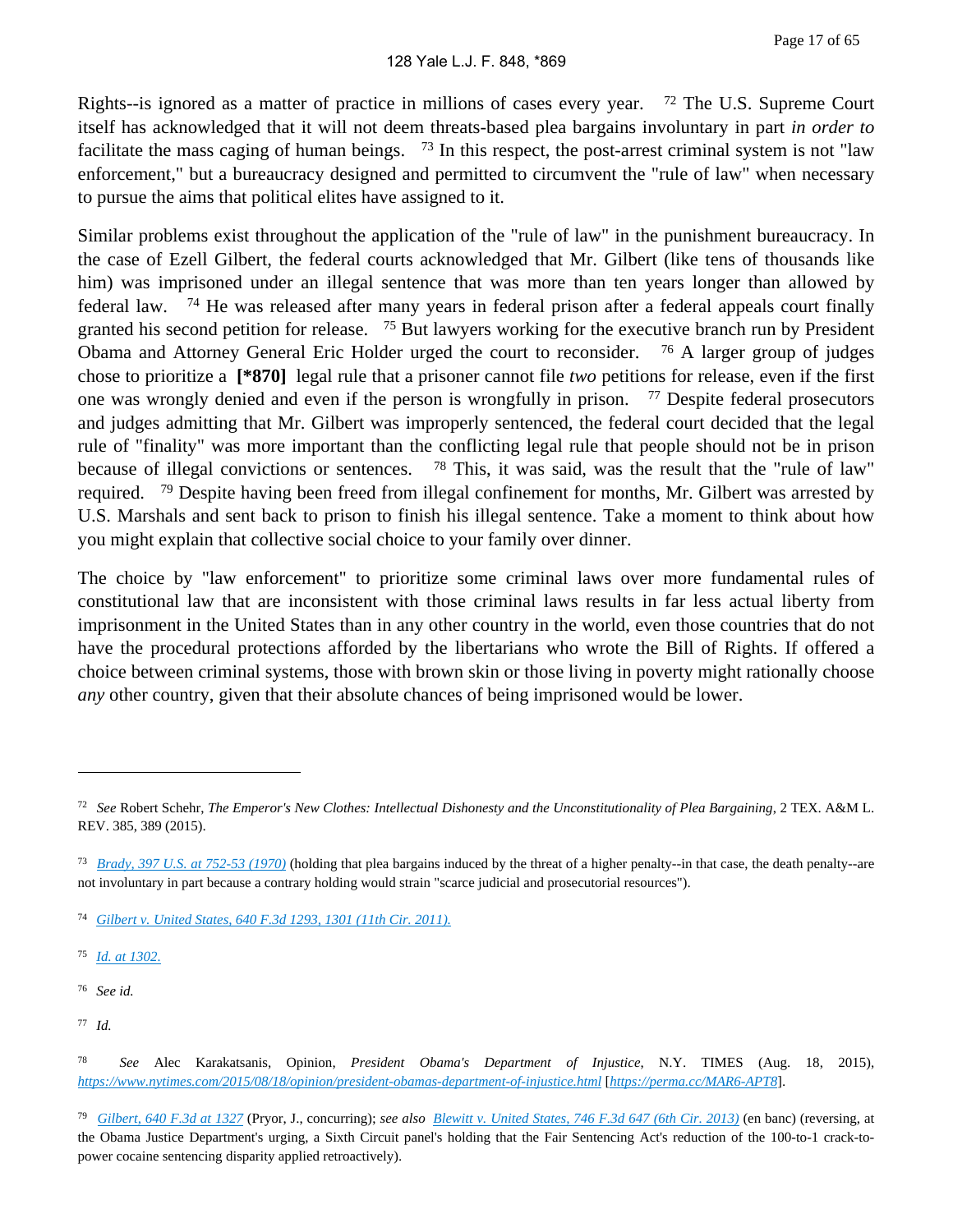Modern courts have not reckoned with these issues because the consequences of adhering to the Framers' liberty-advancing principles is the specter that haunts the mass incarceration system built in the last forty years. When the needs of power and bureaucracy conflict with "the rule of law," our punishment system ignores the "rule of law." As Justice Brennan observed, the courts have been afraid that the assembly-line punishment bureaucracy could not withstand "too much justice." <sup>80</sup>

## **[\*871] vi**

[I]t is forbidden to kill; therefore all murderers are punished, unless they kill in large numbers, and to the sound of trumpets . . . .

 $-Voltaire$ <sup>81</sup>

Criminal laws are an important way in which the punishment bureaucracy accomplishes mass human caging. But the choices that most define our criminal system today relate to how those laws are *enforced*.

Nearly everyone commits a crime on a regular basis: "disorderly conduct" by shouting too loud in the street at night, downloading a song without paying for it, pushing someone after a heated moment in the schoolyard or the company softball league, failing to declare cash income at a summer job, giving a prescription pill to a friend with back pain, using marijuana to treat a child's seizures, fishing in an undesignated spot, failing to fully stop at a stop sign, walking a dog without a leash, hiding money in an offshore bank account, withholding exculpatory evidence in a criminal prosecution, making misleading statements in a business transaction, stumbling down the street drunk after a party, hiring a worker who was born in another country but does not have work authorization, stopping and frisking someone without basis, systemically fabricating mortgage documents, giving a teenager a sip of wine, ordering drone assassinations, and more. We commit an incalculable number of legal violations every day. Only a tiny fraction of those violations, however, are ever targeted for punishment.

When almost all of us are criminals, the choice of which violations to "enforce" determines what the legal system looks like in the real world. <sup>82</sup> I have explained how we choose to make laws authorizing and calibrating punishment for certain conduct. Here, I explore how those laws are *enforced*. Of all the people who violate laws, how does society decide who will be punished and who will not?

 **[\*872]** Consider a few snapshots of the decisions that "law enforcement" officials are making: in 2015, more people were handcuffed and caged for marijuana offenses than for all violent crimes combined. <sup>83</sup> In many jurisdictions, the single most common criminal prosecution is for driving with a suspended

<sup>80</sup>  *[McCleskey v. Kemp, 481 U.S. 279, 339 \(1987\)](https://advance.lexis.com/api/document?collection=cases&id=urn:contentItem:3S4X-HH80-003B-40SH-00000-00&context=)* (Brennan, J., dissenting).

<sup>81</sup>Voltaire, *Droit [Rights], in* 4 QUESTIONS SUR L'ENCYCLOPÉDIE [QUESTIONS ON THE ENCYCLOPEDIA] 364, 367 (1771) ("[I]l est défendu de tuer. Tout meurtrier est puni, à moins qu'il n'ait tué en grande compagnie, & au fon des trompettes . . . .") (translated by the author).

<sup>82</sup>  *Cf.* Radley Balko, *You're Probably a Federal Criminal, Too*, REASON (July 25, 2009), *[https://reason.com/blog/2009/07/25/youre](https://reason.com/blog/2009/07/25/youre-probably-a-federal-crimi)[probably-a-federal-crimi](https://reason.com/blog/2009/07/25/youre-probably-a-federal-crimi)* [*<https://perma.cc/5BQQ-5UN7>*]; L. Gordon Crovitz, Opinion,*You Commit Three Felonies a Day*, WALL ST. J. (Sept. 27, 2009), *<https://www.wsj.com/articles/SB10001424052748704471504574438900830760842>* [*<https://perma.cc/JSU3-VT9L>*]; *Luxury to Forget*, WE ARE ALL CRIMINALS (2019), *<https://www.weareallcriminals.org/category/luxury-to-forget/>* [*[https://perma.cc/UCD7-](https://perma.cc/UCD7-SM97) [SM97](https://perma.cc/UCD7-SM97)*].

<sup>83</sup>Timothy Williams, *Marijuana Arrests Outnumber Those for Violent Crimes, Study Finds*, N.Y. TIMES (Oct. 12, 2016), *<https://www.nytimes.com/2016/10/13/us/marijuana-arrests.html>* [*<https://perma.cc/CT23-HCW6>*].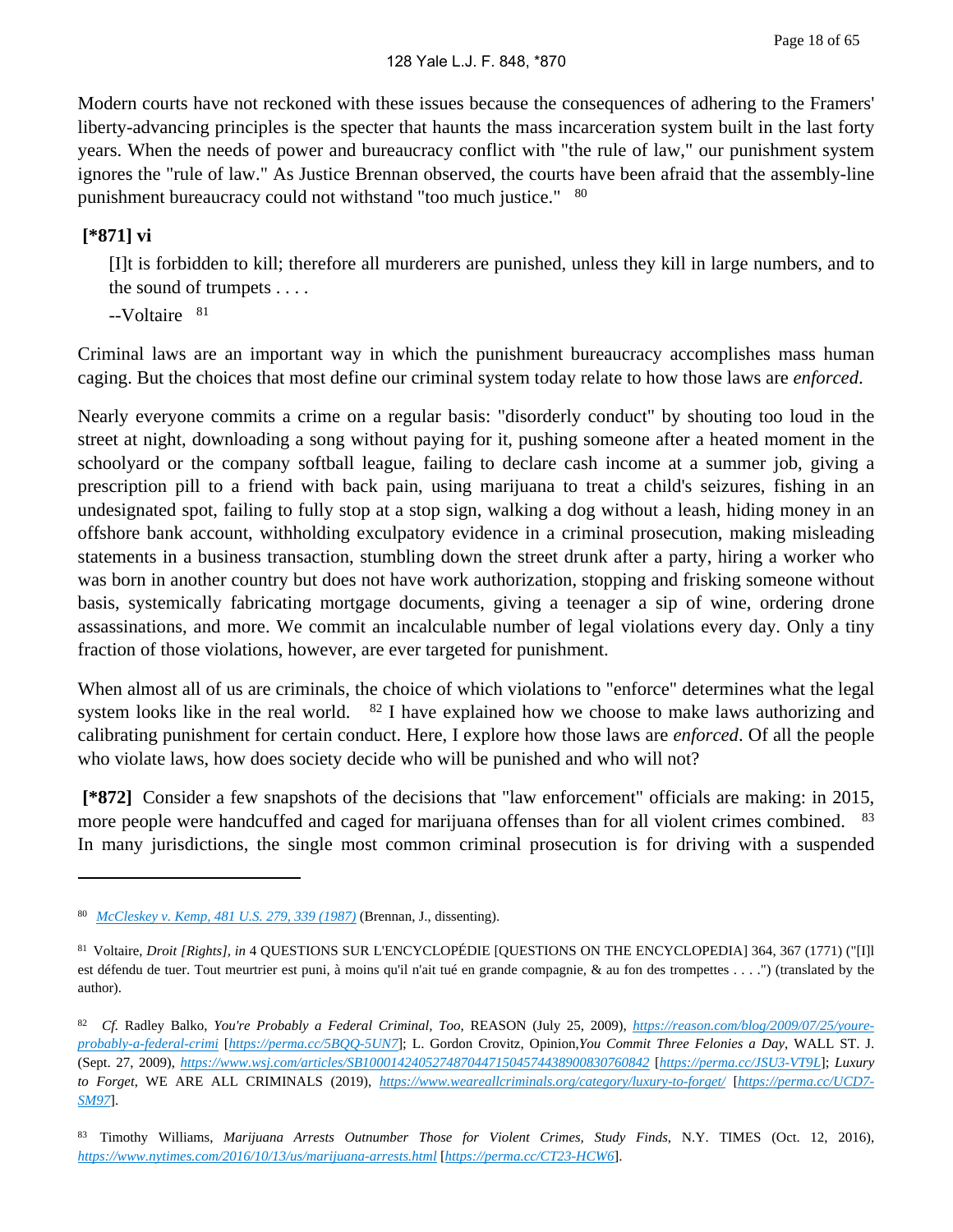license, <sup>84</sup> and about forty percent of suspended American drivers' licenses were taken away not for any reason related to driving, but because a person was too poor to pay court debts. <sup>85</sup>

I make three points in this Part: first, discretionary authority to decide who is punished is vested almost entirely in a group of prosecutors and armed agents. Bureaucrats *decide* which offenses to punish and which to ignore. <sup>86</sup> The people making these choices call themselves "law enforcement."

Second, like society's choices about what conduct is criminalized and how severely that conduct is punished, decisions about who to target (and how and when to target them), are also driven by political, cultural, social, and economic forces. They are also made by particular cohorts of people who bring their life experiences and perspectives to their decisions. For example, American prosecutors are mostly men, almost all white, and share a number of other similarities across religious, class, and educational backgrounds. 87

 **[\*873]** Third, the "rule of law" is an important story that the punishment system uses to make its decisions appear to be the natural, inevitable consequences of individual law-breaking rather than distributive choices. Laws are broken. Laws are enforced. It must be so. One is punished because one breaks the law. "Law enforcement" officials exist not to pursue political, racial, and economic goals through strategic choices, but neutrally to administer mutually agreed-upon rules for everyone's benefit. This conventional story is wrong.

### *A. "Law Enforcement" Is About Making Choices*

Our apologies good friends for the fracture of good order the burning of paper instead of children . . . . --Father Daniel Berrigan 88

*1. Prosecutorial Discretion*

<sup>84</sup>  *See, e.g.*, Natalie Johnson, *State Senators Propose Reform for Driving with Suspended License Law*, CHRON. (Jan. 12, 2018), *[http://www.chronline.com/crime/state-senators-propose-reform-for-driving-with-suspended-license-law/article\\_2996cdf8-f824-11e7-bd9e](http://www.chronline.com/crime/state-senators-propose-reform-for-driving-with-suspended-license-law/article_2996cdf8-f824-11e7-bd9e-ff4084d58384.html)[ff4084d58384.html](http://www.chronline.com/crime/state-senators-propose-reform-for-driving-with-suspended-license-law/article_2996cdf8-f824-11e7-bd9e-ff4084d58384.html)* [*<https://perma.cc/6RL6-YG52>*]; Farida Jhabvala Romero,*Driving with Suspended License Top Crime in Menlo Park, Many Lose Licenses*, PENINSULA PRESS (June 17, 2015), *[http://peninsulapress.com/2015/06/17/driving-suspended-license-top-crime-in](http://peninsulapress.com/2015/06/17/driving-suspended-license-top-crime-in-menlo-park-california)[menlo-park-california](http://peninsulapress.com/2015/06/17/driving-suspended-license-top-crime-in-menlo-park-california)* [*<https://perma.cc/56FX-BG89>*].

<sup>&</sup>lt;sup>85</sup> Joseph Shapiro, *How Driver's License Suspensions Unfairly Target the Poor*, NPR (Jan. 5, 2015, 3:30 AM ET), *<https://www.npr.org/2015/01/05/372691918/how-drivers-license-suspensions-unfairly-target-the-poor>* [*<https://perma.cc/VL8Z-HFP5>*]; *see also* Denise Lavoie, *Drivers Challenge License Suspensions for Unpaid Court Debt*, ASSOCIATED PRESS (July 4, 2018), *<https://apnews.com/3f83b360a1f141f4a794f4203c7eab2f>* [*<https://perma.cc/8UVV-6297>*] (reporting that there are 4.2 million people with licenses suspended or revoked due to unpaid court debt in Virginia, Tennessee, Michigan, North Carolina, and Texas alone).

<sup>86</sup>  *See, e.g.*, WILLIAM J. STUNTZ, THE COLLAPSE OF AMERICAN CRIMINAL JUSTICE 3-4 (2011) (observing that prosecutors have wide latitude in deciding whom to target for prosecution).

<sup>87</sup>  *See, e.g.*, Nicholas Fandos, *A Study Documents the Paucity of Black Elected Prosecutors: Zero in Most States*, N.Y. TIMES (July 7, 2015), *<https://www.nytimes.com/2015/07/07/us/a-study-documents-the-paucity-of-black-elected-prosecutors-zero-in-most-states.html>* [*<https://perma.cc/L9RG-MWSY>*]; *Justice for All\**?, WHO LEADS, *<https://wholeads.us/justice>* [*<https://perma.cc/KJZ2-SX7R>*].

<sup>88</sup> DANIEL BERRIGAN, THE TRIAL OF THE CATONSVILLE NINE 93 (2004).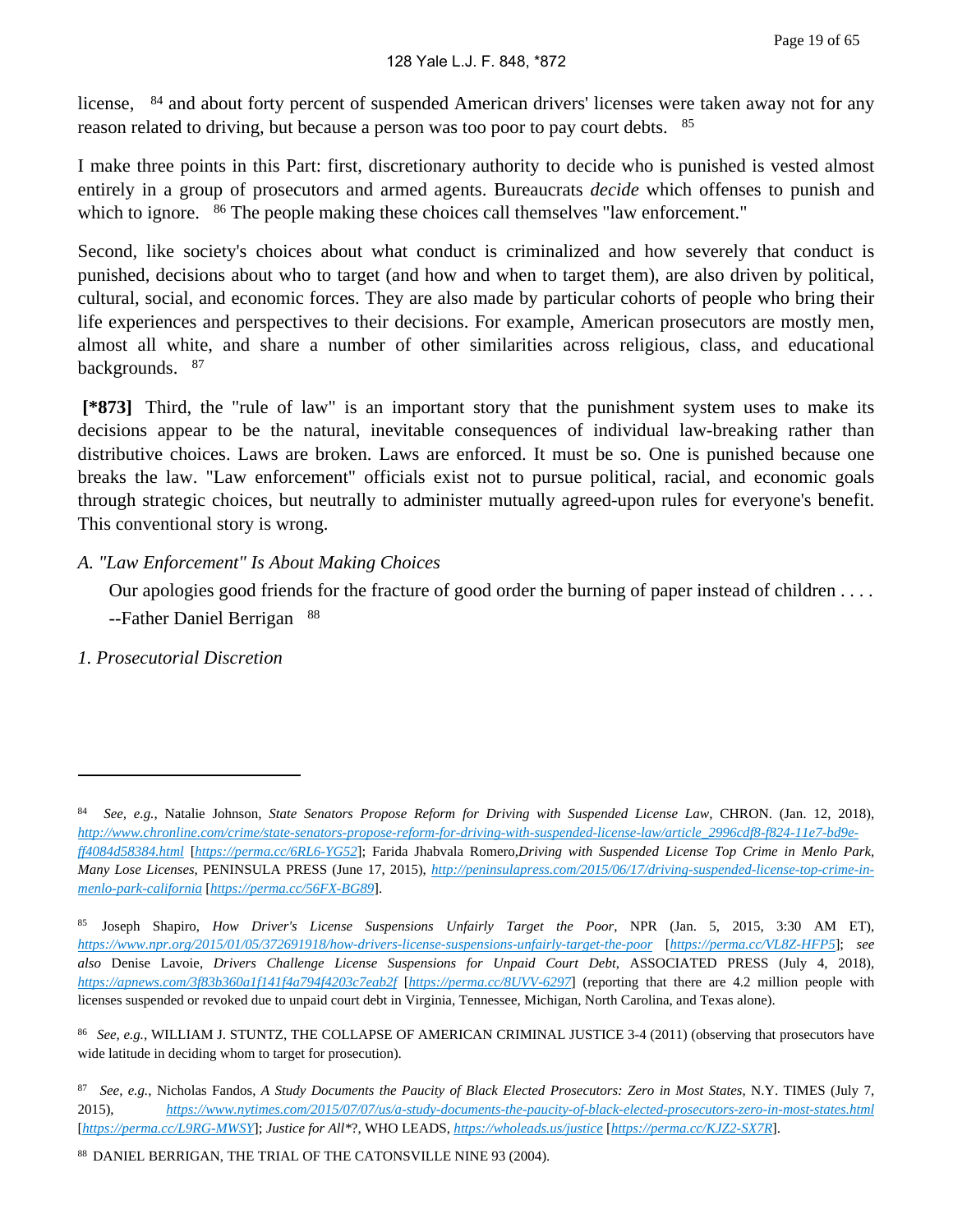Government employees called "prosecutors" decide the people against whom to initiate the state's machinery of physical force. Prosecutors have nearly unlimited authority to decide whom to charge with a crime and how harsh a punishment to pursue for it. <sup>89</sup>

Prosecutors make decisions about what crimes to investigate, <sup>90</sup> what crimes to ignore, whether to file charges in any particular case of lawbreaking, whether to seek pretrial detention, whether to seek mandatory minimum prison sentences, whether to permit a plea bargain, and how severe a punishment to seek, including whether to seek the death penalty, life in prison, decades in prison, probation, or diversion from punishment entirely. Because courts have removed themselves from this process and because there is typically no independent oversight of prosecutors, there is effectively no check on the exercise of American prosecutorial power. <sup>91</sup> And in most jurisdictions, there is no mechanism for the public to initiate an independent prosecution.

 **[\*874]** This power is executed with little fanfare thousands of times every day as prosecutors decide which arrests to convert into prosecutions. In many jurisdictions, large percentages of arrests never end up in prosecution.  $92$ 

Prosecutorial discretion exists all around us. It floats in the ether, largely unnoticed, because the vast majority of its exercise lies in the body of human behavior that prosecutors choose to ignore. Examining virtually any set of prosecutorial actions illustrates that they are political *choices*. Here, I'll look at a few examples that were extensively reported.

It is now known that U.S. government employees committed the crime of torture during what they called the "war on terror." <sup>93</sup> That widespread torture occurred and that it constituted a federal crime is not in dispute. The torture of human beings included, at least as far as we know: physical beatings, <sup>94</sup> anal rape, <sup>95</sup> mutilation of genitals, <sup>96</sup> electric shocks to the body, <sup>97</sup> waterboarding <sup>98</sup> (a crime for which the

<sup>89</sup>  *See, e.g.*, *[United States v. Batchelder, 442 U.S. 114, 124-25 \(1979\).](https://advance.lexis.com/api/document?collection=cases&id=urn:contentItem:3S4X-8430-003B-S1D3-00000-00&context=)*

<sup>90</sup>As discussed below, police also have investigative discretion. *See infra* Section VI.A.2.

<sup>91</sup>  *See* David Keenan et al., *The Myth of Prosecutorial Accountability After* Connick v. Thompson*: Why Existing Professional Responsibility Measures Cannot Protect Against Prosecutorial Misconduct*, 121 YALE L.J.F. 203, 213 (2011).

<sup>92</sup>  *See* Surell Brady, *Arrests Without Prosecution and the Fourth Amendment*, *[59 MD. L. REV. 1, 3, 36-49 \(2000\).](https://advance.lexis.com/api/document?collection=analytical-materials&id=urn:contentItem:4013-V090-00CW-G0BY-00000-00&context=)*

<sup>93</sup>Indeed, as discussed later, some Americans were even convicted in foreign courts of those crimes. *See 3 Americans Convicted of Torture in Afghanistan*, CBC NEWS (Sept. 15, 2004), *<https://www.cbc.ca/news/world/3-americans-convicted-of-torture-in-afghanistan-1.4980>* 47 [*<https://perma.cc/G5P3-PFNU>*]; *see also* Lindsay Goldwert, *Iraq: 2 U.S. Soldiers Charged with Murder*, CBS NEWS (July 1, 2007), *<https://www.cbsnews.com/news/iraq-2-us-soldiers-charged-with-murder/>* [*<https://perma.cc/B5EF-P62C>*]; Rebecca Hersher,*Ex-CIA Officer in Rendition Case Is Released After Italy Grants Partial Clemency*, NPR (Mar. 1, 2017), *[https://www.npr.org/sections/thetwo](https://www.npr.org/sections/thetwo-way/2017/03/01/517916196/italy-grants-partial-clemency-to-ex-cia-officer-over-extraordinary-rendition)[way/2017/03/01/517916196/italy-grants-partial-clemency-to-ex-cia-officer-over-extraordinary-rendition](https://www.npr.org/sections/thetwo-way/2017/03/01/517916196/italy-grants-partial-clemency-to-ex-cia-officer-over-extraordinary-rendition)* [*<https://perma.cc/CQQ8-KETD>*].

<sup>94</sup> Oliver Laughland, *How the CIA tortured its Detainees*, GUARDIAN (May 20, 2015), *[https://www.theguardian.com/us](https://www.theguardian.com/us-news/2014/dec/09/cia-torture-methods-waterboarding-sleep-deprivation)[news/2014/dec/09/cia-torture-methods-waterboarding-sleep-deprivation](https://www.theguardian.com/us-news/2014/dec/09/cia-torture-methods-waterboarding-sleep-deprivation)* [*<https://perma.cc/2QAT-8GVL>*].

<sup>95</sup>Spencer Ackerman et al., *Senate Report on CIA Torture Claims Spy Agency Lied About 'Ineffective' Program*, GUARDIAN (Dec. 9, 2014), *<https://www.theguardian.com/us-news/2014/dec/09/cia-torture-report-released>* [*<https://perma.cc/4BD7-L268>*].

<sup>&</sup>lt;sup>96</sup> Reuters, *CIA Sex Abuse and Torture Went Beyond Senate Report Disclosures, Detainee Says*, GUARDIAN (June 2, 2015), *<https://www.theguardian.com/us-news/2015/jun/02/cia-sexual-abuse-torture-majid-khan-guantanamo-bay>* [*<https://perma.cc/T4C5-NE76>*].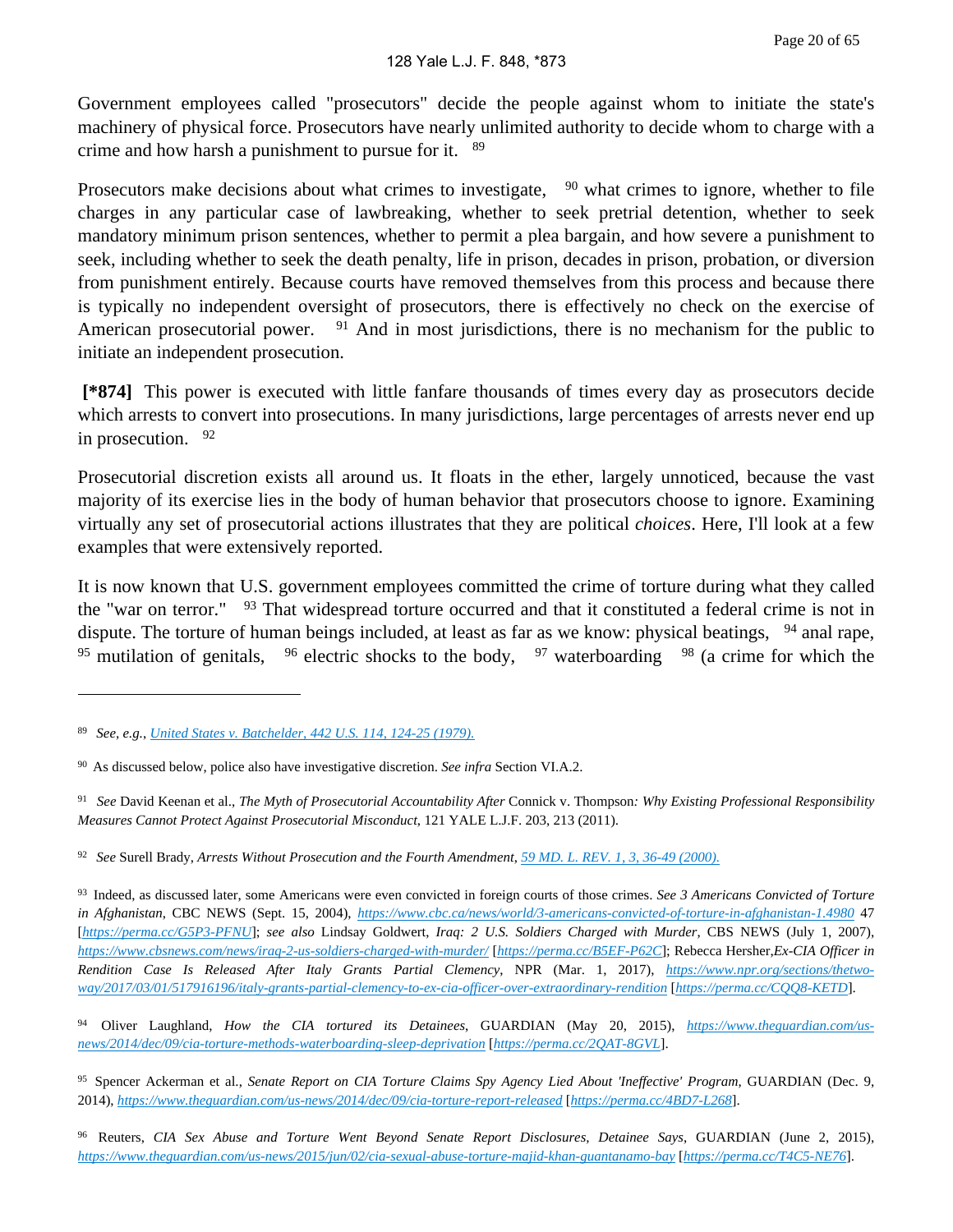United States previously prosecuted foreign soldiers <sup>99</sup>), [\***875**] chaining people naked to walls in freezing temperatures until they died, <sup>100</sup> hanging people by their arms until it appeared that their shoulders would break,  $101$  locking a person in a box with insects,  $102$  forcing people to remain awake for eleven straight days, <sup>103</sup> and other physical and psychological tactics designed to inflict pain so severe that the inability to bear that pain would lead to people providing information. <sup>104</sup> Many people were killed by government employees during these torture sessions--federal prosecutors knew of at least 100 such deaths. <sup>105</sup> The details of these crimes and the surrounding criminal conspiracy are set forth in the findings of every public military, civilian, and international investigation conducted, and they are found in the admissions of the torturers themselves.  $106$  Moreover, no one disputes that further crimes were committed when the CIA destroyed videotapes documenting its employees torturing people. <sup>107</sup>

No person was prosecuted for torture, murder, or for destroying the videos of government employees committing these crimes. <sup>108</sup> Prosecutors chose instead **[\*876]** to ignore these violations of federal criminal law. <sup>109</sup> The official prosecutorial reason for the decision not to prosecute these crimes was that we must "look forward, not backward." <sup>110</sup> This is a philosophy of prosecution that every convicted person confined in jails and prisons would love to embrace: every person prosecuted in an American courtroom is charged with committing a crime in the past.

The only person who federal prosecutors used their discretion to prosecute for his role in the torture program was John Kiriakou, a high-level CIA official formerly in charge of the CIA's covert operations. <sup>111</sup> Kiriakou was not prosecuted for torture or for destroying the videos of torture. Instead, Kiriakou's crime was revealing details about the torture to the public, a violation of the rules against disclosure of information that bureaucrats choose to make secret.  $112$ 

99 Evan Wallach, *Waterboarding Used to Be a Crime*, WASH. POST (Nov. 4, 2007), *[http://www.washingtonpost.com/wp](http://www.washingtonpost.com/wp-dyn/content/article/2007/11/02/AR2007110201170.html)[dyn/content/article/2007/11/02/AR2007110201170.html](http://www.washingtonpost.com/wp-dyn/content/article/2007/11/02/AR2007110201170.html)* [*<https://perma.cc/PQB8-3GL4>*].

100 *See* Larry Siems, *Inside the CIA's Black Site Torture Room*, GUARDIAN (Oct. 9, 2017), *[https://www.theguardian.com/us-news/ng](https://www.theguardian.com/us-news/ng-interactive/2017/oct/09/cia-torture-black-site-enhanced-interrogation)[interactive/2017/oct/09/cia-torture-black-site-enhanced-interrogation](https://www.theguardian.com/us-news/ng-interactive/2017/oct/09/cia-torture-black-site-enhanced-interrogation)* [*<https://perma.cc/2XF5-QYUS>*].

<sup>101</sup> Jeremy Scahill, *U.S. Navy Reserve Doctor on Gina Haspel Torture Victim: "One of the Most Severely Traumatized Individuals I Have Ever Seen"*, INTERCEPT (May 17, 2018), *<https://theintercept.com/2018/05/17/gina-haspel-cia-director-torture/>* [*[https://perma.cc/H2DM-](https://perma.cc/H2DM-4LZ5)[4LZ5](https://perma.cc/H2DM-4LZ5)*].

<sup>102</sup>Michael Scherer, *Bush Torture Memo Approved Use of Insects*, TIME (Apr. 16, 2009), *<http://content.time.com/time/nation/article/0,8599,1891812,00.html>* [*<https://perma.cc/ZZ2V-EGPQ>*].

103 *CIA Was Authorized to Keep Prisoners Awake for 11 Days*, ALTERNET (May 11, 2009), *[https://www.alternet.org/story/139953/cia\\_was\\_authorized\\_to\\_keep\\_prisoners\\_awake\\_for\\_11\\_days](https://www.alternet.org/story/139953/cia_was_authorized_to_keep_prisoners_awake_for_11_days)* [*<https://perma.cc/SPZ9-K7LP>*].

<sup>104</sup> Scahill, *supra* note 101.

<sup>105</sup>Glenn Greenwald, *The Suppressed Fact: Deaths by U.S. Torture*, SALON (June 30, 2009), *[https://www.salon.com/2009/06/30/accountability\\_7/](https://www.salon.com/2009/06/30/accountability_7/)* [*<https://perma.cc/8ULM-3VZT>*].

<sup>97</sup>Eric Schmitt & Carolyn Marshall, *In Secret Unit's 'Black Room,' a Grim Portrait of U.S. Abuse*, N.Y. TIMES (Mar. 19, 2006), *<https://www.nytimes.com/2006/03/19/world/middleeast/in-secret-units-black-room-a-grim-portrait-of-us-abuse.html>* [*<https://perma.cc/AQ6Q-6JU6>*].

<sup>98</sup>  *See* Ackerman et al., *supra* note 95.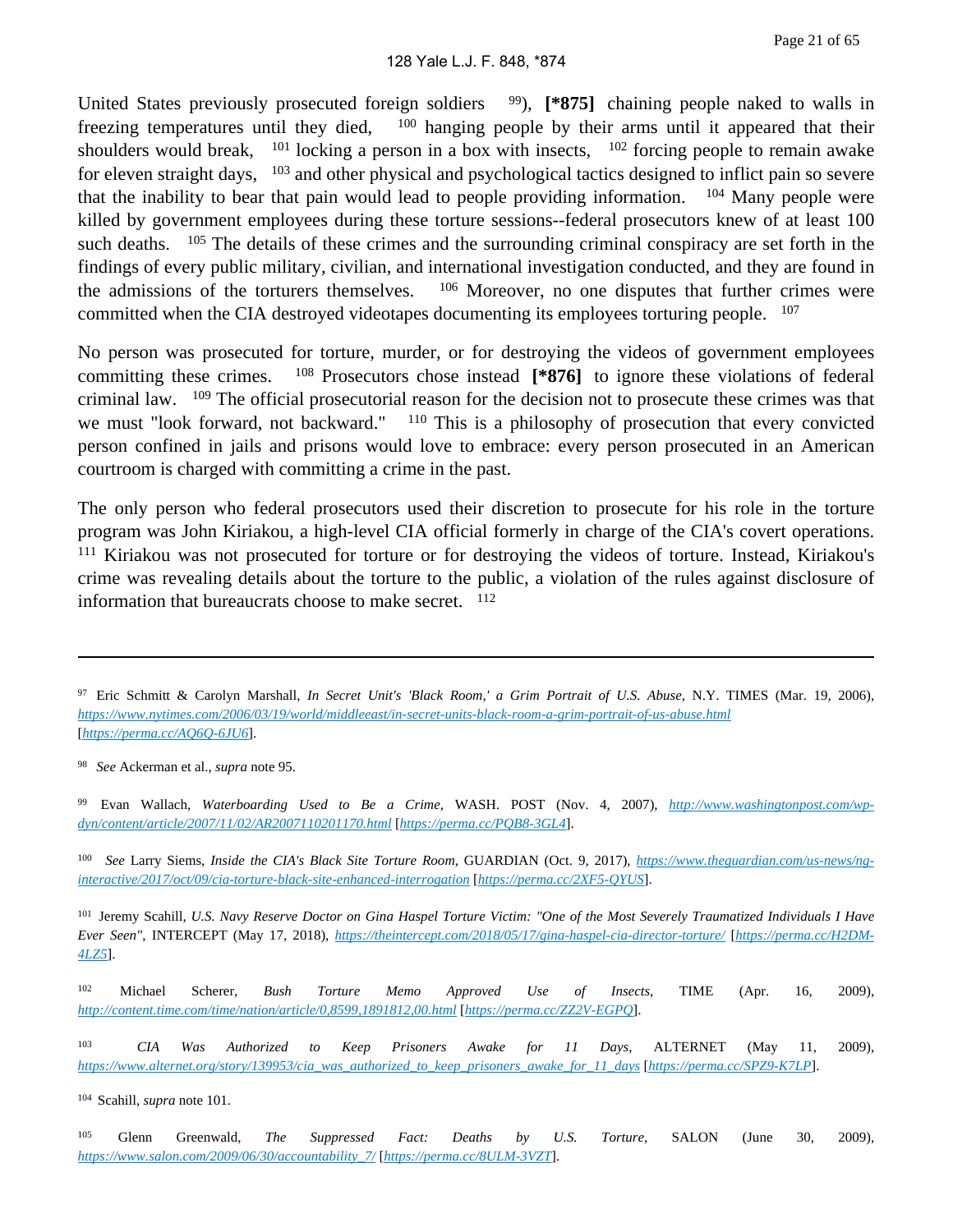**[\*877]** Consider an example closer to home: On May 13, 1985, Philadelphia police officers boarded a helicopter and flew over a de-facto segregated black neighborhood. <sup>113</sup> On the orders of the Police Commissioner, when hovering over the home of a group of black liberation activists and their children, the officers dropped a bomb. <sup>114</sup> City officials initially ordered the fire department to "let the fire burn," and police shot at survivors as they ran from the home. <sup>115</sup> Sixty-one houses in the black neighborhood were destroyed by the bombing. <sup>116</sup> Eleven people were killed, including five children between the ages of seven and thirteen who police knew were in the home when they bombed it.  $117$  Exercising their discretion, local and federal prosecutors chose not to prosecute any of the people who carried out or ordered the bombing. <sup>118</sup> But they did exercise their discretion to prosecute the only adult black liberation activist who survived.  $119$ 

Another high-profile exercise of discretion was the prosecutorial response to the "financial crisis" of 2008 and related subsequent scandals. Employees at banks committed crimes including lying to investors and regulators, <sup>120</sup> fraudulently portraying junk assets as valuable assets, <sup>121</sup> rate-rigging, <sup>122</sup> bribing foreign **[\*878]** officials, <sup>123</sup> submitting false documents, <sup>124</sup> mortgage fraud, <sup>125</sup> fraudulent home foreclosures, <sup>126</sup> financing drug cartels, <sup>127</sup> orchestrating and enabling widespread tax evasion, <sup>128</sup> and violating international sanctions. <sup>129</sup>

The massive criminality of financial sector employees caused enormous harm. Leaving aside the millions of home foreclosures <sup>130</sup> and the international effects of the crisis, consider just the lost wealth: in 2000, over 30 million people were living in poverty in the United States, <sup>131</sup> and poverty is estimated to have  **[\*879]** caused over one hundred thousand deaths in the year 2000 alone (about 4.5 percent of U.S. deaths). <sup>132</sup> By the end of the financial crisis in 2009, median household wealth in the United States had declined by \$ 27,000, <sup>133</sup> leaving almost 44 million people in poverty <sup>134</sup> and therefore leading to many

<sup>109</sup> Julian Borger, *Senate Report on CIA Torture Could Lead to Prosecution of Americans Abroad*, GUARDIAN (Dec. 10, 2014), *<https://www.theguardian.com/us-news/2014/dec/10/cia-report-prosecutions-international-law-icc>* [*<https://perma.cc/B8KT-MAVX>*].

110 *See* Glenn Greenwald, *Obama Justice Department Grants Final Immunity to Bush's CIA Torturers*, GUARDIAN (Aug. 31, 2012), *<http://www.guardian.co.uk/commentisfree/2012/aug/31/obama-justice-department-immunity-bush-cia-torturer>* [*[https://perma.cc/T8L5-](https://perma.cc/T8L5-P3Z4) [P3Z4](https://perma.cc/T8L5-P3Z4)*]; Adam Serwer,*Obama's Legacy of Impunity for Torture*, ATLANTIC (Mar. 14, 2018), https://www.theatlantic.com/politics/archive/2018/03/obamas-legacy-of-impunity-for-torture/555578/[https://perma.cc/F6Q2-STUE]; Sam Stein,*Obama On Spanish Torture Investigation: I Prefer to Look Forward*, HUFFPOST (May 5, 2009), *[https://www.huffingtonpost.com/2009/04/16/obama-on-spanish-torture\\_n\\_187710.html](https://www.huffingtonpost.com/2009/04/16/obama-on-spanish-torture_n_187710.html)* [*<https://perma.cc/7PR3-EHT3>*].

<sup>111</sup>Ross, *supra* note 108.

<sup>106</sup>  *See, e.g.*, GLENN GREENWALD, WITH LIBERTY AND JUSTICE FOR SOME (2011); JANE MAYER, THE DARK SIDE 165-75, 252-55 (2009); SENATE SELECT COMMITTEE ON INTELLIGENCE, COMMITTEE STUDY OF THE CENTRAL INTELLIGENCE AGENCY'S DETENTION AND INTERROGATION PROGRAM 3-4 (2014).

<sup>107</sup>  *See* Mark Mazzetti, *U.S. Says C.I.A. Destroyed 92 Tapes of Interrogations*, N.Y. TIMES (Mar. 2, 2009), *<https://www.nytimes.com/2009/03/03/washington/03web-intel.html>* [*<https://perma.cc/RQX7-CRQJ>*].

<sup>108</sup>  *See* Brian Ross, *Ex-CIA Operative Says Prison Was Punishment for Whistleblowing on Torture*, ABC NEWS (Dec. 9, 2014), *<https://abcnews.go.com/International/cia-operative-prison-punishment-whistleblowing-torture/story?id=27474359>* [*[https://perma.cc/UW9H-](https://perma.cc/UW9H-XXDU)[XXDU](https://perma.cc/UW9H-XXDU)*]. At least one American was prosecuted and convicted for kidnaping and rendition, but he was prosecuted and convicted by Italy. However, when he was arrested in Panama and Italy requested rendition, the United States intervened and brought him back to the United States to shield him from serving his sentence in Italy.*See* Glenn Greenwald, *This Week in Press Freedoms and Privacy Rights*, GUARDIAN (July 20, 2013), *<https://www.theguardian.com/commentisfree/2013/jul/20/press-freedoms-manning-risen>* [*<https://perma.cc/2XNZ-W2Q8>*].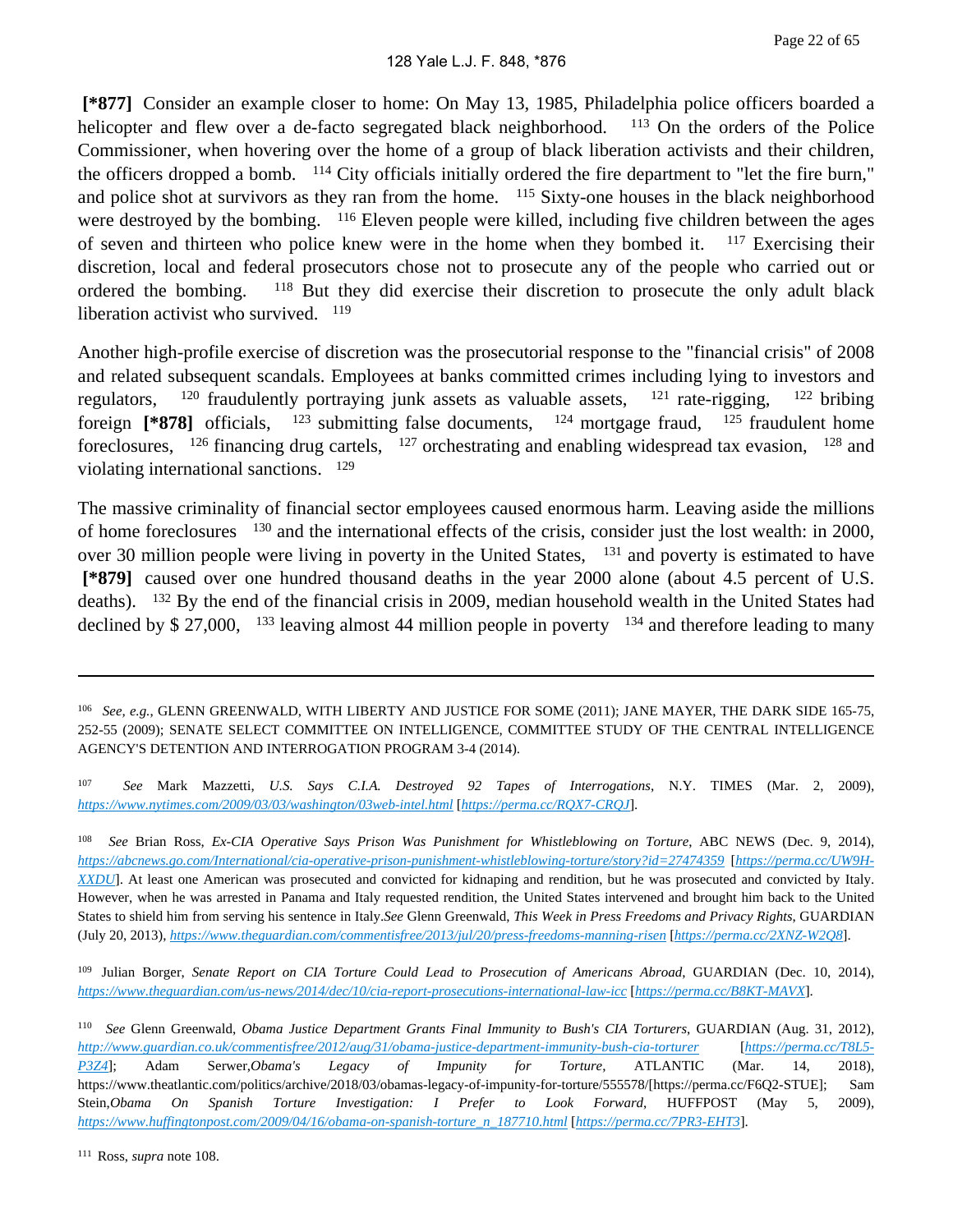additional deaths. During the first full year of the crisis, the wealthiest four hundred Americans increased their wealth by  $$30$  billion.  $135$ 

As of 2013, not a single high-ranking banker had been prosecuted by federal prosecutors for actions that led to the 2008 world economic collapse. <sup>136</sup> As one prominent executive famously wrote in an email: "Let's hope we are all wealthy and retired by the time this house of card[s] falters." <sup>137</sup> Again in 2012, the less **[\*880]** publicized "Libor scandal" involving many of the same large banks "dwarf[ed] by orders of magnitude any financial scam in the history of markets." <sup>138</sup> That scandal was followed by a new interest-rate swap conspiracy among largely the same banks that former federal regulators called "the height of criminality." <sup>139</sup> Dozens other bank scandals have each involved the loss of enough money to prevent tens of thousands of deaths.

The highest-ranking federal official overseeing criminal prosecution in the Obama Administration explained that banks, despite having committed federal felony crimes, would generally not be prosecuted because they were too big, and the effects of prosecution could hurt the economy. <sup>140</sup> There are numerous problems with this speculation, including that there is no evidence to support it. The largest U.S. banks are actually *not* profitable without taxpayer money; as *Bloomberg* explained in a seminal editorial, "the profits they report are essentially transfers from taxpayers to their shareholders." <sup>141</sup> And at the same time that large banks escaped prosecution, they retained an estimated \$ 83 billion in yearly taxpayer subsidies--essentially exactly equal to their profits. (They spend hundreds of millions of dollars each election cycle to convince politicians to preserve this taxpayer subsidy.)  $142$  Thus, entities that are not independently profitable without government welfare, that drain taxpayer money, and that caused massive suffering through flagrant crimes were protected by federal prosecutors on the unexplained theory that they are essential to social well-being.  $143$ 

114 *Id.*

115 *Id.*

116 *Id.*

117 *Id.*

<sup>112</sup>  *Id.*; *see also* Kevin Gozstola, *Imprisoned CIA Torture Whistleblower John Kiriakou "Pens Letter from Loretto*,*"* SHADOW PROOF (May 29, 2013), *<http://dissenter.firedoglake.com/2013/05/29/imprisoned-cia-torture-whistleblower-john-kiriakou-pens-letter-from-loretto/>* [*<https://perma.cc/TZ8S-MXA2>*]; John Kiriakou,*I Went to Prison for Disclosing the CIA's Torture. Gina Haspel Helped Cover It Up.*, WASH. POST (Mar. 16, 2018), *[https://www.washingtonpost.com/outlook/i-went-to-prison-for-disclosing-the-cias-torture-gina-haspel-helped-cover](https://www.washingtonpost.com/outlook/i-went-to-prison-for-disclosing-the-cias-torture-gina-haspel-helped-cover-it-up/2018/03/15/9507884e-27f8-11e8-874b-d517e912f125_story.html?utm_term=.09352112fe2e)[it-up/2018/03/15/9507884e-27f8-11e8-874b-d517e912f125\\_story.html?utm\\_term=.09352112fe2e](https://www.washingtonpost.com/outlook/i-went-to-prison-for-disclosing-the-cias-torture-gina-haspel-helped-cover-it-up/2018/03/15/9507884e-27f8-11e8-874b-d517e912f125_story.html?utm_term=.09352112fe2e)* [*<https://perma.cc/MV9J-XUUX>*]. During the Obama Administration, many news articles on foreign policy contained leaked information that served the goals of politically powerful people, yet they were not prosecuted; on the other hand, the low-level leakers who disclosed information that exposed misconduct in the Administration were prosecuted with vigor. The Administration chose to prosecute twice as many leak cases as all previous administrations combined.*See* Conor Friedersdorf, *Behold the Selective Outrage over National Security Leakers*, ATLANTIC (Feb. 13, 2014), *<http://www.theatlantic.com/politics/archive/2014/02/behold-the-selective-outrage-over-national-security-leaks/283799>* [*<https://perma.cc/TVN3-D5V9>*].

<sup>113</sup>  *See* Gene Demby, *I'm from Philly. 30 Years Later, I'm Still Trying to Make Sense of the MOVE Bombing*, NPR (May 13, 2015), *[https://www.npr.org/sections/codeswitch/2015/05/13/406243272/im-from-philly-30-years-later-im-still-trying-to-make-sense-of-the-move](https://www.npr.org/sections/codeswitch/2015/05/13/406243272/im-from-philly-30-years-later-im-still-trying-to-make-sense-of-the-move-bombing)[bombing](https://www.npr.org/sections/codeswitch/2015/05/13/406243272/im-from-philly-30-years-later-im-still-trying-to-make-sense-of-the-move-bombing)* [*<https://perma.cc/XAL8-CNS7>*].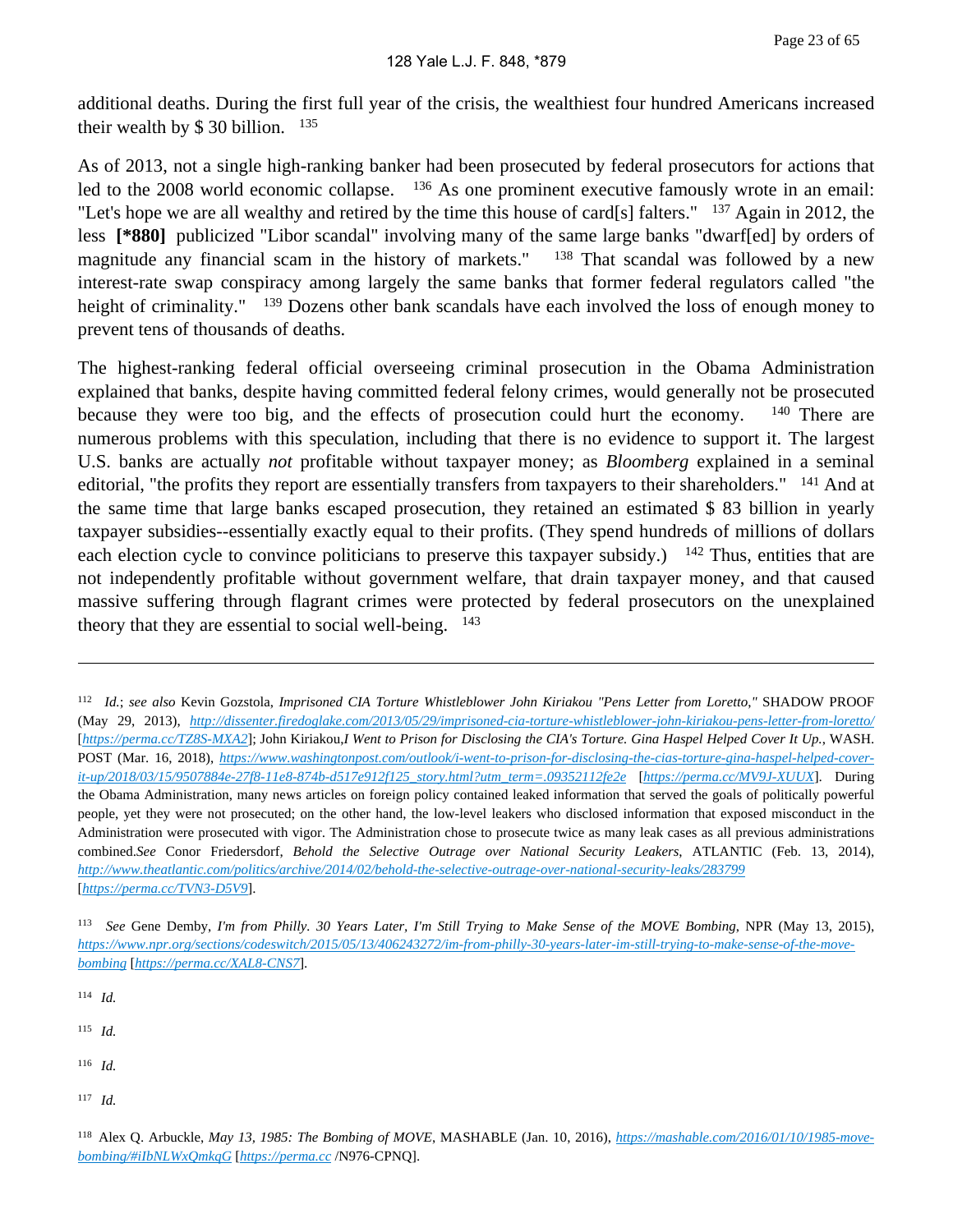In the years that followed, repeated crimes by bankers eventually led to some criminal charges, but prosecutors permitted banks to plead guilty and to pay **[\*881]** fines that represented a small percentage of their annual profits. <sup>144</sup> And in these few prosecutions of large banks, *individuals* were typically not prosecuted, <sup>145</sup> even though it was individuals who committed each of the crimes. Individual prosecutions, as opposed to prosecutions of corporate entities, are more likely to achieve the stated goals of punishment given that it is the individual who makes the decision to break a law. <sup>146</sup> Moreover, as a prominent federal judge pointed out, <sup>147</sup> individual prosecutions do not trigger the concern that federal prosecutors used to justify their lack of prosecutions: they do not result in the collapse of the corporation that employed the individual, even if one believes that the collapse of criminal banking corporations would be the result of a prosecution or, beyond that, that such an occurrence would be bad. <sup>148</sup>

To take another prominent example, it came out in June 2013 that James Clapper, the Director of National Intelligence, had lied to Congress--a felony offense <sup>149</sup>--about the scope of federal government surveillance of private electronic communications in March 2013. <sup>150</sup> When his lie was discovered, Clapper sent an apology letter to Congress and offered a series of explanations for his dishonesty. Those explanations ranged from (1) he intentionally gave "the least untruthful answer" possible to (2) the question was unfair to  $(3)$  he did not understand the question. <sup>152</sup> Of course, Clapper could have refused to answer the **[\*882]** question in public and answered only in classified communications to the senators. <sup>153</sup> Instead, he chose to give false information, precisely because it would mislead the public about the scope of the NSA's surveillance of ordinary people. Clapper was not prosecuted for this felony. <sup>154</sup> Nor was any NSA official prosecuted for any of the violations of secret FISA court orders in the surveillance programs that related to Clapper's lie. <sup>155</sup> Yet Clapper himself subsequently advocated that prosecutors pursue charges against Edward Snowden, the person who exposed Clapper. <sup>156</sup>

<sup>120</sup> SEC Enforcement Actions: Addressing Misconduct That Led to or Arose from the Financial Crisis, U.S. SEC. & EXCHANGE COMM'N (Oct. 7, 2016), *<https://www.sec.gov/spotlight/enf-actions-fc.shtml>* [*<https://perma.cc/4B6K-DD4W>*].

121 *Id.*

<sup>122</sup> Reuters, *UBS Libor Rigging May Cost Bank \$ 1.63 Billion Fine*, HUFFPOST (Dec. 15, 2012, 7:33 AM EST), *[https://www.huffingtonpost.com/2012/12/15/ubs-libor-rigging\\_n\\_2306432.html](https://www.huffingtonpost.com/2012/12/15/ubs-libor-rigging_n_2306432.html)* [*<https://perma.cc/M67N-8H4D>*].

<sup>123</sup>Ben Protess & Alexandra Stevenson, *JPMorgan Chase to Pay \$ 264 Million to Settle Foreign Bribery Case*, N.Y. TIMES (Nov. 17, 2016), *<https://www.nytimes.com/2016/11/18/business/dealbook/jpmorgan-chase-to-pay-264-million-to-settle-foreign-bribery-charges.html>* [*<https://perma.cc/2BK9-HSLJ>*].

<sup>119</sup>Connie Langland, *Ramona Africa Still Carrying the MOVE Message*, PHILA. INQUIRER (May 12, 2010), *[http://www.philly.com/philly/news/special\\_packages/20100512\\_Ramona\\_Africa\\_still\\_carrying\\_the\\_MOVE\\_message.html](http://www.philly.com/philly/news/special_packages/20100512_Ramona_Africa_still_carrying_the_MOVE_message.html)* [*<https://perma.cc/7YZB-UXPT>*].

<sup>124</sup>Catherine Curan, *Wells Fargo Made Up On-Demand Foreclosure Papers Plan: Court Filing Charges*, N.Y. POST (Mar. 12, 2014, 2:06 PM), *<https://nypost.com/2014/03/12/wells-fargo-made-up-on-demand-foreclosure-papers-plan-court-filing-charges>* [*[https://perma.cc/4MB5-](https://perma.cc/4MB5-9FUB) [9FUB](https://perma.cc/4MB5-9FUB)*].

<sup>&</sup>lt;sup>125</sup> Binyamin Appelbaum, *How Mortgage Fraud Made the Financial Crisis Worse*, N.Y. TIMES (Feb. 12, 2015), *<https://www.nytimes.com/2015/02/13/upshot/how-mortgage-fraud-made-the-financial-crisis-worse.html>* [*<https://perma.cc/4HTJ-SFEM>*].

<sup>126</sup>David Dayen, *The Great Foreclosure Fraud*, AM. PROSPECT (May 16, 2016), *<https://prospect.org/article/great-foreclosure-fraud>* [*<https://perma.cc/D4YK-UPCV>*]; Yves Smith,*Kamala Harris Tells Big Lie: That 2012 Mortgage Settlement Was a Good Deal for*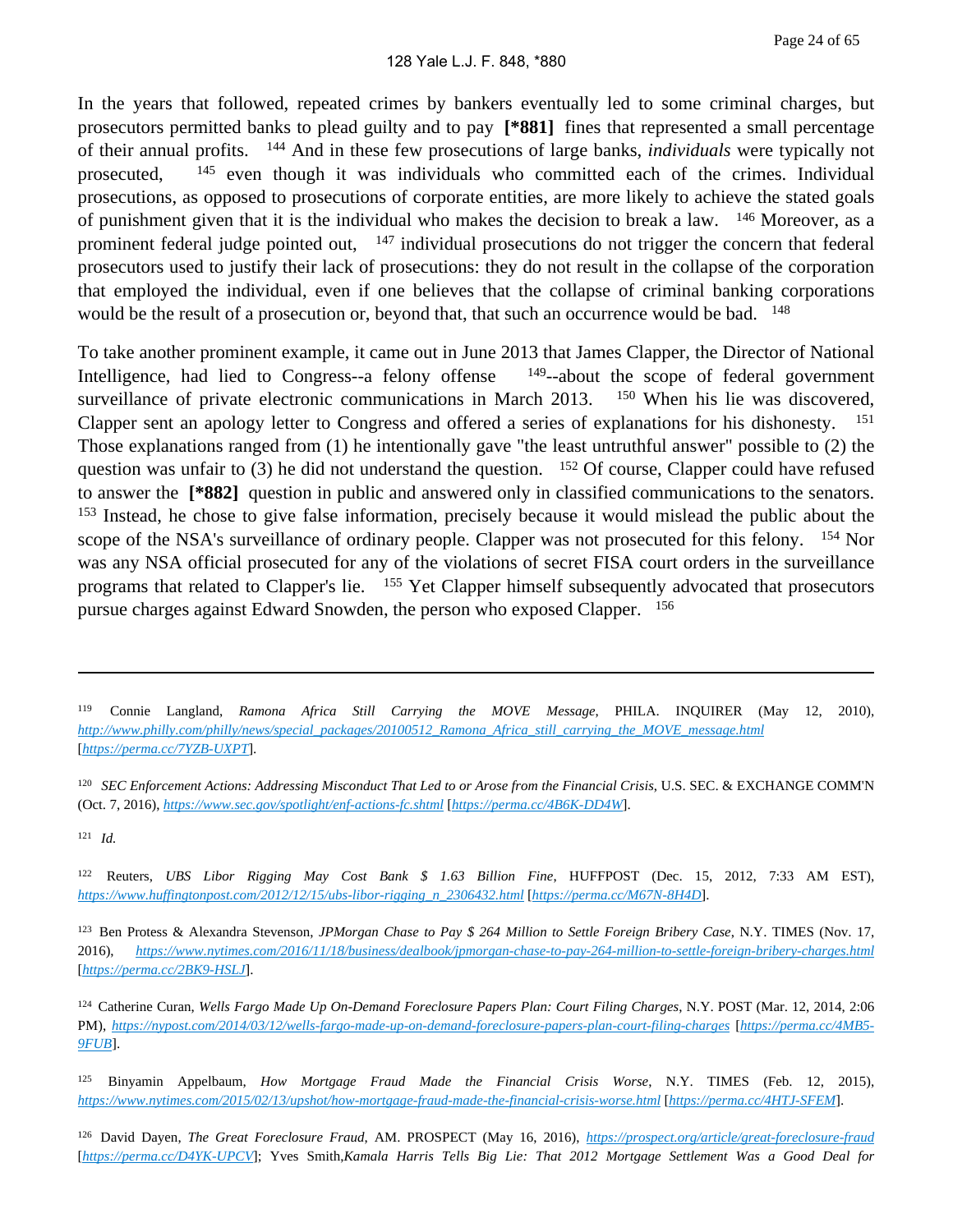This incident echoes the COINTELPRO scandal, in which the FBI committed felony crimes for years against people who were opposed to racial injustice, poverty, killing millions of human beings in Vietnam, Cambodia, and Laos and other causes associated with the political left. <sup>157</sup> The FBI's pervasive operation against American leftists and black activists, ordered at the highest levels, included blackmail, burglary, threats, kidnaping, infiltration of groups based on their political beliefs, murder, incitement to criminal activity, illegal wiretapping, intercepting letters and replacing them with changed content, and numerous other tactics (some of the most heinous of which the FBI has not publicly admitted, including the assassination of Fred Hampton and the involvement of an FBI informant in the infamous bombing of children in a Birmingham, Alabama **[\*883]** church). <sup>158</sup> These "law enforcement" officials also targeted black-led organizations on the basis of their race at the behest of J. Edgar Hoover, <sup>159</sup> for whom the organization's headquarters on Pennsylvania Avenue is still named. <sup>160</sup> (Years later, the FBI would provide the explosives that the Philadelphia police dropped from the helicopter.) <sup>161</sup> The FBI even undertook an operation to get Martin Luther King Jr. to commit suicide. <sup>162</sup>

This lawlessness was one of the most significant episodes in modern American history: it was a largely successful effort by elites to derail a growing social movement that sought to help marginalized people and that could have transformed American society. It is now viewed by consensus as one of the darkest periods in the history of modern American "law enforcement." The FBI's crimes even spurred rare congressional reforms establishing new oversight of "law enforcement" agencies. <sup>163</sup>

But the many FBI employees who committed crimes across the country were not outliers or bad apples; they were government bureaucrats following a "national security" program designed and orchestrated at the highest levels. Indeed, when COINTELPRO was uncovered, a team of over eighty federal "law

<sup>127</sup> Rajeev Syal, *Drug Money Saved Banks in Global Crisis, Claims UN Advisor*, GUARDIAN (Dec. 12, 2009, 7:05 PM EST), *<https://www.theguardian.com/global/2009/dec/13/drug-money-banks-saved-un-cfief-claims>* [*<https://perma.cc/A6CE-A5T2>*].

128 *See* Ben Protess & Jessica Silver-Greenberg, *Big Swiss Bank Pleads Guilty in Felony Case*, N.Y. TIMES (May 19, 2014, 4:50 PM), *<https://dealbook.nytimes.com/2014/05/19/credit-suisse-set-to-plead-guilty-in-tax-evasion-case/>* [*<https://perma.cc/WNY3-Y2UF>*].

<sup>129</sup> Kevin Johnson & Kevin McCoy, *BNP to Pay Almost \$ 9B for Sanctions Violations*, USA TODAY (June 30, 2014, 5:28 PM EST) *<https://www.usatoday.com/story/money/business/2014/06/30/bnp-paribas-sanctions-announcement/11775681/>* [*[https://perma.cc/3CC2-](https://perma.cc/3CC2-EEH4) [EEH4](https://perma.cc/3CC2-EEH4)*].

<sup>130</sup>FINANCIAL CRISIS INQUIRY COMM'N, THE FINANCIAL CRISIS INQUIRY REPORT xv (2011); *see also* Janet Currie & Erdal Tekin, *Is There a Link Between Foreclosure and Health*? (Nat'l Bureau of Econ. Research, Working Paper No. 729, 1981), *<https://www.nber.org/papers/w17310.pdf>* [*<https://perma.cc/82FM-9LR8>*] (finding that foreclosures lead to an increase in urgent, preventable hospital admissions).

<sup>131</sup>Bureau of Labor Statistics, *A Profile of the Working Poor, 2000*, U.S. DEP'T LAB. (Mar. 2002), *<https://www.bls.gov/cps/cpswp2000.htm>* [*<https://perma.cc/232R-ZGW8>*].

132 *See How Many U.S. Deaths Are Caused by Poverty, Lack of Education, and Other Social Factors*?, COLUM. MAILMAN SCH. PUB. HEALTH (July 5, 2011), *[https://www.mailman.columbia.edu/public-health-now/news/how-many-us-deaths-are-caused-poverty-lack](https://www.mailman.columbia.edu/public-health-now/news/how-many-us-deaths-are-caused-poverty-lack-education-and-other-social-factors)[education-and-other-social-factors](https://www.mailman.columbia.edu/public-health-now/news/how-many-us-deaths-are-caused-poverty-lack-education-and-other-social-factors)* [*<https://perma.cc/52SG-W3HK>*].

<sup>133</sup>Leah Hendey et al., *Weathering the Recession: The Financial Crisis and Family Wealth Changes in Low-Income Neighborhoods*, URBAN INST. 6 (March 2012), *[https://www.urban.org/sites/default/files/publication/25686/412626-weathering-the-recession-the-financial](https://www.urban.org/sites/default/files/publication/25686/412626-weathering-the-recession-the-financial-crisis-and-family-wealth-changes-in-low-income-neighborhoods.pdf)[crisis-and-family-wealth-changes-in-low-income-neighborhoods.pdf](https://www.urban.org/sites/default/files/publication/25686/412626-weathering-the-recession-the-financial-crisis-and-family-wealth-changes-in-low-income-neighborhoods.pdf)* [*<https://perma.cc/J9HE-U84X>*].

*Homeowners*, NAKED CAPITALISM, (Jan. 10, 2019), *[https://www.nakedcapitalism.com/2019/01/kamala-harris-tells-big-lie-2012](https://www.nakedcapitalism.com/2019/01/kamala-harris-tells-big-lie-2012-mortgage-settlement-good-deal-homeowners.html) [mortgage-settlement-good-deal-homeowners.html](https://www.nakedcapitalism.com/2019/01/kamala-harris-tells-big-lie-2012-mortgage-settlement-good-deal-homeowners.html)* [*<https://perma.cc/8TYV-A6KD>*].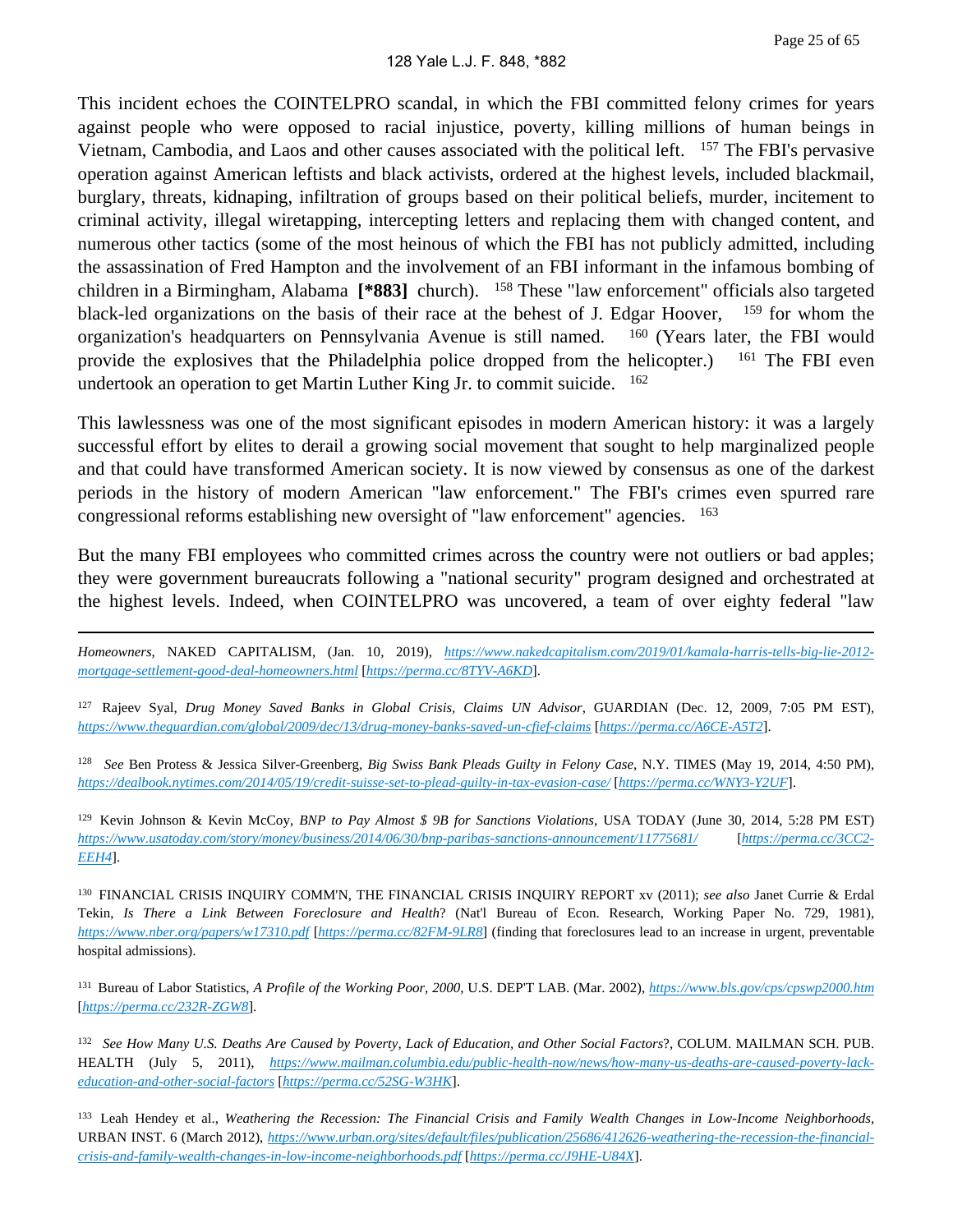enforcement" agents was dispatched--not to investigate those responsible for committing the crimes identified in the FBI's files, but instead to search for those who anonymously sent to newspapers and members of Congress the internal documents describing the FBI's crimes. <sup>164</sup> Although numerous people were prosecuted during this period for acts of civil disobedience in protest of government policies now viewed as racist and profoundly harmful, federal prosecutors decided that not a single FBI employee should be prosecuted for their crimes.

Strategic prosecution in order to chill political activism has been, and remains, a through-line in American history. Marcus Mitchell, an engineering student and indigenous activist, is awaiting trial for charges of trespassing and interfering with police after police shot him in the face with a bean bag pellet while  **[\*884]** he was protesting the Dakota Access oil pipeline. <sup>165</sup> Mitchell was allegedly hidden from his family and interrogated while heavily medicated in a hospital bed, guarded by a for-profit security company. He faces up to two years in jail. In 2016, California police and the FBI decided to work with neo-Nazi groups to surveil and then vigorously pursue charges against civil rights groups and activists, including attempting to prosecute a black anti-fascist protestor who was the victim of a neo-Nazi stabbing attack. <sup>166</sup> Tim DeChristopher went to a federal land auction in 2008 to protest the legality of the sale of federal land in Utah to corporate mining interests. <sup>167</sup> DeChristopher believed that the land auction was not authorized by federal law. <sup>168</sup> Once there, he was offered a bidding number and decided to go into the auction, eventually bidding on a parcel. <sup>169</sup> He was prosecuted for bidding on the land without having the intent to buy it. <sup>170</sup> (DeChristopher later raised enough money to cover his bid, <sup>171</sup> and a federal judge ruled in a civil case that the land sale was indeed unlawful.) <sup>172</sup> During his trial, at the request of prosecutors, DeChristopher was prohibited from telling the jury about his motives or the illegality of the land sale, and he was convicted. <sup>173</sup> Prosecutors sought a lengthy prison sentence, and the judge

<sup>134</sup>  *1 in 7 Americans Lived in Poverty in 2009, New Census Data Show*, PBS NEWS HOUR (Sept. 16, 2010, 3:48 PM EST), *<https://www.pbs.org/newshour/economy/poverty-uninsured-rates-rise-as-recession-continues>* [*<https://perma.cc/HK2G-UBKQ>*].

<sup>135</sup> Les Leopold, *The Forbes 400 Shows Why Our Nation Is Falling Apart*, HUFFPOST, (Dec. 1, 2009), *[https://www.huffingtonpost.com/les](https://www.huffingtonpost.com/les-leopold/the-forbes-400-shows-why_b_306228.html)[leopold/the-forbes-400-shows-why\\_b\\_306228.html](https://www.huffingtonpost.com/les-leopold/the-forbes-400-shows-why_b_306228.html)* [*<https://perma.cc/E9KE-BHYQ>*]; *see also* Steven Bertoni, *The Rich Are Now Richer Than Before the 2008 Credit Meltdown*, FORBES, (Jul. 12, 2011, 1:49 PM), *[https://www.forbes.com/sites/stevenbertoni/2011/07/12/the-rich-are](https://www.forbes.com/sites/stevenbertoni/2011/07/12/the-rich-are-now-richer-than-before-the-2008-credit-meltdown/#157a59f74fe9)[now-richer-than-before-the-2008-credit-meltdown/#157a59f74fe9](https://www.forbes.com/sites/stevenbertoni/2011/07/12/the-rich-are-now-richer-than-before-the-2008-credit-meltdown/#157a59f74fe9)* [*<https://perma.cc/DS5A-5EZM>*].

<sup>136</sup>  *See* Glenn Greenwald, *The Untouchables: How the Obama Administration Protected Wall Street from Prosecutions*, GUARDIAN (Jan. 23, 2013, 7:27 AM EST), *<https://www.theguardian.com/commentisfree/2013/jan/23/untouchables-wall-street-prosecutions-obama>* [*<https://perma.cc/VLT8-UZM2>*]; Glenn Greenwald,*Wall Street's Immunity*, SALON (May 10, 2012, 2:09 PM UTC), *[http://www.salon.com/2012/05/10/wall\\_streets\\_immunity](http://www.salon.com/2012/05/10/wall_streets_immunity)* [*<https://perma.cc/KT5Q-A6TR>*]; Gretchen Morgenson & Louise Story,*In Financial Crisis, No Prosecutions of Top Figures*, N.Y. TIMES (Apr. 14, 2011), *<https://www.nytimes.com/2011/04/14/business/14prosecute.html>* [*<https://perma.cc/JYP4-G5B5>*]; Jed S. Rakoff,*The Financial Crisis: Why Have No High-Level Executives Been Prosecuted*?, N.Y. REV. BOOKS (Jan. 9, 2014), https://www.nybooks.com/articles/2014/01/09/financial-crisis-why-no-executiveprosecutions/[https://perma.cc/2SAN-PC6L]; Matt Taibbi,*Why Isn't Wall Street in Jail*?, ROLLING STONE (Feb. 16, 2011, 2:00 PM EST), *<http://www.rollingstone.com/politics/news/why-isnt-wall-street-in-jail-20110216>* [*<https://perma.cc/V8L8-WAPZ>*].

<sup>137</sup>  *See* Matt Taibbi, *The Last Mystery of the Financial Crisis*, ROLLING STONE (June 19, 2013, 1:00 PM EST), *<https://www.rollingstone.com/politics/politics-news/the-last-mystery-of-the-financial-crisis-200751/>* [*<https://perma.cc/VBB9-PU2D>*].

<sup>&</sup>lt;sup>138</sup> Matt Taibbi, *Everything Is Rigged: The Biggest Price-Fixing Scandal Ever*, ROLLING STONE (Apr. 25, 2013, 5:00 PM EST), *<https://www.rollingstone.com/politics/politics-news/everything-is-rigged-the-biggest-price-fixing-scandal-ever-82255/>* [*<https://perma.cc/5AV7-7EBP>*] (quoting MIT professor Andrew Lo).

<sup>&</sup>lt;sup>139</sup> Id. (quoting Michael Greenberger, a former official at the Commodity Futures Trading Commission).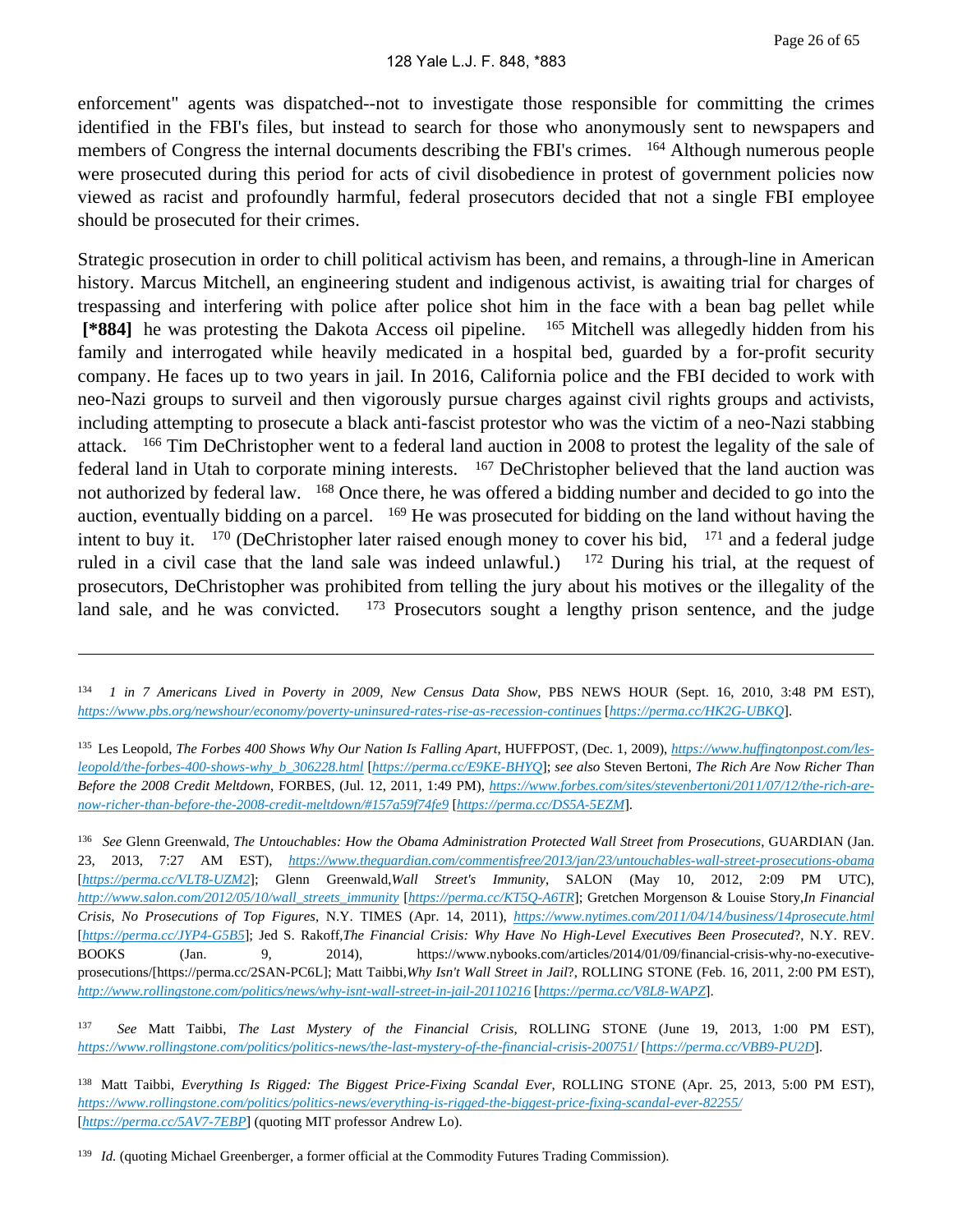sentenced him to two years in federal prison. <sup>174</sup> The police officer who choked Eric Garner **[\*885]** to death was not indicted, <sup>175</sup> but the man who filmed the murder on his cell phone, Ramsey Orta, was harassed, later arrested, prosecuted, and sent to prison for ostensibly unrelated crimes. <sup>176</sup>

It is possible that Mitchell trespassed on someone else's land, that DeChristopher broke a federal law, and that Orta committed another crime, like those officials in the other examples discussed here. But who a government goes after and who it ignores affects what conduct people feel encouraged to engage in, whether that be political dissent, war crimes, financial fraud, or anything else. The aggregate of these decisions sends messages to the population about what kind of society those in charge want to see, what kind of conduct they will not abide, and what kind of conduct they will tolerate from certain people.

Consider just a few examples from different contexts:

. Fate Vincent Winslow was sentenced to life in prison without the possibility of parole for acting as a go-between in the sale of marijuana, worth \$ 10 in total, to an undercover police officer when he was homeless. <sup>177</sup> Clarence Aaron introduced two of his friends who he knew were engaged in selling drugs. Although Aaron had no criminal record, he was prosecuted for introducing the drug sellers to each other. <sup>178</sup> Aaron, a twenty-four-year-old college student, was sentenced to life in prison without parole, meaning that prosecutors used their discretion to ensure that he would die in prison. Stephanie George, who had no criminal record, was also sentenced to die in prison for allowing her boyfriend, the father of her child, to store **[\*886]** drugs in her home. <sup>179</sup> George was taken from her child and her family forever. At the request of federal prosecutors, she was given a longer sentence than anyone else involved in the drug conspiracy in which she was prosecuted.  $180$  There are hundreds of thousands of stories of long prison sentences for similar drug crimes. <sup>181</sup>

142 *Id.*

<sup>143</sup> For incisive reporting on the non-prosecution of those responsible for the financial crisis and how it compares to our government's treatment of the poor, see MATT TAIBBI, THE DIVIDE: AMERICAN INJUSTICE IN THE AGE OF THE WEALTH GAP (2014).

144 *See, e.g.*, Ben Protess & Mark Scott, *Guilty Plea and Big Fine for Bank in Rate Case*, N.Y. TIMES (Feb. 6, 2013, 8:10 AM), *<https://dealbook.nytimes.com/2013/02/06/as-unit-pleads-guilty-r-b-s-pays-612-million-over-rate-rigging/>* [*<https://perma.cc/TPQ2-MSK6>*]; Protess & Silver-Greenberg,*supra* note 128.

145 *See* Kaufman, *supra* note 140.

146 *See* Danielle Kurtzleben, *Too Big to Jail: Why the Government Is Quick to Fine but Slow to Prosecute Big Corporations*, VOX (July 13, 2015, 10:52 AM EDT), *<https://www.vox.com/2014/11/16/7223367/corporate-prosecution-wall-street>* [*<https://perma.cc/53L5-3K33>*].

<sup>147</sup> Rakoff, *supra* note 136.

148 *See* Kaufman, *supra* note 140.

149 *See* 18 U.S.C. § 1001 (2018).

<sup>140</sup>  *See* Ted Kaufman, *Why DOJ Deemed Bank Execs Too Big to Jail*, FORBES (July 29, 2013, 9:30 AM), *<https://www.forbes.com/sites/tedkaufman/2013/07/29/why-doj-deemed-bank-execs-too-big-to-jail/#3eefde093703>* [*[https://perma.cc/QCD2-](https://perma.cc/QCD2-UTFA) [UTFA](https://perma.cc/QCD2-UTFA)*].

<sup>&</sup>lt;sup>141</sup> Editorial Board, *Why Should Taxpayers Give Big Banks \$ 83 Billion a Year*?, BLOOMBERG (Feb. 20, 2013, 6:30 PM EST), *<https://www.bloomberg.com/opinion/articles/2013-02-20/why-should-taxpayers-give-big-banks-83-billion-a-year->*.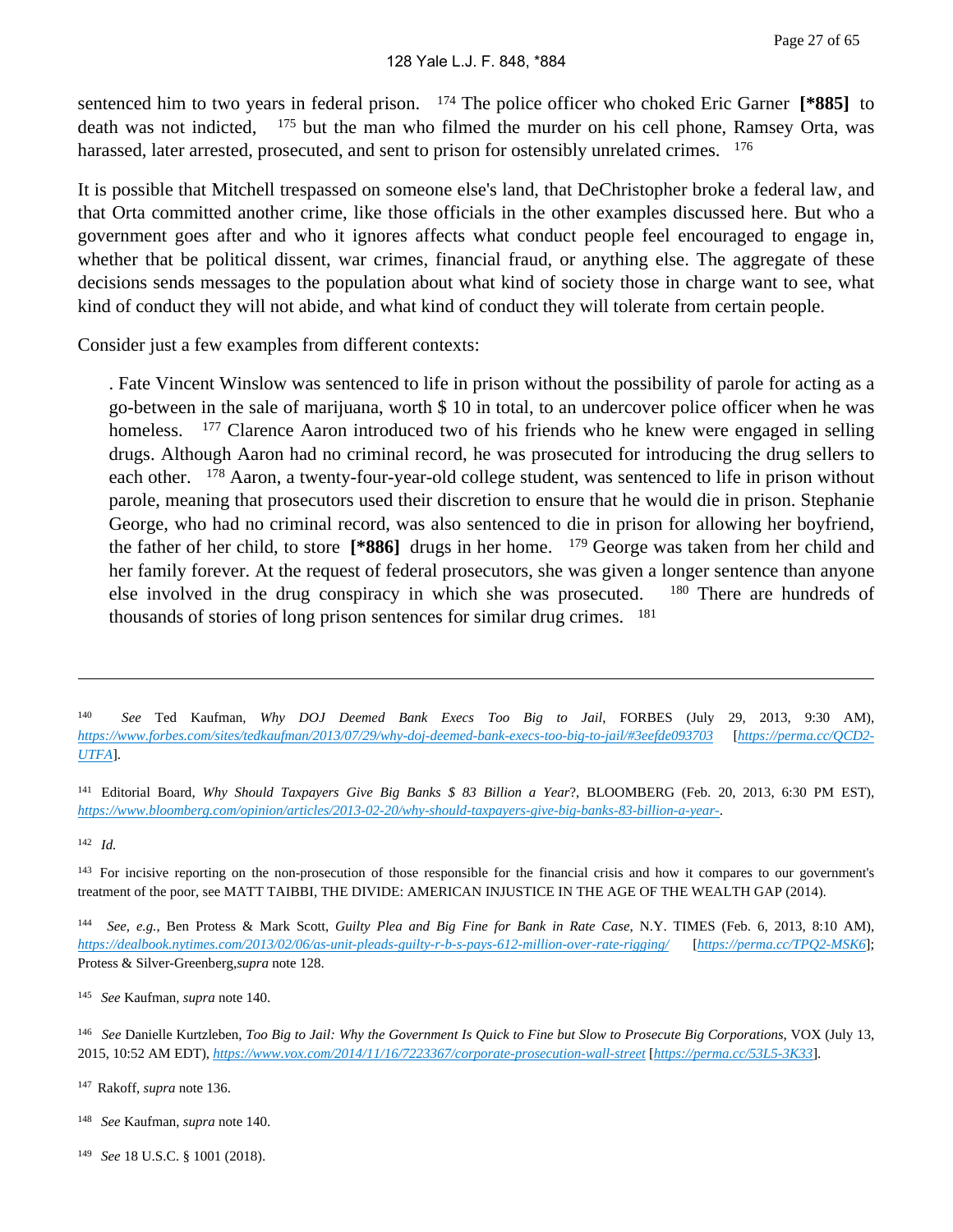. Wage theft by employers costs workers an estimated \$ 50 billion per year.  $182$  All robberies, burglaries, larcenies, and motor vehicle thefts combined cost \$ 14 billion per year. Prosecutors almost never enforce criminal wage theft laws. Due to policy choices, federal authorities chronically underfund the number of employees assigned to investigate wage theft. As a result, corporations engage in wage theft and view the occasional civil lawsuit forcing compensation for these crimes as a cost of doing business.

 **[\*887]** . Federal bureaucrats and private corporations working for profit were caught conducting illegal warrantless surveillance of American telecommunications in  $2005$ . <sup>183</sup> At the time, such surveillance was a federal felony punishable by five years in prison. <sup>184</sup> Despite the acknowledged commission of felonies by high-ranking federal government officials and business executives, prosecutors chose not to charge them. And after paying money to lobbyists, telecommunications officials were later given civil immunity from the damages caused by their unprosecuted crimes. <sup>185</sup>

. Children have been physically abused and forced to take psychotropic medication without consent in for-profit immigrant detention jails. Prosecutors have chosen not to file criminal charges. <sup>186</sup> (Federal prosecutors recently chose to pursue charges, sometimes felony charges, against volunteers near the southern border who leave food and water for migrants in commonly lethal parts of the desert.) <sup>187</sup>

. Barack Obama ordered killings when he was President. These killings were often of people whose identities were not known and frequently of medics and children who came to treat the wounded at the scenes of American drone killings. <sup>188</sup> Many of the assassinations **[\*888]** went wrong according to their own stated justifications, including the bombings of weddings, funerals, hospitals, journalists, and other civilian targets. <sup>189</sup> American prosecutors decided that Obama should not be charged for these offenses, even after he and other officials were caught lying repeatedly about the murders. <sup>190</sup>

<sup>150</sup>Jeremy Herb, *Intelligence Chief Clapper Apologizes for 'Erroneous' Statement to Congress*, HILL (July 2, 2013), *<https://thehill.com/policy/defense/308979-clapper-apologies-for-erroneous-statement-to-congress-on-us-data-collection>* [*<https://perma.cc/FW5Z-7EVJ>*].

<sup>151</sup>  *Id.*

<sup>152</sup> Dan Roberts & Spencer Ackerman, *Clapper Under Pressure Despite Apology for 'Erroneous' Statements to Congress*, GUARDIAN (July 1, 2013, 4:16 PM), *<https://www.theguardian.com/world/2013/jul/01/james-clapper-apology-congress-erroneous-response>* [*<https://perma.cc/6SER-MGGK>*].

<sup>153</sup>  *See* Derek Khanna, *Should the Director of National Intelligence Be Impeached for Lying to Congress About PRISM*?, MEDIUM (Sept. 17, 2013), *[https://medium.com/politics-and-policy/should-the-director-of-national-intelligence-be-impeached-for-lying-to-congress-about](https://medium.com/politics-and-policy/should-the-director-of-national-intelligence-be-impeached-for-lying-to-congress-about-prism-b09b968c01fd)[prism-b09b968c01fd](https://medium.com/politics-and-policy/should-the-director-of-national-intelligence-be-impeached-for-lying-to-congress-about-prism-b09b968c01fd)* [*<https://perma.cc/TR59-V8PJ>*].

<sup>&</sup>lt;sup>154</sup> Steven Nelson, *James Clapper Avoids Charges for 'Clearly Erroneous' Surveillance Testimony*, WASH. EXAMINER (Mar. 10, 2018, 11:10 PM), *<https://www.washingtonexaminer.com/james-clapper-avoids-charges-for-clearly-erroneous-surveillance-testimony>* [*<https://perma.cc/F8U6-3XR6>*].

<sup>155</sup> These violations led the Federal Intelligence Surveillance Act (FISA) court reviewing the NSA's actions to accuse federal officials of "an institutional 'lack of candor.'" *See* Tim Johnson, McClatchy, *Secret Court Rebukes NSA for 5-Year Illegal Surveillance of U.S. Citizens*, MIAMI HERALD (May 26, 2017, 5:37 PM), *<https://www.miamiherald.com/news/nation-world/national/article152948259.html>* [*<https://perma.cc/LVF3-WP8T>*].

<sup>156</sup>  *See* Julian Borger & Spencer Ackerman, *Edward Snowden: Republicans Call for NSA Whistleblower to Be Extradited*, GUARDIAN (June 10, 2013, 3:14 AM), *<https://www.theguardian.com/world/2013/jun/10/the-nsa-files-edward-snowden>* [*<https://perma.cc/B6QS-E2YT>*].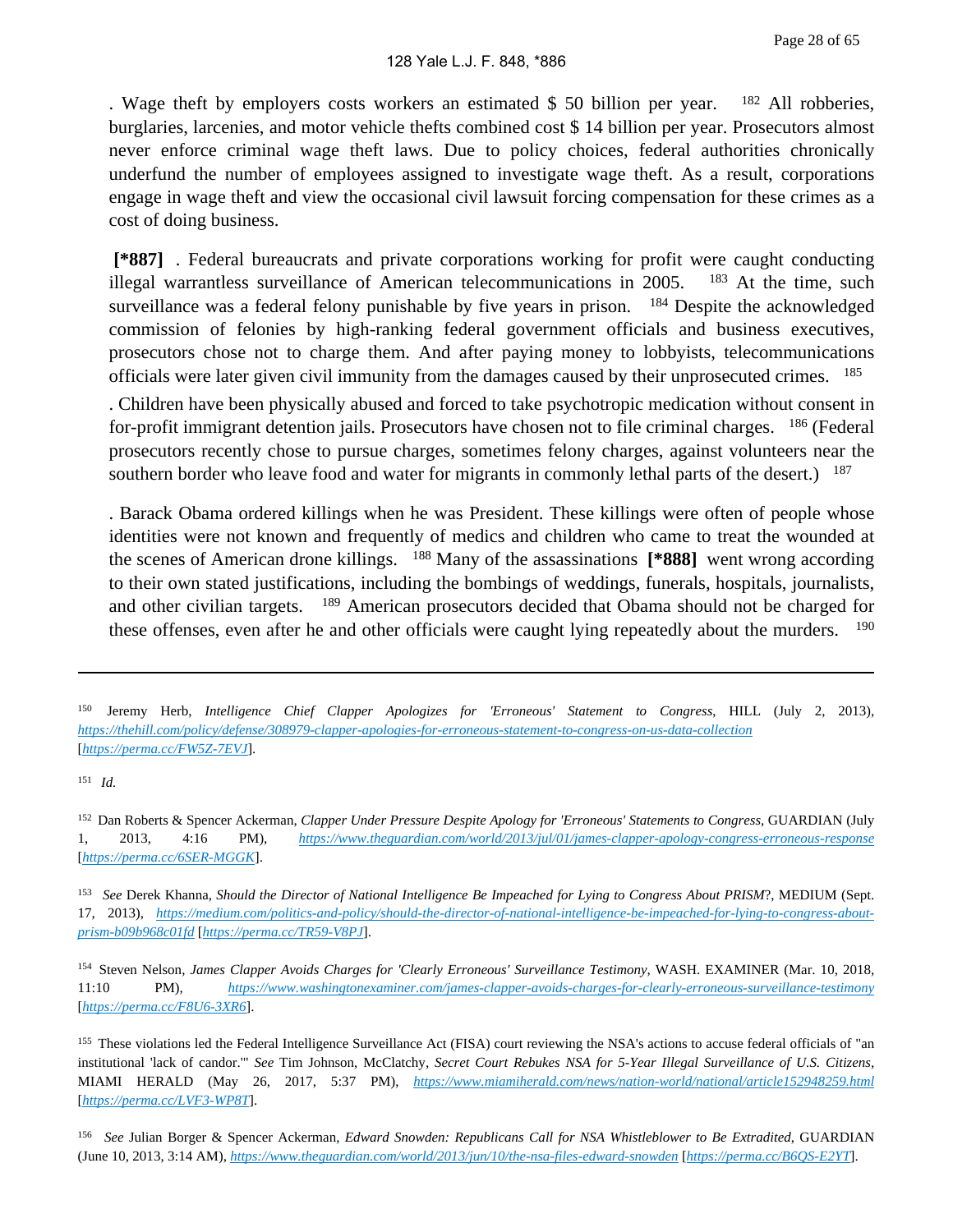Obama likely tells himself a justification about why murdering a 16-year-old American child was necessary for the greater good and legally excusable on defense grounds. <sup>191</sup> Should Russia, Iran, Israel, Laos, or Chile  $192$  determine that assassinations of targets in Chicago and Pittsburgh is necessary to further their interests, or to deter American interference in their elections, those officials would also tell themselves stories about why that preventive violence is necessary to save lives or to "promote democracy."  $193$ 

 **[\*889]** . As alleged in a lawsuit that my organization recently filed, prosecutors in Phoenix have been making false statements in letters to coerce people into paying the District Attorney's office to get them to drop marijuana possession charges in a scheme that has earned the District Attorney's office an average of \$ 1.6 million annually in recent years. <sup>194</sup> This is, paradoxically, both the federal felony of mail fraud and "law enforcement." These prosecutors have not been prosecuted.

. California took away 4.2 million drivers' licenses because people could not pay court debts. <sup>195</sup> In the past five years, Tennessee took away more than 250,000 licenses for inability to pay tickets and more than 140,000 licenses for inability to pay other court debts. <sup>196</sup> Because dozens of states have done the same thing, millions more people have lost the ability to do all of the things many of us take for granted in life--like go to the grocery store, attend church, commute to work, and visit family--as "driving on a suspended license" has become one of the most commonly charged crime by prosecutors in many jurisdictions. <sup>197</sup> In such circumstances, that crime serves no function other than to criminalize poverty.

. According to an investigation by the District Attorney and the Louisiana State Auditor, judges in New Orleans were extorting money **[\*890]** from people, wrongfully jailing people who could not

<sup>158</sup>Wolf, *supra* note 157.

159 *Id.*

160 *See FBI Building History*, GEN. SERVS. ADMIN. (Feb. 15, 2018), *[https://www.gsa.gov/real-estate/gsa-properties/visiting-public](https://www.gsa.gov/real-estate/gsa-properties/visiting-public-buildings/j-edgar-hoover-fbi-building/whats-inside/fbi-building-history)[buildings/j-edgar-hoover-fbi-building/whats-inside/fbi-building-history](https://www.gsa.gov/real-estate/gsa-properties/visiting-public-buildings/j-edgar-hoover-fbi-building/whats-inside/fbi-building-history)* [*<https://perma.cc/E5F3-3EX2>*].

161 *See* Arbuckle, *supra* note 118.

<sup>162</sup>Beverly Gage, *What an Uncensored Letter to M.L.K. Reveals*, N.Y. TIMES MAG. (Nov. 15, 2014), *<https://www.nytimes.com/2014/11/16/magazine/what-an-uncensored-letter-to-mlk-reveals.html>* [*<https://perma.cc/7RCG-K6HG>*].

163 BETTY MEDSGER, THE BURGLARY: THE DISCOVERY OF J. EDGAR HOOVER'S SECRET FBI 489-90 (2014).

164 *Id.* at 294.

166 *See* Sam Levin, *California Police Worked with Neo-Nazis to Pursue 'Anti-Racist' Activists, Documents Show*, GUARDIAN (Feb. 9, 2018, 7:00 AM EST), *<https://www.theguardian.com/world/2018/feb/09/california-police-white-supremacists-counter-protest>* [*<https://perma.cc/43BX-TCS7>*]; Sam Levin,*Revealed: FBI Investigated Civil Rights Group as 'Terrorism' Threat and Viewed KKK as Victims*, GUARDIAN (Feb. 1, 2019, 3:01 AM EST), *[https://www.theguardian.com/us-news/2019/feb/01/sacramento-rally-fbi-kkk-domestic](https://www.theguardian.com/us-news/2019/feb/01/sacramento-rally-fbi-kkk-domestic-terrorism-california)[terrorism-california](https://www.theguardian.com/us-news/2019/feb/01/sacramento-rally-fbi-kkk-domestic-terrorism-california)* [*<https://perma.cc/N2JX-L4DD>*].

<sup>157</sup> Paul Wolf et al., *COINTELPRO: The Untold American Story*, C.L. DEF. CTR. 3-17 (Sept. 1, 2001), *[https://cldc.org/wp](https://cldc.org/wp-content/uploads/2011/12/COINTELPRO.pdf)[content/uploads/2011/12/COINTELPRO.pdf](https://cldc.org/wp-content/uploads/2011/12/COINTELPRO.pdf)* [*<https://perma.cc/3NVV-79JA>*]; *see generally* NELSON BLACKSTOCK, COINTELPRO: THE FBI'S SECRET WAR ON POLITICAL FREEDOM (1988).

<sup>&</sup>lt;sup>165</sup> Will Parrish, *Standing Rock Activist Faces Prison After Officer Shot Him in the Face*, GUARDIAN (Oct. 4, 2018, 4:00 AM), *<https://www.theguardian.com/us-news/2018/oct/04/standing-rock-marcus-mitchell-shooting-charges>* [*<https://perma.cc/8FXA-QC3H>*].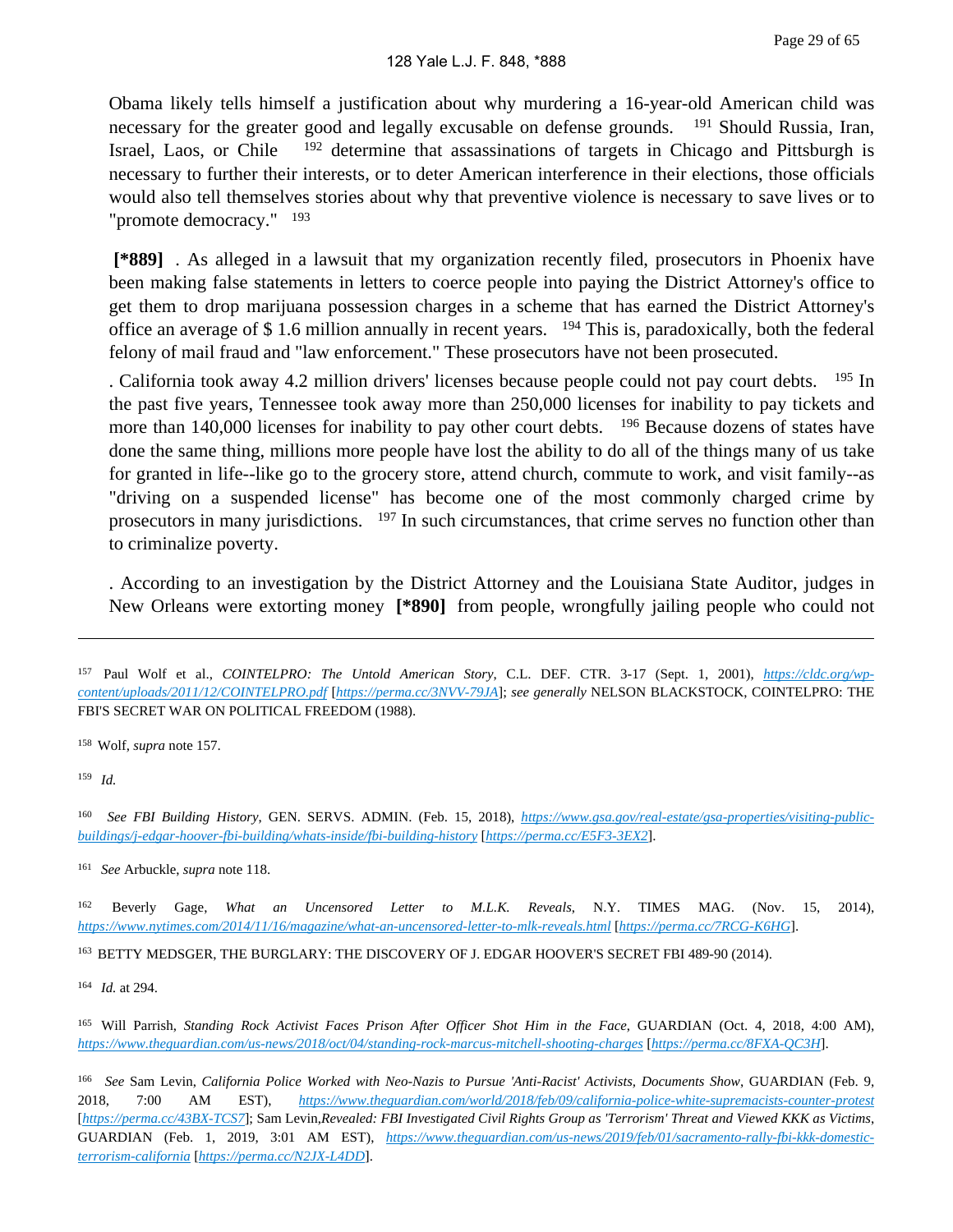pay, and then illegally using the money to fund their own benefits packages. <sup>198</sup> Despite these investigations and later admissions by judges, prosecutors used their discretion not to prosecute the judges.

. Jail guards in Florida locked a man with mental illness in a shower, turned on scalding hot water, laughed at him, and left him there until he died. Prosecutors chose not to prosecute the guards. <sup>199</sup>

. General David Petraeus was prosecuted for disclosing classified information to a journalist with whom he was having a sexual affair. Although the information Petraeus disclosed included some of what the U.S. government considers to be its most sensitive secrets--more sensitive than the information disclosed by Chelsea Manning, <sup>200</sup> for example--prosecutors permitted him to plead guilty to a misdemeanor and to avoid any time in jail. <sup>201</sup>

. Twelve police officers in Miami Beach shot over 100 bullets at a car, killing the man inside. The officers also pointed their guns at witnesses, demanding that they stop filming. Police then confiscated and smashed the cell phones of witnesses to the shooting. The officers then lied, claiming that they had not tried to destroy the witnesses' videos of the incident. However, one witness had removed and hidden his phone's memory card in his mouth, and the video given to CNN confirmed the officers' crimes and lies. <sup>202</sup> The officers were not prosecuted.

 **[\*891]** . Sentencing children to die in prison is illegal in nearly every country in the world, but as of 2012, the United States had over 2,500 people serving sentences to die in prison for crimes committed as children because prosecutors chose to seek life sentences in adult prison. <sup>203</sup>

. Prosecutors have begun charging people for filming animal torture on factory farms and for rescuing animals from them. In one widely reported recent incident, federal bureaucrats raided properties in

168 *See id.* at 1095.

169 *Id.* at 1088.

170 *Id.*

171 *See* Travis Holtby, *Bidder 70 Out of Prison*, MOAB SUN NEWS (May 1, 2013, 8:00 AM), *[http://www.moabsunnews.com/news/article\\_47888438-b1d3-11e2-b05b-0019bb30f31a.html](http://www.moabsunnews.com/news/article_47888438-b1d3-11e2-b05b-0019bb30f31a.html)* [*<https://perma.cc/BWR6-3655>*].

172 Impact Energy Res., LLC v. Salazar, 693 F.3d 1239, 1242-44 (10th Cir. 2012).

173 *See DeChristopher*, 695 F.3d at 1088.

<sup>174</sup>Brian Maffly, *Activist Tim DeChristopher To Be Freed After 21 Months in Custody*, SALT LAKE TRIB. (Apr. 17, 2013), *<https://archive.sltrib.com/article.php?id=56159854&itype=CMSID>* [*<https://perma.cc/32DX-7MCZ>*].

175 *See* Rocco Parascandola et al., *Daniel Pantaleo, the NYPD Officer Who Put Eric Garner in a Fatal Chokehold, Is Loathed, Threatened and an Outcast, but Still Can't Wait to Get Back on the Job*, N.Y. DAILY NEWS (July 11, 2015), *[http://www.nydailynews.com/new](http://www.nydailynews.com/new-york/daniel-pantaleo-fatal-choke-ready-back-job-article-1.2289076)[york/daniel-pantaleo-fatal-choke-ready-back-job-article-1.2289076](http://www.nydailynews.com/new-york/daniel-pantaleo-fatal-choke-ready-back-job-article-1.2289076)* [*<https://perma.cc/NX3D-Y98G>*].

<sup>176</sup>Dale W. Eisinger & Stephen Rex Brown, *Ramsey Orta, Who Filmed Death of Eric Garner, Sentenced to Four Years in Prison for Drugs and Weapons Charges*, N.Y. DAILY NEWS (Oct. 3, 2016) *[http://www.nydailynews.com/new-york/ramsey-orta-filmed-eric-garner-death](http://www.nydailynews.com/new-york/ramsey-orta-filmed-eric-garner-death-sentenced-4-years-article-1.2815791)[sentenced-4-years-article-1.2815791](http://www.nydailynews.com/new-york/ramsey-orta-filmed-eric-garner-death-sentenced-4-years-article-1.2815791)* [*<https://perma.cc/U8JL-EXAU>*].

177 Abby Haglage, *Life in Prison for Selling \$ 20 of Weed*, DAILY BEAST (Feb. 27, 2015), *[https://www.thedailybeast.com/life-in-prison-for](https://www.thedailybeast.com/life-in-prison-for-selling-dollar20-of-weed)[selling-dollar20-of-weed](https://www.thedailybeast.com/life-in-prison-for-selling-dollar20-of-weed)* [*<https://perma.cc/G7PC-BFUM>*].

<sup>167</sup>  *See* United States v. DeChristopher, 695 F.3d 1082, 1087 (10th Cir. 2012).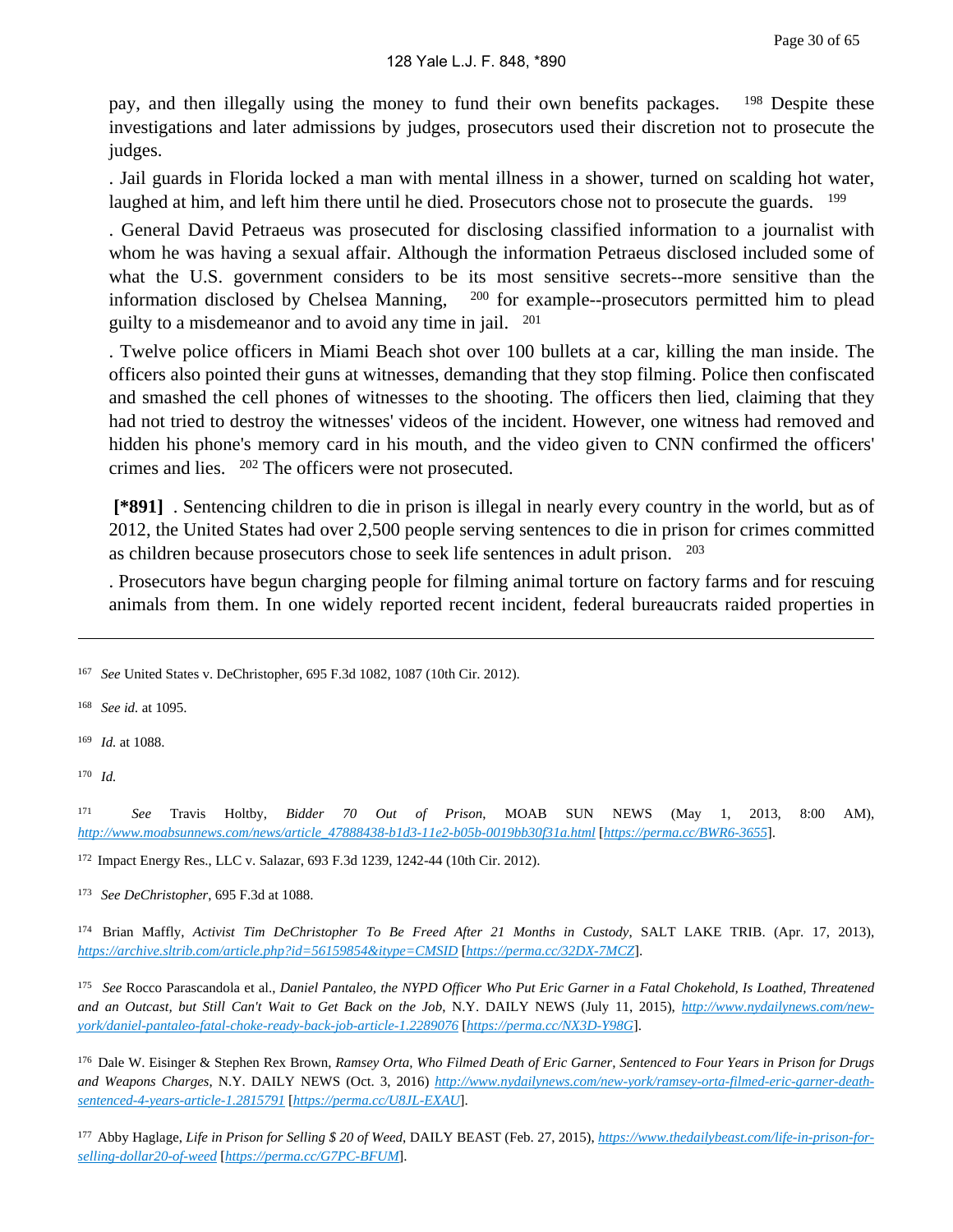multiple states searching for the person who rescued two piglets from a factory and ordered doctors to cut off part of a piglet's ear for DNA testing. <sup>204</sup>

. Christopher Drew was arrested for selling art on the street in Chicago without a permit, and prosecutors filed charges carrying a fifteen-year prison sentence for recording his own arrest. Throughout my career, I have seen people routinely arrested and charged with crimes for filming police officers committing misconduct or refusing to give police officers their phones after recording police misconduct.

. There is no state, county, or city where a person can afford a two-bedroom home while working forty hours for the federal minimum wage, and it is only possible to afford a one-bedroom home in **[\*892]** twenty-two of over three thousand counties while making the federal minimum wage. The majority of criminal cases in Portland, Oregon are against people who are homeless. The vast majority of those are for nonviolent crimes. <sup>207</sup>

. Prosecutors help for-profit companies collect money on their business contracts by using criminal prosecution when low-income people cannot pay for "rent-to-own" products. <sup>208</sup>

. Since Richard Nixon declared a "war on drugs," there have been twenty million arrests for possession of marijuana offenses, <sup>209</sup> including about 600,000 per year in recent years. <sup>210</sup>

. Each of the three presidents from 1992 to 2016, covering more than two decades of the American incarceration explosion, admitted to committing federal drug crimes when they were younger. Most of society does not (at least for that reason) think of them as "felons" unworthy of basic civil and political rights. Had prosecutors chosen to prosecute them for that conduct, it is possible that we

<sup>180</sup>John Tierney, *For Lesser Crimes, Rethinking Life Behind Bars*, N.Y. TIMES (Dec. 11, 2012), *<https://www.nytimes.com/2012/12/12/science/mandatory-prison-sentences-face-growing-skepticism.html>* [*<https://perma.cc/52VZ-RYDK>*].

181 *See, e.g.*, Sari Horwitz, *From a First Arrest to a Life Sentence*, WASH. POST (July 15, 2015), *[https://www.washingtonpost.com/sf/national/2015/07/15/from-a-first-arrest-to-a-life-sentence/?utm\\_term=.7ec7bccad43f](https://www.washingtonpost.com/sf/national/2015/07/15/from-a-first-arrest-to-a-life-sentence/?utm_term=.7ec7bccad43f)*

[*<https://perma.cc/N6H3-XLDF>*]; Alysia Santo,*A Prosecutor's Regret: How I Got Someone Life in Prison for Drugs*, MARSHALL PROJECT (Apr. 7, 2016), *<https://www.themarshallproject.org/2016/04/07/a-prosecutor-s-regret-how-i-got-someone-life-in-prison-for-drugs>* [*<https://perma.cc/VY8N-R3WK>*]; Annie Sweeney,*Obama Orders Release of Man Jailed for Life for Non-Violent Crime at 17*, CHI. TRIB. (Dec. 19, 2013), *[http://www.chicagotribune.com/news/ct-xpm-2013-12-19-chi-obama-orders-release-of-man-jailed-for-life-for-nonviolent](http://www.chicagotribune.com/news/ct-xpm-2013-12-19-chi-obama-orders-release-of-man-jailed-for-life-for-nonviolent-crime-at-17-20131219-story.html)[crime-at-17-20131219-story.html](http://www.chicagotribune.com/news/ct-xpm-2013-12-19-chi-obama-orders-release-of-man-jailed-for-life-for-nonviolent-crime-at-17-20131219-story.html)*; John Tierney,*Life Without Parole: Four Inmates' Stories*, N.Y. TIMES (Dec. 12, 2012), *<https://www.nytimes.com/2012/12/12/science/life-without-parole-four-inmates-stories.html>* [*<https://perma.cc/G69X-FPE5>*].

182 *See* Brady Meixell & Ross Eisenbrey, *An Epidemic of Wage Theft Is Costing Workers Hundreds of Millions of Dollars a Year*, ECON. POL'Y INST. (Sept. 11, 2014), *<https://www.epi.org/publication/epidemic-wage-theft-costing-workers-hundreds>* [*[https://perma.cc/88YU-](https://perma.cc/88YU-PDN7)[PDN7](https://perma.cc/88YU-PDN7)*]; *see also* Terri Gerstein, *Stealing from Workers Is a Crime. Why Don't Prosecutors See It That Way*?, NATION (May 24, 2018), *<https://www.thenation.com/article/stealing-from-workers-is-a-crime-why-dont-prosecutors-see-it-that-way>* [*<https://perma.cc/Q9YW-TAQD>*]; *Report: Wage Theft Is Pervasive in Corporate America; Big Banks, Insurers Are Among Most-Penalized Firms*, GOOD JOBS FIRST (May 6, 2018), *<https://www.goodjobsfirst.org/news/releases/report-wage-theft-pervasive-corporate-america>* [*<https://perma.cc/L2YW-X73Y>*]; Amy Traub,*The Steal: The Urgent Need to Combat Wage Theft in Retail*, DEMOS (June 12, 2017), *[https://www.demos.org/publication/steal](https://www.demos.org/publication/steal-urgent-need-combat-wage-theft-retail)[urgent-need-combat-wage-theft-retail](https://www.demos.org/publication/steal-urgent-need-combat-wage-theft-retail)* [*<https://perma.cc/YK7F-ESYP>*] (finding just one type of wage theft more prevalent than all shoplifting combined).

<sup>178</sup> Adam Serwer, *Obama Commutes Clarence Aaron's Sentence*, MSNBC (Dec. 19, 2013), *[http://www.msnbc.com/msnbc/obama-rights](http://www.msnbc.com/msnbc/obama-rights-decades-old-injustice)[decades-old-injustice](http://www.msnbc.com/msnbc/obama-rights-decades-old-injustice)* [*<https://perma.cc/D9RU-745S>*].

<sup>&</sup>lt;sup>179</sup> Erin Fuchs, *How a Florida Beautician and 'Bag Holder' in a Drug Conspiracy Got Obama on Her Side After a Life Sentence*, BUS. INSIDER (Aug. 16, 2015), *<https://www.businessinsider.com/stephanie-george-and-life-after-prison-2015-8>* [*<https://perma.cc/6FB2-MEJ2>*].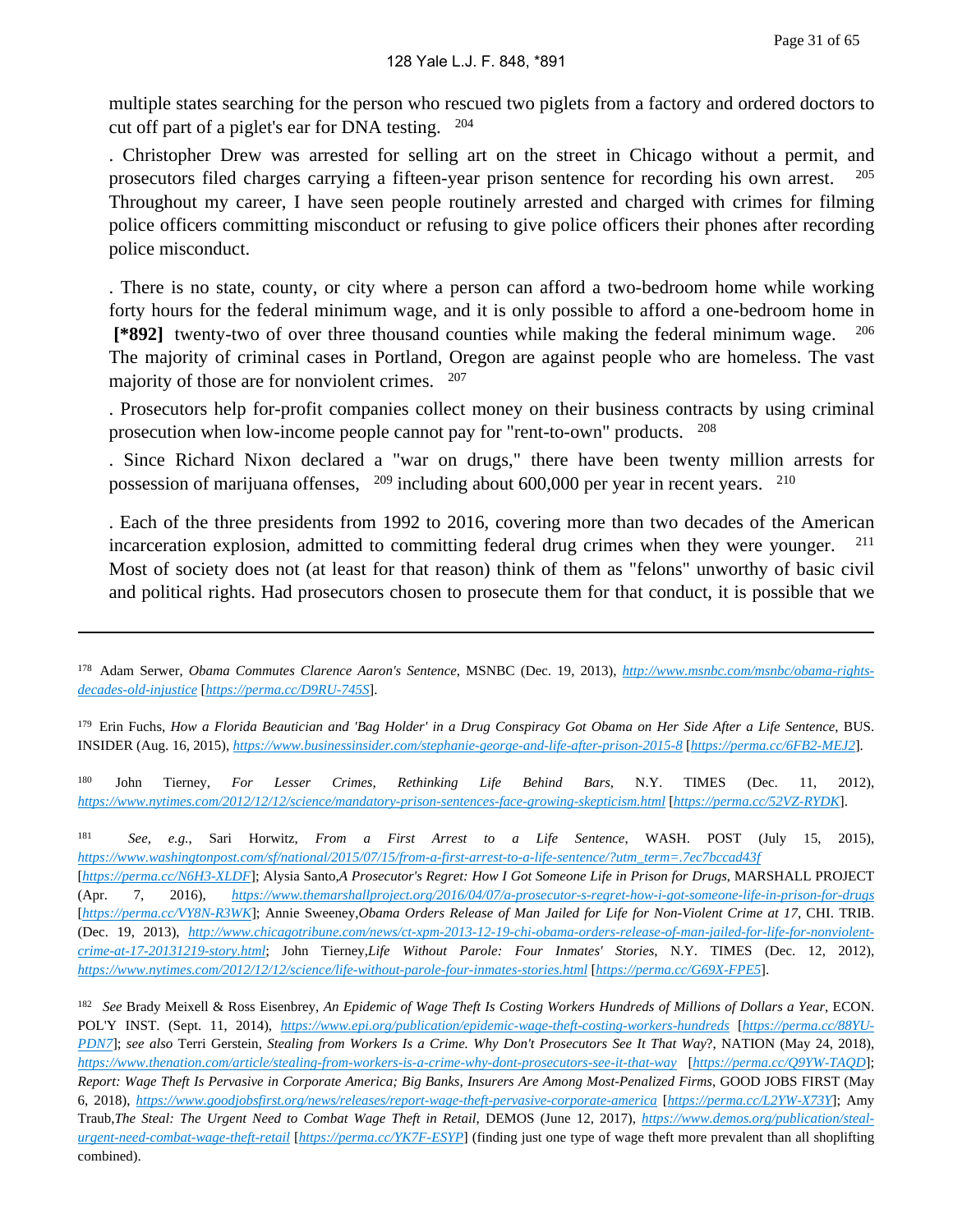would never **[\*893]** have heard their names. It matters who gets investigated, caught, and prosecuted.

. President Clinton's perjury was not prosecuted. <sup>212</sup>

. Prosecutors charged an eleven-year-old child with a felony for pulling a school fire alarm. <sup>213</sup> After many prosecutors adopted "zero tolerance" policies for children committing misconduct in public schools, there was an explosion in the criminalization of child misbehavior. <sup>214</sup> "Law enforcement" employees are typically not involved in misbehavior at private schools, but "law enforcement" employees routinely arrest, jail, prosecute, convict, sentence, imprison, and supervise children after conviction for the same conduct in public schools serving low-income communities.

. Phillip Zimmermann created PGP, the world's first free encryption program that anyone could use to thwart surveillance. It is now ubiquitous and celebrated as a technical computing achievement. He was initially threatened with an indictment because prosecutors treated encryption software to protect individual privacy as a munition and placed it on the same prohibited export control list as guns and missiles. <sup>215</sup>

. Possession of small amounts of marijuana has been decriminalized for years in New York except if possessed "in public view." But police and prosecutors evaded the "public view" exception to create tens of thousands of arrests and prosecutions in New York City by stopping and searching people, ordering them to empty their pockets, and then arresting them because marijuana in their pockets was consequently open to public view. <sup>216</sup>

 **[\*894]** . Texas officials falsified drug prescriptions that they sought to carry out executions, but they were not prosecuted for this crime. <sup>217</sup>

<sup>185</sup>David Kravets, *Obama to Defend Telco Spy Immunity*, WIRED (Jan. 15, 2009), *<https://www.wired.com/2009/01/obama-to-fight>* [*<https://perma.cc/8PVA-TSU9>*].

186 *See Lost in Detention*, FRONTLINE (Oct. 18, 2011), *<https://www.pbs.org/wgbh/frontline/film/lost-in-detention>* [*[https://perma.cc/TK7N-](https://perma.cc/TK7N-CPTF)[CPTF](https://perma.cc/TK7N-CPTF)*]; Caroline Chen & Jess Ramirez,*Immigrant Shelters Drug Traumatized Teenagers Without Consent*, PROPUBLICA (July 20, 2018), *<https://www.propublica.org/article/immigrant-shelters-drug-traumatized-teenagers-without-consent>* [*<https://perma.cc/2TLZ-264M>*].

<sup>183</sup>James Risen & Eric Lichtblau, *Bush Lets U.S. Spy on Callers Without Courts*, N.Y. TIMES (Dec. 16, 2005) *<https://www.nytimes.com/2005/12/16/politics/bush-lets-us-spy-on-callers-without-courts.html>* [*<https://perma.cc/NY53-YG5L>*].

<sup>184</sup>  *See* James Bamford, Opinion, *Bush Is Not Above the Law*, N.Y. TIMES (Jan. 31, 2007), *<https://www.nytimes.com/2007/01/31/opinion/31bamford.html>* [*<https://perma.cc/ARW5-K2AW>*].

<sup>187</sup> Editorial Board, *Convicted for Leaving Water for Migrants in the Desert: This Is Trump's Justice*, WASH. POST (Jan. 27, 2019), *[https://www.washingtonpost.com/opinions/convicted-for-leaving-water-for-migrants-in-the-desert--this-is-trumps-](https://www.washingtonpost.com/opinions/convicted-for-leaving-water-for-migrants-in-the-desert--this-is-trumps-justice/2019/01/27/9d4b3104-2013-11e9-8b59-0a28f2191131_story.html?noredirect=on&utm_term=.0e7ba23a8239)*

*[justice/2019/01/27/9d4b3104-2013-11e9-8b59-0a28f2191131\\_story.html?noredirect=on&utm\\_term=.0e7ba23a8239](https://www.washingtonpost.com/opinions/convicted-for-leaving-water-for-migrants-in-the-desert--this-is-trumps-justice/2019/01/27/9d4b3104-2013-11e9-8b59-0a28f2191131_story.html?noredirect=on&utm_term=.0e7ba23a8239)*

<sup>[</sup>*<https://perma.cc/4HTY-ZYUJ>*]; Amy Goodman et al.,*Arizona Activists Face Jail Time for Providing Life-Saving Aid to Migrants Crossing Sonoran Desert*, DEMOCRACY NOW! (Jan. 15, 2019), *[https://www.democracynow.org/2019/1/15/arizona\\_activists\\_face\\_jail\\_time\\_for](https://www.democracynow.org/2019/1/15/arizona_activists_face_jail_time_for)*? [*<https://perma.cc/Z2YW-PZNK>*].

<sup>188</sup>  *See, e.g.*, Spencer Ackerman, *Obama Claims US Drone Strikes Have Killed up to 116 Civilians*, GUARDIAN (July 1, 2016), *<https://www.theguardian.com/us-news/2016/jul/01/obama-drones-strikes-civilian-deaths>* [*<https://perma.cc/3TTA-KUE2>*]; Conor Friedersdorf,*The Obama Administration's Drone-Strike Dissembling*, ATLANTIC (Mar. 14, 2016), *<https://www.theatlantic.com/politics/archive/2016/03/the-obama-administrations-drone-strike-dissembling/473541>* [*[https://perma.cc/2K5F-](https://perma.cc/2K5F-XRQ2)[XRQ2](https://perma.cc/2K5F-XRQ2)*].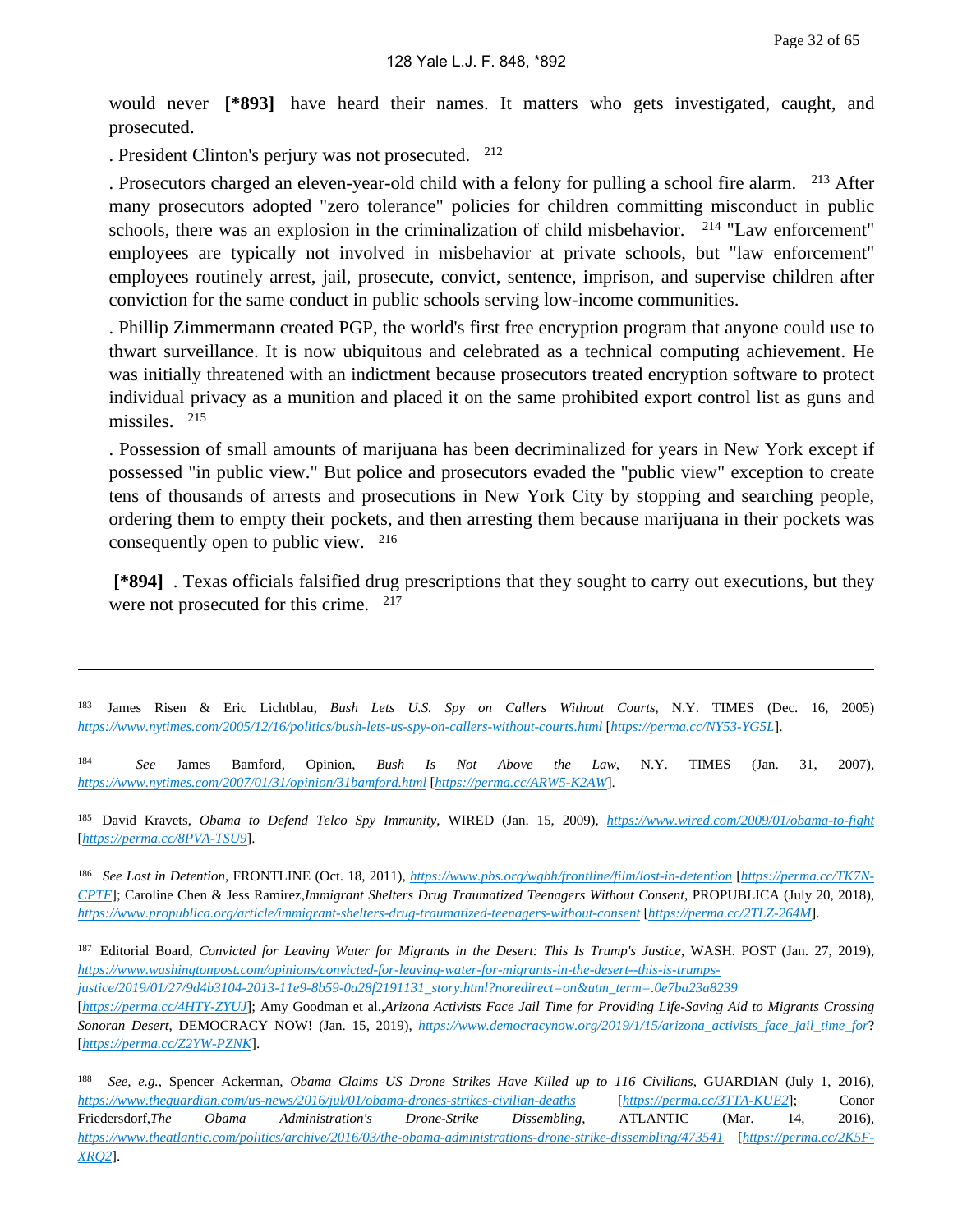. Henry Kissinger has never been charged for his war crimes by American prosecutors despite uncontroverted evidence of them. <sup>218</sup>

. Political appointees in the George W. Bush administration intervened to shut down a criminal investigation into environmental felonies being committed by British Petroleum and allowed the company to plead guilty to lesser offenses without the prosecution targeting senior executives. <sup>219</sup>

. Prosecutors have used criminal charges to chill voter turnout from certain groups. In Texas, prosecutors obtained a five-year prison sentence for a woman who cast an uncounted provisional ballot after she purportedly did not know that she could not vote due to her criminal record. <sup>220</sup> Georgia prosecutors attempted to prosecute a black woman city councilmember for showing a confused voter how to operate a voting machine. The woman was acquitted by a jury in twenty minutes<sup>221</sup>

. From 2004 to 2009, there were over 500,000 violations of the Clean Water Act, resulting in rotting teeth, cancer, kidney failure, and **[\*895]** damage to the nervous system. About one in ten Americans was exposed to dangerous chemicals in drinking water. Prosecutors chose to ignore the "vast majority" of these crimes, admitting when confronted that their enforcement of these laws was "unacceptably low." <sup>222</sup>

The goal in offering these examples is not to provoke an argument about whether what prosecutors decided in any one of them is objectively correct. <sup>223</sup> I mean to give a sense of the kinds of choices that

<sup>189</sup>Tom Engelhardt, *The US Has Bombed at Least Eight Wedding Parties Since 2001*, NATION (Dec. 20, 2013), *<https://www.thenation.com/article/us-has-bombed-least-eight-wedding-parties-2001>* [*<https://perma.cc/H3JB-BTMC>*]; *see also* Glenn Greenwald, *U.S. Again Bombs Mourners*, SALON (June 4, 2012), *[http://www.salon.com/2012/06/04/obama\\_again\\_bombs\\_mourners](http://www.salon.com/2012/06/04/obama_again_bombs_mourners)* [*<https://perma.cc/J3FD-PUQQ>*]; Glenn Greenwald, U.S.*D*rones *T*argeting *R*escuers and *M*ourners, SALON (Feb. 5, 2012), *[http://www.salon.com/2012/02/05/u\\_s\\_drones\\_targeting\\_rescuers\\_and\\_mourners](http://www.salon.com/2012/02/05/u_s_drones_targeting_rescuers_and_mourners)* [*<https://perma.cc/3XZN-E8MM>*].

190 *See, e.g.*, Friedersdorf, *supra* note 188. After the repeated, false claims that civilians were not being killed, it was revealed that the Obama Administration had internally defined "civilian" to exclude any male of "military age," meaning that any boy or man murdered was automatically reclassified as a combatant. *See* Jo Becker & Scott Shane, *Secret 'Kill List' Proves a Test of Obama's Principles and Will*, N.Y. TIMES (May 29, 2012), *<https://www.nytimes.com/2012/05/29/world/obamas-leadership-in-war-on-al-qaeda.html>* [*[https://perma.cc/RZJ3-](https://perma.cc/RZJ3-N5HK) [N5HK](https://perma.cc/RZJ3-N5HK)*]. Even under this definition, the Administration's claims that it did not kill civilians were false by the thousands.*See* Rafiq ur Rehman, Opinion, *Please Tell Me, Mr. President, Why a U.S. Drone Strike Killed My Mother*, GUARDIAN (Oct. 25, 2013), *<https://www.theguardian.com/commentisfree/2013/oct/25/president-us-assassinated-mother>*; Jeremy Scahill,*The Assassination Complex*, INTERCEPT (Oct. 15, 2015), *<https://theintercept.com/drone-papers/the-assassination-complex>*. In most criminal prosecutions, prosecutors introduce evidence of postcrime lies as evidence of guilt.

191 *See* Nasser Al-Alwaki, Opinion, *The Drone That Killed My Grandson*, N.Y. TIMES (July 17, 2013), *<https://www.nytimes.com/2013/07/18/opinion/the-drone-that-killed-my-grandson.html>* [*<https://perma.cc/39AH-7RRD>*].

<sup>192</sup> For a comprehensive accounting of illegal American interference in foreign democracies, see STEVEN KINZER, OVERTHROW (2007); and WILLIAM BLUM, KILLING HOPE (2003).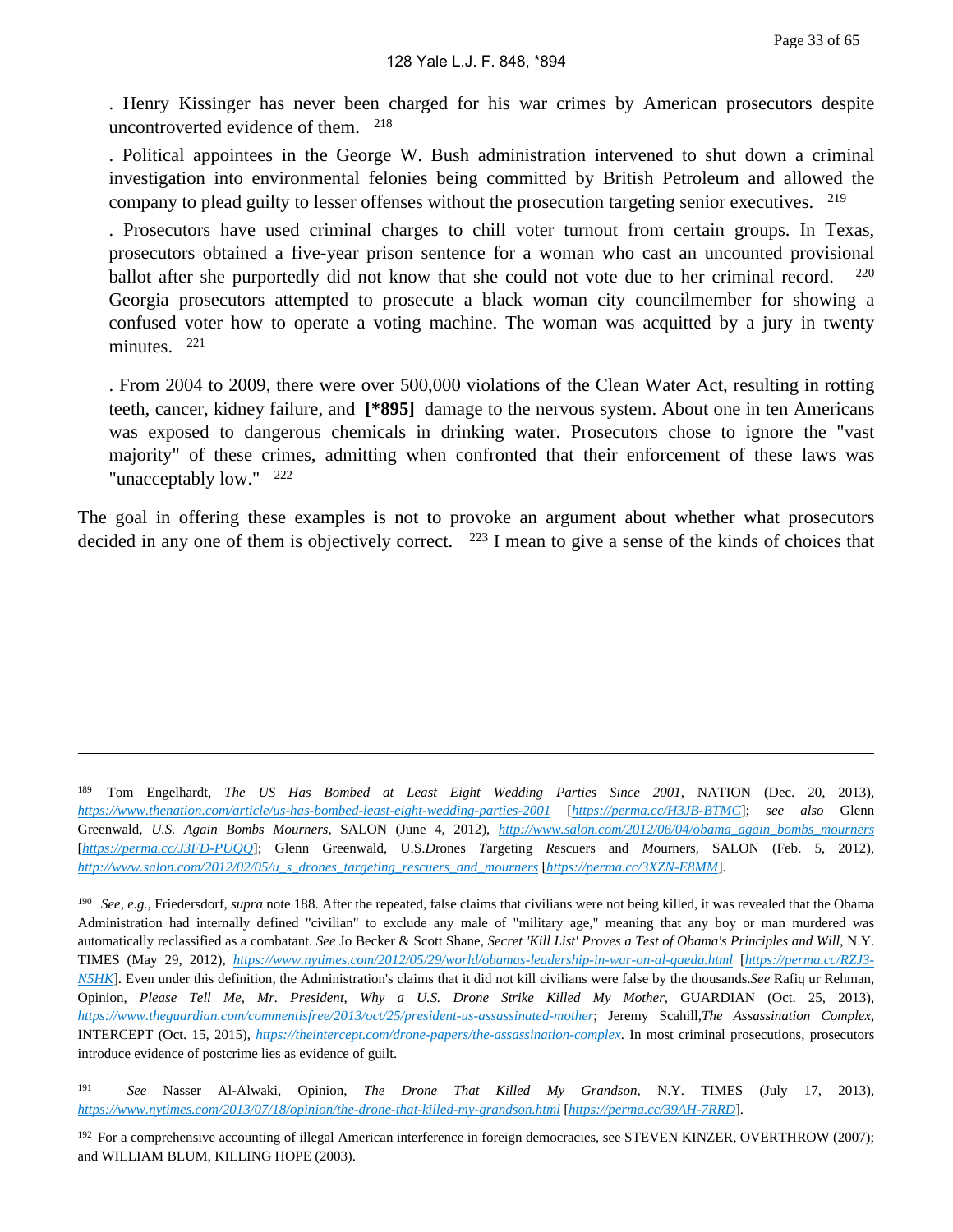prosecutors make when confronted with alleged illegality and how those choices are tied not to a "rule of law," but rather to particular political preferences.

By choosing to look "backward" and not "forward" in the Winslow or DeChristopher cases, for example, prosecutors sent messages to those interested in possessing marijuana or in acts of civil disobedience in support of environmental causes, in the same way that they sent messages to those interested in covering up evidence of torture or lying to Congress about warrantless surveillance. As in South Africa during Apartheid or in the United States during the civil rights movement, or in any context where geographic distance or time has given us a different perspective, those who are prosecuted are often those who we later judge to be in better compliance with basic moral values. And in a society characterized by deep, systemic injustices, in time judgments about who is a criminal and who is a hero may be reversed entirely.

#### *2. Investigative Discretion*

A personal anecdote: my young client once wondered aloud, "*How can I tell you what it's like to leave the house every morning knowing that my body could be searched at any moment? That no one thinks it's wrong? That they call themselves 'law enforcement*.'" <sup>224</sup>

 **[\*896]** Something important happens before a case gets to a prosecutor: bureaucrats decide where to look for crimes. They must decide: should we spend our resources looking for people who possess marijuana? If so, in which neighborhoods should we look for them? Should we stop and search people on the street in the Bronx, or should we use undercover informants to see if students possess marijuana in

195 Alex Bender et al., *Not Just a Ferguson Problem: How Traffic Courts Drive Inequality*, LAW. COMMITTEE FOR C.R. 9 (2015), *<https://www.lccr.com/wp-content/uploads/Not-Just-a-Ferguson-Problem-How-Traffic-Courts-Drive-Inequality-in-California-4.8.15.pdf>* [*<https://perma.cc/M55T-MBVZ>*].

<sup>196</sup>Sam Stockard, *Court Orders State to Stop Suspending Licenses of People Too Poor to Pay Debt*, DAILY MEMPHIAN (Oct. 18, 2018, 10:39 AM CT), *<https://dailymemphian.com/article/740/Court-orders-state-to-stop-suspending-licenses-of-people-too-poor-to-pay-debt>* [*<https://perma.cc/XUD8-XJFA>*].

197 Justin Wm. Moyer, *More Than 7 Million People May Have Lost Driver's Licenses Because of Traffic Debt*, WASH. POST (May 19, 2018), *[https://www.washingtonpost.com/local/public-safety/more-than-7-million-people-may-have-lost-drivers-licenses-because-of-traffic](https://www.washingtonpost.com/local/public-safety/more-than-7-million-people-may-have-lost-drivers-licenses-because-of-traffic-debt/2018/05/19/97678c08-5785-11e8-b656-a5f8c2a9295d_story.html)[debt/2018/05/19/97678c08-5785-11e8-b656-a5f8c2a9295d\\_story.html](https://www.washingtonpost.com/local/public-safety/more-than-7-million-people-may-have-lost-drivers-licenses-because-of-traffic-debt/2018/05/19/97678c08-5785-11e8-b656-a5f8c2a9295d_story.html)* [*<https://perma.cc/D3ZF-C3X4>*].

198 Matt Sledge, *New Orleans Judges to Appeal Decisions in Fines and Fees Lawsuits*, NEW ORLEANS ADVOC. (Aug. 21, 2018, 12:59 PM), *[https://www.theadvocate.com/new\\_orleans/news/courts/article\\_fbd197d6-a56b-11e8-befe-abaf6281ca54.html](https://www.theadvocate.com/new_orleans/news/courts/article_fbd197d6-a56b-11e8-befe-abaf6281ca54.html)* [*[https://perma.cc/T8G7-](https://perma.cc/T8G7-Y7UQ) [Y7UQ](https://perma.cc/T8G7-Y7UQ)*].

<sup>199</sup>Julie K. Brown, *An M.E. Casts Doubt on Rainey's 'Accidental' Death*, MIAMI HERALD (Feb. 4, 2016, 5:54 PM), *<https://www.miamiherald.com/news/special-reports/florida-prisons/article57413813.html>* [*<https://perma.cc/X99C-B9XB>*] (detailing facts); Laurel Wamsley,*After Inmate With Schizophrenia Dies in Shower, Fla. Prosecutor Finds No Wrongdoing*, NPR (Mar. 19, 2017, 5:11 PM),

<sup>&</sup>lt;sup>193</sup> The child on the south side of Chicago caught in a shootout the previous week has a story that he tells himself about why he should carry a gun for self-defense. *See* Brian Freskos, *How and Why Chicago's At-Risk Youth Carry Guns*, TRACE (Oct. 5, 2018), *<https://www.thetrace.org/2018/10/chicago-youth-gun-carry-habits-protection/>* [*<https://perma.cc/S67K-GBPH>*]. My friends in Alabama who openly carried firearms to protect themselves when we went to lunch together while I lived there felt similarly. Culture, race, economics, and jingoism influence how we think about the validity of self-defense or the degree of criminality in each of these situations.

<sup>194</sup>Shaila Dewan, *Caught With Pot? Get-Out-Of-Jail Program Comes With \$ 950 Catch*, N.Y. TIMES (Aug. 24, 2018), *<https://www.nytimes.com/2018/08/24/us/marijuana-diversion-program-maricopa-arizona.html>* [*<https://perma.cc/UPL7-R6NW>*].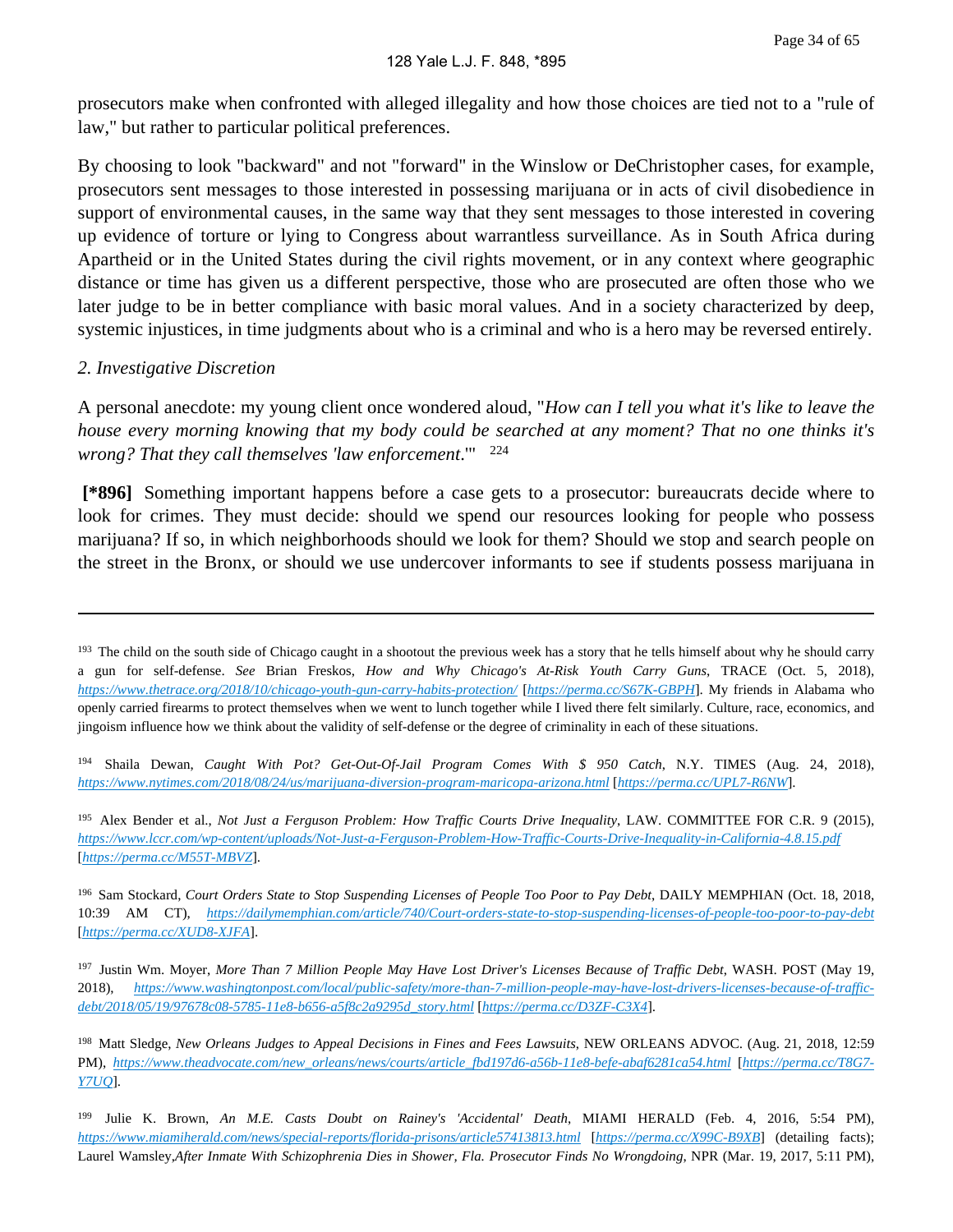Columbia University dorms? Or should we instead spend those public resources looking into tens of thousands of tax returns?

There is a massive tax-theft problem in the United States that dwarfs all other types of theft combined. <sup>225</sup> The money recovered from the "law enforcement" of tax crimes could be used to save lives. But every billion dollars spent on informants and surveillance to charge low-level drug cases is a billion dollars not spent on informants and surveillance to investigate tax evaders.  $226$  Through assignments given to hundreds of thousands of "law enforcement" agents, the government makes decisions about which criminals it will look for. Each police department, for example, decides whether to spend money testing a rape kit or a cocaine sample. <sup>227</sup> Every "law enforcement" agency makes further decisions about which neighborhoods to patrol, which crimes to prioritize, and how many **[\*897]** officers to assign to different units. <sup>228</sup> When my organization sued the town of Ferguson, Missouri, for example, the City averaged about "3.6 arrest warrants *per household*" arising out of low-level municipal ordinance violations and tickets, <sup>229</sup> almost exclusively, I uncovered in my investigation, against black people.

Resource-allocation choices determine the response to entire categories of socially harmful behavior. For example, President Ronald Reagan decided to transfer thousands of federal agents from investigating white-collar financial crimes to pursuing the "War on Drugs." <sup>230</sup> Similarly, the FBI under Presidents Bill Clinton and George W. Bush oversaw still-further declines in its white-collar crime-fighting investigations. <sup>231</sup> The results were stark: federal prosecutors were referred 10,000 white-collar criminal cases by FBI agents in 2000, but that number dropped to 3,500 in 2005, <sup>232</sup> shortly before the worldwide financial system collapsed due to massive fraud. <sup>233</sup> The same is true for the slow depletion of **[\*898]**  the IRS, which is now unable meaningfully to enforce tax laws against wealthy tax evaders. <sup>234</sup> Indeed,

<sup>200</sup>Alexa O'Brien & David Coombs, *WATCH: Full Extended Interview with Manning's Attorney After 35-Year Sentence*, DEMOCRACY NOW! (Aug. 2013), (Aug. 22, 2013), *[https://www.democracynow.org/2013/8/22/watch\\_full\\_extended\\_interview\\_with\\_mannings\\_attorney\\_after\\_35\\_year\\_sentence](https://www.democracynow.org/2013/8/22/watch_full_extended_interview_with_mannings_attorney_after_35_year_sentence)* [*<https://perma.cc/KHU7-5TKK>*].

201 *See* Pierre Thomas et al., *Former CIA Head David Petraeus to Plead Guilty*, ABC NEWS (March 23, 2015, 10:33 PM), *<https://abcnews.go.com/Politics/cia-head-david-petraeus-plead-guilty/story?id=29340487>* [*<https://perma.cc/5779-FTWP>*].

<sup>202</sup>Rania Khalek, *15 Years in Prison for Taping the Cops? How Eavesdropping Laws Are Taking Away Our Best Defense Against Police Brutality*, **ALTERNET** (July 28, 2011), **ALTERNET** *[https://www.alternet.org/story/151806/15\\_years\\_in\\_prison\\_for\\_taping\\_the\\_cops\\_how\\_eavesdropping\\_laws\\_are\\_taking\\_away\\_our\\_best\\_def](https://www.alternet.org/story/151806/15_years_in_prison_for_taping_the_cops_how_eavesdropping_laws_are_taking_away_our_best_defense_against_police_brutality/?page=entire) [ense\\_against\\_police\\_brutality/?page=entire](https://www.alternet.org/story/151806/15_years_in_prison_for_taping_the_cops_how_eavesdropping_laws_are_taking_away_our_best_defense_against_police_brutality/?page=entire)* [*<https://perma.cc/K9CT-H25L>*].

203 *U.S.: Harsh Conditions for Young Lifers*, HUMAN RTS. WATCH (Jan. 2, 2012, 11:45 PM), *[http://www.hrw.org/news/2012/01/02/us](http://www.hrw.org/news/2012/01/02/us-harsh-conditions-young-lifers)[harsh-conditions-young-lifers](http://www.hrw.org/news/2012/01/02/us-harsh-conditions-young-lifers)* [*<https://perma.cc/7FY8-XRCB>*].

*[https://www.npr.org/sections/thetwo-way/2017/03/19/520743255/after-schizophrenic-inmate-dies-in-a-shower-florida-prosecutor-finds-no](https://www.npr.org/sections/thetwo-way/2017/03/19/520743255/after-schizophrenic-inmate-dies-in-a-shower-florida-prosecutor-finds-no-wrongdoi)[wrongdoi](https://www.npr.org/sections/thetwo-way/2017/03/19/520743255/after-schizophrenic-inmate-dies-in-a-shower-florida-prosecutor-finds-no-wrongdoi)* [*<https://perma.cc/AT2A-PEH3>*] (discussing decision not to prosecute).

<sup>204</sup>The piglet's screeches of pain were so terrible that they did not subject the second piglet to the same mutilation. Glenn Greenwald, *The FBI's Hunt for Two Missing Piglets Reveals the Federal Cover-Up of Barbaric Factory Farms*, INTERCEPT (Oct. 5, 2017, 2:05 PM), *<https://theinter-cept.com/2017/10/05/factory-farms-fbi-missing-piglets-animal-rights-glenn-greenwald>* [*<https://perma.cc/PDP3-ZH8E>*] ("[A] six-car armada of FBI agents in bulletproof vests, armed with search warrants, descended upon two small shelters for abandoned farm animals . . . . ").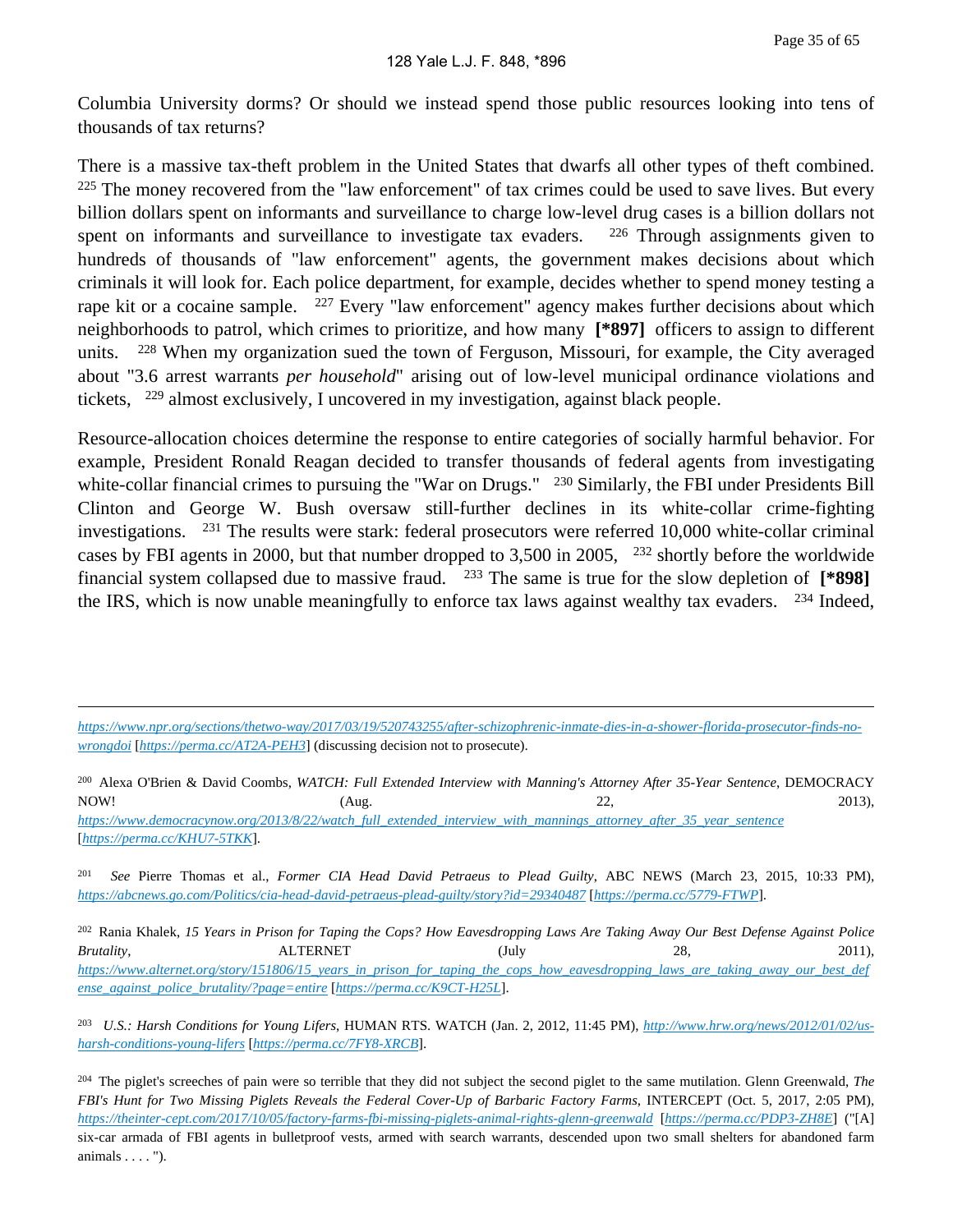as federal "law enforcement" failed to prevent the \$ 50 billion Bernie Madoff fraud, the FBI alone had at least 15,000 informants, many of whom, along with state-level police and private contractors, were monitoring left-leaning political activists across the country. <sup>235</sup>

The government controls a huge "law enforcement" budget. This money could pay for investigating every doctor who writes an improper prescription, chemical testing and surveillance to locate the sources of illegal pollution of local rivers and groundwater, wiretaps to investigate corruption in police departments, and audits to examine prosecutor offices for withholding favorable evidence. "Law enforcement" could infiltrate boarding-school campuses to bust underage drinking and tobacco use or set up sting operations to fight widespread wage theft by employers. The choices that the bureaucracy makes involve direct tradeoffs, for example, from black families to corporate executives or from drug sellers to sexual abusers.

Tradeoffs exist not only between broad categories of crime (e.g., should we focus our resources on uncovering drug crime or sex crime?), but also within each category. If the government decides that drug possession is a more important priority than is police corruption, water pollution, or rape, it must still decide whether to spend money on police patrols and prisons, or whether to spend money on treatment, medical care, and safe injection sites. <sup>236</sup> If "law enforcement" decides that reducing violent sexual assaults is important, bureaucrats still must decide how they will expend resources looking for criminals; how much they will pay to prosecute and to jail them; or whether they will create programs to reduce gender inequality, help survivors find employment and trauma support, and pay for domestic violence shelters.

206 *Out of Reach: The High Cost of Housing*, NAT'L LOW INCOME HOUS. COALITION 1 (2018), *[https://nlihc.org/sites/default/files/oor/OOR\\_2018.pdf](https://nlihc.org/sites/default/files/oor/OOR_2018.pdf)* [*<https://perma.cc/ST97-DCLU>*].

<sup>207</sup>Rebecca Woolington & Melissa Lewis, *Portland Homeless Accounted for Majority of Police Arrests in 2017, Analysis Finds*, OREGONIAN (June 27, 2018), *[https://www.oregonlive.com/portland/index.ssf/2018/06/portland\\_homeless\\_accounted\\_fo.html](https://www.oregonlive.com/portland/index.ssf/2018/06/portland_homeless_accounted_fo.html)* [*<https://perma.cc/74JW-DYR3>*] (finding the "vast majority of the arrests" to be for nonviolent crimes and fifty-two percent of all arrests to be of homeless people).

<sup>208</sup> Joshua Vaughn, Pennsylvania Prosecutors Pursue Charges for People Who Fall Behind on Rent-to-Own Payments, APPEAL (Sept. 5, 2018), *<https://theappeal.org/rent-to-own-companies-are-turning-the-criminal-justice-system-into-their-debt-collector/>* [*<https://perma.cc/U6UH-3NN2>*].

209 *Marijuana Arrest Reports*, NORML, *<https://norml.org/library/arrest-reports>* [*<https://perma.cc/Z7FT-H8DL>*].

<sup>205</sup>  *Chicago Artist's Protest Backfires as He Faces 15 Years in Jail . . . Because He Recorded His Own Arrest on Video*, DAILY MAIL (Jan. 24, 2011, 4:46 EDT), *<https://www.dailymail.co.uk/news/article-1349966/Chicago-artist-Chris-Drew-faces-15-years-jail-recorded-arrest.html>* [*<https://perma.cc/25H3-PRYP>*]; Mike Masnick,*Police and Courts Regularly Abusing Wiretapping Laws to Arrest People for Filming Cops Misbehaving in Public Places*, TECHDIRT (June 4, 2010, 5:45 PM), *<https://www.techdirt.com/articles/20100603/0859019675.shtml>* [*<https://perma.cc/6LE3-QCKJ>*].

<sup>&</sup>lt;sup>210</sup> Christal Hayes, *Marijuana Arrests Were Up Last Year--And You're Paying Billions for It*, NEWSWEEK (Sept. 26, 2017, 3:22 PM), *<https://www.newsweek.com/pot-arrests-rising-and-youre-paying-millions-it-671478>* [*<https://perma.cc/6RAM-BTB6>*]; *see also Marijuana Arrests by the Numbers*, ACLU (last visited Mar. 11, 2019), *<https://www.aclu.org/gallery/marijuana-arrests-numbers>* [*<https://perma.cc/FSK9-BKX8>*] (finding that "[o]f the 8.2 million marijuana arrests between 2001 and 2010, 88% were for simply having marijuana" and that the marijuana arrests displayed "significant racial bias");*Nixon Tapes Show Roots of Marijuana Prohibition: Misinformation, Culture Wars and Prejudice*, COMMON SENSE FOR DRUG POL'Y 6 (Mar. 2002), *<http://www.csdp.org/research/shafernixon.pdf>* [*<https://perma.cc/4JSA-EKK2>*] (reporting the annual number of marijuana arrests from 1972 to 2000).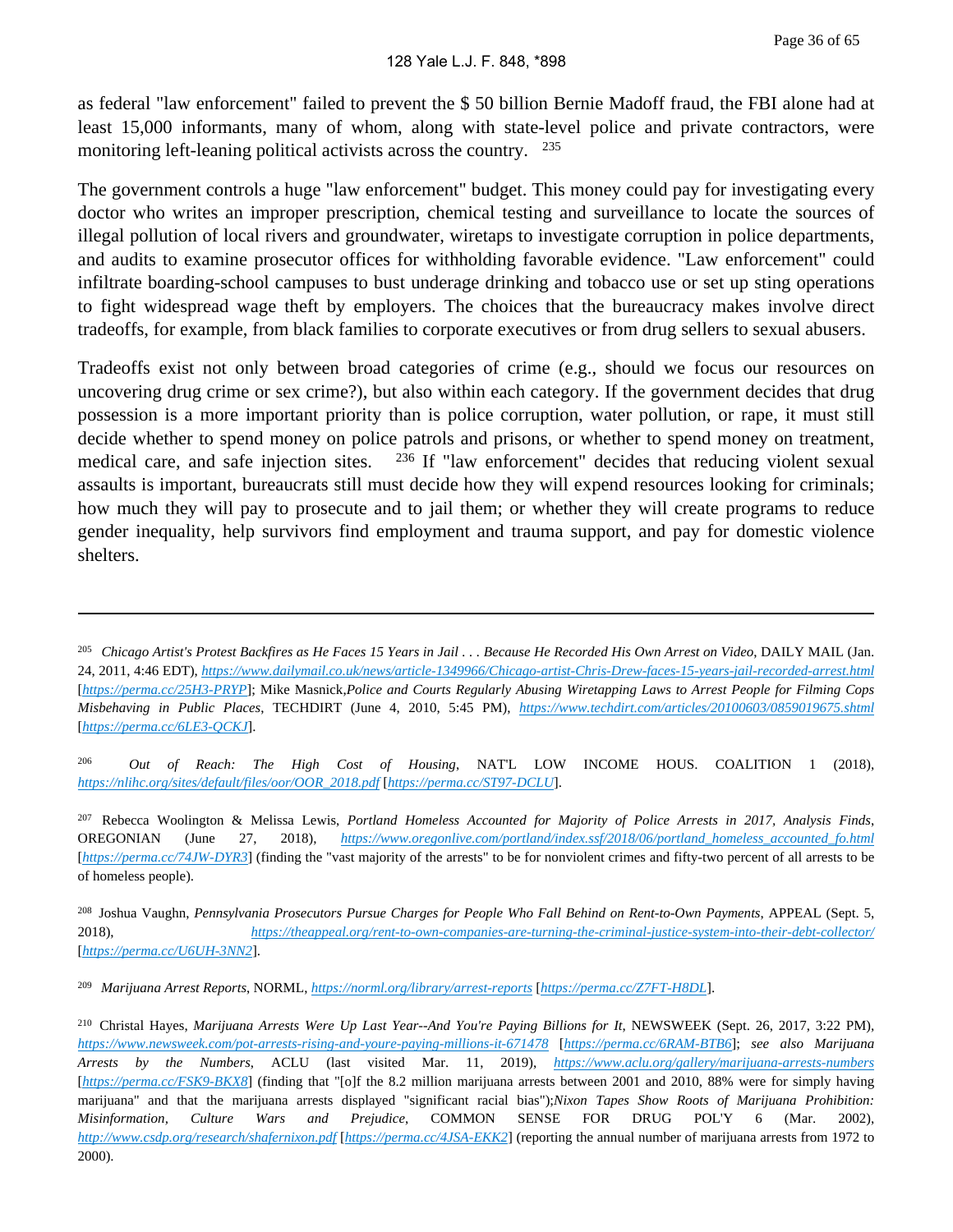Resource choices can be seen not just within police investigation priorities, but also in the money budgeted for other programs, such as housing, drug treatment, mental health care, probation, prisons, and education. For example, under President Clinton, federal public housing expenditures were reduced by four hundred million dollars annually, nearly the same amount by which the federal **[\*899]** prison budget increased. <sup>237</sup> Today, as police departments turn to "predictive policing" to supposedly prevent *future* crime rather than merely investigating *past* crimes, <sup>238</sup> they are deciding to spend billions of dollars on surveillance instead of investing in lead abatement in poor neighborhoods, <sup>239</sup> mental and medical health care, afterschool arts programs, or affordable places for people to live.

It is important for people advocating changes to the criminal system to explore why elites are making these investment choices even though, based on all the available evidence, the things bureaucrats are *not* investing in are far more likely to reduce future crime.

### *B. Cultural, Political, and Economic Forces Influence Which Laws Are Enforced Against Which People*

The Panthers thus became the native Vietcong, the ghetto became the village in which the Vietcong were hidden, and in the ensuing search-and-destroy operations, everyone in the village became suspect.

--James Baldwin <sup>240</sup>

Police bureaucrats have the discretion to change a person's life at any moment, and they exercise this discretion tens of millions of times every year. A major problem with "criminal justice reform" discourse is that most privileged people have no idea what "law enforcement" looks like in practice. The vast bulk  **[\*900]** of contemporary policing is discretionary surveillance of and ruthless intervention in the lives of low-income people and people of color. <sup>241</sup>

<sup>213</sup> Nancy Flake, *11-Year-Old Arrested, Faces Felony, for Tripping School Fire Alarm*, HOUS. CHRON. (Feb. 1, 2005, 6:00 PM), *<https://www.chron.com/neighborhood/article/11-year-old-arrested-faces-felony-for-tripping-9767783.php>* [*<https://perma.cc/WZ9G-ZXJX>*].

214 *Id.*

<sup>211</sup>Katharine Q. Seelye, *Barack Obama, Asked About Drug History, Admits He Inhaled*, N.Y. TIMES (Oct. 24, 2006), *<https://www.nytimes.com/2006/10/24/world/americas/24iht-dems.3272493.html>* [*<https://perma.cc/Y6L8-8SMK>*].

<sup>212</sup>Neil A. Lewis, *Special Counsel Puts Lewinsky Case to Rest*, N.Y. TIMES, Mar. 7, 2002, at A18; *cf.* Gwen Ifill, *Clinton Admits Experiment with Marijuana in the 1960's*, N.Y. TIMES, Mar. 30, 1992, at A15.

<sup>&</sup>lt;sup>215</sup> Juliette Garside, *Philip Zimmermann: King of Encryption Reveals His Fears for Privacy*, GUARDIAN (May 25, 2015, 12:02 PM), *<https://www.theguardian.com/technology/2015/may/25/philip-zimmermann-king-encryption-reveals-fears-privacy>* [*[https://perma.cc/3ECW-](https://perma.cc/3ECW-NC2G)[NC2G](https://perma.cc/3ECW-NC2G)*].

<sup>&</sup>lt;sup>216</sup> Benjamin Mueller, *It Wasn't a Crime to Carry Marijuana. Until the Police Found a Loophole.*, N.Y. TIMES (Aug. 2, 2018), *<https://www.nytimes.com/2018/08/02/nyregion/marijuana-police-nyc.html>* [*<https://perma.cc/7GFL-7KBT>*].

<sup>217</sup>Ross Levitt & Deborah Feyerick, *Death Penalty States Scramble for Lethal Injection Drugs*, CNN (Nov. 16, 2013, 1:44 PM), *<http://www.cnn.com/2013/11/15/justice/states-lethal-injection-drugs/>* [https://perma/cc/ZG4X-F6MT].

<sup>218</sup>  *See, e.g.*, CHRISTOPHER HITCHENS, THE TRIAL OF HENRY KISSINGER (2001); Zaid Jilani, *REPORT: Henry Kissinger's Long History of Complicity in Human Rights Abuses*, THINK PROGRESS (Dec. 29, 2010), *[https://thinkprogress.org/report-henry-kissingers-long](https://thinkprogress.org/report-henry-kissingers-long-history-of-complicity-in-human-rights-abuses-ffcb00aafbee/)[history-of-complicity-in-human-rights-abuses-ffcb00aafbee/](https://thinkprogress.org/report-henry-kissingers-long-history-of-complicity-in-human-rights-abuses-ffcb00aafbee/)* [*<https://perma.cc/7UCY-Z7GJ>*]; *see generally* KINZER, *supra* note 192 (describing Kissinger's role in multiple U.S. military interventions based on deception and false claims).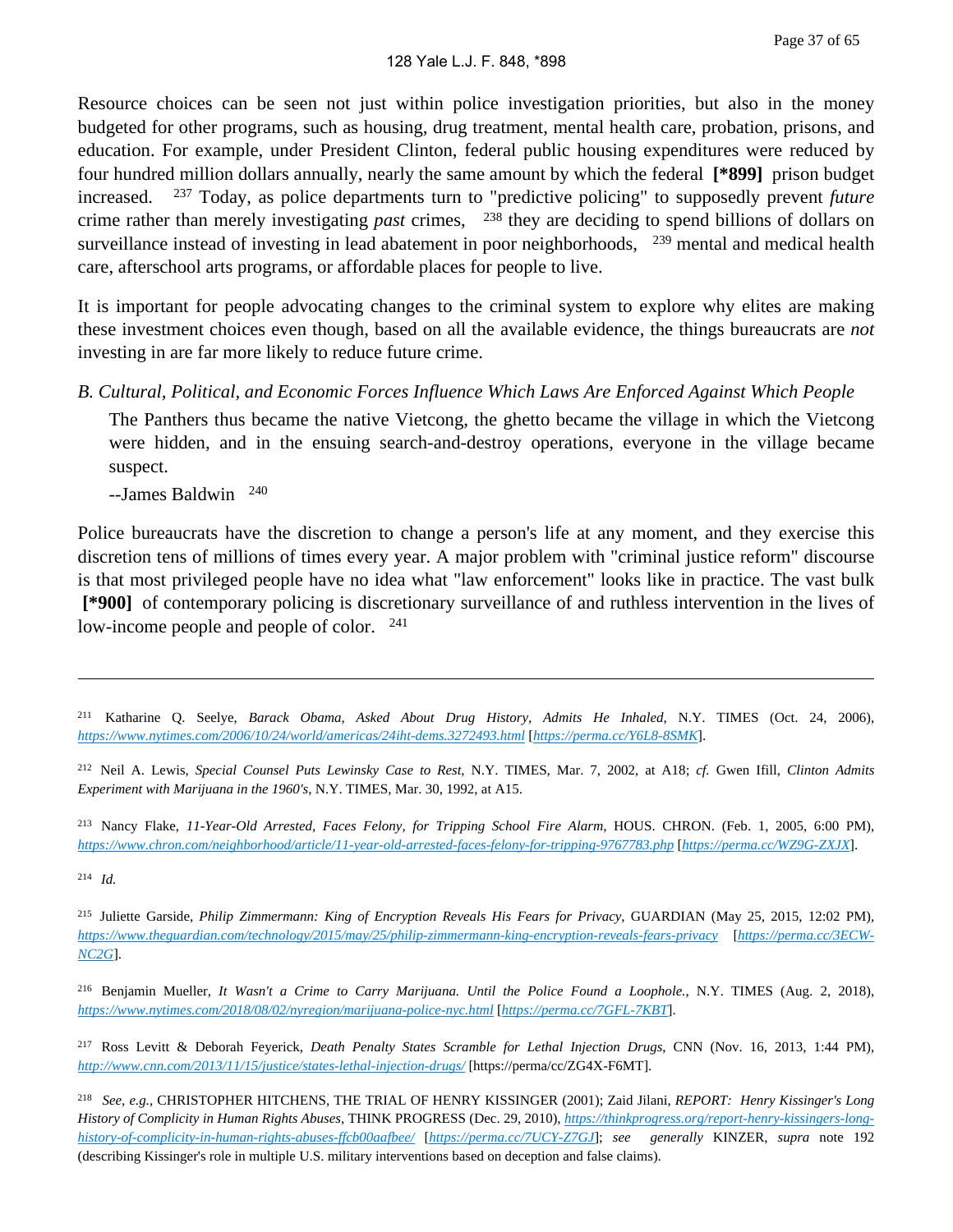At any stage, from the street to the courtroom, a government employee has the power to immunize crime. How many of us have pleaded for a little bit of this discretion when caught breaking a rule? I have a friend who has never received a speeding ticket despite having been stopped by radar-wielding police at least five times. Police officers on city streets have discretion to stop, arrest, or ignore people engaged in a wide variety of conduct and misconduct. Higher-level officials, by deciding geographic placement of officers, drafting department budgets, and setting prosecution priorities, have the ability to ignore lawbreaking in entire neighborhoods or economic sectors. For that reason, the "radical" future of prison and police abolition sought by some on the political left and right effectively already exists for wide swaths of our society: wealthy white people rarely interact with the police, except by choice.

The discretionary exercise of these powers means the opposite for the poor and people of color. What has emerged for them is a metastasized system guided **[\*901]** by forces we don't acknowledge as opposed to good policy made transparently to promote shared values.

<sup>220</sup>Sandra E. Garcia, *Texas Woman Sentenced to 5 Years in Prison for Voter Fraud Loses Bid for New Trial*, N.Y. TIMES (June 13, 2018), *<https://www.nytimes.com/2018/06/13/us/texas-woman-voter-fraud.html>* [*<https://perma.cc/PV6C-U5YZ>*]; *see also* Jack Healy, *Arrested, Jailed and Charged with a Felony. For Voting.*, N.Y. TIMES (Aug. 2, 2018), *[https://www.nytimes.com/2018/08/02/us/arrested-voting-north](https://www.nytimes.com/2018/08/02/us/arrested-voting-north-carolina.html)[carolina.html](https://www.nytimes.com/2018/08/02/us/arrested-voting-north-carolina.html)* [*<https://perma.cc/5YQ7-TVFS>*] (reporting on twelve people on probation or parole who were prosecuted in Alamance County, North Carolina for voting illegally in the 2016 presidential election, nine of whom were black).

<sup>221</sup> Carrie Teegardin, *Jury Quickly Says 'Not Guilty' in Georgia Elections Case*, ATLANTA J. CONST. (Mar. 15, 2018), *<https://www.ajc.com/blog/investigations/jury-quickly-says-not-guilty-georgia-elections-case/uxbnZO4AUxmBQfTmVGZjXK>* [*<https://perma.cc/A64V-7A5R>*].

<sup>222</sup>Charles Duhigg, *Clean Water Laws Are Neglected, at a Cost in Suffering*, N.Y. TIMES (Sept. 123, 2009), *<https://www.nytimes.com/2009/09/13/us/13water.html>* [*<https://perma.cc/P2TW-8F89>*].

<sup>223</sup> Interested readers may also find worthwhile the stories of Tarek Mehanna, Barrett Brown, Thomas Drake, Aaron Swartz, William Binney, Jeremy Hammond, Leonard Peltier, Albert Woodfox, and Lynne Stewart.

<sup>224</sup> For illustrations of what the experience of being stopped and frisked can be like, see Gabrielle Bluestone, *This Is What It's Like to Be in a Stop and Frisk*, GAWKER (Oct. 13, 2013, 11:03 AM), *<http://gawker.com/this-is-what-its-like-to-be-in-a-stop-and-frisk-1444542777>* [*<https://perma.cc/B9LD-4EJJ>*], and Ross Tuttle & Erin Schneider,*Stopped-and-Frisked: 'For Being a F\*\*king Mutt' [VIDEO]*, NATION (Oct. 8, 2012), *<https://www.thenation.com/article/stopped-and-frisked-being-fking-mutt-video>* [*<https://perma.cc/KD9J-2YVM>*].

225 *Compare* JANE GRAVELLE, CONG. RESEARCH SERV., R40623, TAX HAVENS: INTERNATIONAL TAX AVOIDANCE AND EVASION 2 (2015), *<https://fas.org/sgp/crs/misc/R40623.pdf>* [*<https://perma.cc/UN94-HVQH>*] (estimating annual revenue loss on account of corporate tax evasion due to profit sharing at one hundred billion dollars),*with* Meixell & Eisenbrey, *supra* note 83 ("All of the robberies, burglaries, larcenies, and motor vehicle thefts in the nation cost their victims less than \$ 14 billion in 2012, according to the FBI's Uniform Crime Reports."). A problem on a far larger scale is the black hole of international finance that permits tax evasion in complex transactions that are arguably legal in jurisdictions that have changed their laws to permit private individual wealth to be essentially hidden from taxation by other countries. *See* Matthew C. Klein, *How Much Do Tax Havens Cost the Rest of Us*?, BARRON'S (June 19, 2018, 10:58 AM ET), *<https://www.barrons.com/articles/how-much-do-tax-havens-cost-the-rest-of-us-1529420282>* [*<https://perma.cc/BM2D-N95X>*].

226 *Cf.* Timothy A. Canova, *Financial Market Failure as a Crisis in the Rule of Law: From Market Fundamentalism to a New Keynesian Regulatory Model*, 3 HARV. L. & POL'Y REV. 369, 385 n.72 (2009) (collecting works by William Black on regulatory capture in financial fraud enforcement).

<sup>227</sup>By 2010, major U.S. cities had backlogs of tens of thousands of untested rape kits. *See* Corey Rayburn Yung, *How to Lie with Rape Statistics: America's Hidden Rape Crisis*, 99 IOWA L. REV. 1197, 1246 (2014). Police departments were thus forgoing or slowing rape

<sup>&</sup>lt;sup>219</sup> Jason Leopold, *How Bush's DOJ Killed a Criminal Probe into BP that Threatened to Net Top Officials*, TRUTHOUT (May 19, 2010), *<https://truthout.org/articles/how-bushs-doj-killed-a-criminal-probe-into-bp-that-threatened-to-net-top-officials>* [*[https://perma.cc/LRZ8-](https://perma.cc/LRZ8-6P4Q) [6P4Q](https://perma.cc/LRZ8-6P4Q)*].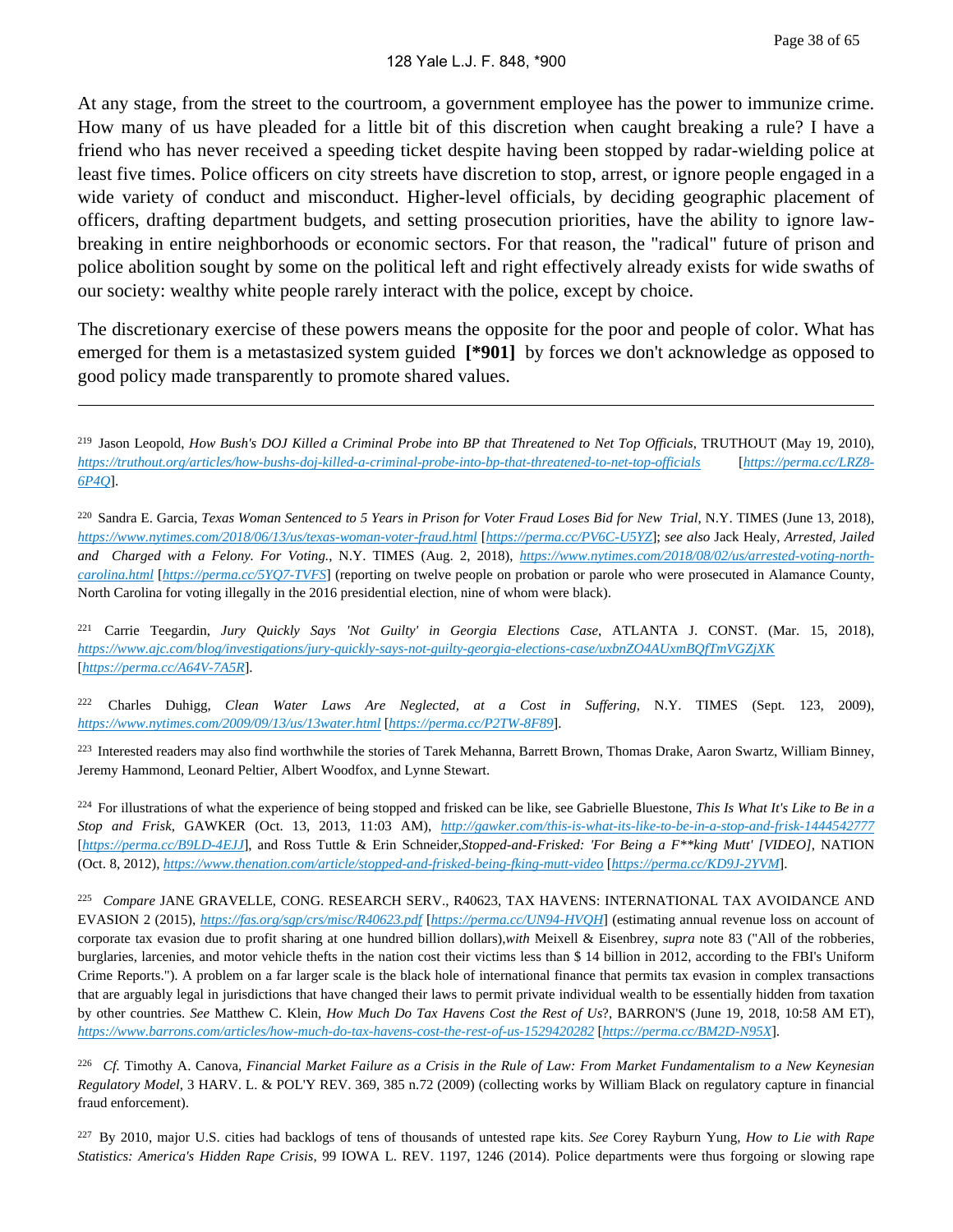A major achievement of the punishment bureaucracy is that it has retained mainstream respect even though it crushes unprecedented numbers of people with no evidence of any unique social benefit while simultaneously allowing enormous amounts of lawlessness that cause massive harm. Why is it still viewed as legitimate?

First, the groups who wield power in our society benefit from the punishment bureaucracy. It privileges their private property, their racial supremacy, their jobs, their voting rights, and their segregated neighborhoods.

Second, the growth of the punishment bureaucracy itself changes our culture and economy. As the bureaucracy expands, it employs larger and larger numbers of police officers, prosecutors, probation officers, defense attorneys, prison guards, contractors, and equipment manufacturers. People working in the system become dependent on its perpetuation for their livelihoods and even their identities. The path of least resistance is to grow more. Jobs are created, local political power is consolidated, and "law enforcement" activities are normalized and then rendered economically essential--such as roadblocks, prison guards, home raids, drug interdiction teams, neighborhood patrols, armed police in schools, SWAT teams, stop-and-frisk practices, social media monitoring, video surveillance, probation drug testing, and "intelligence" divisions. An ever-expanding set of "criminal justice" products are designed and advertised with billions of dollars from investors and tens of thousands more people involved at every stage of their production and marketing, trade conventions displaying the latest products and lucrative bureaucrat training schools follow, <sup>242</sup> along with new protocols for using the new products and training methods on those new protocols, and so on. <sup>243</sup> Soon, an entire society is prepared psychologically and **[\*902]**  institutionally to confront a public health issue like drug addiction with metal shackles, tasers, and cages.

<sup>229</sup> Class Action Complaint at P 5, Fant v. City of Ferguson, 107 F. Supp. 3d 1016 (E.D. Mo. 2015) (No. 4:15-CV-253) (drawing on data from 2014).

230 *See* JOHN HAGAN, WHO ARE THE CRIMINALS?: THE POLITICS OF CRIME POLICY FROM THE AGE OF ROOSEVELT TO THE AGE OF REAGAN 137-212 (2010).

investigations while they spent money on low-level arrests. Separately, even though we know that rape occurs with frequency on college campuses, the police do not have armies of undercover officers or armies of informants infiltrating college fraternities. And, in my ten years of experience, "law enforcement" essentially ignores uncontroverted evidence of rampant sexual violence against prisoners.

<sup>&</sup>lt;sup>228</sup> For example, police chose to set up a unit of officers to record conversations in religious houses of worship and investigate a community of low-income Muslim residents in their homes. *See* Adam Goldman & Matt Apuzzo, *With Cameras, Informants, NYPD Eyed Mosques*, ASSOCIATED PRESS (Feb. 23, 2012), *<https://www.ap.org/ap-in-the-news/2012/with-cameras-informants-nypd-eyed-mosques>* [*<https://perma.cc/G2AA-TNGN>*]. The same department presumably did not create a similar team of two hundred agents to infiltrate luxury condos to ferret out evidence of tax evasion and prescription-drug abuse.

<sup>231</sup>  *See* John Hudson, *FBI Drops Law Enforcement as 'Primary' Mission*, FOREIGN POL'Y (Jan. 5, 2014, 11:57 PM), *[http://thecable.foreignpolicy.com/posts/2014/01/05/fbi\\_drops\\_law\\_enforcement\\_as\\_primary\\_mission](http://thecable.foreignpolicy.com/posts/2014/01/05/fbi_drops_law_enforcement_as_primary_mission)* [*<https://perma.cc/79PP-FWKA>*]; Catherine Rampell, Opinion,*How America Stopped Prosecuting White-Collar Crime and Public Corruption, in Charts*, WASH. POST (Aug. 7, 2018), *[https://www.washingtonpost.com/news/rampage/wp/2018/08/07/how-america-stopped-prosecuting-white-collar-crime-and-public](https://www.washingtonpost.com/news/rampage/wp/2018/08/07/how-america-stopped-prosecuting-white-collar-crime-and-public-corruption-in-charts)[corruption-in-charts](https://www.washingtonpost.com/news/rampage/wp/2018/08/07/how-america-stopped-prosecuting-white-collar-crime-and-public-corruption-in-charts)* [*<https://perma.cc/85CN-HAUB>*]; David Sirota,*US Prosecution of White-Collar Crime Hits 20-Year Low: Report*, INT'L BUS. TIMES (Aug. 4, 2015, 7:50 AM), *<https://www.ibtimes.com/us-prosecution-white-collar-crime-hits-20-year-low-report-2037160>* [*<https://perma.cc/BR6X-7JHL>*].

<sup>232</sup>Hudson, *supra* note 231; *see* Eric Lichtblau et al., *F.B.I. Struggles to Handle Financial Fraud Cases*, N.Y. TIMES (Oct. 18, 2008), *<https://www.nytimes.com/2008/10/19/washington/19fbi.html>* [*<https://perma.cc/YC8U-97SW>*] ("Prosecutions of frauds against financial institutions dropped 48 percent from 2000 to 2007, insurance fraud cases plummeted 75 percent, and securities fraud cases dropped 17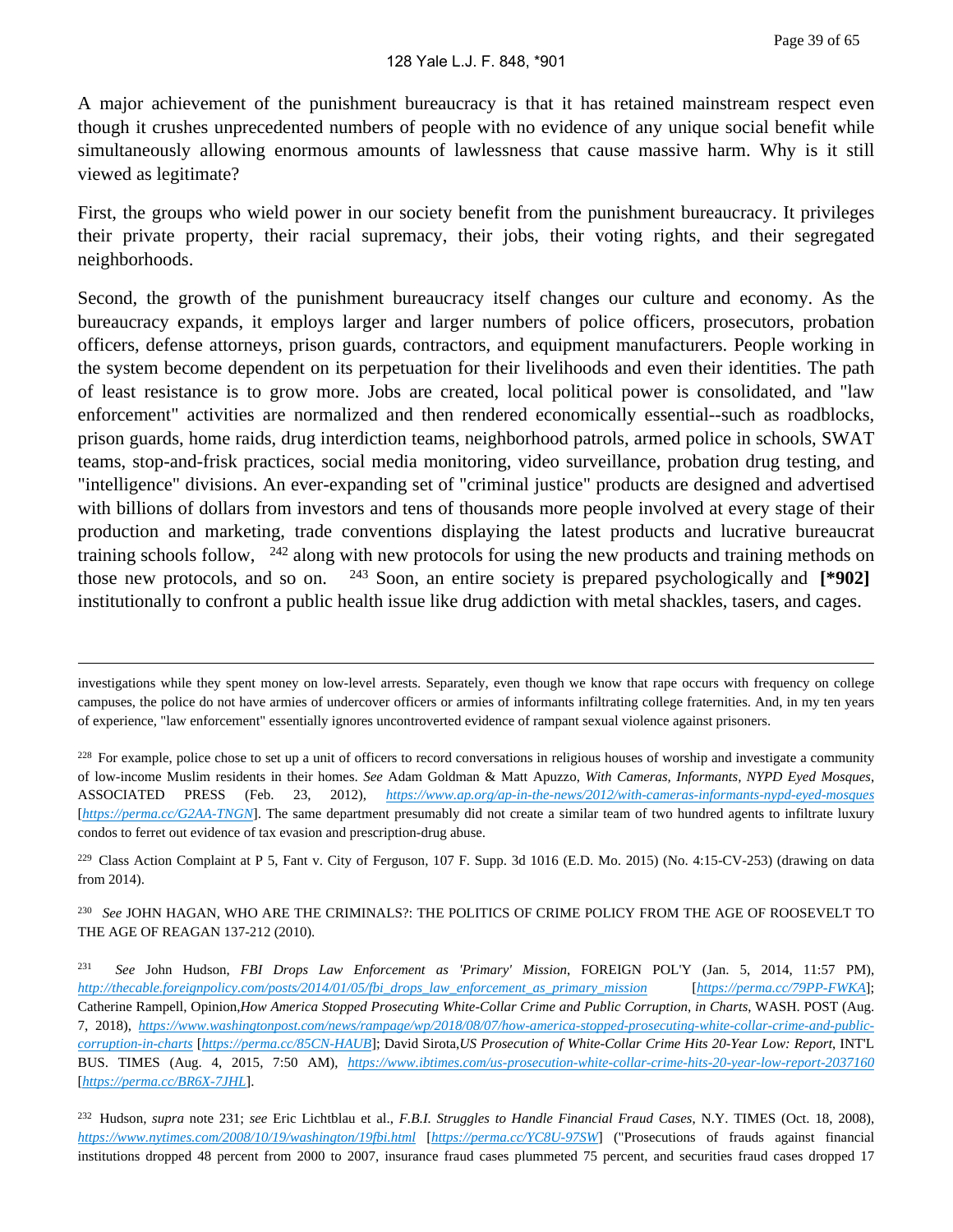The more police officers and defense lawyers and border agents and weapons makers and training consultants there are, the more people who internalize the norms of the "law enforcement" culture and who come to depend on it. More people's friends and family make their livings in these industries, and private family conversations, public discussions, and media coverage change to tolerate and normalize the jobs performed by all of the normal people we know. This process organically increases support for the "law enforcement" complex, extending its influence, both casually through social norms and directly by expanding its economic power through more profit.

The process of how norms evolve is critical to explaining why it seems reasonable to roll tanks through Ferguson, put handcuffs on twelve million people every year, and monitor the lives of tens of millions of people through electronic surveillance when our society, only a generation ago, would have perceived such government intrusions as an authoritarian revolution. The cultural norms and economic regime that these forces have nurtured have produced a "law enforcement" zeitgeist characterizing the past forty years of American life. So embedded is this spirit that the punishment bureaucracy has become the venue to manage social and public health problems such as poverty, deteriorating education, lack of housing, drug addiction, and mental illness. <sup>244</sup>

Third, it is easier to police and jail populations whose pain and inconvenience are not part of the social conscience and who lack economic capital. <sup>245</sup> A decision by police officers to stop, question, and search

percent."); Paul Shukovsky et al.,*The Terrorism Trade-Off: Focus on National Security After 9/11 Means that the FBI Has Turned Its Back on Thousands of White-Collar Crimes*, SEATTLE POST-INTELLIGENCER (Apr. 11, 2007), *[https://www.lathropd.com/projects/terrorism](https://www.lathropd.com/projects/terrorism-trade-off/pdfs/terrorism-trade-off-april-11.pdf)[trade-off/pdfs/terrorism-trade-off-april-11.pdf](https://www.lathropd.com/projects/terrorism-trade-off/pdfs/terrorism-trade-off-april-11.pdf)* [*<https://perma.cc/4KN8-HAK7>*].

233 *See supra* notes 120-129.

<sup>234</sup>Paul Kiel & Jesse Eisinger, *How the IRS Was Gutted*, PROPUBLICA (Dec. 11, 2018, 5:00 AM EST), *<https://www.propublica.org/article/how-the-irs-was-gutted>* [*<https://perma.cc/CL3X-8VS8>*].

235 *See, e.g.*, Stephan Salisbury, *Tomgram: Stephan Salisbury, Keeping an Eye on Everyone*, TOMDISPATCH (Oct. 3, 2010, 6:03 PM), *[http://www.tomdispatch.com/archive/175303/stephan\\_salisbury\\_keeping\\_an\\_eye\\_on\\_everyone](http://www.tomdispatch.com/archive/175303/stephan_salisbury_keeping_an_eye_on_everyone)* [*<https://perma.cc/VTS5-ULX4>*].

236 *See* Katherine Beckett, *The Uses and Abuses of Police Discretion: Toward Harm Reduction Policing*, 10 HARV. L. & POL'Y REV. 77, 89-95 (2016).

<sup>237</sup>Michelle Alexander, *Why Hillary Clinton Doesn't Deserve the Black Vote*, NATION (Feb. 10, 2016), *<https://www.thenation.com/article/hillary-clinton-does-not-deserve-black-peoples-votes/>* [*<https://perma.cc/96QV-E6VC>*]; *see also* Jeff Stein, *The Clinton Dynasty's Horrific Legacy: How "Tough-on-Crime" Politics Built the World's Largest Prison System*, SALON (Apr. 13, 2015), *[https://www.salon.com/2015/04/13/the\\_clinton\\_dynastys\\_horrific\\_legacy\\_how\\_tough\\_on\\_crime\\_politics\\_built\\_the\\_worlds\\_largest\\_prison/](https://www.salon.com/2015/04/13/the_clinton_dynastys_horrific_legacy_how_tough_on_crime_politics_built_the_worlds_largest_prison/)* [*<https://perma.cc/5R56-NNMV>*].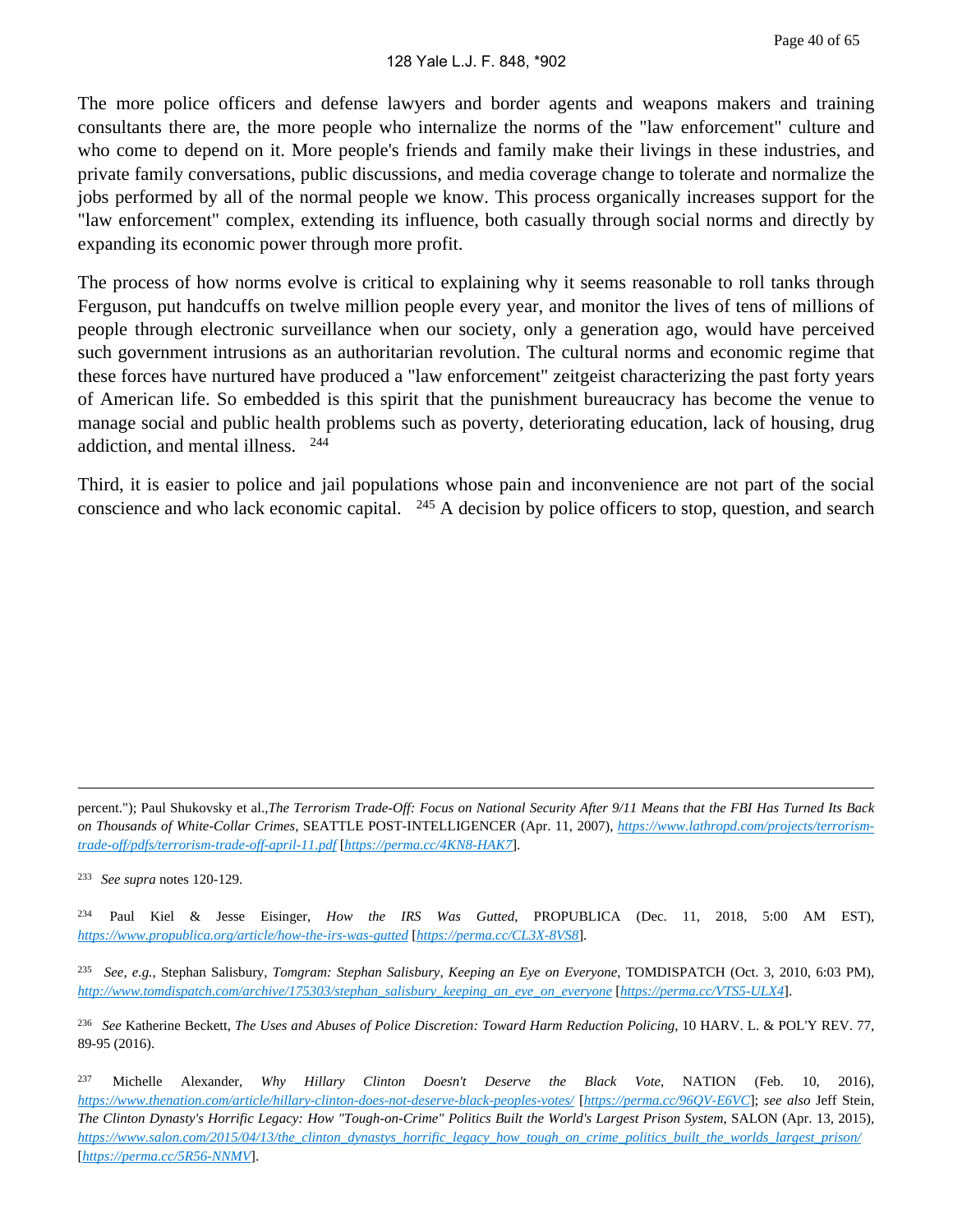people is hard to sustain in wealthy neighborhoods. It would *feel* more shocking, strange, and intrusive to those most able to affect policing decisions, and instances of brutality and humiliation would work their way through the web of social connections surrounding the lives of elites. Children of news anchors would be arrested, doctors and their husbands would have their homes raided and their children's faces put to the barrels of assault rifles, and bankers would have their anal cavities searched in their high-rise offices. If that happened, twenty-four-hour news pundits **[\*903]** would discuss the violent police behavior with large on-screen font, and reporters standing next to news vans would demand explanations.

Fourth, leading punishment bureaucrats exploit these background conditions to obfuscate the functions of the punishment system. Instead of acknowledging that enforcement decisions are made based on cultural norms, money, conscious and subconscious bias, and political connections between officials and the people that they regulate, the punishment bureaucracy masks these deeper forces under slogans like "tough on crime" or "the "rule of law." This propaganda suggests an almost scientific connection between every instance of law-breaking and an efficient system of enforcement.

The situation is especially ripe for exploitation by punishment bureaucrats in periods when what are marketed as "crime rates" are claimed to be increasing. But the very instinct to respond to perceived increases in (certain types of) crime by more punishment is the response of a ruling class--by those who want to talk about "crime" without changing society.

The zeal for "law enforcement" as punishment means that the legal system does not consider potential causes of misbehavior or ways to reduce it that might have other social benefits--for example, addressing structural inequality,  $246$  child exposure to lead,  $247$  gender inequality, or lack of meaningful access to theater, art, music, poetry, and physical wellness activities. <sup>248</sup> The punishment bureaucracy does not ask

<sup>239</sup>Kevin Drum, *Lead: America's Real Criminal Element*, MOTHER JONES (Feb. 11, 2016), *<http://www.motherjones.com/environment/2013/01/lead-crime-link-gasoline>* [*<https://perma.cc/D23V-LRUK>*].

<sup>240</sup> James Baldwin, *No Name in the Street, in* THE PRICE OF THE TICKET 449, 537 (1985).

<sup>238</sup>  *See* Mara Hvistendahl, *Can 'Predictive Policing' Prevent Crime Before It Happens*?, SCI. (Sept. 28, 2016), *<http://www.sciencemag.org/news/2016/09/can-predictive-policing-prevent-crime-it-happens>* [*<https://perma.cc/SM5L-D8XK>*] ("As to whether predictive policing models work as advertised . . . the evidence is scarce, and the few data points are not encouraging.").

<sup>241</sup>  *See generally* ISSA KOHLER-HAUSMANN, MISDEMEANORLAND (2018); ALEXANDRA NATAPOFF, PUNISHMENT WITHOUT CRIME (2018); Paul Butler, *The System Is Working the Way it is Supposed To: The Limits of Criminal Justice Reform*, 104 GEO. L.J. 1419, 1447-75 (2016); NAT'L ASSOC. OF CRIM. DEF. LAWYERS, MINOR CRIMES, MASSIVE WASTE (2009). In New York City, for example, police recorded stopping and investigating 533,042 people in 2012. NEW YORK CITY BAR ASS'N, REPORT ON THE NYPD'S STOP-AND-FRISK POLICY 5 (2013). Eighty-five percent were black and Latino and only six percent of the stops resulted in an arrest. *Id.* at 15; *see also* Vincent Warren, *The Case Against Stop and Frisk*, OPEN SOC'Y FOUND. (Sept. 30, 2016), *<https://www.opensocietyfoundations.org/voices/case-against-stop-and-frisk>* [*<https://perma.cc/BY55-XZVM>*]. Black people are significantly more likely than white people to be stopped by police and significantly more likely to be searched after being stopped. Black people are less likely to possess illegal contraband than white people when searched. Jeff Guo,*Police Are Searching Black Drivers More Often but Finding More Illegal Stuff with White Drivers* (Oct. 27, 2015), WASH. POST, *[https://www.washingtonpost.com/news/wonk/wp/2015/10/27/police](https://www.washingtonpost.com/news/wonk/wp/2015/10/27/police-are-searching-black-drivers-more-often-but-finding-more-illegal-stuff-with-white)[are-searching-black-drivers-more-often-but-finding-more-illegal-stuff-with-white](https://www.washingtonpost.com/news/wonk/wp/2015/10/27/police-are-searching-black-drivers-more-often-but-finding-more-illegal-stuff-with-white)* -drivers-2/?utm\_term=.cbf216b3ce03 [*<https://perma.cc/7PHJ-AUQE>*]. In Washington, D.C., black people are less than half the population but are over 90 percent of those handcuffed and jailed for drug offenses, despite using drugs in the same rate as white people. WASHINGTON LAWYERS COMM. FOR CIVIL RIGHTS & URBAN AFFAIRS, RACIAL DISPARITIES IN ARRESTS IN THE DISTRICT OF COLUMBIA, 2009-2011, at 2 (2013). When I investigated drug search warrants in Washington, D.C., I uncovered that hundreds of them every year were illegal and contained false statements by police. I interviewed dozens of families, who described violent raids executing these illegal searches including strip searches, probing the anuses of innocent people, pointing guns at naked children in the shower, shooting pets, and handcuffing elderly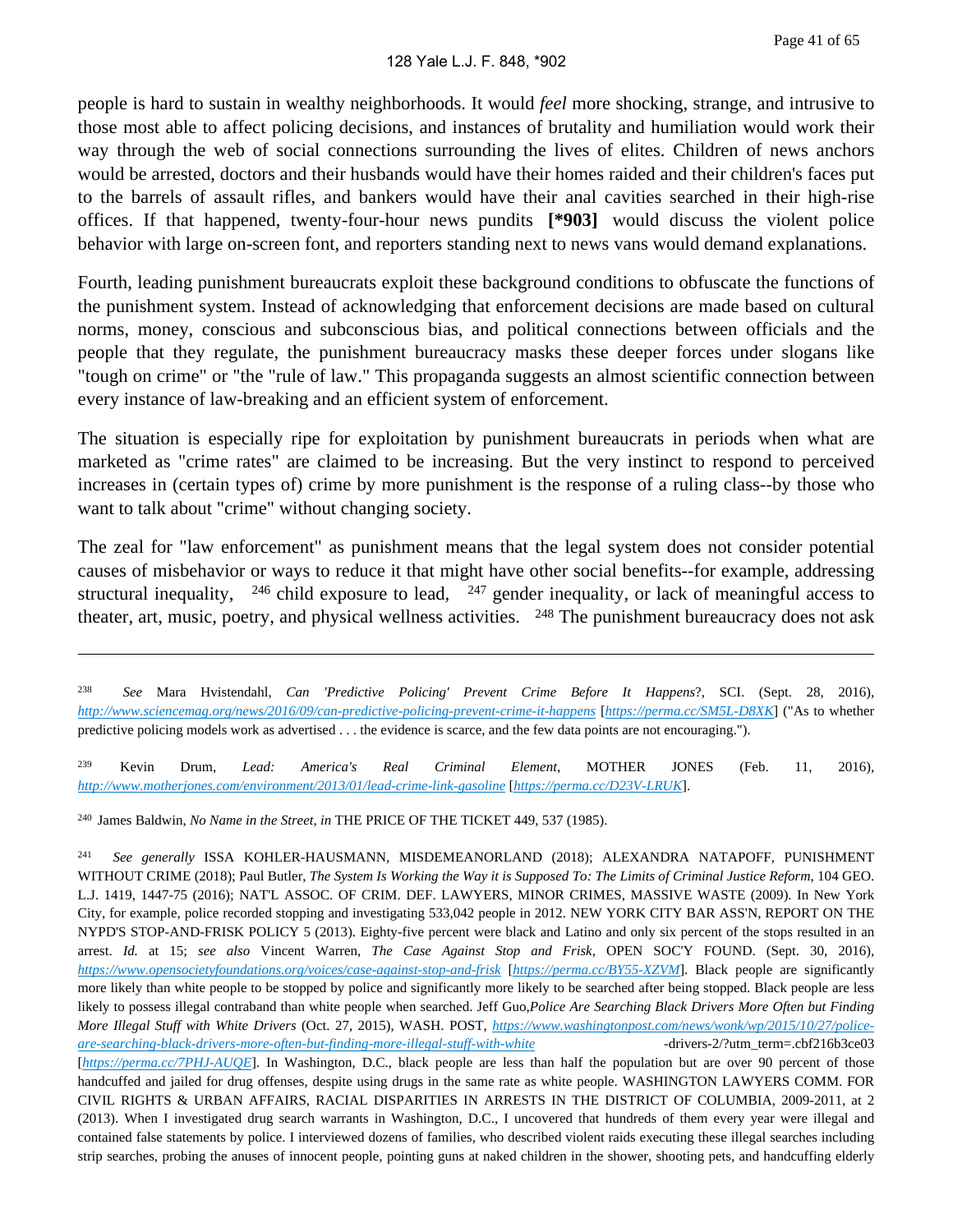if these causes of "crime" might be ameliorated without the human cost of prosecution and mass human caging. <sup>249</sup> This lack of care also explains why, in virtually every jurisdiction in which I have worked, I have noticed that the bureaucracy collects virtually no data to rigorously measure its performance.

Consider the drug war--one of the greatest successes of "law enforcement" punishment propaganda. The drug war cost more than a trillion dollars, <sup>250</sup> tens **[\*904]** of millions of arrests, <sup>251</sup> hundreds of millions of police stops, <sup>252</sup> tens of millions of years in prison, <sup>253</sup> tens of millions of lost jobs and educations and homes, millions of square acres of spray-poisoned forests, <sup>254</sup> tens of millions of voting rights (including at least one presidential election), <sup>255</sup> tens of millions of children separated from a parent, <sup>256</sup> hundreds of thousands of deaths due to the resulting drug wars and American intervention in Latin America, <sup>257</sup> and massive militarization and surveillance by local police of every American city and town. <sup>258</sup> The vast bulk of these consequences were inflicted on people for personal use of certain substances, an exercise of bodily autonomy that other countries have protected and that this country protects for other harmful substances like alcohol and tobacco. All of this was done in ways that dramatically increased the racial **[\*905]** disparities in every stage of the criminal system. <sup>259</sup> For all of these social costs, drug use either did not go down or significantly increased, and teenagers are using dangerous drugs at twice the rate that they did in the 1980s. <sup>260</sup>

and disabled people. Of these, at least ninety-nine percent were in the homes of black families. John Sullivan, et al.,*Probable Cause*, WASH. POST (Mar. 5, 2016), <https://www.washingtonpost.com/sf/investigative/2016/03/05/probable-cause> [<https://perma.cc/DS5C-NDL8>].

242 *See, e.g.*, Shane Bauer, *The Making of the Warrior Cop*, MOTHER JONES (Oct. 23, 2014, 10:00 AM), *<https://www.motherjones.com/politics/2014/10/swat-warrior-cops-police-militarization-urban-shield>* [*<https://perma.cc/L5U4-D3WB>*].

<sup>243</sup> Other economic incentives also corrupt this process, including billions of dollars in federal grants for discriminatory and military-style policing, the pursuit of billions of dollars in cash and property through civil forfeiture, overtime pay policies, performance evaluation metrics, and billions of dollars in weapons transfers from the U.S. military. *See, e.g.*, Eric Blumenson & Eva Nilsen, *Policing for Profit: The Drug War's Hidden Economic Agenda*, 65 U. CHI. L. REV. 35 (1998) (discussing the incentives created by federal grants and civil forfeiture); Hanqing Chen, *The Best Reporting on Federal Push to Militarize Local Police*, PROPUBLICA (Aug. 19, 2014, 8:30 AM EDT), *<https://www.propublica.org/article/the-best-reporting-on-the-federal-push-to-militarize-local-police>* [*<https://perma.cc/9FQA-EG2A>*] (explaining a federal program that had provided at least \$ 4.3 billion in military equipment to local police); Mike Maciag,*The Alarming Consequences of Police Working Overtime*, GOVERNING (Oct. 2017), *[http://www.governing.com/topics/public-justice-safety/gov-police](http://www.governing.com/topics/public-justice-safety/gov-police-officers-overworked-cops.html)[officers-overworked-cops.html](http://www.governing.com/topics/public-justice-safety/gov-police-officers-overworked-cops.html)* [*<https://perma.cc/T4AA-YGTU>*] (describing how police incentives to work overtime have negative consequences, including increased racial bias).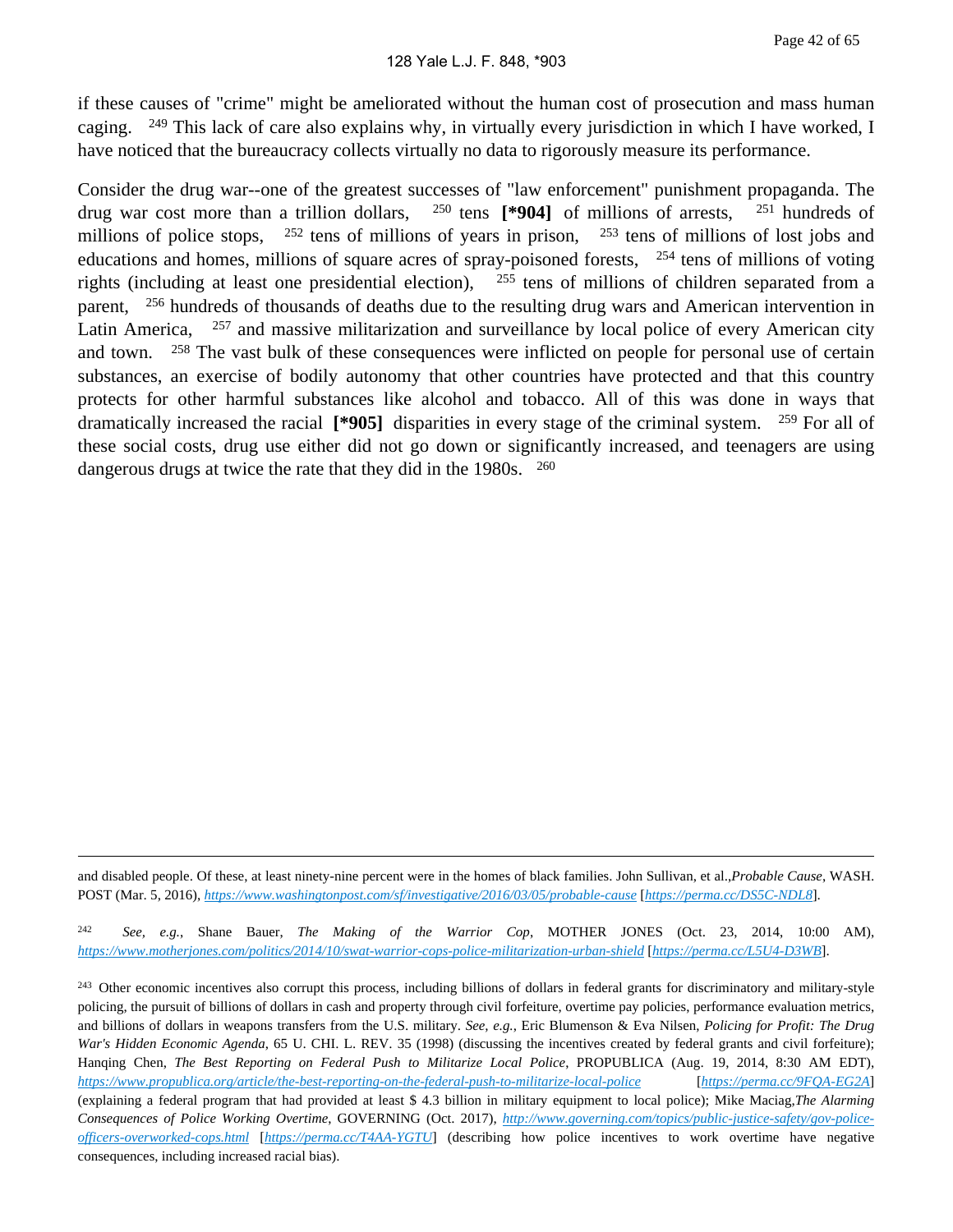Only idiots would pursue strategies that are so counterproductive and destructive for so long--and our legal system's bureaucrats are sophisticated, not idiotic. The "war on drugs" is about something else.

Above all, one thing is true: The punishment bureaucrats who created the contemporary "criminal justice system" are broadly comfortable with the way that our society looks. They market a crime problem in need of "law enforcement" in order to keep our society looking the way that it does. They do not want to solve the "crime" problem if that means a society that looks much different--say, more equal and with less private profit. Hence they both construct and respond to "crime" with strategies that increase inequality and control, but do little to stop the same problems they purport to care about--and that often make those problems worse, thereby justifying a circular call for more (selective) punishment. And that is why courts do not enforce the rules of law that are intended to make our society more equal when those rules conflict with the goals of the punishment bureaucracy.

In sum, the "law enforcement" religion is hostile to the view that a society that is more equal would have less crime, not because that idea is untrue, but because the very *goal* of the criminal legal system is to preserve certain elements of an unequal social order even if that inequality *creates* "crime." <sup>261</sup>

#### *C. The Myth of the Rule of Law*

[T]he alleged protection of our persons from violence is only an accidental result of the existence of a police force whose real business is to force the poor man to see his children starve whilst idle people overfeed pet dogs with the money that might feed and clothe them.

--George Bernard Shaw <sup>262</sup>

245 *See* Nicholas K. Peart, Opinion, *Why Is the NYPD After Me*?, N.Y. TIMES (Dec. 17, 2011), *<http://www.nytimes.com/2011/12/18/opinion/sunday/young-black-and-frisked-by-the-nypd.html>* [*<https://perma.cc/3TMU-XJJ3>*].

<sup>246</sup> RICHARD WILKINSON & KATE PICKETT, THE SPIRIT LEVEL: WHY GREATER EQUALITIES MAKES SOCIETIES STRONGER (2011).

247 *See* Michael Hawthorne, *Studies Link Lead Exposure, Violent Crime*, CHI. TRIB. (June 6, 2015), *<http://www.chicagotribune.com/news/ct-lead-poisoning-science-met-20150605-story.html>* [*<https://perma.cc/7PZU-YXDF>*].

248 *See Invest-Divest*, MOVEMENT FOR BLACK LIVES, *<https://policy.m4bl.org/invest-divest>* [*<https://perma.cc/2B9H-PQGF>*].

<sup>249</sup>William J. Stuntz, *The Pathological Politics of Criminal Law*, 100 MICH. L. REV. 505, 510 (2001).

<sup>244</sup>  *See generally* LOÏC WACQUANT, PUNISHING THE POOR: THE NEOLIBERAL GOVERNMENT OF SOCIAL INSECURITY (2009) (arguing that the complementary erosion of the social-welfare state and explosion of the penal state has resulted in the criminalization of social insecurity).

<sup>250</sup>Associated Press, *AP IMPACT: After 40 Years, \$ 1 Trillion, US War on Drugs Has Failed to Meet Any of Its Goals*, FOX NEWS (May 13, 2010), *<https://www.foxnews.com/world/ap-impact-after-40-years-1-trillion-us-war-on-drugs-has-failed-to-meet-any-of-its-goals>* [*<https://perma.cc/9XPE-4NJE>*].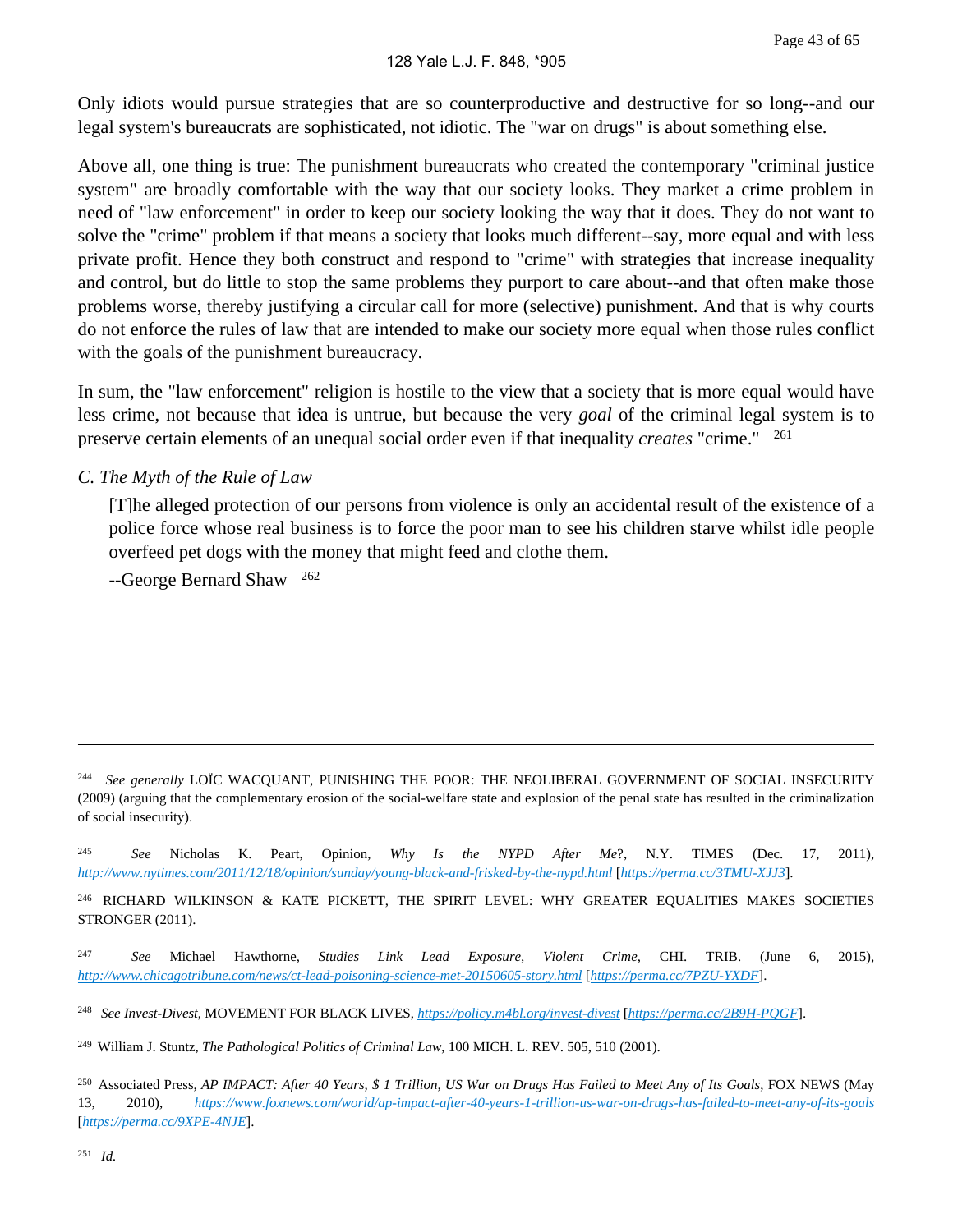To accomplish the "rule of law" trickery, the punishment bureaucracy makes pronouncements about what "crime" is, why people commit crime, and how best **[\*906]** to reduce crime by "enforcing the law." The power of this worldview cannot be underestimated: it has won almost every relevant policy debate in the past forty years. It convinced a broad range of people that the solutions to their problems were not changes to the political system or the economic structure or discriminatory social norms, but rather, more police "on the streets" and more poor black people in prison cages.

The "law enforcement" myth is seductive. Many people, including lawyers and judges, want to believe that something like the neutral "rule of law" can exist, and for good reasons. But it is dangerous to do so without understanding that policing and prosecution are used as a tool of politics and power to benefit some and to hurt others.

One of the most insidious notions pervading standard discourse is that people are investigated and punished because they break laws and therefore that, if one breaks the law, one will be investigated and punished. This principle supports a larger idea: our legal system is objective, trying its best to promote

252 *See Findings*, STAN. OPEN POLICING PROJECT (last visited Mar. 11, 2019), *<https://openpolicing.stanford.edu/findings/>* [*<https://perma.cc/Z9KR-ZFLB>*] (finding that more than 20 million motorists are stopped every year, and illustrating graphically that traffic stops in Colorado and Washington reduced by half after the legalization of marijuana in those states).

253 *See, e.g.*, Mark Motivans, Bureau of Justice Statistics, *Federal Justice Statistics, 2015-16*, U.S. DEP'T JUST. 10 (Jan. 2019), *<https://www.bjs.gov/content/pub/pdf/fjs1516.pdf>* [*<https://perma.cc/DBU4-K7E2>*] (reporting in Table 7 that over 100,000 years of prison for drug offenses were imposed in fiscal year 2016 alone, assuming that the median drug sentence approximates the average drug sentence).

254 *Colombia's Two Anti-Coca Strategies Are at War with Each Other*, ECONOMIST (Feb. 20, 2018), *[https://www.economist.com/the](https://www.economist.com/the-americas/2018/02/20/colombias-two-anti-coca-strategies-are-at-war-with-each-other)[americas/2018/02/20/colombias-two-anti-coca-strategies-are-at-war-with-each-other](https://www.economist.com/the-americas/2018/02/20/colombias-two-anti-coca-strategies-are-at-war-with-each-other)* [*<https://perma.cc/QQ8J-Z6VL>*]; Judith Walcott,*Spraying Crops, Eradicating People*, CULTURAL SURVIVAL Q. MAG. (Dec. 2002), *<https://www.culturalsurvival.org/publications/cultural-survival-quarterly/spraying-crops-eradicating-people>* [*[https://perma.cc/KH4M-](https://perma.cc/KH4M-AHW2)[AHW2](https://perma.cc/KH4M-AHW2)*].

255 *See* Hannah Kozlowska, *What Would Happen if 6 Million Felons Could Vote*?, QUARTZ (Oct. 6, 2016), *[https://qz.com/784503/what](https://qz.com/784503/what-would-happen-if-felons-could-vote/)[would-happen-if-felons-could-vote/](https://qz.com/784503/what-would-happen-if-felons-could-vote/)* [*<https://perma.cc/4VW9-33T4>*]; *see also* Heather Ann Thompson, *How Prisons Change the Balance of Power in America*, ATLANTIC (Oct. 7, 2013), *[http://www.theatlantic.com/national/archive/2013/10/how-prisons-change-the-balance-of](http://www.theatlantic.com/national/archive/2013/10/how-prisons-change-the-balance-of-power-in-america/280341/)[power-in-america/280341/](http://www.theatlantic.com/national/archive/2013/10/how-prisons-change-the-balance-of-power-in-america/280341/)* [*<https://perma.cc/8NMY-MX74>*].

<sup>256</sup>Brian Elderbroom et. al., *Every Second: The Impact of the Incarceration Crisis on America's Families*, FWD.US (Dec. 2018), *<https://everysecond.fwd.us/downloads/EverySecond.fwd.us.pdf>* [*<https://perma.cc/D7LZ-39UG>*] (discussing the effect of incarceration on tens of millions of families).

257 David Huey, *The US War on Drugs and Its Legacy in Latin America*, GUARDIAN (Feb. 3, 2014), *[https://www.theguardian.com/global](https://www.theguardian.com/global-development-professionals-network/2014/feb/03/us-war-on-drugs-impact-in-latin-american)[development-professionals-network/2014/feb/03/us-war-on-drugs-impact-in-latin-american](https://www.theguardian.com/global-development-professionals-network/2014/feb/03/us-war-on-drugs-impact-in-latin-american)* [*<https://perma.cc/7QMX-G645>*] (reporting that approximately 100,000 Mexicans have disappeared and 15,000 Colombians have died during the war on drugs).

258 *See, e.g.*, Chen, *supra* note 243.

<sup>259</sup>Radley Balko, *There's Overwhelming Evidence That the Criminal Justice System Is Racist. Here's the Proof*, WASH. POST (Sept. 18, 2018), *[https://www.washingtonpost.com/news/opinions/wp/2018/09/18/theres-overwhelming-evidence-that-the-criminal-justice-system-is](https://www.washingtonpost.com/news/opinions/wp/2018/09/18/theres-overwhelming-evidence-that-the-criminal-justice-system-is-racist-heres-the-proof)[racist-heres-the-proof](https://www.washingtonpost.com/news/opinions/wp/2018/09/18/theres-overwhelming-evidence-that-the-criminal-justice-system-is-racist-heres-the-proof)* [*<https://perma.cc/EU44-SM8Q>*].

261 *See* ALEXANDER, *supra* note 26, at 173-208; THE DERRICK BELL READER 27-54 (Richard Delgado & Jean Stefancic eds., 2005).

<sup>262</sup> BERNARD SHAW, MAJOR BARBARA 7-8 (1941).

<sup>260</sup>Associated Press, *supra* note 250.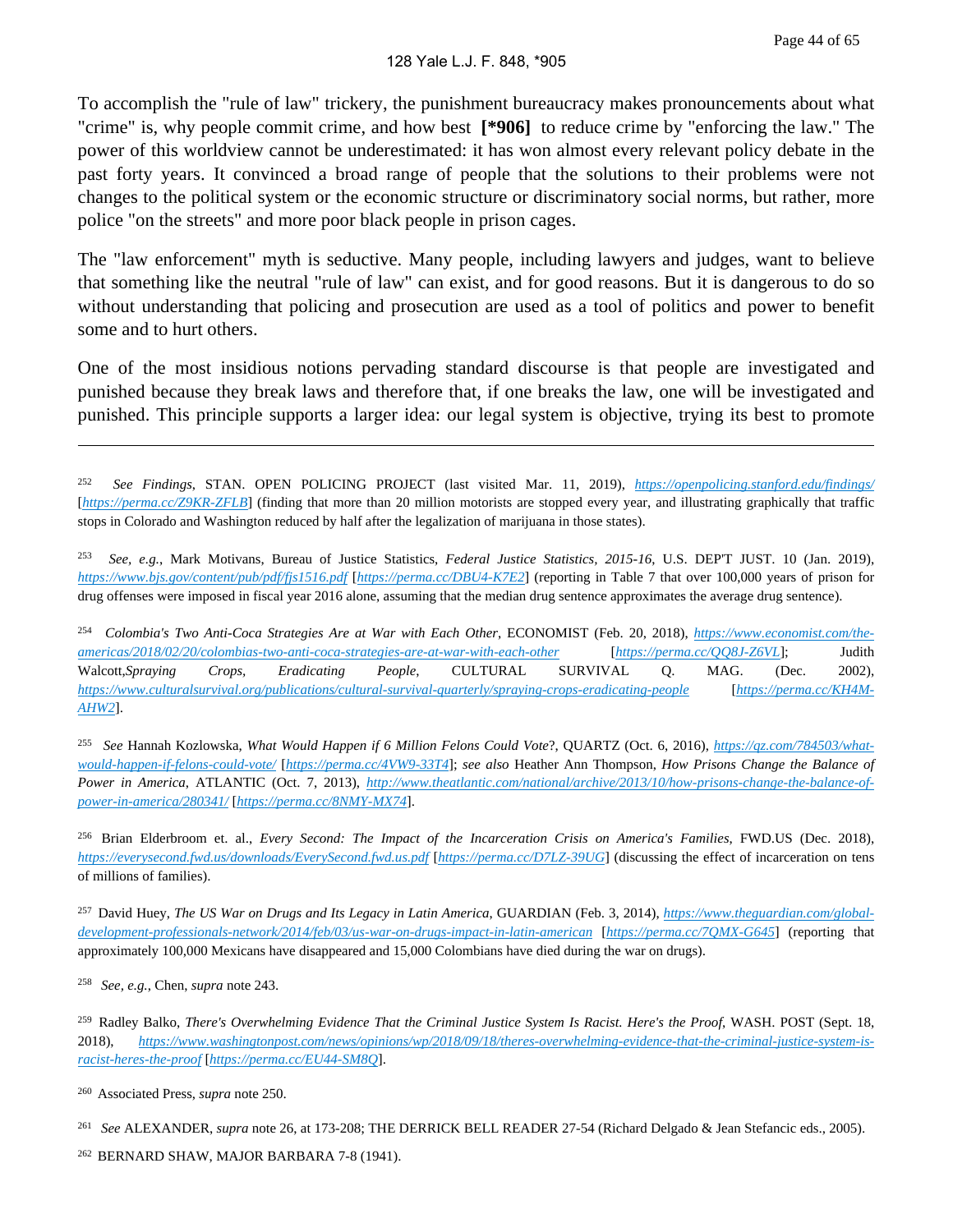well-being, morality, and human flourishing. The myth that an objective "rule of law" determines the outcomes is important to the system's perceived legitimacy and to our acceptance of its authority over us.

A lot of assumptions are imbedded in the everyday assessment of the punishment bureaucracy's legitimacy and effectiveness: Poor people and black people fill jails because they do more bad things than wealthy people and white people. American officials are not arrested for war crimes because they slaughtered people and assassinated democratically elected leaders for good reasons. People are pulled over because they violated a traffic rule or frisked because they were suspicious. Teenagers are searched on their way to school because they live in a "high crime" area and their black and brown bodies are dangerous. A person obtained his wealth legitimately because his ancestors were never prosecuted for acquiring it. Prisoners cannot hug their children or see sunlight because jails are places where we could not safely have family visits or fresh air.

The standard "criminal justice" discourse lulls people into abandoning scrutiny of their assumptions. Government employees who arrest and prosecute people are called "law enforcement" agents; the entire enterprise is referred to in press conferences as an objective entity: "from a law enforcement perspective" or "law enforcement believes that." As we have seen, it would be more accurate to refer to them as "selective enforcement officers" or "white wealth preservation officers" because they usually enforce only *some* laws against *some* people. <sup>263</sup>

Many of the most prominent mass violations of American law were perpetrated or covered up by "law enforcement" officers acting pursuant to official **[\*907]** policies, including the Trail of Tears, the ethnic cleansing and forced deportation of more than a million Americans for suspected Mexican heritage, the internment of Japanese Americans, and the arming of right-wing Nicaraguan death squads and the perjury surrounding it. <sup>265</sup> For much of this country's history, black people were lynched--one of the main features of that ritual being that the openness of the public murder communicated that the "law enforcement" apparatus would do nothing to "enforce" criminal laws to protect black bodies and embraced racial terror. <sup>266</sup> To take just one example, not a single white person was prosecuted after the Tulsa massacre, the most deadly terrorist event in an American city until September 11, 2001. <sup>267</sup> Hundreds of years of criminal acts against black people were unpunished such that the "rule of law" was formally converted into a tool to reproduce slavery by another name. <sup>268</sup>

<sup>263</sup>  *See* HAGAN, *supra* note 230.

<sup>264</sup>Diane Bernard, *The Time a President Deported 1 Million Mexican Americans for Supposedly Stealing U.S. Jobs*, WASH. POST (Aug. 13, 2018), *[https://www.washingtonpost.com/news/retropolis/wp/2018/08/13/the-time-a-president-deported-1-million-mexican-americans-for](https://www.washingtonpost.com/news/retropolis/wp/2018/08/13/the-time-a-president-deported-1-million-mexican-americans-for-stealing-u-s-jobs/?utm_term=.1c05936ac974)[stealing-u-s-jobs/?utm\\_term=.1c05936ac974](https://www.washingtonpost.com/news/retropolis/wp/2018/08/13/the-time-a-president-deported-1-million-mexican-americans-for-stealing-u-s-jobs/?utm_term=.1c05936ac974)* [*<https://perma.cc/P464-ASPG>*].

<sup>265</sup>Noam Chomsky, Opinion, *From Central America to Iraq*, KHALEEJ TIMES (Aug. 6, 2004), *<https://www.khaleejtimes.com/article/20040806/ARTICLE/308069989/1098>* [*<https://perma.cc/KL3K-JGVV>*]; *see also* Tuttle & Schneider, *supra* note 224.

<sup>266</sup>  *See* David Garland, *Penal Excess and Surplus Meaning: Public Torture Lynchings in Twentieth- Century America*, 39 LAW & SOC'Y REV. 793, 797-99 (2005).

 $^{267}$  OKLA. COMM'N TO STUDY THE TULSA RACE RIOT OF 1921, TULSA RACE RIOT 11-15 (2001).

<sup>268</sup>  *See* BLACKMON, *supra* note 48, at 99-100.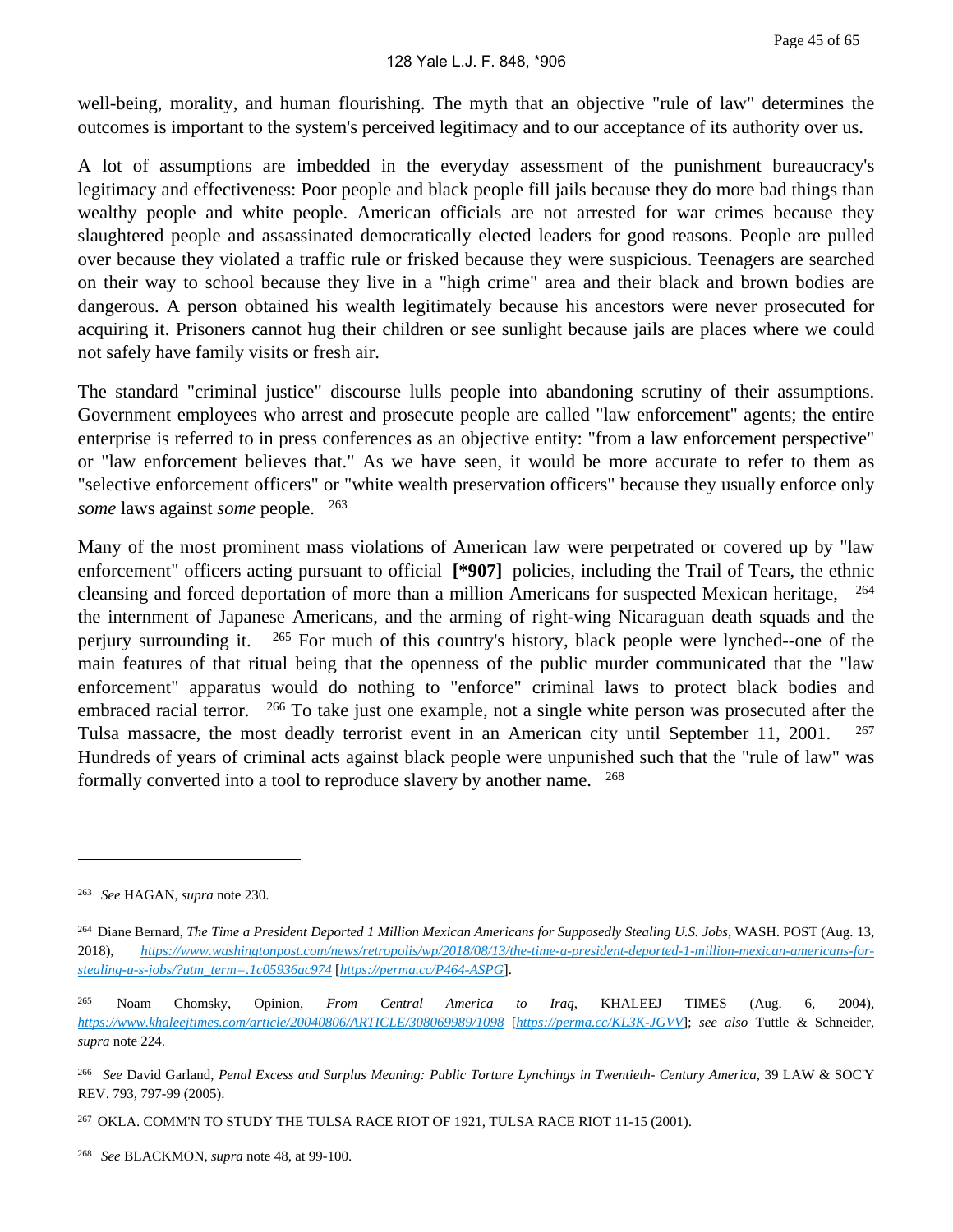Given this history, one of the central tasks for punishment bureaucrats is to push the myth that the American legal system at some point became *different* and more objective than it has been throughout its entire history.

The way punishment bureaucrats talk is therefore like a newspaper assuring us that it contains "all the news that is fit to print." This marketing technique of feigned completeness and objectivity is a manipulation--its goal to have us ignore editorial decisions about which of the millions of potential news stories to cover. For example, despite its famous motto, the *New York Times* chooses to cover most plane crashes, but does not contain a front-page article every morning about the thousands of children who died of starvation the night before. <sup>269</sup> By presenting as objective decisions that are highly subjective, both journalists and punishment bureaucrats obscure from debate many of society's political choices.

The work of punishment bureaucrats to convince people to support selective "law enforcement" against certain populations has created a miscalibration of **[\*908]** our response to harmful conduct. Seen from the lens of actual social harm, American "law enforcement" priorities are ridiculous. For example, secondhand smoke alone kills 41,000 Americans every year. <sup>270</sup> That is twelve September 11 attacks on innocent people unlucky enough to have come into contact with other people who smoke products produced by corporate traffickers of tobacco. If one includes Americans addicted to tobacco, that drug kills 480,000 Americans  $271$  and almost 6 million human beings globally every year.  $272$  Tobacco use is legal, and the marketing and distribution of tobacco is lucrative. <sup>273</sup> Similar examples pervade every aspect of life: the insertion of food additives and cancer-causing agents into products causes enormous harm, but is not typically addressed through the criminal law; the massive financial fraud of *trillions* of dollars of taxpayer money over several decades to secretly inflate the military budget has never been treated as a crime; <sup>274</sup> the contamination of drinking water in major cities is rarely discussed as a criminal issue; the billions of dollars in health costs, deaths, and physical pain caused by sugary sodas are harms not addressed through the punishment system. <sup>275</sup> Mortgage fraud and other financial crimes that result in homelessness and an inability to meet basic needs of life kill, by conservative estimates, tens of thousands

<sup>269</sup>  *Cf.* Robert E. Black et al., *Maternal and Child Undernutrition and Overweight in Low-Income and Middle-Income Countries*, 382 LANCET 427 (2013).

<sup>270</sup>  *Tobacco-Related Facts*, CTRS. FOR DISEASE CONTROL & PREVENTION (May 15, 2017), *[https://www.cdc.gov/tobacco/data\\_statistics/fact\\_sheets/health\\_effects/tobacco\\_related\\_mortality/index.htm](https://www.cdc.gov/tobacco/data_statistics/fact_sheets/health_effects/tobacco_related_mortality/index.htm)* [*<https://perma.cc/JRD5-FUMV>*].

<sup>271</sup>  *Id.*

<sup>272</sup>  *Smoking and Tobacco Use: Fast Facts*, CTRS. FOR DISEASE CONTROL & PREVENTION (Feb. 20, 2018), *[https://www.cdc.gov/tobacco/data\\_statistics/fact\\_sheets/fast\\_facts/index.htm](https://www.cdc.gov/tobacco/data_statistics/fact_sheets/fast_facts/index.htm)* [*<https://perma.cc/9XEZ-F9CF>*].

<sup>273</sup>  *Cf.* Anna Gilmore, *Big Tobacco Targets the Young in Poor Countries--with Deadly Consequences*, GUARDIAN (Dec. 1, 2015), *<https://www.theguardian.com/global-development/2015/dec/01/big-tobacco-industry-targets-young-people-poor-countries-smoking>* [*<https://perma.cc/8WC4-953D>*].

<sup>274</sup>Dave Lindorff, *The Pentagon's Massive Accounting Fraud Exposed*, NATION (Nov. 27, 2018), *<https://www.thenation.com/article/pentagon-audit-budget-fraud/>* [*<https://perma.cc/FPW3-N4Z4>*].

<sup>275</sup>  *See* Gretchen Frazee, *How Taxing Sugary Drinks Affects a Community's Health and Economy*, PBS NEWSHOUR (Oct. 4, 2018, 5:57 PM), *<https://www.pbs.org/newshour/economy/making-sense/how-taxing-sugary-drinks-affects-a-communitys-health-and-economy>* [*<https://perma.cc/DR8F-EEGL>*].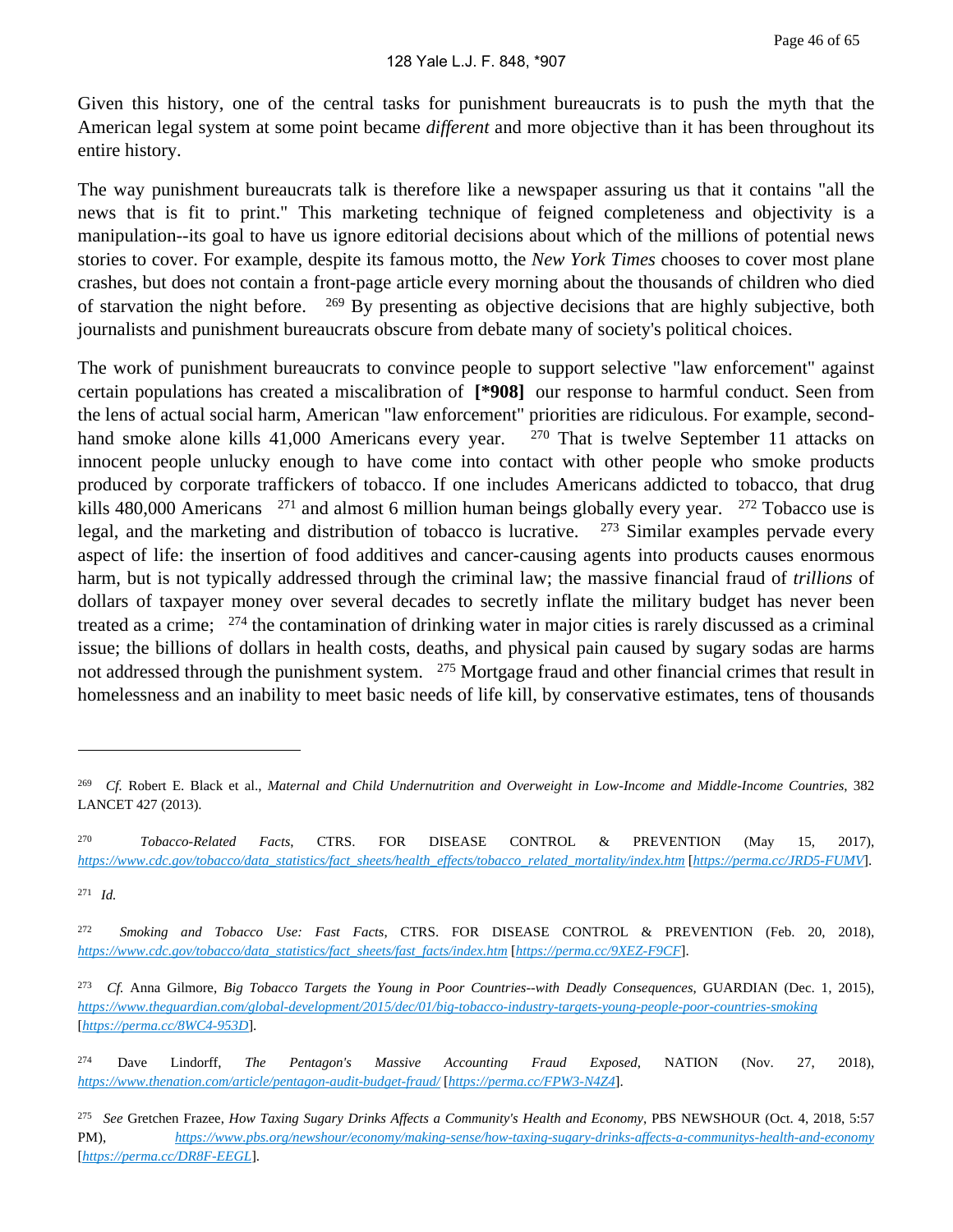of Americans every year, not to mention dramatically reducing the quality of life for millions more. <sup>276</sup> To the contrary, the threat of "terrorism" is almost nonexistent--about the same danger to Americans as  **[\*909]** shark attacks, and orders of magnitude lower than texting while driving. <sup>277</sup> The vast bulk of "law enforcement" resources are thus spent protecting Americans from relatively miniscule risks. This bureaucracy is therefore pathetic as a means of saving lives, preventing harm, and helping humans flourish.

In societies that our culture portrays as primitive, force was thought to have prevailed in all disputes. Stronger people committed crimes at their pleasure. Cities were sacked, nations conquered, and lords were immune from punishment by the size of their armies. All of this has been replaced with "the rule of law" and institutions to "enforce the law." But, as Camus suggests, there has been something devious in the construction of this bureaucracy. That ingenious element is the illusion of rigorous objectivity, the façade of legitimacy. It's the ability to turn "murderers into judges." <sup>278</sup>

Now that this façade is unraveling amidst a new movement challenging the mass imprisonment of black and brown and poor people, many of the bureaucrats who built their careers on the myth of the "rule of law" are trying to rescue the legitimacy of the punishment bureaucracy.

**VII**

The smart way to keep people passive and obedient is to strictly limit the spectrum of acceptable opinion, but allow very lively debate within that spectrum--even encourage the more critical and dissident views. That gives people the sense that there's free thinking going on, while all the time the presuppositions of the system are being reinforced by the limits put on the range of the debate. --Noam Chomsky <sup>279</sup>

Powerful systems have a way of shapeshifting. By some measures, we have *more* segregation in schools since 1968 even though courts declared that de jure school segregation is illegal. <sup>280</sup> A push to "reform" federal sentencing laws in the **[\*910]** 1980s, ostensibly to reduce judicial bias, *increased* punishment severity across the board. <sup>281</sup> A "bail reform" campaign in the 1960s to eliminate the use of cash bail in federal courts to jail the poor resulted in a system in which the rate of pretrial detention of presumptively

<sup>276</sup>  *See supra* notes 132-**Error! Bookmark not defined**. and accompanying text.

<sup>277</sup>  *See* Andrew Shaver, *You're More Likely to be Fatally Crushed by Furniture than Killed by a Terrorist*, WASH. POST (Nov. 23, 2015), *[https://www.washingtonpost.com/news/monkey-cage/wp/2015/11/23/youre-more-likely-to-be-fatally-crushed-by-furniture-than-killed-by-a](https://www.washingtonpost.com/news/monkey-cage/wp/2015/11/23/youre-more-likely-to-be-fatally-crushed-by-furniture-than-killed-by-a-terrorist)[terrorist](https://www.washingtonpost.com/news/monkey-cage/wp/2015/11/23/youre-more-likely-to-be-fatally-crushed-by-furniture-than-killed-by-a-terrorist)* [*<https://perma.cc/DX5N-NWSW>*].

<sup>&</sup>lt;sup>278</sup> ALBERT CAMUS, THE REBEL: AN ESSAY ON MAN IN REVOLT 3 (1951).

<sup>&</sup>lt;sup>279</sup> NOAM CHOMSKY, THE COMMON GOOD 43 (1998).

<sup>280</sup>  *See* Beverly Daniel Tatum, Opinion, *Segregation Worse in Schools 60 Years After* Brown v. Board of Education, SEATTLE TIMES (Sept. 14, 2017, 3:06 PM), *<https://www.seattletimes.com/opinion/segregation-worse-in-schools-60-years-after-brown-v-board-of-education>* [*<https://perma.cc/Y8U6-YRXS>*]; *see also, e.g.*, Gary Orfield et al., Brown *at 60: Great Progress, a Long Retreat, and an Uncertain Future*, C.R. PROJECT (2014), *[https://civilrightsproject.ucla.edu/research/k-12-education/integration-and-diversity/brown-at-60-great-progress-a](https://civilrightsproject.ucla.edu/research/k-12-education/integration-and-diversity/brown-at-60-great-progress-a-long-retreat-and-an-uncertain-future/Brown-at-60-051814.pdf)[long-retreat-and-an-uncertain-future/Brown-at-60-051814.pdf](https://civilrightsproject.ucla.edu/research/k-12-education/integration-and-diversity/brown-at-60-great-progress-a-long-retreat-and-an-uncertain-future/Brown-at-60-051814.pdf)* [*<https://perma.cc/YQQ9-DUVN>*]; Fred Harris & Alan Curtis, Opinion,*The Unmet Promise of Equality*, N.Y. TIMES (Feb. 28, 2018), *[https://www.nytimes.com/interactive/2018/02/28/opinion/the-unmet-promise-of](https://www.nytimes.com/interactive/2018/02/28/opinion/the-unmet-promise-of-equality.html)[equality.html](https://www.nytimes.com/interactive/2018/02/28/opinion/the-unmet-promise-of-equality.html)* [*<https://perma.cc/LAC5-7CM4>*].

<sup>&</sup>lt;sup>281</sup> Note, *Bail Reform and Risk Assessment: The Cautionary Tale of Federal Sentencing*, 131 HARV. L. REV. 1125, 1134-36 (2018).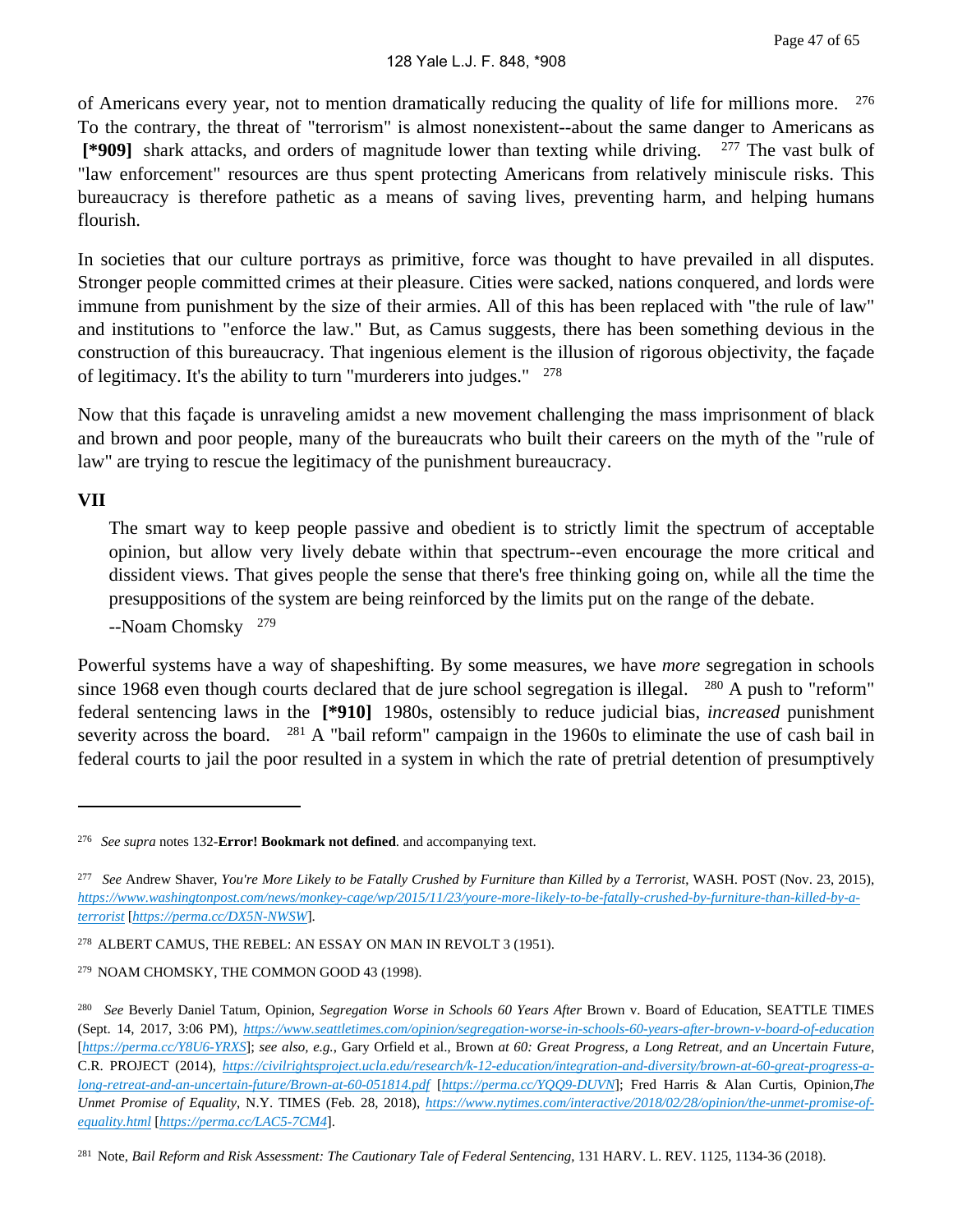innocent people went *up.* <sup>282</sup> Although the Supreme Court has said that pretrial liberty must be the "norm" and pretrial detention the "carefully limited exception," <sup>283</sup> over seventy-two percent of federal criminal defendants are now confined to jail cells for the entire duration of their prosecution. <sup>284</sup>

And so we find ourselves in a dangerous time. There is broad awareness of the senselessness of the punishment system and a movement of people organizing to dismantle it. But the forces that made the punishment bureaucracy are aligning to shape how it is "reformed." The recognition of the system's unfairness and ineffectiveness has reached such a tipping point that some kind of change must happen in order for the system to preserve its own legitimacy. Accordingly, mass incarceration bureaucrats are looking to become the face of what they call "criminal justice reform." Their success will depend on whether people can tell the difference.

### *A. Punishment Bureaucrats and the Rule of Law*

On a national level, punishment bureaucrats like Preet Bharara, Kamala Harris, Eric Holder, and Sally Yates are feted as "criminal justice reform" leaders. They and many more punishment bureaucrats have adopted vaguely critical buzz words about mass incarceration that are trendy in liberal elite circles, and they are calling for "reforms," such as decreasing the use of cash bail in "low level" cases or shorter mandatory minimum prison sentences for some drug crimes. But make no mistake: these former prosecutors devoted a career to mass human caging. For years, each of them prospered professionally by transferring **[\*911]** unprecedented numbers of poor people and people of color away from their families and into government confinement. And remember what that means: each of them operated the machinery that abused the bodies and minds of people who lack power in our society without any evidence that the misery they were inflicting was necessary to make our society a better place.

On Twitter, Bharara has billed himself as a "defender of justice and fairness" and a new kind of "sheriff" who has shifted "law enforcement" focus to fighting "big banks, terrorists, hedge funds, and public corruption." <sup>285</sup> But impoverished people of color in New York City saw a different kind of "law enforcement." Bharara began his career as a prosecutor at the height of mass incarceration. <sup>286</sup> Although he had access to essentially any job in the legal profession, he chose to become a drug prosecutor, a job devoted to putting human beings in prison cells for possessing substances on a list of substances that the government has decided that people may not possess. <sup>287</sup> Even later in his career, as he trumpeted a small

<sup>282</sup>Shima Baradaran, *Restoring the Presumption of Innocence*, 72 OHIO ST. L.J. 723, 741 (2011).

<sup>&</sup>lt;sup>283</sup> United States v. Salerno, 481 U.S. 739, 755 (1987).

<sup>284</sup>  *See Table H-14--Federal Pretrial Services Judicial Business (September 30, 2017)*, U.S. COURTS (Sept. 30, 2017), *<http://www.uscourts.gov/statistics/table/h-14/judicial-business/2017/09/30>* [*<https://perma.cc/3YRT-HMKK>*].

<sup>285</sup>Preet Bharara (@PreetBharara), TWITTER (Oct. 9, 2018, 2:38 PM), *<https://twitter.com/PreetBharara/status/1049776018943143936>* [*<https://perma.cc/CZ5C-KVJ2>*].

<sup>286</sup>  *See* Benjamin Weiser, *For Manhattan's Next U.S. Attorney, Politics and Prosecution Don't Mix*, N.Y. TIMES (Aug. 9, 2009), *<https://www.nytimes.com/2009/08/10/nyregion/10bharara.html>* [*<https://perma.cc/2UWC-BU9R>*].

<sup>287</sup>  *See id.; see also, e.g.*, Nicole Hong, *U.S. Attorney Preet Bharara Sets His Sights on Drug Dealers in Opioid Overdoses*, WALL ST. J. (Nov. 20, 2016, 8:30 AM), *[https://www.wsj.com/articles/u-s-attorney-preet-bharara-sets-his-sights-on-drug-dealers-in-opioid-overdoses-](https://www.wsj.com/articles/u-s-attorney-preet-bharara-sets-his-sights-on-drug-dealers-in-opioid-overdoses-1479643209)[1479643209](https://www.wsj.com/articles/u-s-attorney-preet-bharara-sets-his-sights-on-drug-dealers-in-opioid-overdoses-1479643209)* [*<https://perma.cc/4HAN-JW6D>*] (outlining Bharara's initiative to charge dealers for their buyers' deaths); David Patton, Opinion,*An Honest Assessment of Preet Bharara's Record: Harsh Prosecutions Put More African-Americans and Hispanics Behind Bars*,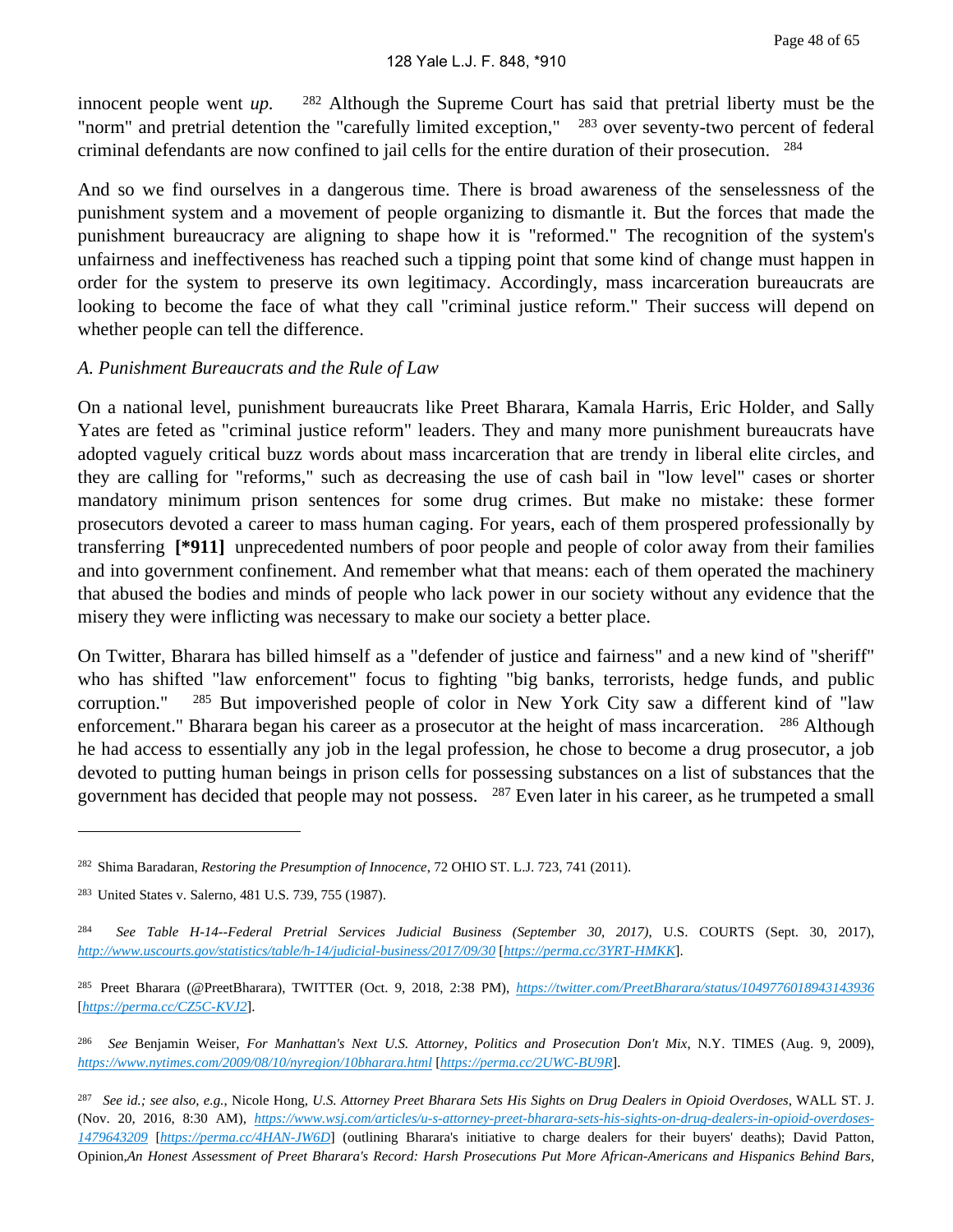number of highly marketed Wall Street prosecutions to build his public profile, <sup>288</sup> about eighty percent of the people prosecuted by his office in Manhattan were impoverished. <sup>289</sup> During his time in charge of the office, about *fifty* percent **[\*912]** of his cases were prosecutions for drug offenses and of undocumented immigrants accused of crossing a geographic political boundary.  $290$  In 2016, despite jurisdiction over the New York Police Department (NYPD), he chose not to prosecute a single civil rights case. <sup>291</sup> This is remarkable given that Bharara had jurisdiction to prosecute intentional violation of any person's rights by the NYPD, including any intentionally unlawful stop, search, or arrest. No officers were prosecuted for perjury, even when they were caught lying in Bharara's cases. <sup>292</sup>

 **[\*913]** Bharara, like all of us, knew that the people he chose to cage were significantly likely to be physically and sexually assaulted, <sup>293</sup> receive inadequate medical care, <sup>294</sup> and be tortured in solitary confinement. <sup>295</sup> For years, he oversaw all of the things, large and small, that federal prosecution entails in our society: pursuing mandatory minimum sentencing to coerce guilty pleas, working with police with long histories of abuse and constitutional violations, covering up police lying, rejecting science in forensic evidence, placing metal restraints on criminal defendants and immigrants in court so that they cannot hug their families, threatening people with longer imprisonment unless they give up their right to a jury trial, imposing pretrial detention in dangerous and grotesque conditions, creating racial disparities, separating children from their parents without evidence that it benefits anyone, and displaying massive disregard for the crimes of elites.

 **[\*914]** Similarly, Attorney General Holder ran the largest human caging apparatus in the history of western democracies. He was selected for that role in part because of the reputation he built as a tough prosecutor in D.C. during the 1990s, when he pioneered the now-ubiquitous strategy of police stopping

<sup>288</sup>Keith J. Kelly & Kaja Whitehouse, *Preet Bharara Scores \$ 1M Book Deal for Debut*, N.Y. POST (June 22, 2017, 12:27 PM), *<https://nypost.com/2017/06/22/preet-bhararas-debut-book-will-be-about-the-search-for-justice>* [*<https://perma.cc/2DLL-ETP5>*].

<sup>289</sup> Patton, *supra* note 287.

its citizens is a top priority").

290 *Statistical Information Packet: Fiscal Year 2015: Southern District of New York*, U.S. SENT'G COMMISSION (2015), *<https://www.ussc.gov/sites/default/files/pdf/research-and-publications/federal-sentencing-statistics/state-district-circuit/2015/nys15.pdf>* [*<https://perma.cc/9WAG-CJ4C>*].

291 *Statistical Information Packet: Fiscal Year 2016: Southern District of New York*, U.S. SENT'G COMMISSION (2016), *<https://www.ussc.gov/sites/default/files/pdf/research-and-publications/federal-sentencing-statistics/state-district-circuit/2016/nys16.pdf>* [*<https://perma.cc/WE8J-K8ZG>*].

292 *See, e.g.*, David E. Patton, *Policing the Poor and the Two Faces of the Justice Department*, 44 FORDHAM URB. L.J. 1431 (2017).

<sup>293</sup>Allen J. Beck et al., *Sexual Victimization in Prisons and Jails Reported by Inmates, 2011-12*, U.S. DEP'T JUST. (2013), *<https://www.bjs.gov/content/pub/pdf/svpjri1112.pdf>* [*<https://perma.cc/9RQ8-SBBZ>*].

294 *See generally Medical Treatment in Prison: A Curated Collection of Links*, MARSHALL PROJECT (Mar. 10, 2019, 6:15 PM), *<https://www.themarshallproject.org/records/868-medical-treatment-in-prison>* [*<https://perma.cc/6TFN-VFXD>*]; *see also, e.g.*, Brown v. Plata,

N.Y. DAILY NEWS (Mar. 15, 2017) *<http://www.nydailynews.com/opinion/honest-assessment-preet-bha-rara-record-article-1.2999367>* [*<https://perma.cc/9HTQ-LRKS>*] (providing statistics on Bharara's tenure); Press Release,*Manhattan U.S. Attorney Charges 34 Members of Bronx Drug Trafficking Crews with Distributing Crack Cocaine*, DRUG ENFORCEMENT AGENCY (Dec. 15, 2011), *<https://www.dea.gov/press-releases/2011/12/15/manhattan-us-attorney-charges-34-members-bronx-drug-trafficking-crews>* [*<https://perma.cc/Q5BU-H2VU>*] (quoting Bharara as stating that "[d]rug dealers infect neighborhoods with their presence and poison a community's lifeblood" and that "[t]ogether with our law enforcement partners, our commitment to cleaning up the streets of New York for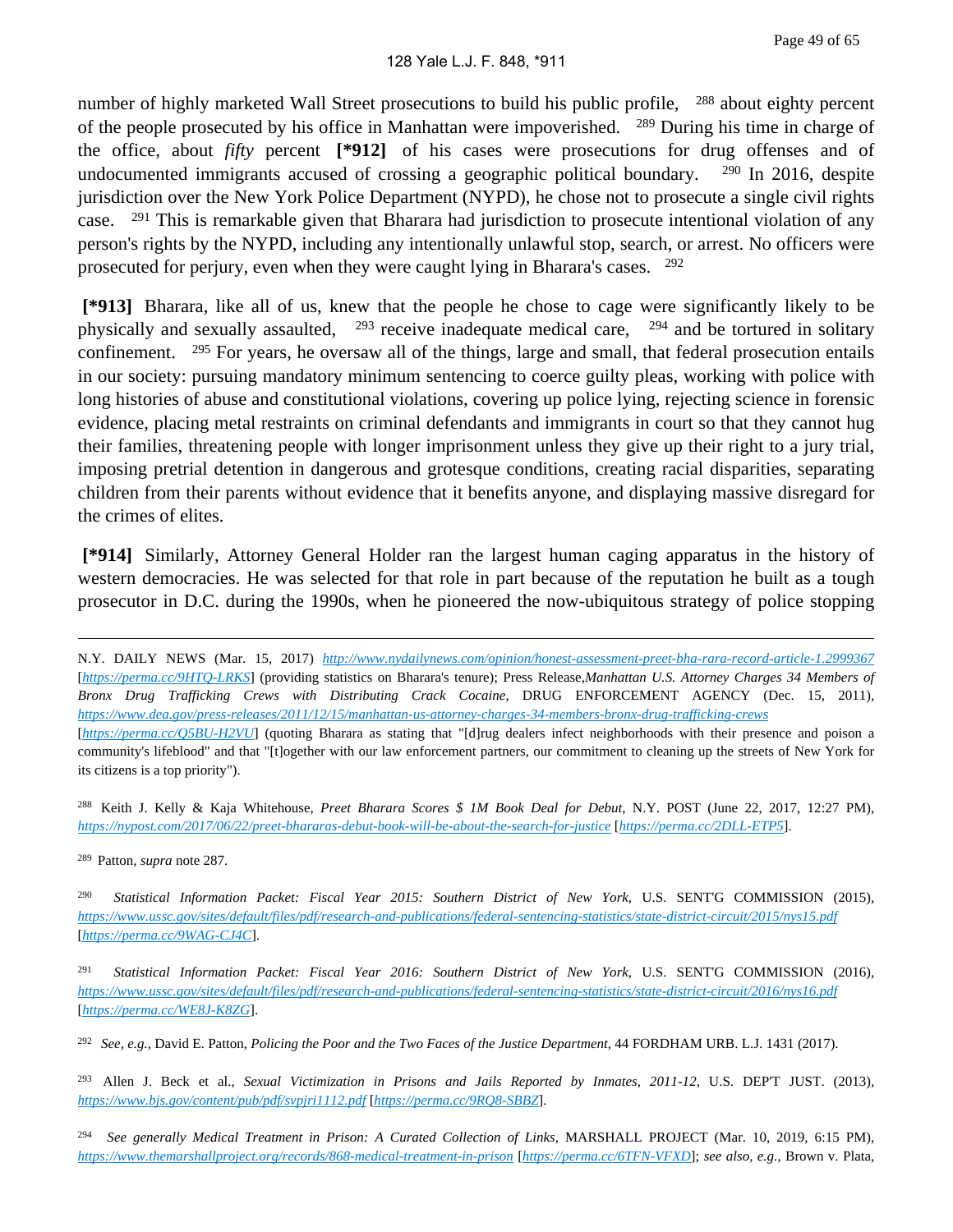young black men based on pretextual reasons in order to search their bodies. <sup>296</sup> In his later role running the DOJ, among many other things, Holder transferred billions of dollars in cash and military equipment to local police with histories of rampant abuse;  $297$  managed the largest solitary confinement program in the public record, crushing people for years in isolation; refused to make meaningful changes after the National Academy of Sciences unmasked that federal prosecutors were using junk science for decades to pursue convictions based on testimony that had no scientific basis; <sup>298</sup> supervised an army of prosecutors who sought, virtually every single day, to defend and expand mandatory minimum sentences in federal appellate courts; and presided over a historic expansion of immigrant detention and deportation. <sup>299</sup> More brazenly, he kept thousands of men, mostly black, in prison by fighting against retroactive application of a new law that would reduce the disparity between the punishment of crack and powder cocaine. <sup>300</sup> And he quietly intervened to prevent the release of tens of thousands of black federal **[\*915]** prisoners detained illegally for drug offenses in one of the most callous acts that I have witnessed in my legal career. <sup>301</sup>

And Sally Yates, known in the field as a harsh advocate of imprisonment while a federal prosecutor in Georgia, <sup>302</sup> repeatedly undermined the possibility of meaningful changes during her time as Deputy Attorney General. To take just a few of many examples, she argued against application of small reductions in penalties for federal drug sentences to people already confined in prison under harsh sentences, <sup>303</sup> oversaw the DOJ's rejection of Inspector General reports recommending greater compassionate release of terminally ill and elderly prisoners, <sup>304</sup> sat on or rejected the clemency petitions of thousands of federal prisoners, <sup>305</sup> and secretly kept from the White House the contrary opinions of the DOJ Pardon Office in the many cases in which Yates overruled or refused to act on the Pardon Office's

563 U.S. 493, 501 (2011) ("For years the medical and mental health care provided by California's prisons has fallen short of minimum constitutional requirements and has failed to meet prisoners' basic health needs. Needless suffering and death have been the well-documented result."); NATIONAL RESEARCH COUNCIL, THE GROWTH OF INCARCERATION IN THE UNITED STATES 222-226 (2014), *<https://www.nap.edu/read/18613/chapter/9#222>* [*<https://perma.cc/M42L-T9DG>*]; Amanda Aronczyk & Katie Rose Quandt,*Angola Prison Lawsuit Poses Question: What Kind of Medical Care Do Inmates Deserve*?, NPR (Mar. 10, 2018, 7:46 AM ET), *[https://www.npr.org/sections/health-shots/2018/03/10/591624904/angola-prison-lawsuit-poses-question-what-kind-of-medical-care-do](https://www.npr.org/sections/health-shots/2018/03/10/591624904/angola-prison-lawsuit-poses-question-what-kind-of-medical-care-do-inmates-deserv)[inmates-deserv](https://www.npr.org/sections/health-shots/2018/03/10/591624904/angola-prison-lawsuit-poses-question-what-kind-of-medical-care-do-inmates-deserv)* [*<https://perma.cc/C263-SFCE>*]; Mike Cason, AL.COM (Feb. 11, 2019),*Judge Finds Alabama Prisons 'Deliberately Indifferent' to Isolated Inmates*, *[https://www.al.com/news/2019/02/judge-finds-alabama-prisons-deliberately-indifferent-to-isolated](https://www.al.com/news/2019/02/judge-finds-alabama-prisons-deliberately-indifferent-to-isolated-inmates.html)[inmates.html](https://www.al.com/news/2019/02/judge-finds-alabama-prisons-deliberately-indifferent-to-isolated-inmates.html)* [*<https://perma.cc/MA2J-R257>*]; Greg Dober,*Corizon Needs a Checkup: Problems with Privatized Correctional Healthcare*, PRISON LEGAL NEWS (Mar. 15, 2014), *[https://www.prisonlegalnews.org/news/2014/mar/15/corizon-needs-a-checkup-problems-with](https://www.prisonlegalnews.org/news/2014/mar/15/corizon-needs-a-checkup-problems-with-privatized-correctional-healthcare/)[privatized-correctional-healthcare/](https://www.prisonlegalnews.org/news/2014/mar/15/corizon-needs-a-checkup-problems-with-privatized-correctional-healthcare/)* [*<https://perma.cc/SA4J-B24G>*]; Bob Egelko,*Report Rips California Prison Psychiatric Care, Cites Case of Inmate Who Ate Her Eyeball*, SFGATE (Nov. 2, 2018, 4:34 PM PDT), *[https://www.sfgate.com/bayarea/article/Report-rips-California](https://www.sfgate.com/bayarea/article/Report-rips-California-prison-psychiatric-care-13356438.php)[prison-psychiatric-care-13356438.php](https://www.sfgate.com/bayarea/article/Report-rips-California-prison-psychiatric-care-13356438.php)* [*<https://perma.cc/39K7-KARQ>*]; Jennifer Gonnerman,*Do Jails Kill People*?, NEW YORKER (Feb. 20, 2019), *<https://www.newyorker.com/books/under-review/do-jails-kill-people>* [*<https://perma.cc/CE8R-5SRP>*] (discussing HOMER VENTERS, LIFE AND DEATH IN RIKERS ISLAND (2019); Jimmy Jenkins,*On the Inside: The Chaos of Arizona Prison Health Care*, PRISON LEGAL NEWS (Nov. 6, 2018) *<https://www.prisonlegalnews.org/news/2018/nov/6/inside-chaos-arizona-prison-health-care>* [*<https://perma.cc/7GFW-5EN7>*].

<sup>295</sup>Atul Gawande, *Hellhole*, NEW YORKER (Mar. 30, 2009), *<https://www.newyorker.com/magazine/2009/03/30/hellhole>* [*<https://perma.cc/2GYA-6QWV>*].

296 *See* JAMES FORMAN JR., LOCKING UP OUR OWN 194-204 (2017).

297 *See supra* note 241 and accompanying test; *infra* note 345 and accompanying text.

<sup>298</sup>Rachel E. Barkow & Mark Osler, *Designed to Fail: The President's Deference to the Department of Justice in Advancing Criminal Justice Reform*, 59 WM. & MARY L. REV. 387, 449 (2017); *see also* Spencer S. Hsu, *Convicted Defendants Left Uninformed of Forensic*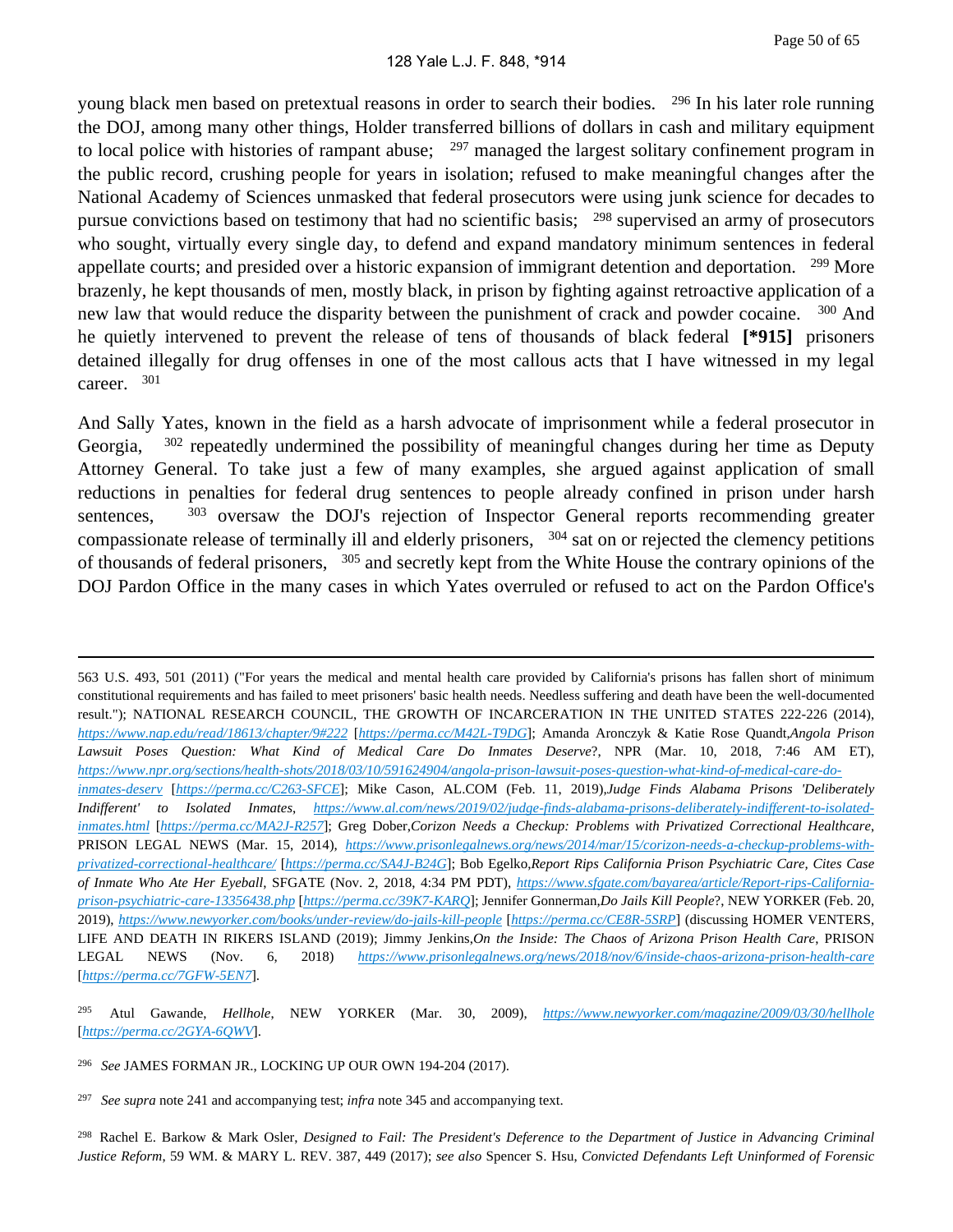recommendation for clemency. <sup>306</sup> Tens of thousands of federal prisoners, mostly poor and disproportionately black--including thousands who **[\*916]** were serving sentences that the DOJ itself had declared illegal--never got clemency. <sup>307</sup>

For her part, Harris now calls herself a "progressive prosecutor." <sup>308</sup> When I first encountered Harris, she had spent her prosecutorial career using the cashbail system in California to illegally jail thousands of impoverished people, to extract tens of millions of dollars every year from the poorest families in California for the for-profit bail industry, and to coerce guilty pleas through illegal pretrial detention. <sup>309</sup>

Harris's broader record shows her commitment to the punishment bureaucracy. As a longtime District Attorney, Harris increased felony convictions, largely on the strength of her zealous prosecution of drug offenses. <sup>310</sup> When she was a prosecutor in San Francisco, Harris chose to arrest impoverished black parents whose children were truant. <sup>311</sup> Harris can be seen on video bragging that, against the advice of her political aides, she pushed for punishment of those parents because it was the right thing to do, even if it meant using up her limited political capital. <sup>312</sup> Harris laughed about sending "gang" and "homicide" prosecutors to threaten poor mothers of truant children with prosecution. And she boastfully recalled charging a homeless mother of three with a crime for having truant children. <sup>313</sup> She also pushed legislation to expand such criminal punishment of parents across California. <sup>314</sup> Harris embarked on this crusade despite lacking any evidence that criminal punishment of impoverished parents is the best way to increase school attendance in poor communities of color. In 2010, **[\*917]** local prosecutors told the media that Harris "pressured them to take weak cases to trial in an attempt to look tough on crime" before her election. <sup>315</sup> In 2014, she tried to block the early release of people convicted of less serious crimes to reduce deadly prison overcrowding on the ground that "prisons would lose an important labor pool." <sup>316</sup> At the core of Harris' argument was that California needed cheap labor from prisoners, such as to fight

*Flaws Found by Justice Department*, WASH. POST (Apr. 16, 2012), *[http://www.washingtonpost.com/local/crime/convicted-defendants-left](http://www.washingtonpost.com/local/crime/convicted-defendants-left-uninformed-of-forensic-flaws-found-by-justice-dept/2012/04/16/gIQAWTcgMT_story.html)[uninformed-of-forensic-flaws-found-by-justice-dept/2012/04/16/gIQAWTcgMT\\_story.html](http://www.washingtonpost.com/local/crime/convicted-defendants-left-uninformed-of-forensic-flaws-found-by-justice-dept/2012/04/16/gIQAWTcgMT_story.html)* [*<https://perma.cc/KRT2-PRFS>*]; Spencer S. Hsu,*Forensic Techniques Are Subject to Human Bias, Lack Standards, Panel Found*, WASH. POST (Apr. 17, 2012), *[http://www.washingtonpost.com/local/crime/forensic-techniques-are-subject-to-human-bias-lack-standards-panel-](http://www.washingtonpost.com/local/crime/forensic-techniques-are-subject-to-human-bias-lack-standards-panel-found/2012/04/17/gIQADCoMPT_story.html)*

299 *See, e.g.*, Serena Marshall, *Obama Has Deported More People Than Any Other President*, ABC NEWS (Aug. 29, 2016, 2:05 PM ET), *<https://abcnews.go.com/Politics/obamas-deportation-policy-numbers/story?id=41715661>* [*<https://perma.cc/64RP-BZV2>*]. The number of border patrol agents feeding this bureaucracy increased from 4,139 in 1992 to more than 20,000 in 2015. Daniel Denvir, Opinion,*Obama Created a Deportation Machine. Soon It Will Be Trump's*, GUARDIAN (Nov. 21, 2016, 7:30 AM ET), *<https://www.theguardian.com/commentisfree/2016/nov/21/obama-deportation-mcahine-damage-trump>* [*<https://perma.cc/Q9BN-K9SZ>*].

300 *See* United States v. Blewett, 746 F.3d 647 (6th Cir. 2013).

301 *See* Karakatsanis, *supra* note 78.

302 *See, e.g.*, Josh Gerstein, *Sally Yates Confirmed as No. 2 at Justice Department*, POLITICO (May 13, 2015, 2:35 PM ET), *<https://www.politico.com/blogs/under-the-radar/2015/05/sally-yates-confirmed-as-no-2-at-justice-department-207069>*

[<https://perma.cc/87SS-EHB8>] (reporting that Senator Jeff Sessions had "no quibble with [Yates'] track record"). To take one of many examples from her career, Yates's office argued that a judge should disregard a jury's determination about how much cocaine was possessed by the defendants, arguing that the judge should sentence one defendant with no criminal record to ten years in prison and another man to twenty years in prison. Yates then chose to defend the mandatory minimum sentences on appeal. Yates eventually lost because the Supreme Court determined that judges cannot sentence people to mandatory minimum prison terms based on facts that were not found by a jury beyond a reasonable doubt. United States v. Jordan, 531 F. App'x 995, 996 (11th Cir. 2013) (vacating the sentences and remanding to the district court following review by the Supreme Court).

*[found/2012/04/17/gIQADCoMPT\\_story.html](http://www.washingtonpost.com/local/crime/forensic-techniques-are-subject-to-human-bias-lack-standards-panel-found/2012/04/17/gIQADCoMPT_story.html)* [*<https://perma.cc/B6BA-BDX3>*] ("[N]ew DNA testing appeared to clear convicted defendants in 16 percent of Virginia criminal convictions between 1973 and 1988 in which evidence was available for retesting. A 2009 study of postconviction DNA exonerations -- now up to 289 nationwide -- found invalid testimony in more than half the cases.").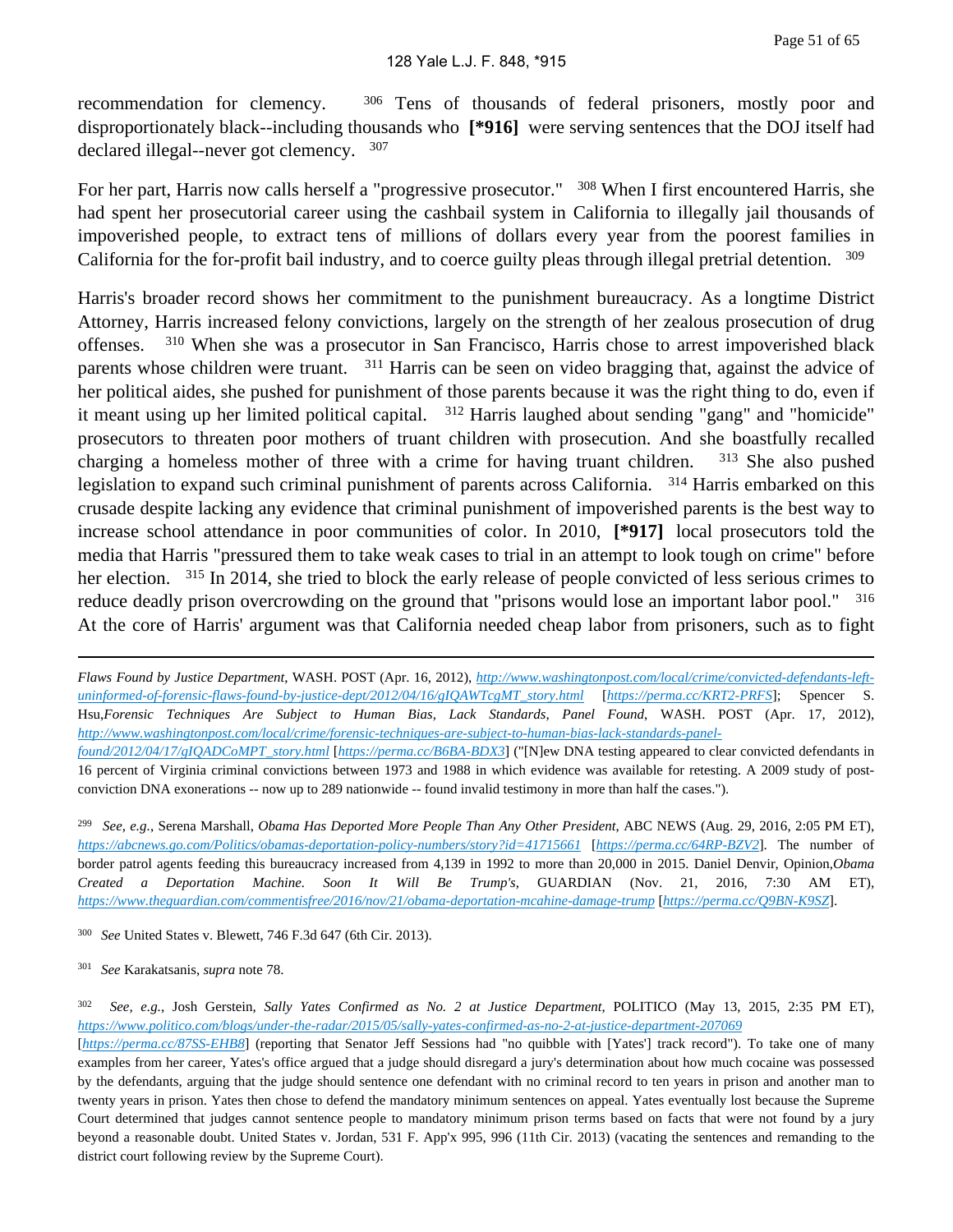dangerous wildfires for \$ 1.45 per day.  $317$  Perhaps most widely known, she repeatedly fought against exonerations of wrongful convictions and worked to conceal or minimize evidence of false testimony and prosecutorial misconduct. <sup>318</sup>

Across a wide range of areas, each of these former prosecutors is unremarkable as a bureaucrat--their careers reflect a worldview indistinguishable from the consensus that gave rise to mass human caging.

In spite of this, Holder is routinely honored in Washington, D.C. society as a "criminal justice reform" leader. <sup>319</sup> After he left the government, he was given a standing ovation at major "criminal justice reform" events that I attended. (He had not renounced his career in human caging or sought accountability for it; instead, he had left the government to get paid large amounts of money to help aggregations of corporate wealth make more money.) Yates was honored by the Southern Center for Human Rights in Atlanta and was given a major award by the National Association of Criminal Defense Lawyers as a "Champion of Justice." <sup>320</sup> (Through her behind-the-scenes assault on the clemency process, Yates  **[\*918]** may be responsible for the denial of more clemency petitions than any person in American history.)

It says a lot about the "criminal justice reform" culture that someone with the record of Yates or Holder is celebrated as a "reformer." And I predict that Harris and Bharara, despite not having sought accountability for their past actions, will seek higher public office on platforms of "criminal justice reform" with proposals that would do little to remake our punishment bureaucracy. Indeed, when Harris announced her candidacy for President a few days after I had drafted the above paragraphs about her record, the leader of a major national civil rights organization that works on "criminal justice reform" issues praised Harris'

<sup>304</sup> Barkow, *supra* note 298, at 441-49.

305 *See* Resignation Letter from Deborah Leff, Pardon Attorney, U.S. Dep't of Justice, to Sally Quillian Yates, Deputy Attorney General, U.S. Dep't of Justice (Jan. 15, 2016), *<https://www.documentcloud.org/documents/2777898-Deborah-Leff-resignation-letter.html>* [*<https://perma.cc/Q78S-6HDB>*] (citing as reasons for her resignation, Pardon Attorney Deborah Leff noted that she was "instructed to set aside thousands of [clemency] petitions," that Sally Yates reversed her staff's recommendations for clemency in an "increasing number of cases," and that she was denied access to the White House, preventing President Obama from learning of her disagreements with Ms. Yates);*see also* Mark Osler, Opinion, *Obama's Clemency Problem*, N.Y. TIMES (Apr. 1, 2016), *<https://www.nytimes.com/2016/04/01/opinion/obamas-clemency-problem.html>* [*<https://perma.cc/8FJH-QD7M>*] (discussing the Administration's inadequate approach to clemency generally).

306 *Id.*

307 *See* Office of the Pardon Att'y, *Commutations Denied by Barack Obama*, U.S. DEP'T JUST. (Jan. 23, 2017), *<https://www.justice.gov/pardon/obama-denials/commutations-denied-president-barack-obama>* [*<https://perma.cc/L96N-CRXW>*].

<sup>308</sup>C.J. Ciaramella, *Kamala Harris' New Book Tries to Massage Her Record as a Prosecutor, but the Facts Aren't Pretty*, REASON: HIT & RUN BLOG (Jan. 9, 2019, 2:56 PM), *<https://reason.com/blog/2019/01/09/kamala-harris-new-book-tries-to-massage>*? [*<https://perma.cc/HEK5-BJGM>*].

309 *See* Branko Marcetic, *The Two Faces of Kamala Harris*, JACOBIN (Aug. 10, 2017), *[https://www.jacobinmag.com/2017/08/kamala](https://www.jacobinmag.com/2017/08/kamala-harris-trump-obama-california-attorney-general)[harris-trump-obama-california-attorney-general](https://www.jacobinmag.com/2017/08/kamala-harris-trump-obama-california-attorney-general)* [*<https://perma.cc/D9SW-XFZF>*].

<sup>310</sup>Hannah Giorgis, *Kamala Harris's Political Memoir Is an Uneasy Fit for the Digital Era*, ATLANTIC (Jan. 11, 2019), *<https://www.theatlantic.com/entertainment/archive/2019/01/kamala-harris-truths-we-hold-review/579430>* [*<https://perma.cc/SGA7-77TR>*].

<sup>303</sup>  *See Public Hearing on Retroactivity of 2014 Drug Amendment*, U.S. SENT'G COMMISSION 110-11 (June 10, 2014), *[https://www.ussc.gov/sites/default/files/transcript\\_1.pdf](https://www.ussc.gov/sites/default/files/transcript_1.pdf)* [*<https://perma.cc/D92V-DX9T>*].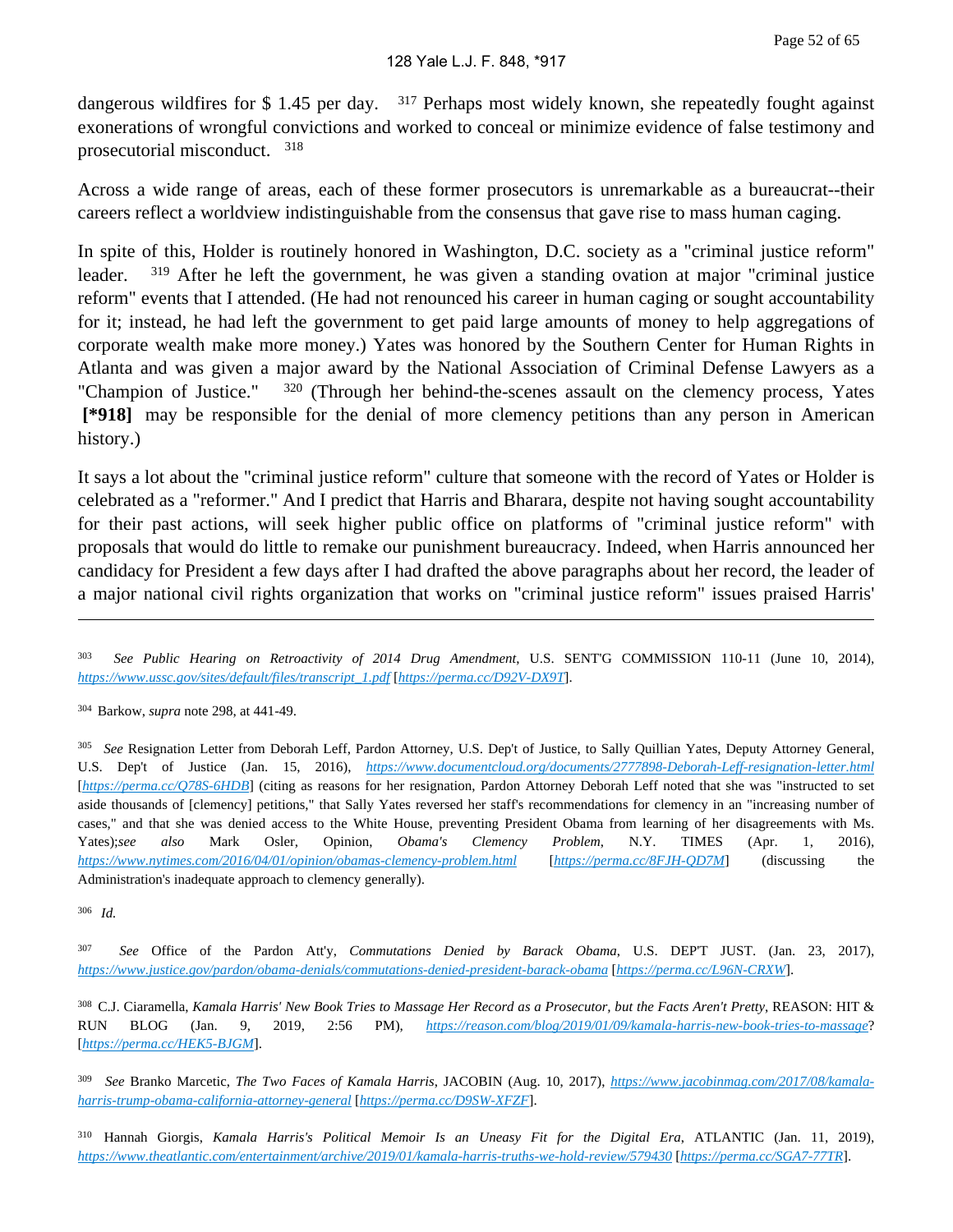prosecutorial record as striking the right "balance" between the "need for public safety and reckoning with civil rights ideals." <sup>321</sup>

My point is not to criticize these four people in particular. They are not unique in their commitment to the punishment bureaucracy. The salient fact about their careers is how ordinary they are--their willingness, along with most of us who have worked in the system, especially lawyers like myself and judges, to go along with unspeakable things, to become desensitized to the pain we cause, and to live our lives without the intellectual and moral rigor that should have prevented so much senseless suffering of powerless people in the name of "law enforcement."

And so these punishment bureaucrats are important because they are *not* outliers. They represent the vast majority of officials that I interact with in dozens of cities and states as I travel the country working on these issues. Mayors, district attorneys, city council members, state legislators, attorneys general, sheriffs, police chiefs, and judges are all adopting some of the language of "reform." To their credit, many with whom I have interacted genuinely believe that reforms need to be made. And like Bharara, Holder, Yates, and Harris, they may have spent their careers as punishment bureaucrats pursuing policies that they genuinely believe in. But almost uniformly, they lack what is necessary for big change: critical analysis of structural problems, genuine self-reflection, and organized political support from groups powerful enough to hold them accountable.  $322$ 

 **[\*919]** Most reforms being implemented or seriously contemplated suffer from the failure of these bureaucrats to address the nature of the problem. For example, when many "reformer" officials in California finally announced their opposition to cash bail in the summer of 2018, they passed a law ending cash bail. But the law was written in secret by punishment bureaucrats,  $323$  and the result was a system

<sup>313</sup>@WalkerBragman, TWITTER (Jan. 28, 2019, 11:51 AM), *<https://twitter.com/WalkerBragman/status/1089974205284798464>* [*<https://perma.cc/BZL5-UKDN>*].

<sup>314</sup>Marcetic, *supra* note 309.

<sup>315</sup>Kate Zernike, *'Progressive Prosecutor': Can Kamala Harris Square the Circle*?, N.Y. TIMES (Feb. 11, 2019), *<https://www.nytimes.com/2019/02/11/us/kamala-harris-progressive-prosecutor.html>* [*<https://perma.cc/WG5A-8Q8W>*].

<sup>316</sup>Paige St. John, *Federal Judges Order California to Expand Prison Releases*, LA. TIMES (Nov. 14, 2014), *<https://www.latimes.com/local/political/la-me-ff-federal-judges-order-state-to-release-more-prisoners-20141114-story.html>* [*<https://perma.cc/WM7J-JPGB>*].

<sup>317</sup>David C. Fathi, Opinion, *It's Time to Give Prisoners a Big Raise*, WASH. POST (Sept. 3, 2018), *[https://www.washingtonpost.com/opinions/its-time-to-give-prisoners-a-big-raise/2018/09/03/6be40364-ad5b-11e8-8a0c-](https://www.washingtonpost.com/opinions/its-time-to-give-prisoners-a-big-raise/2018/09/03/6be40364-ad5b-11e8-8a0c-70b618c98d3c_story.html)[70b618c98d3c\\_story.html](https://www.washingtonpost.com/opinions/its-time-to-give-prisoners-a-big-raise/2018/09/03/6be40364-ad5b-11e8-8a0c-70b618c98d3c_story.html)* [*<https://perma.cc/QER9-CUCC>*].

<sup>318</sup>Lara Bazelon, Opinion, *Kamala Harris Was Not a 'Progressive Prosecutor*,*'* N.Y. TIMES (Jan. 17, 2019), *<https://www.nytimes.com/2019/01/17/opinion/kamala-harris-criminal-justice.html>* [*<https://perma.cc/A72X-C8F6>*] (detailing Harris's record on wrongful convictions and prosecutorial misconduct).

<sup>&</sup>lt;sup>311</sup> Marcetic, *supra* note 309.

<sup>312</sup>@WalkerBragman, TWITTER (Jan. 28, 2019, 2:24 AM), *<https://twitter.com/walkerbragman/status/1089831581030797312?lang=en>* [*<https://perma.cc/2BE3-QJLL>*].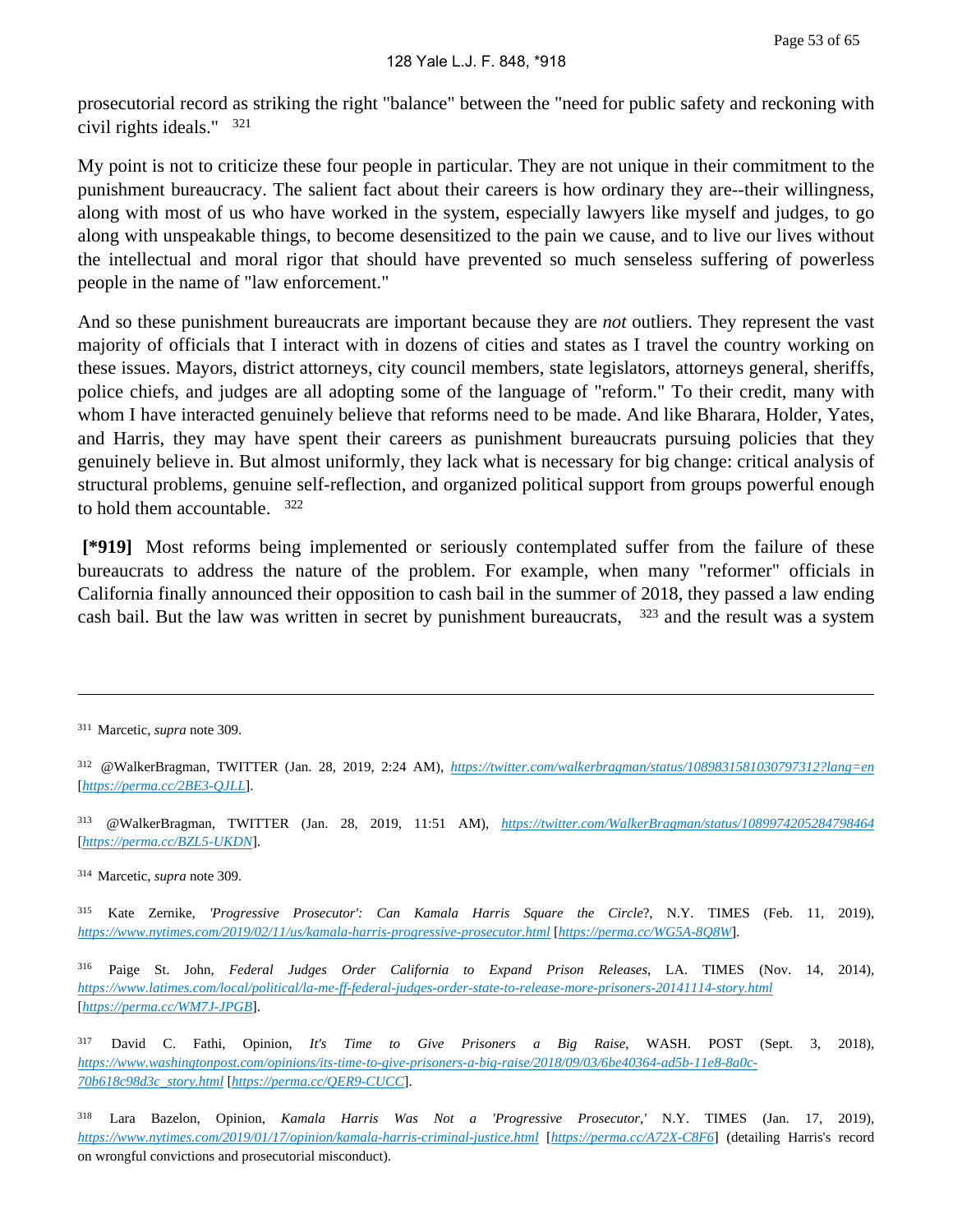that could replace cash bail with significantly *expanded* pretrial detention in local jails and that will likely lead to an explosion of for-profit e-carceration <sup>324</sup> through GPS monitoring for people who are released from jail.  $325$ 

In New York, the death of teenager Kalief Browder outraged the public. Kalief committed suicide after he endured three years of pretrial detention on Rikers Island--including eighteen months in solitary confinement and brutal beatings captured on video. <sup>326</sup> Invoking Kalief and standing next to Kalief's brother as he announced "Kalief's Law," Governor Andrew Cuomo used lofty language to announce what punishment bureaucrats portrayed as major "reforms," including raising the age of criminal prosecution in some cases and barring children from being imprisoned with adults. But nearly two years after that  **[\*920]** announcement, those "reforms" have reinforced the punishment bureaucracy. *More* money is being spent by New York to cage children in *separate* locations, leading to a boom in the construction of child-detention prisons and an *increase* in the number of prison guards; many thousands of children are excluded from the reforms altogether; and new forms of government control over children's bodies are expanding. <sup>327</sup> The public learned that even Kalief Browder would have been excluded from the law that bears his name because the crime for which he was wrongly accused--stealing a backpack from another child--was too serious to qualify for the reforms. <sup>328</sup> In an anecdote that captures "criminal justice reform" culture, Kalief's Law led the State of New York to spend \$ 12 million in 2017 to *re-open* the "Harriet Tubman Center"--a jail for children named after an abolitionist icon. <sup>329</sup> The facility created eighty-five new jobs and now cages disproportionately black children.

A former prosecutor and senior official at a major "criminal justice reform" organization recently wrote an op-ed in the *New York Times* arguing that a way to improve American prisons was to privatize them and to create incentives for the for-profit private prison companies who run them to reduce crime. <sup>330</sup> The

323 *See* Dan Walters, *Bail Reform Bill Stretches the 72-Hour Notice Law*, CALMATTERS (Aug. 27, 2018), *<https://calmatters.org/articles/commentary/bail-reform-bill-stretches-the-72-hour-notice-law>* [*<https://perma.cc/FUT8-28LQ>*].

<sup>319</sup>  *See, e.g.*, Angela J. Davis, *Eric Holder Transformed the Attorney General into an Advocate for the Poor*, NEW REPUBLIC (Sept. 26, 2014), *<https://newrepublic.com/article/119616/eric-holders-criminial-justice-legacy>* [*<https://perma.cc/99ZM-HLXF>*] ("[T]his former prosecutor became a champion of liberty.").

<sup>320</sup>  *NACDL Presents Champion of Justice Restoration of Rights Award to Georgia Gov. Nathan Deal and Former U.S. Deputy Attorney Sally Q. Yates*, NAT'L ASS'N CRIM. DEF. LAW. (Aug. 28, 2018), *<https://www.nacdl.org/Deal-Yates-Rights-Restoration-Award>* [*<https://perma.cc/3CT2-6TMZ>*].

<sup>321</sup>  *See* Astead W. Herndon, *Kamala Harris Declares Candidacy, Evoking King and Joining Diverse Field*, N.Y. TIMES (Jan. 21, 2019), *<https://www.nytimes.com/2019/01/21/us/politics/kamala-harris-2020-president.html>* [*<https://perma.cc/53W8-BCSA>*] (quoting Kristen Clark, President and Executive Director of the Lawyers' Committee for Civil Rights Under Law).

<sup>322</sup> I have seen this in dozens of cities and counties in which I work. Sheriff Tom Dart in Chicago, for example, announced himself as a leader on bail reform, but I saw him work behind the scenes to undermine that reform; then to promote increased use of pretrial detention; and then to advocate for expansion of e-carceration. At one point, the sheriff simply refused to enforce court orders releasing pretrial detainees from his jail cells in flagrant violation of the "rule of law." *See* Rick Tulsky, *Lawsuit Contends Dart Illegally Holding Inmates Despite Judges' Bond Decisions*, INJUSTICE WATCH (Feb. 28, 2018), *[https://www.injusticewatch.org/news/2018/developing-cook-county](https://www.injusticewatch.org/news/2018/developing-cook-county-jail-inmate-contends-dart-illegally-holding-inmates)[jail-inmate-contends-dart-illegally-holding-inmates](https://www.injusticewatch.org/news/2018/developing-cook-county-jail-inmate-contends-dart-illegally-holding-inmates)* [*<https://perma.cc/F2ME-4L8Y>*]. After pretrial reforms by the Chief Judge in response to a lawsuit in which I was involved led to a 44 percent decrease in the number of people physically confined in the Cook County jail, the sheriff's department bureaucracy expanded electronic custody to include thousands of people being monitored every day, and despite the dramatic decrease in jail population, the sheriff's bureaucracy actually*increased* its budget by 28 percent to reach \$ 588 million in 2018. *Money for Communities, Not Cages*, CHI. COMMUNITY BOND FUND 4 (Oct. 2018), *[https://chicagobond.org/wp-content/uploads/2018/10/money](https://chicagobond.org/wp-content/uploads/2018/10/money-for-communities-not-cages-why-cook-county-should-reduce-the-sheriffs-bloated-jail-budget.pdf)[for-communities-not-cages-why-cook-county-should-reduce-the-sheriffs-bloated-jail-budget.pdf](https://chicagobond.org/wp-content/uploads/2018/10/money-for-communities-not-cages-why-cook-county-should-reduce-the-sheriffs-bloated-jail-budget.pdf)* [*<https://perma.cc/4BUZ-J4RW>*].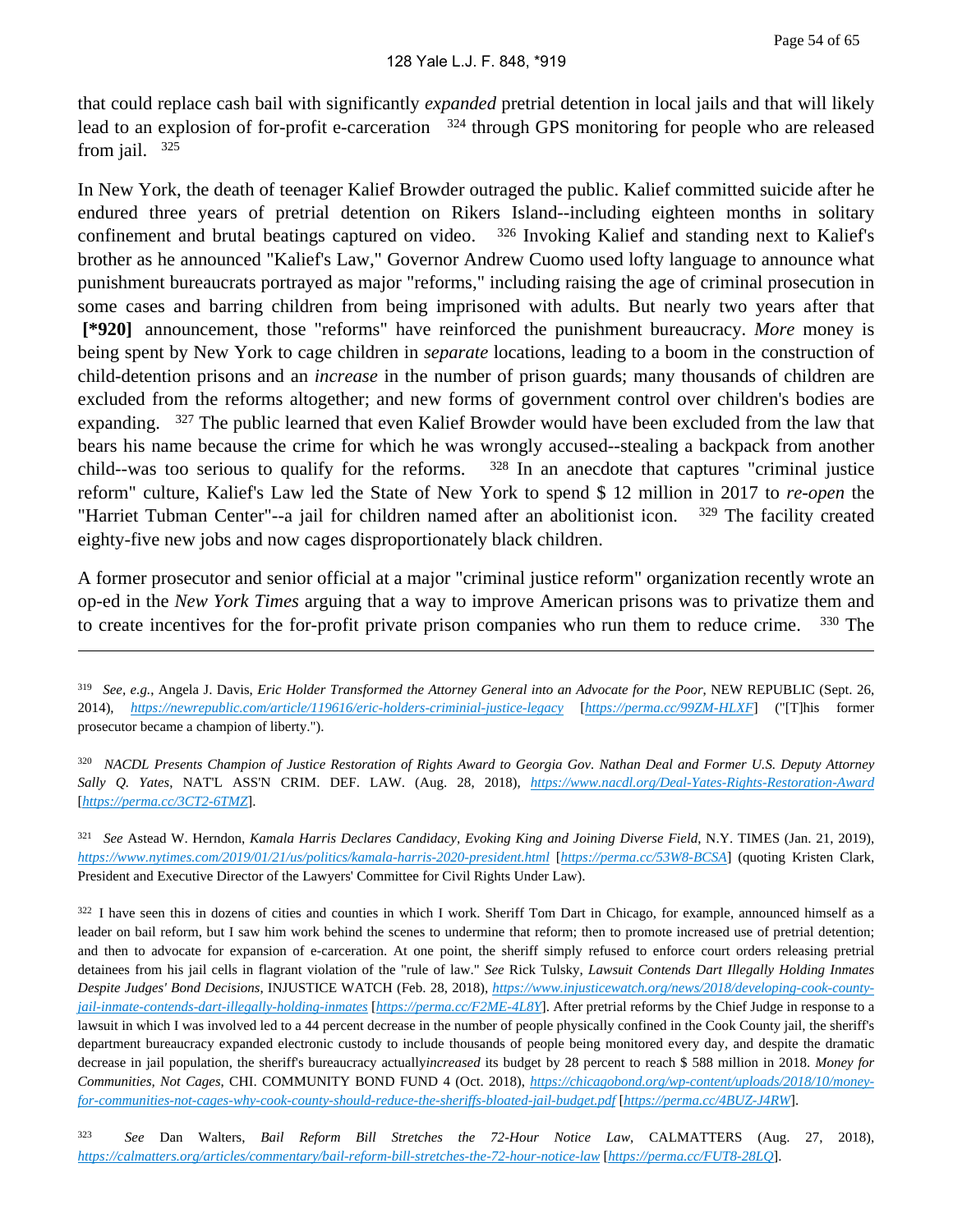article made errors that undermine its conclusions even on their own terms, <sup>331</sup> but most dangerously, the editorial proceeded from a bewildering premise: **[\*921]** "Prisons exist to lower crime rates." <sup>332</sup> This factual claim, for which there is no good evidence in American history, is a frequent delusion of punishment bureaucrats. According to them, it is not about race or class or control; it is about good-faith, objective attempts to reduce "crime" for everyone's benefit. Assumptions like this, offered without support or analysis in the public discourse by "rule of law" proponents, are casually asserted as unquestioned wisdom in editorials reaching millions of people. They are a core malignancy that needs to be fought in order to dismantle mass incarceration. No reform, no matter how well intentioned, will be successful if its premise misunderstands why the criminal punishment bureaucracy exists.

Because punishment bureaucrats do not believe that the criminal punishment bureaucracy needs to be dismantled, a movement to dismantle the punishment bureaucracy must learn how to distinguish little tweaks from big changes.

Whatever judgments one makes about punishment bureaucrats as individuals, they serve three main functions in the current conversation. First, they set the outer bounds of acceptable discussion on what should be done to fix the system in order to ensure that more significant changes do not happen. If "reformers" talk about hiring more police officers and spending more money on training them; paying for police body cameras to observe the same officers as they continue to patrol the same poor neighborhoods;

324 *See* Michelle Alexander, *The Newest Jim Crow*, N.Y. TIMES (Nov. 8, 2018), *<https://www.nytimes.com/2018/11/08/opinion/sunday/criminal-justice-reforms-race-technology.html>* [*<https://perma.cc/6T77-U2Q9>*].

<sup>325</sup> I represent a habeas petitioner in the California Supreme Court in a pending case arguing that this expansion of pretrial detention would violate the California Constitution. *See In re* Humphrey, 228 Cal. Rptr. 3d 513 (Cal. Ct. App. 2018), *rev. granted*, 417 P.3d 769 (Cal. 2018).

326 *See* Jennifer Gonnerman, *Before the Law*, NEW YORKER (Oct. 6, 2014), *[https://www.newyorker.com/magazine/2014/10/06/before-the](https://www.newyorker.com/magazine/2014/10/06/before-the-law)[law](https://www.newyorker.com/magazine/2014/10/06/before-the-law)* [*<https://perma.cc/TVU3-7SUN>*]; Jennifer Gonnerman,*Kalief Browder, 1993-2015*, NEW YORKER (June 7, 2015), *<https://www.newyorker.com/news/news-desk/kalief-browder-1993-2015>* [*<https://perma.cc/FRX9-VYPP>*].

327 *See* Zhandarka Kurti & William Martin, *Cuomo's "Carceral Humanism*,*"* JACOBIN (Nov. 2018), *<https://www.jacobinmag.com/2018/11/andrew-cuomo-juvenile-justice-carceral-humanism-kalief-browder>* [*<https://perma.cc/7PCY-P9D3>*].

<sup>328</sup>Akeem Browder, Kalief's brother, refused to endorse Cuomo in the 2018 primary. *Id.*

329 *See* Samantha House, *After \$ 12 Million Update, Former Cayuga County Center Will Again House Youth Offenders*, SYRACUSE.COM (Sept. 22, 2017, 3:33 PM), *[https://www.syracuse.com/crime/index.ssf/2017/09/state\\_plans\\_to\\_create\\_12\\_million\\_center\\_for\\_youth\\_offenders\\_in\\_cayuga\\_county.html](https://www.syracuse.com/crime/index.ssf/2017/09/state_plans_to_create_12_million_center_for_youth_offenders_in_cayuga_county.html)* [*<https://perma.cc/J4G5-V3T3>*].

330 *See* Lauren-Brooke Eisen, *Down Under, More Humane Private Prisons*, N.Y. TIMES (Nov. 14, 2018), *<https://www.nytimes.com/2018/11/14/opinion/private-prisons-australia-new-zealand.html>* [*<https://perma.cc/649A-JZ33>*].

<sup>331</sup> The piece makes logical errors, has no analysis of or engagement with scholarship concerning the larger implications of increasing the economic and political power of private prison corporations, provides no empirical evidence to support its central claims, and ignores contrary evidence of the systemic mistreatment of detainees by private prisons in Australia and the United States. *See, e.g.*, Nick Olle et al., *At Work Inside Our Detention Centres: A Guard's Story*, GLOBAL MAIL (last visited Mar. 11, 2019), *<http://tgm-serco.patarmstrong.net.au/>* [*<https://perma.cc/6TWG-MKUR>*]; Mark Willacy & Alexandra Blucher,*Inside Australia's 'Powder Keg' Private Prison*, ABC (June 19, 2018, 9:45 PM), *<https://www.abc.net.au/news/2018-06-20/inside-arthur-gorrie-correctional-centre/9837260>* [*<https://perma.cc/3V73-TQJD>*]. Most brazenly, for example, although praising privatization of prisons in Australia was the supposed occasion for writing the op-ed, the author notes at the end of the op-ed that*there is no data available yet to evaluate private prisons in Australia*.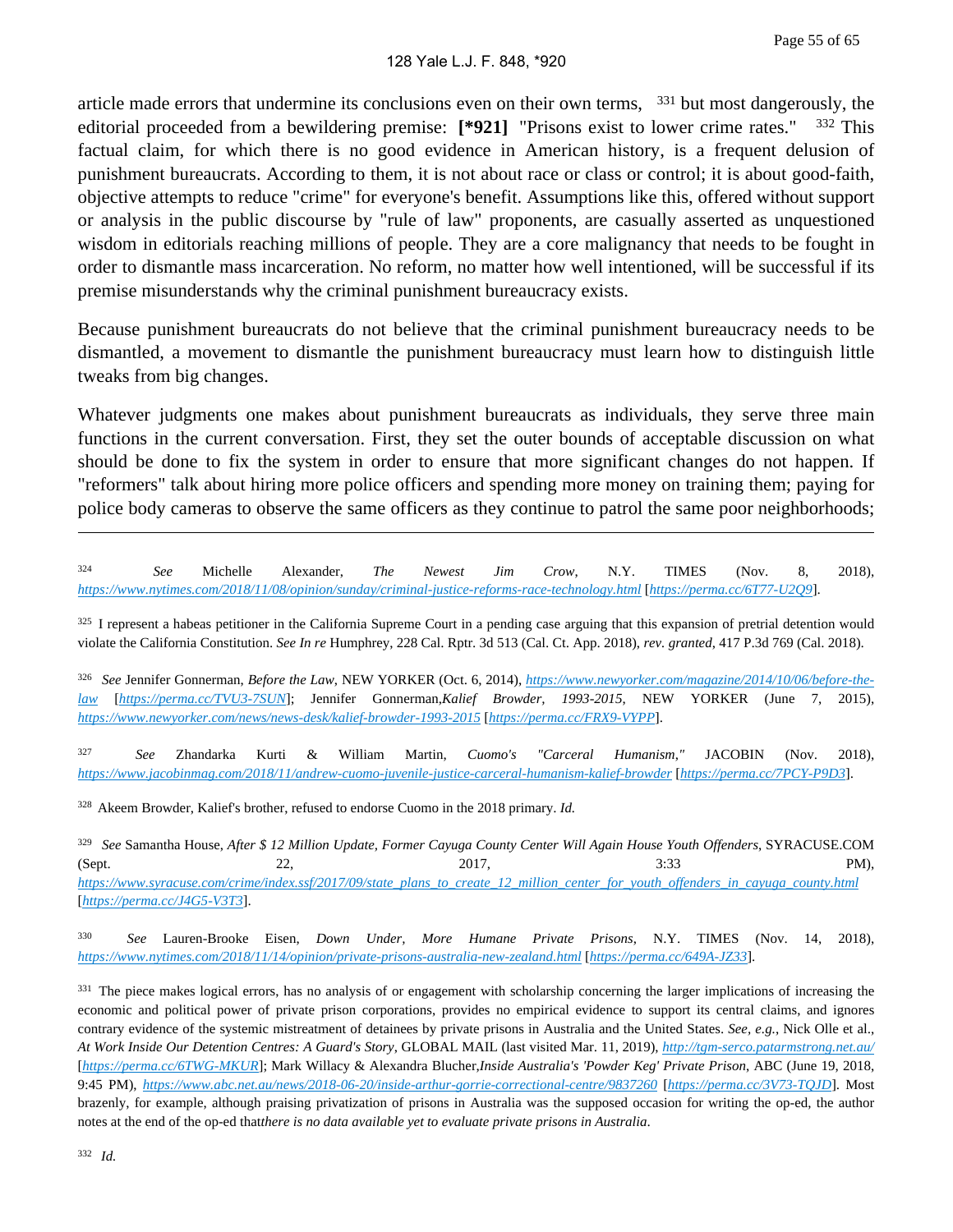creating profitable electronic incarceration instead of jail; using pre-trial probation instead of post-trial probation; establishing specialized "drug courts" with "graduated sanctions" instead of immediate punishment; privatizing prisons and immigrant detention jails; and instituting slightly shorter mandatory minimum sentences in cages, then the voices of other people calling for abolition of the police, closing jails and prisons, reparations, new paradigms of restorative justice, and broader economic divestment from punishment are kept outside mainstream discourse. In this way, punishment bureaucrats echo the modern role of the Democratic Party in normalizing American militarism, wealth inequality, neighborhood segregation, incarceration, environmental degradation, and jingoism by defining the boundaries of acceptable dissent from bipartisan policy orthodoxies that lead to these evils.

Second, punishment bureaucrats create confusion. By marketing minor tweaks as huge changes, they make it difficult for the public to figure out who or what promises significant change and who or what does not. If both Kamala Harris and civil rights organizations are calling for "bail reform," ordinary people may think that both groups are proposing the same ideas and that no more change is needed if Harris's version of "reform" passes.

 **[\*922]** Third, by touting achievements of little significance, they quell popular energy for dramatically changing the punishment system. They burn the areas around the growing fire, ensuring that the fire for reform never threatens the most important punishment infrastructure.

Why are punishment bureaucrats doing this? The origin of these "reforms" is that most elites are happy with the legal system and want it to keep functioning largely as it does. It is not a coincidence that punishment bureaucrats devote their public platforms to promoting America's "rule of law" myth. Bharara is now the Co-Chair of a group that calls itself the National Task Force on Rule of Law and Democracy. <sup>333</sup> That group's mission statement portrays American history as democratic and guided by rules and norms that "ensure that officials act for the public good" and that prevent against "abuses of power." These rules and norms, Bharara's group claims, historically prevented government from becoming "a chaotic grab for power and self-interest." <sup>334</sup> Armed with this ridiculous picture of America's legal, social, and economic past, the group aims at "*repairing* the rule of law," as if that term had historical content other than to justify *un*democratic exercise of power by elites. <sup>335</sup> Bharara is participating in the long American tradition of developing more and greater obfuscations of a basic truth: the powerful have used the law to dominate the powerless.

<sup>333</sup>  *See* Colleen O'Dea, *Former NJ Gov. Whitman to Chair National Task Force to Fix U.S. Democracy*, NJ SPOTLIGHT (Feb. 1, 2018), *<https://www.njspotlight.com/stories/18/01/31/former-nj-gov-whitman-to-chair-national-task-force-to-fix-u-s-democracy>* [*<https://perma.cc/85YEAF8G>*].

<sup>334</sup>  *See* Preet Bharara et al., *Proposals for Reform: National Task Force on Rule of Law & Democracy*, BRENNAN CTR. FOR JUST. (Oct.

<sup>2, 2018),</sup> *<https://www.brennancenter.org/publication/proposals-reform-national-task-force-rule-law-democracy>* [*[https://perma.cc/F6X7-](https://perma.cc/F6X7-695Y) [695Y](https://perma.cc/F6X7-695Y)*]; Preet Bharara & Christine Todd Whitman,*How to Prevent Corruption, Protect the Rule of Law and Protect Democracy*, USA TODAY (Oct. 2, 2018, 10:00 AM EST), *[https://www.usatoday.com/story/opinion/2018/10/02/prevent-corruption-protect-rule-law-restore](https://www.usatoday.com/story/opinion/2018/10/02/prevent-corruption-protect-rule-law-restore-faith-america-column/1491771002)[faith-america-column/1491771002](https://www.usatoday.com/story/opinion/2018/10/02/prevent-corruption-protect-rule-law-restore-faith-america-column/1491771002)* [*<https://perma.cc/B6Z8-GWMG>*].

<sup>335</sup>Bharara et al, *Proposals for Reform, supra* note 334.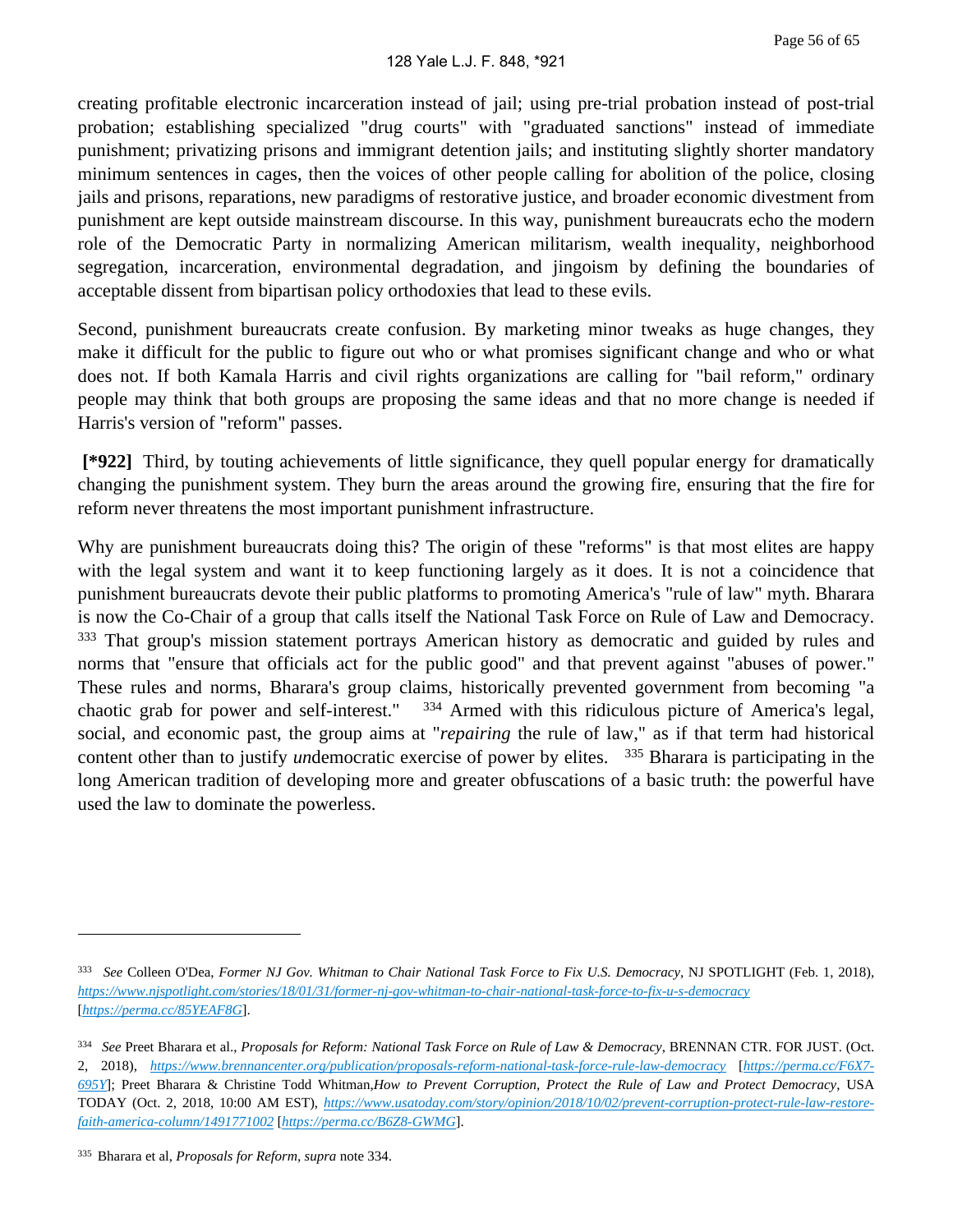Similarly, Yates has been sounding the alarm that the "time-honored" reputation and "legitimacy" of federal "law enforcement" is in danger. <sup>336</sup> She recently explained: "at the Justice Department it is hammered into you that your sole **[\*923]** responsibility is to seek justice. It is deeply ingrained in the Department of Justice; that is the ethos." <sup>337</sup> In a characteristic speech to law students entitled "The Rule" of Law Under Siege," Yates defended her career working for an organization that accomplished unprecedented mass caging of marginalized people: "When you are part of the Department of Justice . . . [y]our only responsibility is to seek justice. I know that sounds incredibly corny, but that's really what people at DOJ believe  $\dots$ . It doesn't get any better than that."  $338$ 

One of Holder's public talking points is that America stands out because it is "a nation of laws" and that, "for the first time in the history of the world, a government was formed based first and foremost on the rule of law" rather than on "the application of force." <sup>339</sup>

In her first words on inauguration as California Attorney General, Harris explained that the elected prosecutor "is one of the most profound innovations in the entire history of the rule of law . . . . [A] crime against any one of us is a crime against all of us. Many times I have looked into the eyes of a crime victim and repeated this promise. It's not you alone versus the defendant. It's the people. The people of the State of California." <sup>340</sup> After fondly recounting her time as a 20-year line prosecutor in the age of mass human caging, Harris stressed the need to be "tough" on crime and announced that she had secured the help of former police chief Bill Bratton, an architect of "broken windows" policing in which the explicit strategy is to process large numbers of low-level cases, disproportionately poor people of color. <sup>341</sup> She promised the "law enforcement" community: **[\*924]** "you will have a forceful advocate for public safety funding at the federal, state and local levels--particularly when it comes to putting more cops on the street." <sup>342</sup>

These punishment bureaucrats thus personify the growing banality of "criminal justice reform": advocates of some of the harshest punishments in the world pushing minor changes in order to preserve faith in the architecture of a bureaucracy used for purposes that they do not acknowledge.

342 *Id.* at 3.

<sup>336</sup>Jacqueline Thomsen, *Sally Yates: Trump Is 'Tearing Down the Legitimacy' of Justice Department*, HILL (May 15, 2018, 2:16 PM EST), *<https://thehill.com/blogs/blog-briefing-room/news/387793-sally-yates-trump-is-tearing-down-the-legitimacy-of-justice>* [*<https://perma.cc/3229-SCWP>*].

<sup>337</sup>Jennifer Rubin, *Sally Yates: Don't 'Normalize' Attacks on the Rule of Law*, WASH. POST (May 15, 2018), *<https://www.washingtonpost.com/blogs/right-turn/wp/2018/05/15/sally-yates-dont-normalize-attacks-on-the-rule-of-law>* [*<https://perma.cc/VAY2-DKMC>*].

<sup>338</sup>Sally Yates, *The Rule of Law Under Siege*, YOUTUBE (Nov. 22, 2017), *[https://www.youtube.com/watch?v=VIoM8Xc\\_eDI](https://www.youtube.com/watch?v=VIoM8Xc_eDI)*; *see also* Sally Q. Yates, *Don't Let Trump's Use of Celebrities Distract You from His Criminal-Justice Failures*, WASH. POST (Oct. 16, 2018), *<https://www.washingtonpost.com/opinions/dont-let-trumps-use-of-celebrities-distract-you-from-his>* -criminal-justicefailures/2018/10/16/2bfd7b14-d096-11e8-a275-81c671a50422 [*<https://perma.cc/DWZ4-U4RT>*].

<sup>339</sup>  *See Eric Holder on the Rule of Law--2008 ACS National Convention*, AM. CONST. SOC'Y (June 14, 2008), *<https://www.acslaw.org/video/eric-holder-on-the-rule-of-law-2008-acs-national-convention>*.

<sup>340</sup>  *Attorney General Kamala D. Harris Inaugural Remarks* 1 (2011), ST. CAL. DEP'T JUST. *[https://oag.ca.gov/system/files/attachments/press\\_releases/n2021\\_final\\_speech.pdf](https://oag.ca.gov/system/files/attachments/press_releases/n2021_final_speech.pdf)* [*<https://perma.cc/6ALD-B7XJ>*].

<sup>341</sup>  *Id.* at 2.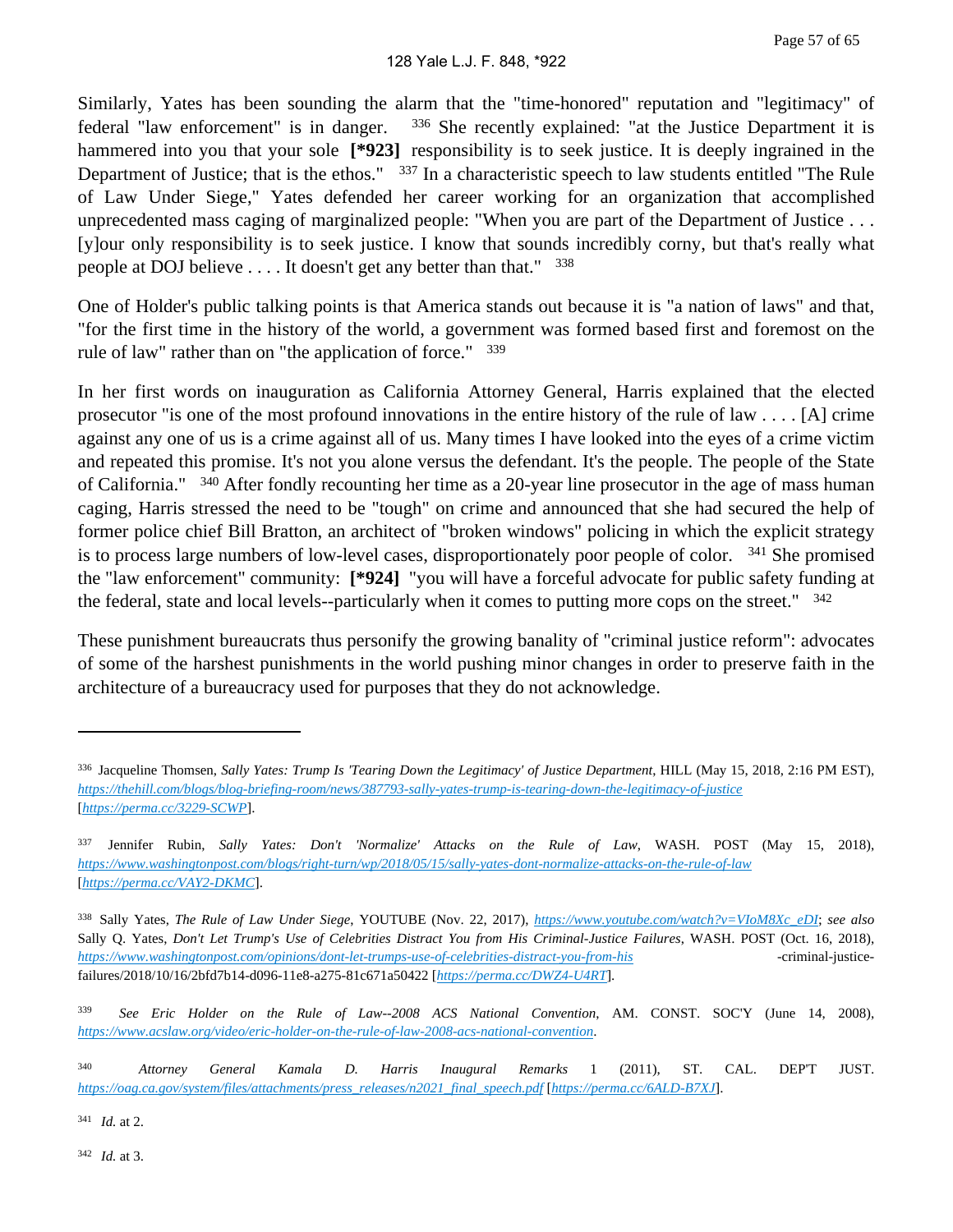#### *B. How Can We Tell the Difference?*

We must remember that liberty becomes a false ensign--a "solemn complement" of violence--as soon as it becomes only an idea and we begin to defend liberty instead of free [people] . . . . It is the essence of liberty to exist only in the practice of liberty.

--Maurice Merleau Ponty <sup>343</sup>

A lot of attention is turning to local district attorneys. In some ways, the recent interest in "progressive prosecutors" and the growing sums spent on their election campaigns means that more people are acknowledging the myth of the "rule of law." People donating to prosecutorial elections understand that the same "rule of law" will be enforced differently based on the policy choices of the prosecutor.

Perhaps most prominently, there is a wave of "progressive prosecutors" at the local level. Kim Ogg in Houston, Larry Krasner in Philadelphia, Kim Foxx in Chicago, Eric Gonzalez in Brooklyn, Aramis Ayala in Orlando, Kim Gardner in St. Louis, Cyrus Vance in Manhattan, and George Gascón in San Francisco are a few of the dozens of prosecutors embracing a new image as leaders who will "reform" the punishment bureaucracy. While it is wrong to use the same labels to describe each of these actors-- Krasner's rhetoric is different from the others, for example, and many would reject Vance's or Gardner's attempts to brand themselves "progressive"--I want to start with some general observations about the entire cohort. <sup>344</sup>

 **[\*925]** It is remarkable how little these prosecutors have tried to do so far considering that we would need eighty percent reductions in human caging to return to historical United States levels and to those of other comparable countries. <sup>345</sup> None of them have reported reducing prosecutions by more than a few percentage points, and most of them have not reported any reductions at all. None of them are calling for smaller prosecutor offices or fewer police. None of them are seeking a massive shift in investigative resources away from investigating the crimes of the poor to investigating the crimes of the rich. None of them have prosecuted a single one of their own employees for withholding evidence or obstruction of justice. None of them have announced a policy of declining to prosecute all drug possession. None of them have stopped prosecuting children as adults. None of them has sought to eliminate fines and fees for the indigent. None of them have opened a systemic civil rights investigation into the brutality, neglect, and crimes against confined people that are rampant in their local jails. None of them has set up a truth and reconciliation commission to confront the past racism and barbarism of their offices and local police. None of them have taken serious steps to transition their approach to a restorative justice model.

All of them do essentially similar things as the offices of their predecessors and the offices of district attorneys around the country: they choose to prosecute a significant majority of low-level misdemeanors and drug crimes, they assume that the response to social problems like violence must be punishment, and they inflict brutal forms of punishment under torturous conditions on a cohort that is disproportionately

<sup>343</sup> MAURICE MERLEAU-PONTY, HUMANISM AND TERROR xxiv (John O'Neill trans., Beacon Press 1969) (1947).

<sup>344</sup>A new prosecutor, Rachel Rollins, was recently elected in Boston, taking office in the weeks prior to publication of this piece. Her campaign rhetoric more closely mirrors, and in some way exceeds in ambition, the progressive discourse of Krasner, although it is too early to evaluate what policy changes she will oversee.

<sup>345</sup>  *See* Bruce Western & Becky Pettit, *Mass Imprisonment*, in BRUCE WESTERN, PUNISHMENT AND INEQUALITY IN AMERICA 11, 14-15 (2006).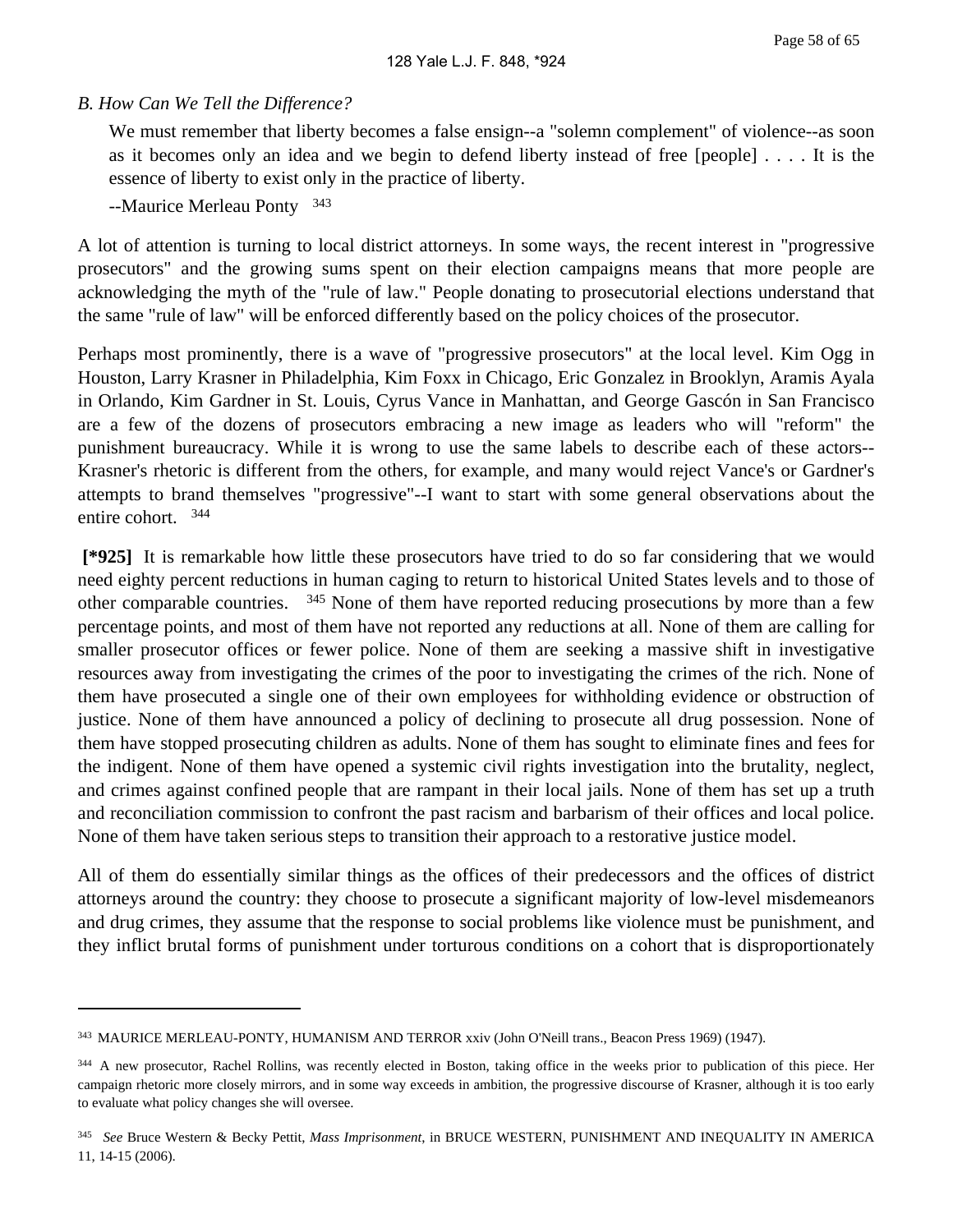poor, black, and brown. While a number of them have made initial attempts at less harsh policies in good faith, it is largely business as usual so far.

Krasner, by consensus the most committed to change among this new group, has not made public any data showing that he has reduced the number of people going to prison or the length of sentences relative to other Pennsylvania prosecutors since he took office. <sup>346</sup> In a misdiagnosis of the nature of the problem and **[\*926]** of how to make change endure after he leaves office, Krasner worked to *increase* the overall budget for prosecution in Philadelphia. <sup>347</sup>

Although Foxx replaced one of the most notoriously harsh prosecutors in any major American city, the total number of felony prosecutions under Foxx went *up* last year after years of decline, including before she took office. <sup>348</sup> Each year that Foxx has been in office, she has also *increased* the number of cases in which her office chose to prosecute a person for a drug felony. <sup>349</sup> Despite her rhetoric to the contrary, local court watchers have reported to me that Foxx's line prosecutors have taken no action to prevent the use of cash bail in the vast majority of felony cases.

Ogg is sometimes called the least harsh prosecutor in Texas  $350$ --but her incarceration statistics would be extreme outliers for nearly the entirety of American history. Ogg is a master of the "rule of law" deception. After winning her election on a platform of bail reform because of the supposed injustice of cash bail, Ogg instructed her attorneys to *ignore* the law and to use cash bail to intentionally accomplish pretrial detention of the indigent in cases in which Texas law **[\*927]** does not permit transparent pretrial detention. <sup>351</sup> Moreover, Ogg demanded a \$ 20 million budget increase, including for 102 new

347 *See, e.g.*, Joe Trinacria, *Krasner Requests Budget Increase for DA's Office*, PHILA. MAG. (Apr. 25, 2018, 9:06 AM), *<https://www.phillymag.com/news/2018/04/25/krasner-budget-increase-da-office>* [*<https://perma.cc/BS38-3RAQ>*].

<sup>&</sup>lt;sup>346</sup> Krasner recently unveiled what he called significant impacts of his signature bail-policy change, in which his office requests cash bail in fewer cases'. Samantha Melamed, *Philly DA Larry Krasner Stopped Seeking Bail for Low-Level Crimes. Here's What Happened Next.*, PHILA. INQUIRER (Feb. 19, 2019), *[https://www.philly.com/news/philly-district-attorney-larry-krasner-money-bail-criminal-justice-reform](https://www.philly.com/news/philly-district-attorney-larry-krasner-money-bail-criminal-justice-reform-incarceration-20190219.html)[incarceration-20190219.html](https://www.philly.com/news/philly-district-attorney-larry-krasner-money-bail-criminal-justice-reform-incarceration-20190219.html)* [*<https://perma.cc/89X2-YFXQ>*] (quoting Krasner as declaring at a press conference, "[w]e do not, we should not, imprison people for poverty"). But even the study that Krasner cited found that his policy was having barely any effect on wealth-based detention in Philadelphia. It had only led to an eight percentage-point decrease in the use of secured cash bail--and even this reduction had almost no effect on pretrial detention, because those individuals were largely being bailed out on low money bonds prior to the policy changes. Aurelie Ouss & Megan T. Stevenson,*Evaluating the Impacts of Eliminating Prosecutorial Requests for Cash Bail* 11 (George Mason Legal Studies Research Paper No. LS 19-08, 2019), *<https://ssrn.com/abstract=3335138>*; *see also id.* at 3 ("[T]he main policy impact of the No-Cash-Bail reform was to release more defendants without monetary conditions, *with modest effects on pretrial detention.*") (emphasis added).

<sup>&</sup>lt;sup>348</sup> Foxx has arguably been the best of the new prosecutors about sharing her data. In her first year, felony prosecutions decreased only 6.4 percent, which was not a significant decrease given the steady decline that started with her predecessor. And the trend reversed in her second year, with overall felony prosecutions going up 1.3 percent. Foxx's office also has a policy of allowing the police to file drug felonies in Chicago without exercising her own discretion. *A Step in the Right Direction: An Analysis of Felony Prosecution Data in Cook County*, RECLAIM CHI. ET AL. 3 (2018), *[https://www.thepeopleslobbyusa.org/wp-content/uploads/2018/06/05-2018-Report-Kim-](https://www.thepeopleslobbyusa.org/wp-content/uploads/2018/06/05-2018-Report-Kim-Foxx_FINAL_Print.pdf)[Foxx\\_FINAL\\_Print.pdf](https://www.thepeopleslobbyusa.org/wp-content/uploads/2018/06/05-2018-Report-Kim-Foxx_FINAL_Print.pdf)* [*<https://perma.cc/EW9C-VSLP>*]; *Exercising Full Powers: Recommendations to Kim Foxx on Addressing Systemic Racism in the Cook County Criminal Justice System*, RECLAIM CHI. ET. AL. 2 (Jan. 2019), *[https://www.thepeopleslobbyusa.org/wp](https://www.thepeopleslobbyusa.org/wp-content/uploads/2019/01/2019-Report-Kim-Foxx_ForWeb.pdf)[content/uploads/2019/01/2019-Report-Kim-Foxx\\_ForWeb.pdf](https://www.thepeopleslobbyusa.org/wp-content/uploads/2019/01/2019-Report-Kim-Foxx_ForWeb.pdf)* [*[https://perma.cc](https://perma.cc/)* /664T-QJRT].

<sup>349</sup>  *Exercising Full Powers, supra* note 348, at 2-3.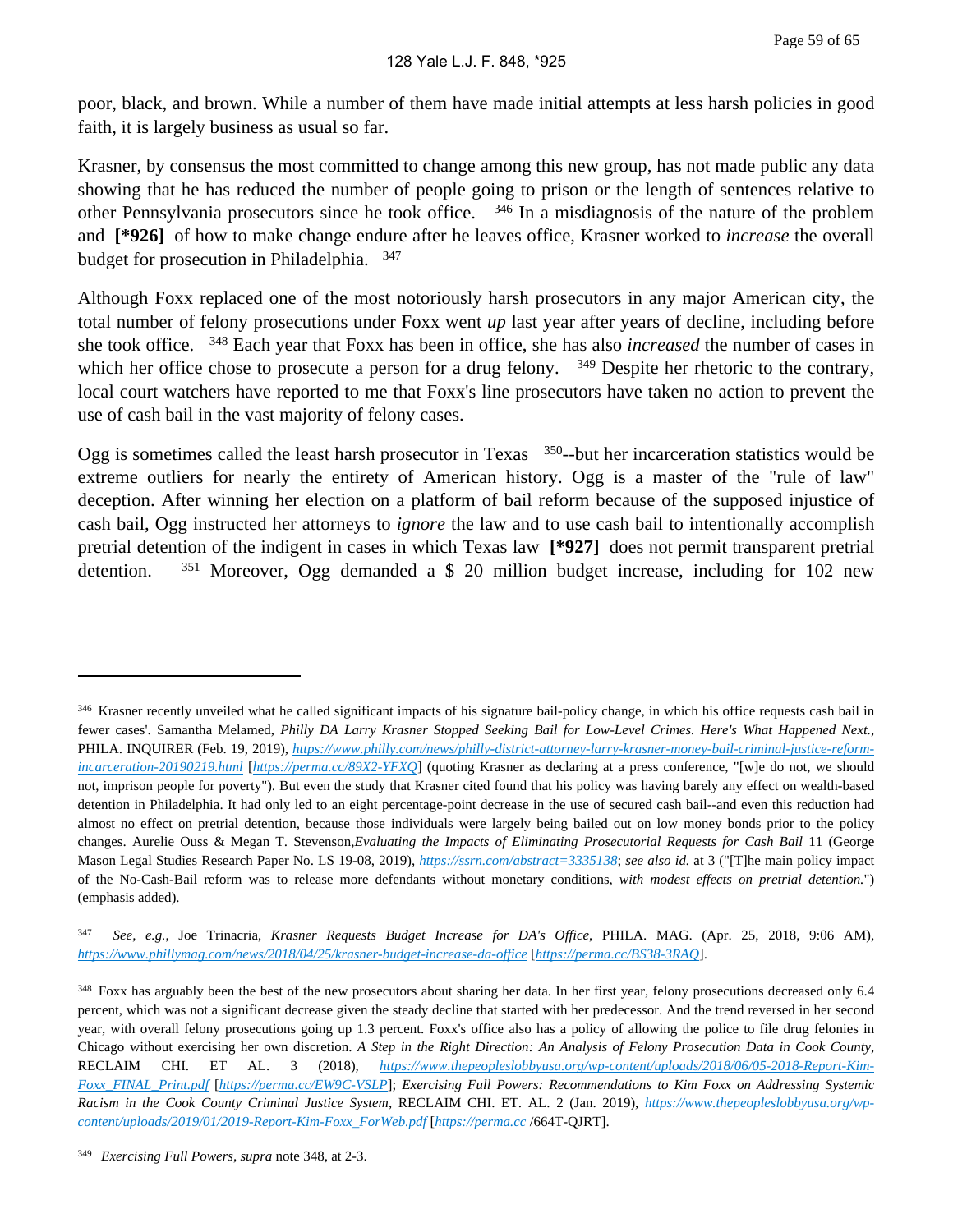prosecutors. <sup>352</sup> At the same time, other local officials and lower level prosecutors have told me that they cannot even get her office to stop criminally prosecuting and jailing people for, among other things, driving with a license that was suspended solely because they were too poor to pay court debts. In my experience, over and over again, Ogg appears to want to prosecute more people and to expand her office's bureaucracy. I have watched as she has worked behind the scenes to thwart even modest reforms in Houston like reducing the harms of fines and fees on the indigent and not caging low-level drug possessors in jail cells solely because they cannot pay cash-bail amounts requested by her office. As far as I am aware, she has never explained what evidence she possesses that more punishment is the way to solve any of the social problems that she has identified.

Gascón is less harsh than his predecessor, Kamala Harris. But his record of human caging is still alarming by historical and international standards. For years, at the same time that Gascón touted himself as a progressive reformer, attorneys from his office crushed impoverished people and their families every day with relentless use of cash-bail amounts that were five times the national average. <sup>353</sup> Tellingly, after Gascón hyped for months his role in introducing an algorithmic "risk-assessment tool" to the bail process in San Francisco, <sup>354</sup> I asked him and his senior management staff during a meeting to answer the most basic questions about how the tool worked--for example, to explain what the different numerical scores meant in terms of empirical risk prediction. But none of them had even the rudimentary knowledge about the tool that one could get from reading its instructions, let alone knowledge that public officials implementing the tool should have learned from studying the research and talking to the experts who designed it. This makes sense, because punishment bureaucrats are mostly not interested in using new methods to dramatically reduce pretrial detention--that **[\*928]** would remove their ability to coerce guilty pleas through that detention. And Gascón is not alone: every judge and prosecutor who I have interviewed around the country has almost entirely misunderstood or otherwise improperly explained the science, empirical evidence, and function of the risk assessment algorithms that they have touted as their main "reform" of the cashbail system. As a result, Gascón's "progressive" office, like every other jurisdiction I have studied, was misusing the algorithm framework in ways that violated the principles set forth by the researchers who created the tool and that promoted rampant pretrial incarceration of poor people of color. They were also improperly describing the risk-assessment tool to judges in court, including (but not limited to) misstating the purported risk and conflating the algorithm's empirical predictions with their

350 *See* Ronald Brownstein, *Will Texas Follow Houston's Lead on Drug-Policy Reform*?, ATLANTIC (May 24, 2018), *<https://www.theatlantic.com/politics/archive/2018/05/will-texas-follow-houstons-lead-on-drug-policy-reform/561035/>* [*<https://perma.cc/FBR5-HC76>*].

<sup>351</sup>Alex Hannaford, *Harris County DA Ran as a Reformer. So Why Is She Pushing High Bail for Minor Offenses*?, APPEAL (Aug. 9, 2018), *<https://theappeal.org/harris-county-kim-ogg-bail-reform-jail/>* [*<https://perma.cc/KPA3-YR35>*].

<sup>352</sup>Greg Groogan, *County Judge, District Attorney Clash Over Request for 102 New Prosecutors*, FOX 26 NEWS (Jan. 29, 2019), *<http://www.fox26houston.com/news/county-judge-district-attorney-clash-over-request-for-102-new-prosecutors>* [*[https://perma.cc/8DMZ-](https://perma.cc/8DMZ-SXYJ)[SXYJ](https://perma.cc/8DMZ-SXYJ)*].

<sup>353</sup>Maura Ewing, *Punished for Being Poor*, SLATE (Oct. 20, 2017), *[http://www.slate.com/articles/news\\_and\\_politics/trials\\_and\\_error/2017/10/bail\\_reform\\_is\\_catching\\_on\\_in\\_san\\_francisco\\_but\\_not\\_fast\\_eno](http://www.slate.com/articles/news_and_politics/trials_and_error/2017/10/bail_reform_is_catching_on_in_san_francisco_but_not_fast_enough_for_some.html) [ugh\\_for\\_some.html](http://www.slate.com/articles/news_and_politics/trials_and_error/2017/10/bail_reform_is_catching_on_in_san_francisco_but_not_fast_enough_for_some.html)* [*<https://perma.cc/U6KG-2H5L>*].

<sup>354</sup>George Gascón, *Decision Points: Prosecutors Have Opportunities to Reduce Incarceration and Disparities Through Risk Assessment*, HUFFPOST: BLOG (Oct. 14, 2015, 11:23 AM ET), *[https://www.huffingtonpost.com/george-gasc/decision-points](https://www.huffingtonpost.com/george-gasc/decision-points-prosecuto_b_8288908.html)[prosecuto\\_b\\_8288908.html](https://www.huffingtonpost.com/george-gasc/decision-points-prosecuto_b_8288908.html)* [*<https://perma.cc/7J5M-ETE3>*].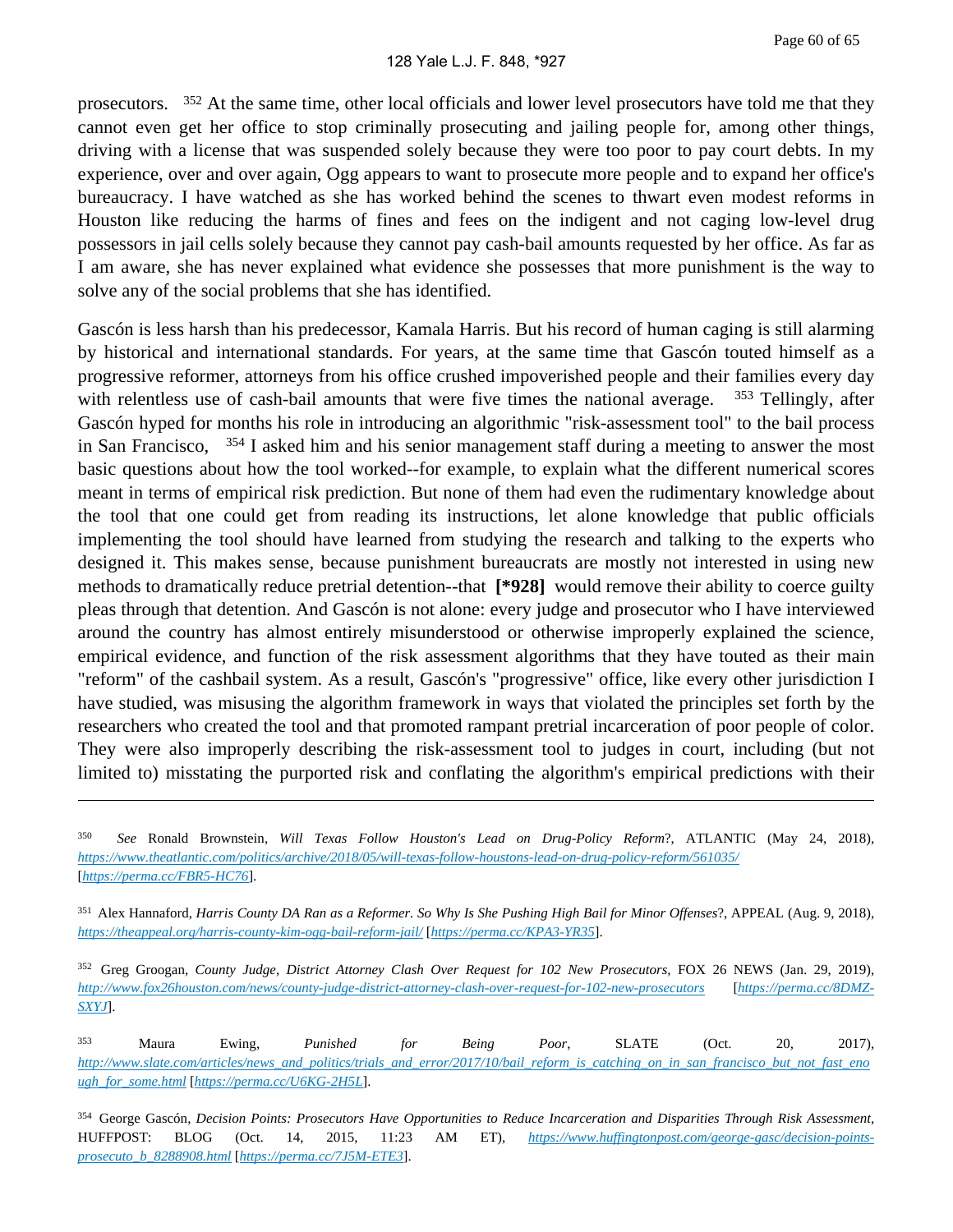own political choices, attempting to cloak the latter with a veneer of neutral science. And, again like many other local punishment bureaucracies, because they were not analyzing data and did not have the goal of serious reductions in detention, they neither knew nor cared that they were not using the algorithm properly or changing outcomes significantly. Since then, as we prevailed against Gascón's office in challenging the use of cash bail to detain the poor in San Francisco, Gascón (along with California Attorney General Xavier Beccera) began a campaign to get judges to change the law to expand the ability of the government to detain people without bail, <sup>355</sup> and lawyers at his office even argued in my cases that people should be presumed guilty at bail hearings. <sup>356</sup>

I have found Krasner and Gascón to be sincere and smart people. I have talked at length with numerous "progressive prosecutors," and many of them are genuinely attempting to do less harm than other prosecutors. It is prudent to support that harm reduction and to push for more, because "progressive prosecutors" and their rhetoric can play a role in highlighting deeper structural flaws and in energizing a political base to attack them. Importantly, the recent rise of "progressive prosecutors" has already helped to change overall narrative of punishment in many jurisdictions in which I work by making many more people aware of the injustice and senselessness of much of the punishment system. And I have seen a few of these prosecutors begin some incremental reforms, such as declining some prosecutions, reducing their requests for cash bail, and reducing **[\*929]** marijuana possession prosecutions. Perhaps most encouraging, many local organizers are using prosecutor-related issues to engage and mobilize a base who can eventually demand more significant changes.

But we must also guard against the tendency to inflate the importance of existing "progressive prosecutors." We must be clear about who they are; what they are proposing; the differences across the cohort and within each prosecutor office between genuinely transformative changes and minor tweaks; how a newer generation of "progressive prosecutors" can be even more bold than this current cohort; how specifically organizing around prosecutor issues can shift concentrations of local power, and what the theory is for how "progressive prosecutors" can be a stepping stone to much more significant structural change.

After all, as Paul Butler has extensively shown in his writings about a previous generation of what he called "progressive prosecutors" in 2009, these prosecutors are operating under enormous constraints: a powerful local "law enforcement" machine; multi-billion dollar punishment industries; an inherited culture and bureaucracy of line prosecutors and internal office supervisors who believe in mass incarceration; a lack of organized political power among and investment in directly impacted communities; and the broader cultural, racial, and economic forces that fostered our addiction to human caging. <sup>357</sup>

<sup>355</sup>  *See, e.g.*, Amicus Curiae Brief of Attorney General Xavier Becerra, *In re* Kenneth Humphrey, No. S247278 (Cal. Oct. 9, 2018) (arguing for an expansive reinterpretation of the state's power to detain people without bail under the California Constitution); Notice of Motion and Motion to Detain Without Bail, People v. Reynoso, No. 18002330 (Cal. Sup. Ct. Feb. 14, 2018) (advancing the same argument on behalf of Gascón's office).

<sup>356</sup>  *See, e.g.*, People's Response and Opposition to Motion for Order Releasing Defendant on Own Recognizance or Bail Reduction at 4, People v. Sanchez, No. 17013355 (Cal. Sup. Ct. Oct. 3, 2017) (arguing, on behalf of Gascón's office, that "the court must presume guilt" at bail hearings).

<sup>357</sup>  *See generally, e.g.*, PAUL BUTLER, LET'S GET FREE: A HIP-HOP THEORY OF JUSTICE 101-21 (2009) (discussing the constraints facing progressive prosecutors).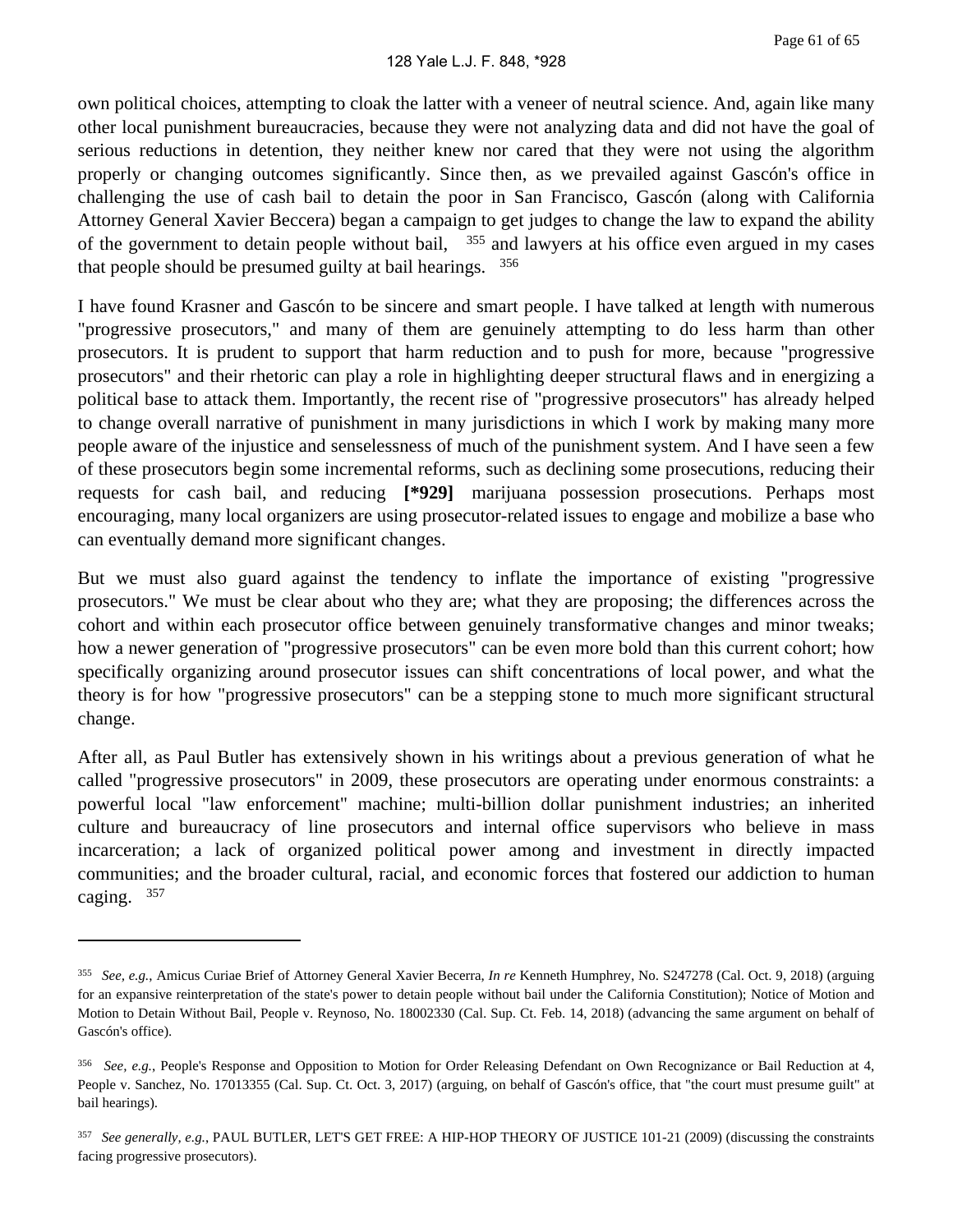Prosecutors are political actors responding to incentives and, like most of the country, they have been socialized in mass human caging. If left on their own, they will largely preserve mass human caging, if only because none of them has the power to dismantle such a mammoth system even if they wanted to without a social movement articulating it clearly and demanding it. So, although electing different prosecutors and then pushing them to be better can be important in itself and as an organizing tool, anyone interested in significantly dismantling the punishment bureaucracy must have a strategy for creating a reality in which organized political power demands big changes.

# **VIII**

We want land, bread, housing, education, clothing, justice, and peace.

--Black Panther Party, Ten-Point Program <sup>358</sup>

People interested in big change must be clear about what changes they want to see as they build the power in communities to force political actors to accept **[\*930]** them. Here, I offer some rules of thumb to differentiate between the "reforms" of punishment bureaucrats and the transformational interventions that would end mass incarceration. The standard "reforms" promoted by punishment bureaucrats typically have several characteristics.

### *A. The Silo Mistake*

First, at the highest level of generality, they portray the problems of the criminal system as existing in a silo: we can "fix" the criminal system, they say, without confronting deeper problems like white supremacy, lack of access to health care, economic deprivation, educational divestment, neighborhood segregation, gender inequality, banking, lack of access to the arts, unaffordable housing, and environmental destruction. <sup>359</sup> For them, the disproportionate use of the punishment bureaucracy in Boston against black people is not related to the fact that the median net worth of black households in Boston is \$ 8. <sup>360</sup> We must have better policies in this one domain, they concede, but we need not link addressing criminal system failures to remedying broader social inequities.

### *B. Misdiagnosing the Problem*

Second, they accept the assumptions of the system: we have to deal with social problems through punishment; the existing bureaucracy is trying its best to help people live safe, flourishing lives; "law enforcement" uses "the rule of law" to pursue "criminal justice" and not other objectives like protecting profit and racial hierarchy.

### *C. Hoarding Control*

<sup>358</sup>Safiya Bukhari-Alston, *Notes on the Black Panther Party: Its Basic Working Papers and Policy Statements*, FREEDOM ARCHIVES (1971), *<https://search.freedomarchives.org/search.php?s=%22notes+on+the+black+panther+party%22>* [*<https://perma.cc/H7RA-LAYQ>*].

<sup>359</sup>  *See, e.g.*, Kim Foxx, Opinion, *Commentary: Kim Foxx: The Next Steps Toward Criminal Justice Reform After the Van Dyke Trial*, CHI. TRIB. (Oct. 5, 2018), *[http://www.chicagotribune.com/news/opinion/commentary/ct-perspec-kim-foxx-van-dyke-criminal-justice-1007-](http://www.chicagotribune.com/news/opinion/commentary/ct-perspec-kim-foxx-van-dyke-criminal-justice-1007-20181005-story.html) [20181005-story.html](http://www.chicagotribune.com/news/opinion/commentary/ct-perspec-kim-foxx-van-dyke-criminal-justice-1007-20181005-story.html)* [*<https://perma.cc/NGC2-7EN3>*].

<sup>360</sup>Akilah Johnson, *That Was No Typo: The Median Net Worth of Black Bostonians Really Is \$ 8*, BOS. GLOBE (Dec. 11, 2017), *[https://www.bostonglobe.com/metro/2017/12/11/that-was-typo-the-median-net-worth-black-bostonians](https://www.bostonglobe.com/metro/2017/12/11/that-was-typo-the-median-net-worth-black-bostonians-really/ze5kxC1jJelx24M3pugFFN/story.html)[really/ze5kxC1jJelx24M3pugFFN/story.html](https://www.bostonglobe.com/metro/2017/12/11/that-was-typo-the-median-net-worth-black-bostonians-really/ze5kxC1jJelx24M3pugFFN/story.html)* [*<https://perma.cc/5YYZ-CVMF>*].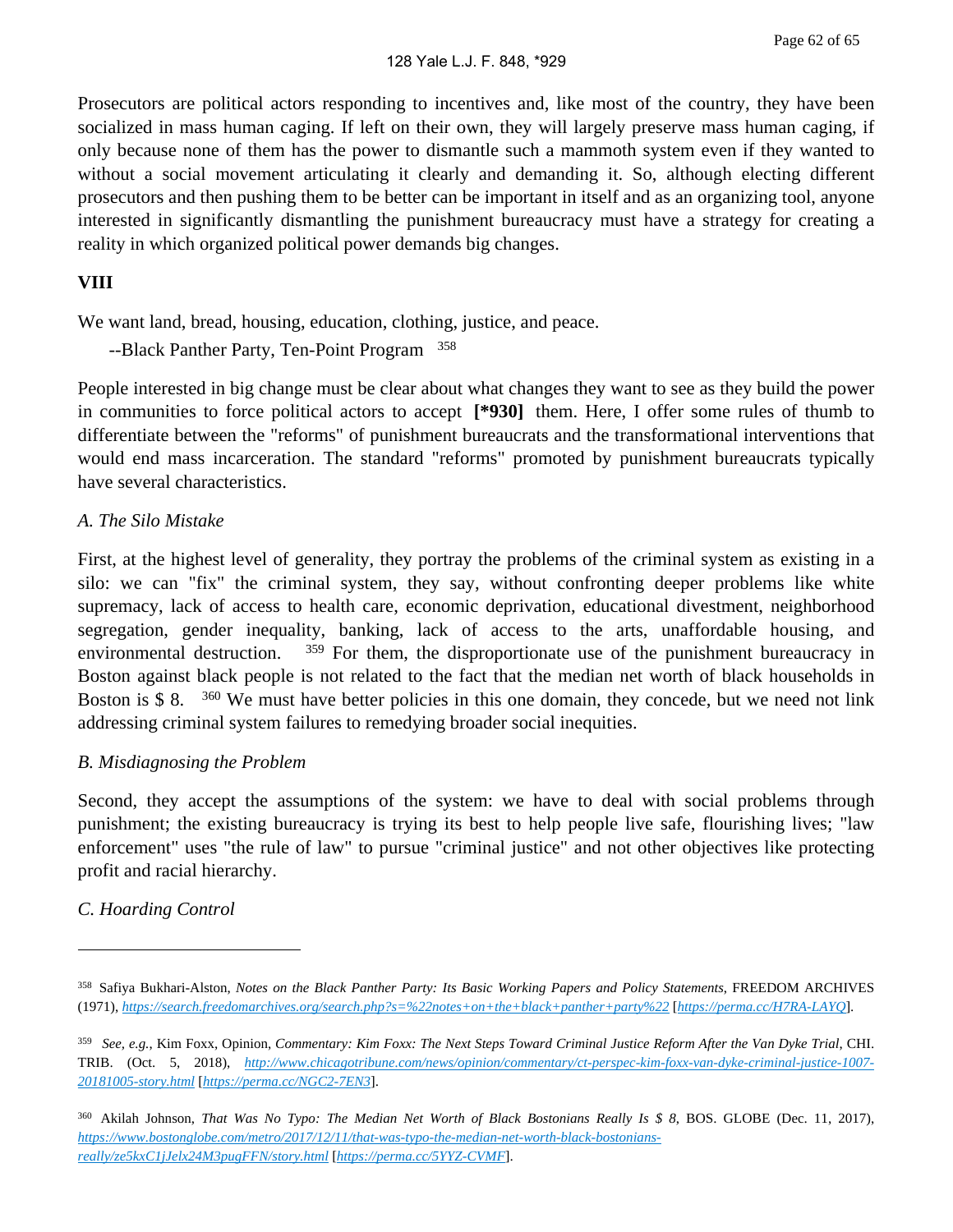Third, because punishment bureaucrats accept these assumptions and rely on the bureaucracy's good faith, their proposals retain power and control in the same actors and institutions that created and manage mass human caging.  $361$  **[\*931]** Reformers want to give control, resources, and discretion to prosecutors, judges, police, sheriffs, probation departments, parole boards, private corporations and consultants, and so on. Their reforms are defined by their lack of community self-determination and accountability. <sup>362</sup> They do not shift centers of power and control.

## *D. Lack of Reparations, Lack of Justice*

Fourth, punishment bureaucrats' reforms are not backward looking. Standard "reforms" pay no attention to repairing the damage done by mass human caging, such as through monetary and property reparations for massive harms caused by the punishment bureaucracy in the past and for the lawlessness against marginalized people and communities that went unprosecuted and uncompensated. Making individual survivors whole is an uncontroversial goal of standard criminal prosecutions, but making whole the many survivors of systemic government atrocities is entirely absent from broader "criminal justice reform" discourse.

### *E. Shrinking the Bureaucracy*

Fifth, they do not try to shrink the punishment system. They instead tout larger budgets, more police officers, better "predictive" policing and machine learning algorithms, more prosecutors, special "drug" courts with different jail **[\*932]** punishment structures, greater use of probation supervision, more parole, fee-based "diversion" programs, and electronic shackles to replace metal ones. In short, they seek expanded control over people's bodies and minds, but they argue that this control should be exercised in different ways. <sup>363</sup>

A good rule of thumb for identifying whether a proposal is meaningful or hollow is asking the question: would this reform result in greater or fewer resources going to the punishment bureaucracy? Virtually every major "reform" pushed by local, state, and federal punishment bureaucrats would result in either the same or more resources flowing into the punishment bureaucracy.

<sup>361</sup>  *See* Amna A. Akbar, *Toward a Radical Imagination of Law*, 93 N.Y.U. L. REV. 405, 410-11 (2018).

<sup>&</sup>lt;sup>362</sup> Ferguson, Missouri is one among many representative examples. Responding to the conversion of a municipal police force into a revenuegenerating machine, self-styled reformers from the Obama Administration announced that one of the main priorities in resolving its investigation into Ferguson's systemic civil rights violations was, in practice, to require *more* resources for "law enforcement" through "community policing" and other increased expenditures for police training. Civil Rights Div., *Investigation of the Ferguson Police Department*, U.S. DEP'T JUST. 93 (Mar. 4, 2015), *[https://www.justice.gov/sites/default/files/opa/press](https://www.justice.gov/sites/default/files/opa/press-releases/attachments/2015/03/04/ferguson_police_department_report.pdf)[releases/attachments/2015/03/04/ferguson\\_police\\_department\\_report.pdf](https://www.justice.gov/sites/default/files/opa/press-releases/attachments/2015/03/04/ferguson_police_department_report.pdf)* [*<https://perma.cc/K35Y-MFWL>*]. The "community policing" mandate was interpreted by the City and federal court monitor as requiring the City to hire*more* police officers, which became a top priority for Ferguson in implementing the decree. Jim Salter & Eric Tucker, *Ferguson Officials Missed Deadlines in Deal with Justice Department*, ASSOCIATED PRESS (Jan. 27, 2017), *<https://www.apnews.com/a288f62dbeda4a65bb2f35b35bb51aa1>* [*<https://perma.cc/2Q8N-P5U3>*]. This was a pattern among Obama's police policies and settlements: to lavish money, weapons, and military equipment on police; to "train" police better; and to make sure that police officers have the funds to attach officer-controlled cameras to their militarized vehicles and vests to observe them as they policed impoverished communities.*See, e.g.*, Glen Ford, *Obama Prepares to Reinforce the Militarized Police Occupation of Black America*, BLACK AGENDA REPORT (July 28, 2016), *[https://www.blackagendareport.com/obama\\_reinforces\\_militarized\\_police](https://www.blackagendareport.com/obama_reinforces_militarized_police)* [*<https://perma.cc/2NS2-CQK2>*].

<sup>363</sup>  *See, e.g.*, Alexander, *supra* note 324; Dewan, *supra* note 194; Shaila Dewan & Andrew W. Lehren, *Alabama Prosecutor Sets the Penalty and Fills the Coffers*, N.Y. TIMES (Dec. 13, 2016), *[https://www.nytimes.com/2016/12/13/us/alabama-prosecutor-valeska-criminal-justice](https://www.nytimes.com/2016/12/13/us/alabama-prosecutor-valeska-criminal-justice-reform.html)[reform.html](https://www.nytimes.com/2016/12/13/us/alabama-prosecutor-valeska-criminal-justice-reform.html)* [*<https://perma.cc/5PNY-GFCJ>*].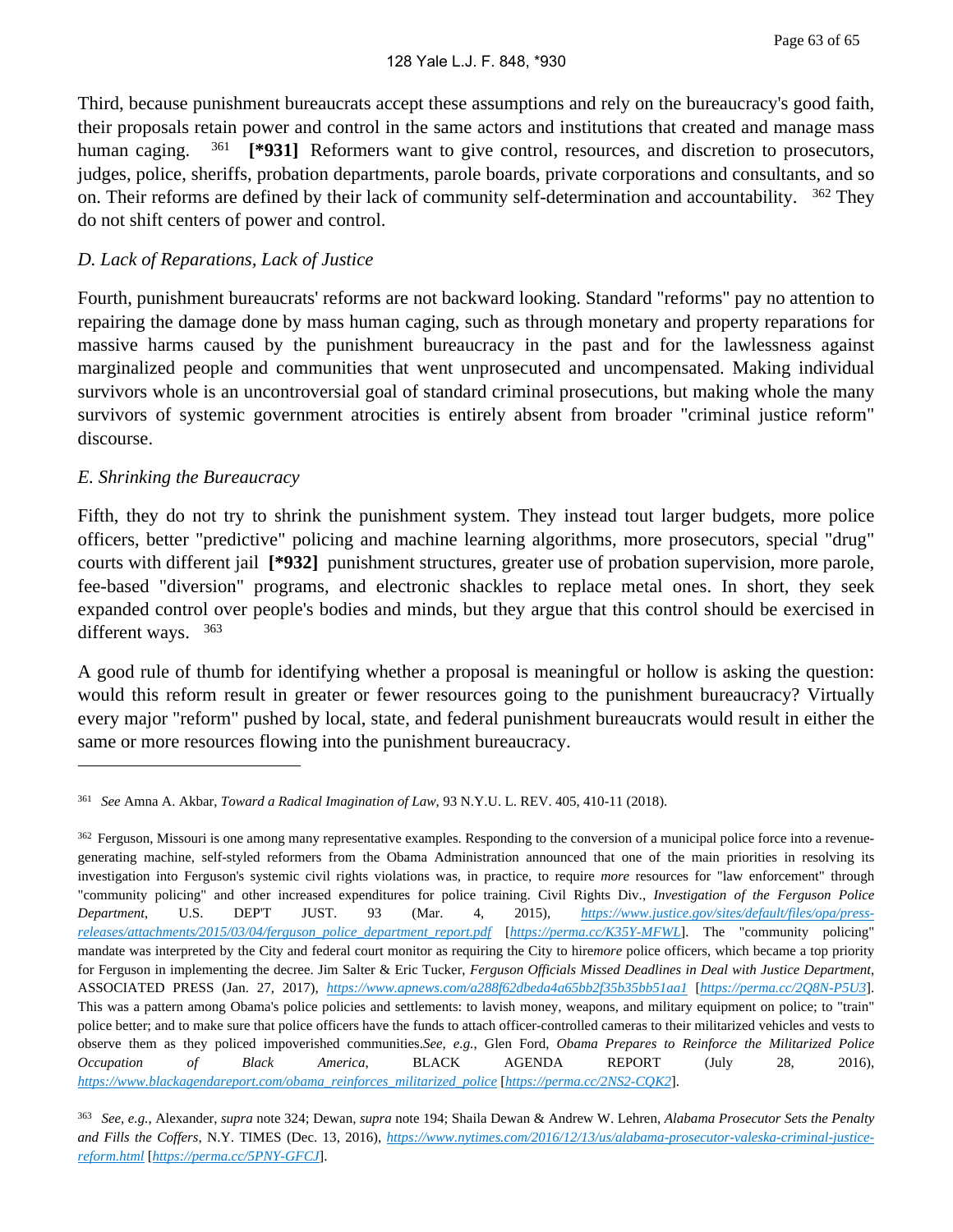### *F. Reinvestment*

Sixth, because they shift resources *within* the punishment system (e.g. from incarceration to surveillance and supervision) they lack a plan for creating cost savings. Even when there are promises of vague savings due to less incarceration, punishment bureaucrats typically do not propose to reinvest those savings in anti-carceral institutions. They do not attempt to build up institutions that would provide the sustainable infrastructure for dismantling incarceration and shifting toward alternative community-based wellness. The resource savings from reform proposals should be articulated, and every proposal should have a transparent vision for how those savings will be reinvested outside of the punishment bureaucracy.

\* \* \*

In contrast with the standard "criminal justice reform" pushed by punishment bureaucrats, people working in communities across the country are situating their work in a deeper politics and are therefore incubating a wide range of transformations. I include here just a small list of the broad range of work being done in communities across the United States:

. Organizers in Cleveland, Detroit, the Bay Area, and elsewhere are cultivating economic models that change distributions of power, such as worker-owned cooperatives that can build the wealth, power, and political engagement of formerly incarcerated people. <sup>364</sup>

 **[\*933]** . Campaigns to close notorious jails in New York City, St. Louis, and Philadelphia <sup>365</sup> and campaigns to stop the construction of new jails, such as the JusticeLA campaign to stop the construction of two new jails for \$ 3.5 billion in Los Angeles. <sup>366</sup> All of these organizers understand that the punishment bureaucracy will fill jails and prisons with bodies wherever they exist.

. Policies to reserve profitable marijuana business licenses to people with prior marijuana convictions or people living in communities disproportionately targeted by police for drug arrests. <sup>367</sup>

. Reparations for police torture. <sup>368</sup>

<sup>366</sup>JUSTICELA, *<http://justicelanow.org/>* [*<https://perma.cc/SJ5X-J2UU>*].

<sup>364</sup>  *See, e.g., About*, DETROIT COOPERATIVE, *[http://detroitcooperatives.nationbuilder.com](http://detroitcooperatives.nationbuilder.com/)* [*<https://perma.cc/7D6Y-XXP7>*]; *Cooperatives*, SUSTAINABLE ECON. LAW CTR., *<https://www.theselc.org/cooperatives>* [*<https://perma.cc/3YHX-X2WU>*]; Jordan Heller,*One of America's Poorest Cities Has a Radical Plan to Remake Itself*, HUFFPOST (Nov. 27, 2018), *[https://www.huffingtonpost.com/entry/cleveland-ohio-poorest-cities-regeneration\\_us\\_5bf2e9d5e4b0f32bd58c1374](https://www.huffingtonpost.com/entry/cleveland-ohio-poorest-cities-regeneration_us_5bf2e9d5e4b0f32bd58c1374)* [*[https://perma.cc/MDV4-](https://perma.cc/MDV4-X2TF) [X2TF](https://perma.cc/MDV4-X2TF)*]. *See generally* GAR ALPEROVITZ, AMERICA BEYOND CAPITALISM (2d ed. 2011).

<sup>365</sup>Felipe De La Hoz, *Activists Launch #CLOSERikers Campaign to Close Rikers Island*, OBSERVER (Apr. 15, 2016), *<https://observer.com/2016/04/activists-launch-closerikers-campaign-to-close-rikers-island/>* [*<https://perma.cc/SS4K-LCPT>*]; Rachel Sudduth,*Close the Workhouse Campaign Releases Plan to Permanently Close Facility*, KMOV4 (Sept. 13, 2018), *[https://www.kmov.com/news/close-the-workhouse-campaign-releases-plan-to-permanently-close-facility/article\\_e883a142-b763-11e8-b516](https://www.kmov.com/news/close-the-workhouse-campaign-releases-plan-to-permanently-close-facility/article_e883a142-b763-11e8-b516-a728bc8ef89e.html) [a728bc8ef89e.html](https://www.kmov.com/news/close-the-workhouse-campaign-releases-plan-to-permanently-close-facility/article_e883a142-b763-11e8-b516-a728bc8ef89e.html)* [*<https://perma.cc/BW9N-UPG4>*]; Michaela Winberg,*Advocates: Closing the Dilapidated, Decaying House of Correction Isn't Enough*, BILLY PENN (Apr. 19, 2018), *[https://billypenn.com/2018/04/19/advocates-closing-the-dilapidated-decaying-house-of](https://billypenn.com/2018/04/19/advocates-closing-the-dilapidated-decaying-house-of-correction-isnt-enough/)[correction-isnt-enough/](https://billypenn.com/2018/04/19/advocates-closing-the-dilapidated-decaying-house-of-correction-isnt-enough/)* [*<https://perma.cc/P3QH-QDMV>*].

<sup>367</sup>Max Blau, *Legal Pot Is Notoriously White. Oakland Is Changing That.*, POLITICO (Mar. 27, 2018) *<https://www.politico.com/magazine/story/2018/03/27/oakland-legal-cannabis-hood-incubator-217657>* [*<https://perma.cc/TNM5-HV3B>*].

<sup>368</sup>David Schaper, *Chicago Creates Reparations Fund for Victims of Police Torture*, NPR (May 6, 2015), *<https://www.npr.org/sections/thetwo-way/2015/05/06/404545064/chicago-set-to-create-reparation-fund-for-victims-of-police-torture>* [*<https://perma.cc/3UJ5-NYDE>*].